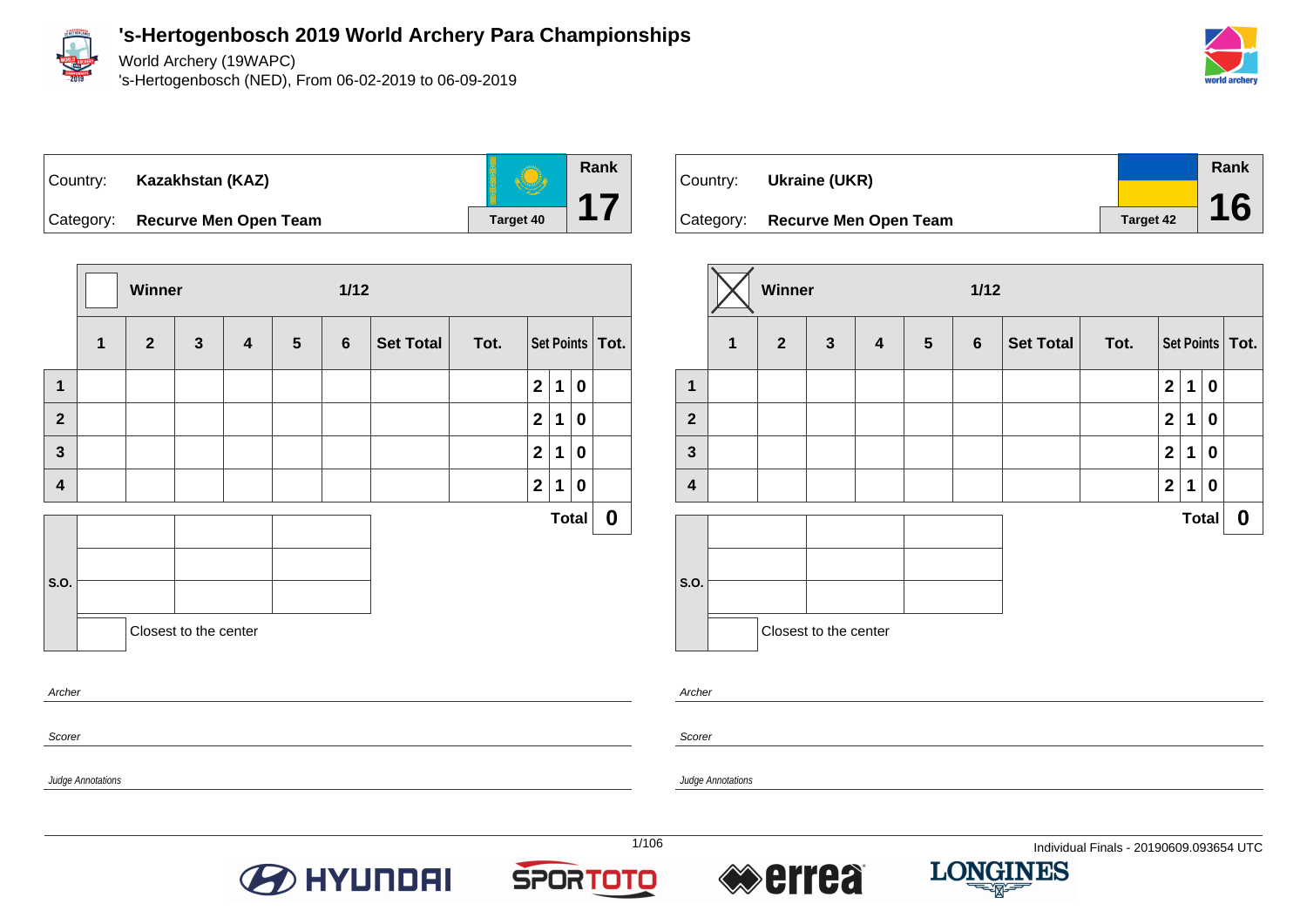

Judge Annotations

World Archery (19WAPC)

's-Hertogenbosch (NED), From 06-02-2019 to 06-09-2019



# Country: **PR China (CHN)**



Category: **Recurve Men Open Team Target 25** 

|                |    | Winner       |                       |                         |                 | 1/8            |                  |      |                            |             |                            |                         |
|----------------|----|--------------|-----------------------|-------------------------|-----------------|----------------|------------------|------|----------------------------|-------------|----------------------------|-------------------------|
|                | 1  | $\mathbf{2}$ | $\mathbf{3}$          | $\overline{\mathbf{4}}$ | $5\phantom{.0}$ | $6\phantom{1}$ | <b>Set Total</b> | Tot. |                            |             |                            | Set Points   Tot.       |
| $\mathbf 1$    | 9  | 9            | 9                     | 8                       | $\overline{7}$  | 5              | 47               | 47   | $\left( \mathbf{2}\right)$ | $\mathbf 1$ | 0                          | $\mathbf{2}$            |
| $\overline{2}$ | 10 | 9            | 8                     | 8                       | $\overline{7}$  | $\overline{7}$ | 49               | 96   | $\mathbf{2}$               | 1           | $\left( \mathbf{0}\right)$ | $\mathbf{2}$            |
| $\mathbf{3}$   | 10 | 10           | 9                     | 9                       | 9               | 8              | 55               | 151  | $\Large 2$                 | 1           | 0                          | $\overline{\mathbf{4}}$ |
| 4              | X  | 10           | 9                     | 9                       | 9               | 9              | 56               | 207  | $\mathbf{2}$               | 1           | 0                          | $6\phantom{1}$          |
|                |    |              |                       |                         |                 |                |                  |      |                            |             | <b>Total</b>               | 6                       |
|                |    |              |                       |                         |                 |                |                  |      |                            |             |                            |                         |
| S.O.           |    |              |                       |                         |                 |                |                  |      |                            |             |                            |                         |
|                |    |              | Closest to the center |                         |                 |                |                  |      |                            |             |                            |                         |
| Archer         |    |              |                       |                         |                 |                |                  |      |                            |             |                            |                         |
|                |    |              |                       |                         |                 |                |                  |      |                            |             |                            |                         |

| Country: | Ukraine (UKR)                   |           | Rank |
|----------|---------------------------------|-----------|------|
|          | Category: Recurve Men Open Team | Target 27 | 16   |

|                |              | <b>Winner</b>  |                       |   |                | 1/8             |                  |      |              |   |                                                     |                   |
|----------------|--------------|----------------|-----------------------|---|----------------|-----------------|------------------|------|--------------|---|-----------------------------------------------------|-------------------|
|                | $\mathbf{1}$ | $\overline{2}$ | $\mathbf{3}$          | 4 | $5\phantom{1}$ | $6\phantom{1}6$ | <b>Set Total</b> | Tot. |              |   |                                                     | Set Points   Tot. |
| 1              | 8            | $\overline{7}$ | 6                     | 6 | 6              | 3               | 36               | 36   | $\mathbf{2}$ | 1 | $\left( \begin{matrix} 0 \\ 0 \end{matrix} \right)$ | $\boldsymbol{0}$  |
| $\overline{2}$ | 10           | 10             | 10                    | 9 | 8              | 8               | 55               | 91   | $\mathbf{2}$ | 1 | $\bf{0}$                                            | $\mathbf{2}$      |
| $\mathbf{3}$   | 9            | 9              | 9                     | 8 | $\overline{7}$ | 4               | 46               | 137  | $\mathbf{2}$ | 1 | $\left( 0 \right)$                                  | $\mathbf{2}$      |
| 4              | 9            | 8              | 8                     | 8 | $\overline{7}$ | 5               | 45               | 182  | $\mathbf{2}$ | 1 | $\left( \mathbf{0}\right)$                          | $\mathbf{2}$      |
|                |              |                |                       |   |                |                 |                  |      |              |   | <b>Total</b>                                        | $\mathbf{2}$      |
| S.O.           |              |                | Closest to the center |   |                |                 |                  |      |              |   |                                                     |                   |

Archer

Scorer

Judge Annotations







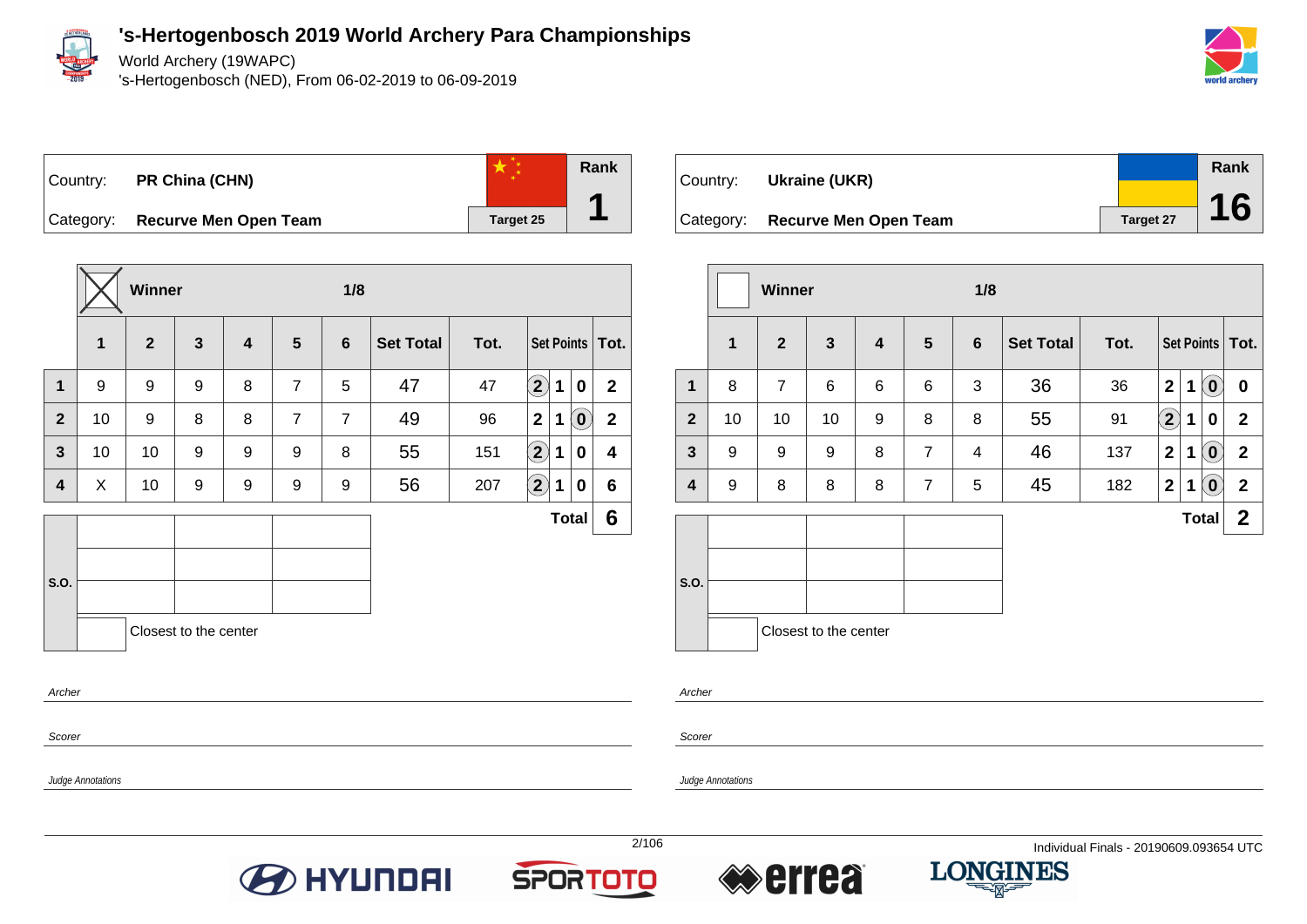

World Archery (19WAPC)

's-Hertogenbosch (NED), From 06-02-2019 to 06-09-2019



Country: **Japan (JPN)**



Category: **Recurve Men Open Team Target 28** 





|                |    | <b>Winner</b>  |                         |                         |                | 1/8            |                                                              |                     |              |   |                            |                         |
|----------------|----|----------------|-------------------------|-------------------------|----------------|----------------|--------------------------------------------------------------|---------------------|--------------|---|----------------------------|-------------------------|
|                | 1  | $\overline{2}$ | $\overline{\mathbf{3}}$ | $\overline{\mathbf{4}}$ | $5\phantom{1}$ | 6              | <b>Set Total</b>                                             | Tot.                |              |   |                            | Set Points   Tot.       |
| $\mathbf 1$    | 10 | 9              | 9                       | 9                       | 8              | $\overline{7}$ | 52                                                           | 52                  | $\mathbf{2}$ | 1 | $\mathbf 0$                | $\overline{2}$          |
| $\overline{2}$ | 9  | 9              | 8                       | 8                       | $\overline{7}$ | 6              | 47                                                           | 99                  | $\mathbf 2$  | 1 | $\left( \mathbf{0}\right)$ | $\mathbf{2}$            |
| 3              | 10 | 10             | 8                       | $\overline{7}$          | 6              | 5              | $\left( \mathbf{0}\right)$<br>46<br>$\mathbf{2}$<br>145<br>1 |                     |              |   |                            | $\mathbf 2$             |
| 4              | 9  | 9              | 9                       | 9                       | 8              | 6              | $\left( \mathbf{2}\right)$<br>50<br>195<br>1<br>0            |                     |              |   |                            | 4                       |
|                | 9  |                |                         | $\overline{7}$          |                | $\overline{7}$ |                                                              |                     |              |   | <b>Total</b>               | 4                       |
|                |    |                |                         |                         |                |                |                                                              | <b>Signed Total</b> |              |   |                            | $\overline{\mathbf{4}}$ |
| S.O.           |    |                |                         |                         |                |                |                                                              |                     |              |   |                            |                         |
|                |    |                | Closest to the center   |                         |                |                |                                                              |                     |              |   |                            |                         |

Archer

Scorer

**Scorer** 

Archer

Judge Annotations









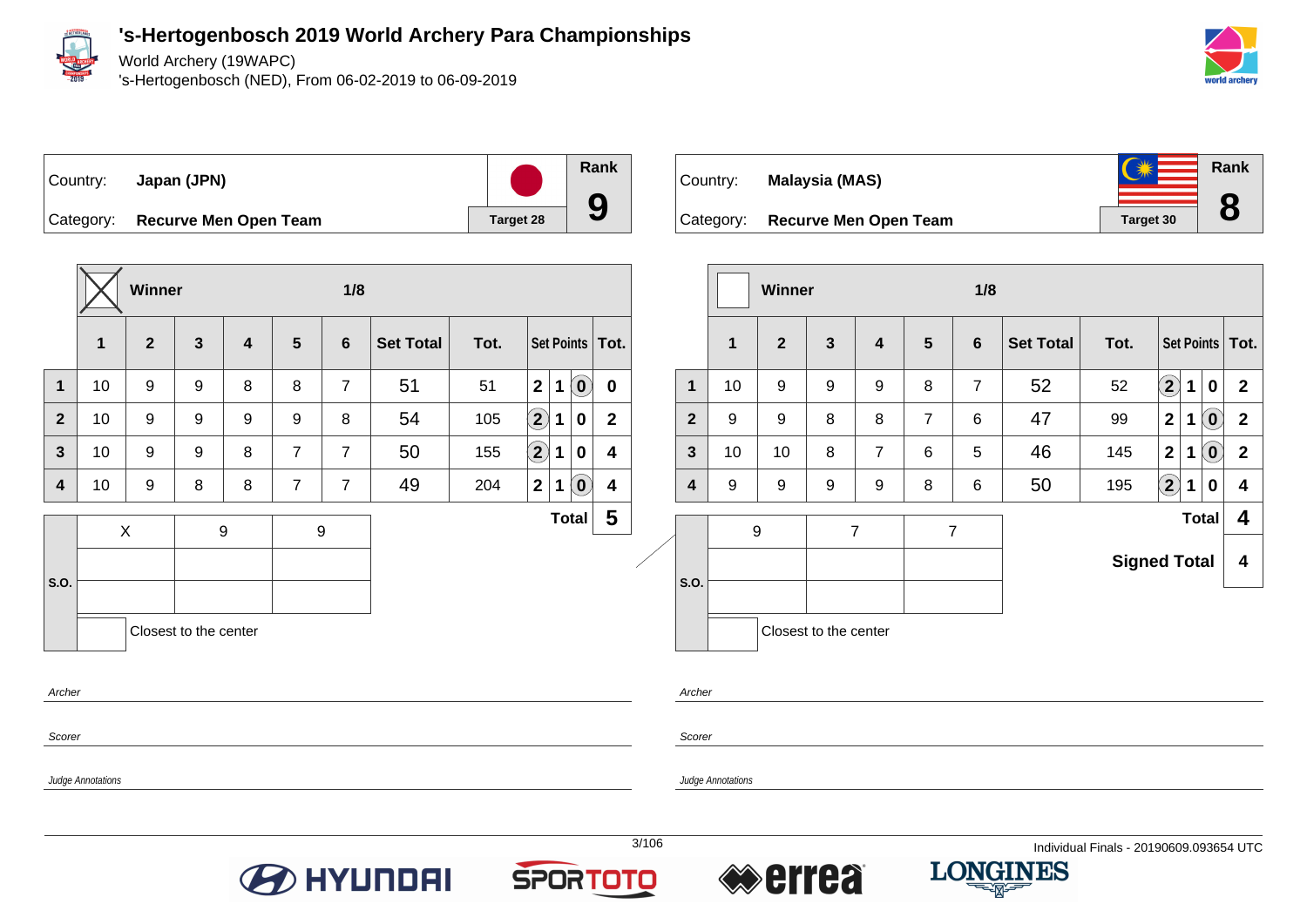

World Archery (19WAPC)

's-Hertogenbosch (NED), From 06-02-2019 to 06-09-2019



Country: **USA (USA)**



Category: **Recurve Men Open Team Target 31** 



|                         |                          | Winner       |                       |   |   | 1/8            |                  |      |                                                                    |                         |       |                |                          | Winner       |                       |                         |                | 1/8            |                  |                                         |                      |                                                               |                         |
|-------------------------|--------------------------|--------------|-----------------------|---|---|----------------|------------------|------|--------------------------------------------------------------------|-------------------------|-------|----------------|--------------------------|--------------|-----------------------|-------------------------|----------------|----------------|------------------|-----------------------------------------|----------------------|---------------------------------------------------------------|-------------------------|
|                         | $\mathbf{1}$             | $\mathbf{2}$ | 3                     | 4 | 5 | $6\phantom{1}$ | <b>Set Total</b> | Tot. | Set Points   Tot.                                                  |                         |       |                | $\mathbf{1}$             | $\mathbf{2}$ | $\mathbf{3}$          | $\overline{\mathbf{4}}$ | $5\phantom{1}$ | $6\phantom{a}$ | <b>Set Total</b> | Tot.                                    |                      | <b>Set Points</b>                                             | Tot.                    |
| $\mathbf{1}$            | 10                       | 9            | 9                     | 8 | 8 | $\overline{7}$ | 51               | 51   | $\boxed{2}$<br>1<br>$\mathbf 0$                                    | $\mathbf{2}$            |       | $\mathbf{1}$   | 10                       | 9            | 8                     | 8                       | $\overline{7}$ | 5              | 47               | 47                                      | 2                    | $\left( \begin{matrix} 0 \end{matrix} \right)$<br>$\mathbf 1$ | $\mathbf 0$             |
| $\mathbf{2}$            | 10                       | 10           | 9                     | 9 | 8 | 6              | 52               | 103  | $\overline{\mathbf{1}}$<br>2 <br>$\mathbf 0$                       | $\mathbf{3}$            |       | $\overline{2}$ | X                        | X            | 9                     | 9                       | $\overline{7}$ | $\overline{7}$ | 52               | 99                                      | 2(1)                 | $\mathbf 0$                                                   | $\blacktriangleleft$    |
| $\mathbf{3}$            | 9                        | 9            | 8                     | 8 | 8 | 8              | 50               | 153  | 2 <br>$\overline{\mathbf{1}}$<br>$\bf{0}$                          | 4                       |       | 3              | 10                       | 10           | 10                    | $\overline{7}$          | $\overline{7}$ | 6              | 50               | 149                                     | 2(1)                 | $\mathbf 0$                                                   | $\overline{2}$          |
| $\overline{\mathbf{4}}$ | 9                        | 9            | 9                     | 8 | 8 | $\overline{7}$ | 50               | 203  | $\left( \begin{matrix} \textbf{0} \end{matrix} \right)$<br>2 <br>1 | 4                       |       | 4              | 10                       | 10           | 9                     | 9                       | 8              | 8              | 54               | 203                                     | $\Large{\textbf{2}}$ | 1<br>$\mathbf 0$                                              | $\overline{\mathbf{4}}$ |
|                         |                          | X            |                       | 9 |   | 8              |                  |      | <b>Total</b>                                                       | $\overline{\mathbf{5}}$ |       |                |                          | 9            |                       | 8                       |                | 5              |                  |                                         |                      | <b>Total</b>                                                  | 4                       |
| S.O.                    |                          |              |                       |   |   |                |                  |      |                                                                    |                         |       | S.O            |                          |              |                       |                         |                |                |                  |                                         | <b>Signed Total</b>  |                                                               | $\overline{\mathbf{4}}$ |
|                         |                          |              | Closest to the center |   |   |                |                  |      |                                                                    |                         |       |                |                          |              | Closest to the center |                         |                |                |                  |                                         |                      |                                                               |                         |
| Archer                  |                          |              |                       |   |   |                |                  |      |                                                                    |                         |       | Archer         |                          |              |                       |                         |                |                |                  |                                         |                      |                                                               |                         |
| Scorer                  |                          |              |                       |   |   |                |                  |      |                                                                    |                         |       | Scorer         |                          |              |                       |                         |                |                |                  |                                         |                      |                                                               |                         |
|                         | <b>Judge Annotations</b> |              |                       |   |   |                |                  |      |                                                                    |                         |       |                | <b>Judge Annotations</b> |              |                       |                         |                |                |                  |                                         |                      |                                                               |                         |
|                         |                          |              |                       |   |   |                |                  |      |                                                                    |                         | 4/106 |                |                          |              |                       |                         |                |                |                  | Individual Finals - 20190609.093654 UTC |                      |                                                               |                         |
|                         |                          |              |                       |   |   |                | <b>O HYUNDAI</b> |      | <b>SPORTOTO</b>                                                    |                         |       |                |                          | <b>Errea</b> |                       |                         |                |                | <b>LONGINES</b>  |                                         |                      |                                                               |                         |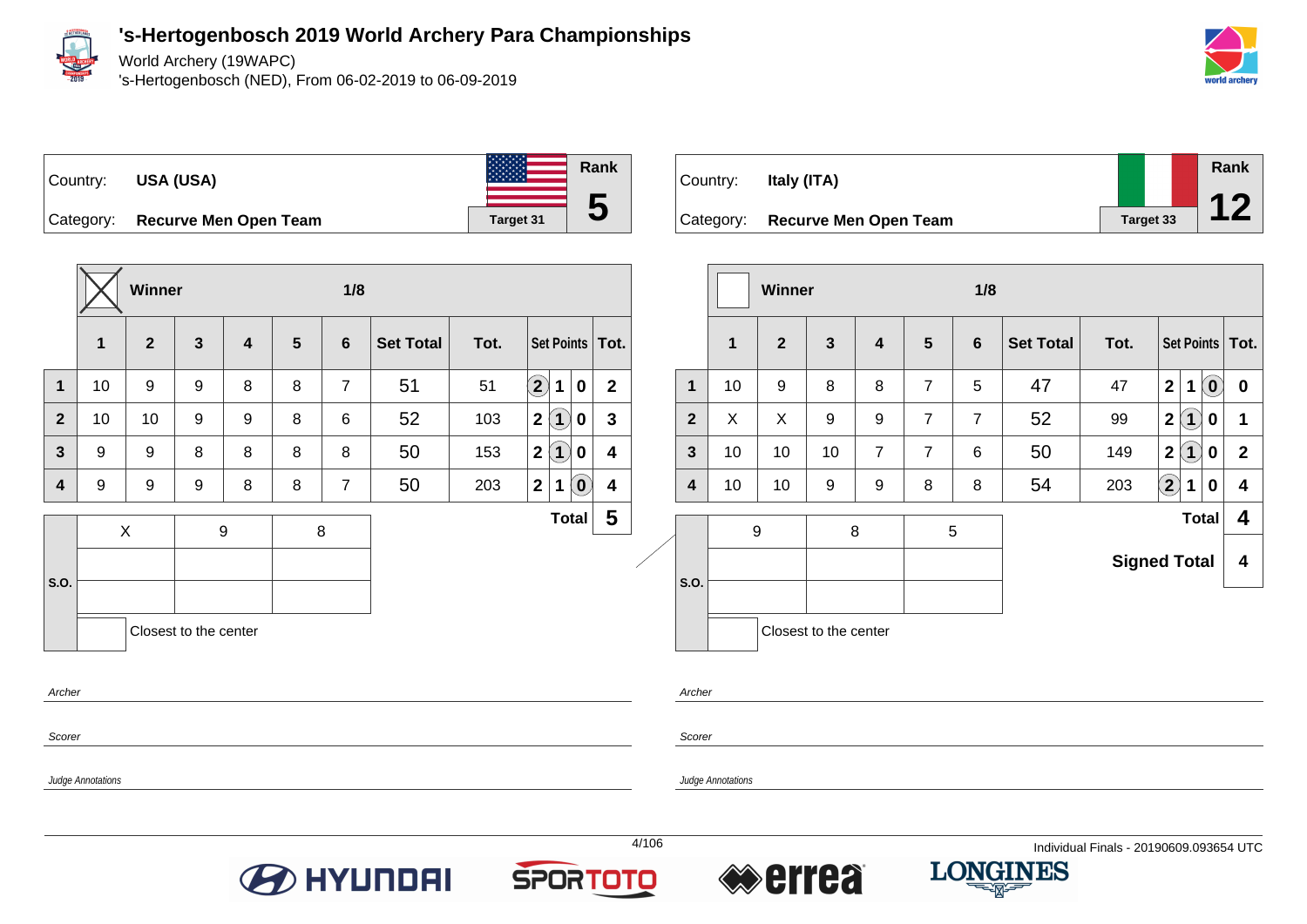

World Archery (19WAPC)

's-Hertogenbosch (NED), From 06-02-2019 to 06-09-2019





Category: **Recurve Men Open Team Target 34** 

|              |                         | <b>Winner</b>    |                       |                  |                | 1/8            |                  |      |                            |   |                                                |                   |
|--------------|-------------------------|------------------|-----------------------|------------------|----------------|----------------|------------------|------|----------------------------|---|------------------------------------------------|-------------------|
|              | $\overline{\mathbf{1}}$ | $\overline{2}$   | $\mathbf{3}$          | 4                | 5              | $6\phantom{1}$ | <b>Set Total</b> | Tot. |                            |   |                                                | Set Points   Tot. |
| $\mathbf{1}$ | 10                      | 10               | 8                     | 8                | 8              | 8              | 52               | 52   | $\left( \mathbf{2}\right)$ | 1 | $\boldsymbol{0}$                               | $\mathbf{2}$      |
| $\mathbf{2}$ | 10                      | 10               | 9                     | 8                | 8              | $\overline{7}$ | 52               | 104  | $\mathbf{2}$               | 1 | $\left( \begin{matrix} 0 \end{matrix} \right)$ | $\mathbf{2}$      |
| 3            | 10                      | 9                | $9$                   | 8                | 8              | 8              | 52               | 156  | $\bf \Omega$               | 1 | 0                                              | 4                 |
| 4            | 10                      | 9                | 9                     | 9                | 9              | 6              | 52               | 208  | $\mathbf 2$                | 1 | $\left[ \begin{matrix} 0 \end{matrix} \right]$ | 4                 |
|              |                         | $\boldsymbol{9}$ |                       | $\boldsymbol{9}$ | $\overline{7}$ |                |                  |      |                            |   | <b>Total</b>                                   | 4                 |
|              |                         |                  |                       |                  |                |                |                  |      |                            |   |                                                |                   |
| S.O.         |                         |                  |                       |                  |                |                |                  |      |                            |   |                                                |                   |
|              |                         |                  | Closest to the center |                  |                |                |                  |      |                            |   |                                                |                   |
| Archer       |                         |                  |                       |                  |                |                |                  |      |                            |   |                                                |                   |

| Country:<br>Category: | Korea (KOR)<br><b>Recurve Men Open Team</b> |                 | ₩<br>th<br>Target 36 | Rank |
|-----------------------|---------------------------------------------|-----------------|----------------------|------|
|                       | 1.4.11                                      | $\overline{AB}$ |                      |      |

|                |   | Winner         |                       |                         |                | 1/8            |                                                             |                     |              |   |                            |                   |
|----------------|---|----------------|-----------------------|-------------------------|----------------|----------------|-------------------------------------------------------------|---------------------|--------------|---|----------------------------|-------------------|
|                | 1 | $\overline{2}$ | 3                     | $\overline{\mathbf{4}}$ | 5              | 6              | <b>Set Total</b>                                            | Tot.                |              |   |                            | Set Points   Tot. |
| $\mathbf 1$    | 9 | 9              | 9                     | 9                       | $\overline{7}$ | $\overline{7}$ | 50                                                          | 50                  | $\mathbf{2}$ | 1 | $\left[ \mathbf{0}\right]$ | $\bf{0}$          |
| $\overline{2}$ | X | 10             | 9                     | 9                       | 9              | 9              | $\bf \Omega$<br>56<br>106<br>1<br>0                         |                     |              |   |                            | $\mathbf{2}$      |
| 3              | X | 10             | 8                     | 8                       | $\overline{7}$ | 3              | $\left( \mathbf{0}\right)$<br>46<br>$\mathbf 2$<br>152<br>1 |                     |              |   |                            | $\mathbf{2}$      |
| 4              | Χ | 10             | 9                     | 9                       | 9              | 9              | $\bf(2)$<br>56<br>208<br>1<br>0                             |                     |              |   |                            | 4                 |
|                |   | X              |                       | 10                      |                | 8              |                                                             |                     |              |   | <b>Total</b>               | 5                 |
|                |   |                |                       |                         |                |                |                                                             | <b>Signed Total</b> |              |   |                            | 5                 |
| S.O.           |   |                |                       |                         |                |                |                                                             |                     |              |   |                            |                   |
|                |   |                | Closest to the center |                         |                |                |                                                             |                     |              |   |                            |                   |

Scorer

Scorer

Archer

Judge Annotations









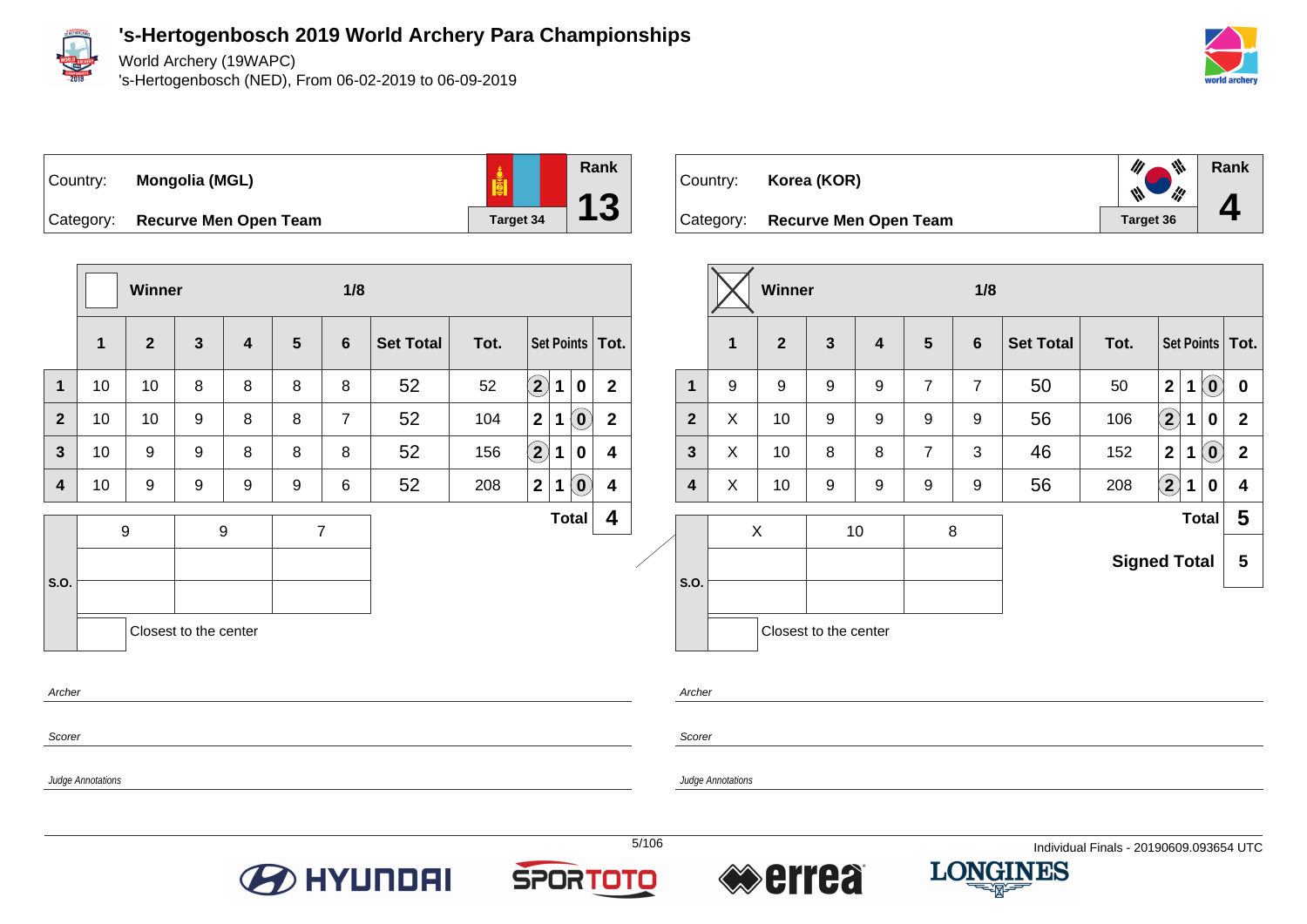

World Archery (19WAPC)

's-Hertogenbosch (NED), From 06-02-2019 to 06-09-2019



# Country: **Russia (RUS)** Category: **Recurve Men Open Team Target 37**



|                |    | Winner       |                       |                         |                | 1/8            |                  |      |                    |             |                            |                   |
|----------------|----|--------------|-----------------------|-------------------------|----------------|----------------|------------------|------|--------------------|-------------|----------------------------|-------------------|
|                | 1  | $\mathbf{2}$ | $\mathbf{3}$          | $\overline{\mathbf{4}}$ | 5              | $6\phantom{1}$ | <b>Set Total</b> | Tot. |                    |             |                            | Set Points   Tot. |
| $\mathbf 1$    | X  | 9            | 9                     | 8                       | $\overline{7}$ | 6              | 49               | 49   | $\overline{2}$     | $\mathbf 1$ | $\left( \mathbf{0}\right)$ | $\mathbf 0$       |
| $\overline{2}$ | 9  | 9            | 9                     | 9                       | 9              | 8              | 53               | 102  | $\boxed{2}$        | $\mathbf 1$ | 0                          | $\mathbf{2}$      |
| $\mathbf{3}$   | 10 | 10           | 10                    | 9                       | 8              | 8              | 55               | 157  | $\bf \overline{2}$ | 1           | 0                          | 4                 |
| 4              | 10 | 10           | 10                    | 9                       | 9              | 9              | 57               | 214  | $\mathbf{2}$       | 1           | 0                          | $6\phantom{1}$    |
|                |    |              |                       |                         |                |                |                  |      |                    |             | <b>Total</b>               | 6                 |
|                |    |              |                       |                         |                |                |                  |      |                    |             |                            |                   |
| S.O.           |    |              |                       |                         |                |                |                  |      |                    |             |                            |                   |
|                |    |              | Closest to the center |                         |                |                |                  |      |                    |             |                            |                   |
| Archer         |    |              |                       |                         |                |                |                  |      |                    |             |                            |                   |

| Country: | Brazil (BRA)                    | $\bigodot$ | Rank |
|----------|---------------------------------|------------|------|
|          | Category: Recurve Men Open Team | Target 39  | 14   |

|              |             | <b>Winner</b>  |                       |   |                | 1/8            |                  |      |                   |              |                                      |                   |
|--------------|-------------|----------------|-----------------------|---|----------------|----------------|------------------|------|-------------------|--------------|--------------------------------------|-------------------|
|              | $\mathbf 1$ | $\overline{2}$ | $\mathbf{3}$          | 4 | 5              | 6              | <b>Set Total</b> | Tot. |                   |              |                                      | Set Points   Tot. |
| 1            | 10          | 9              | 9                     | 8 | 8              | $\overline{7}$ | 51               | 51   | $\left( 2\right)$ | 1            | 0                                    | $\overline{2}$    |
| $\mathbf{2}$ | 9           | 9              | 8                     | 8 | $\overline{7}$ | $\overline{7}$ | 48               | 99   | $\mathbf 2$       | 1            | $\left( \widehat{\mathbf{0}}\right)$ | $\overline{2}$    |
| $\mathbf{3}$ | 9           | 9              | 9                     | 8 | 8              | $\overline{7}$ | 50               | 149  | 2                 | 1            | $\left( \mathbf{0}\right)$           | $\mathbf{2}$      |
| 4            | X           | 8              | 8                     | 8 | 8              | 8              | 50               | 199  | 2 <sup>1</sup>    | 1            | $\left( \mathbf{0}\right)$           | $\mathbf{2}$      |
|              |             |                |                       |   |                |                |                  |      |                   | <b>Total</b> |                                      | $\mathbf{2}$      |
| S.O.         |             |                |                       |   |                |                |                  |      |                   |              |                                      |                   |
|              |             |                | Closest to the center |   |                |                |                  |      |                   |              |                                      |                   |

Archer

Scorer

Scorer

Judge Annotations







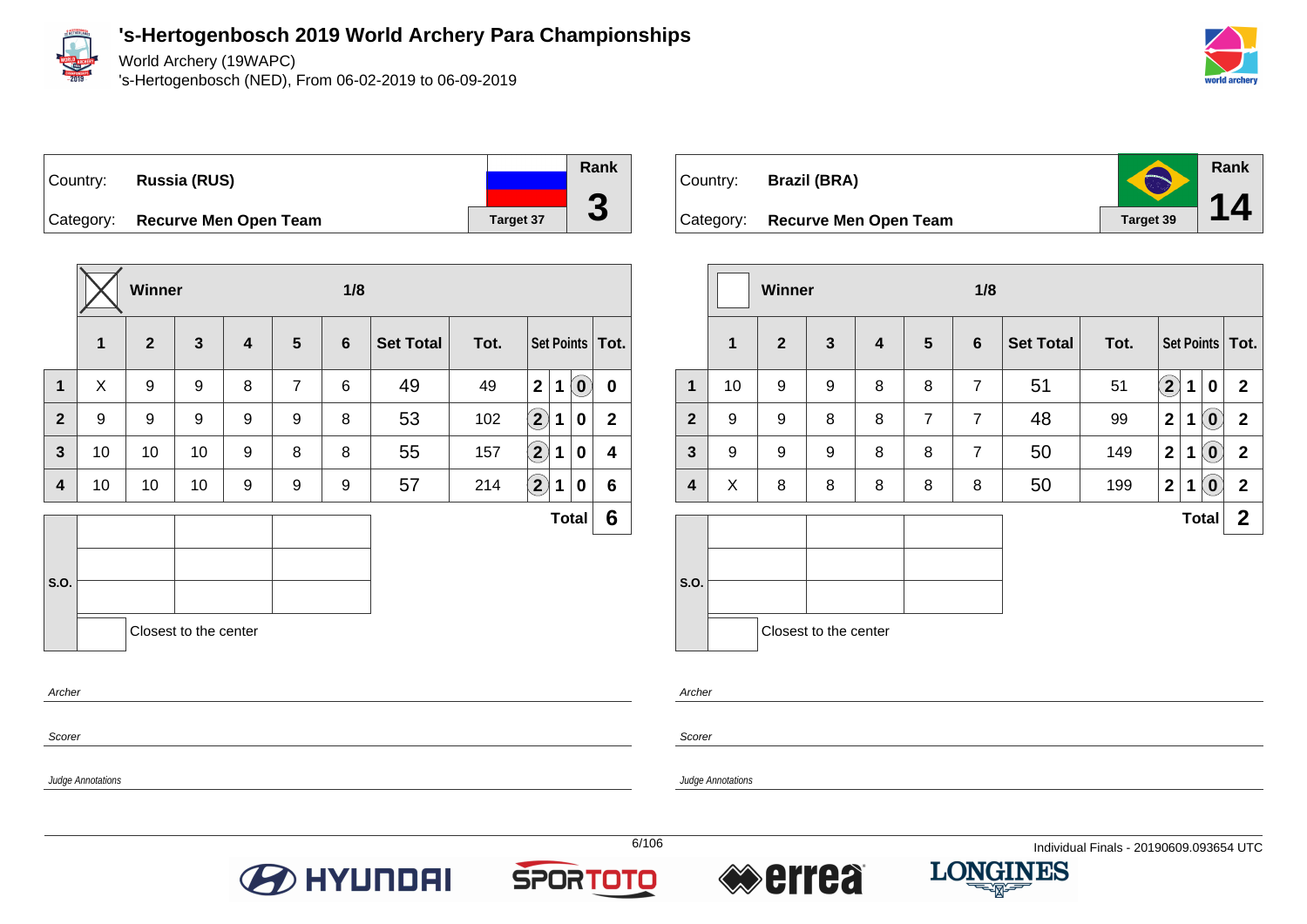

World Archery (19WAPC)

's-Hertogenbosch (NED), From 06-02-2019 to 06-09-2019





**Winner 1/8 1 2 3 4 5 6 Set Total Tot. Set Points Tot. 1** 10 10 9 8 8 7 52 52 **2 1 0 2**  $\bf{2}$   $\bf{1}$   $\bf{X}$   $\bf{3}$   $\bf{8}$   $\bf{8}$   $\bf{8}$   $\bf{8}$   $\bf{7}$   $\bf{7}$   $\bf{50}$   $\bf{1}$   $\bf{102}$   $\bf{2}$   $\bf{11}$   $\bf{00}$   $\bf{2}$ **3** 10 9 8 8 7 6 48 150 **2 1 0 2 4** 10 9 8 8 7 6 48 198 **2 1 0 4 S.O.** 10 | 10 | 9 **Total 5** Closest to the center

| Country: | France (FRA)                    |  |           | Rank |
|----------|---------------------------------|--|-----------|------|
|          | Category: Recurve Men Open Team |  | Target 42 | 6    |
|          |                                 |  |           |      |

|                |    | <b>Winner</b>  |                         |                         |                | 1/8            |                  |                     |                            |   |                            |                         |
|----------------|----|----------------|-------------------------|-------------------------|----------------|----------------|------------------|---------------------|----------------------------|---|----------------------------|-------------------------|
|                | 1  | $\overline{2}$ | $\overline{\mathbf{3}}$ | $\overline{\mathbf{4}}$ | $5\phantom{1}$ | 6              | <b>Set Total</b> | Tot.                |                            |   |                            | Set Points   Tot.       |
| $\mathbf 1$    | 10 | 9              | 9                       | 8                       | 8              | $\overline{7}$ | 51               | 51                  | $\overline{2}$             | 1 | $\left( \mathbf{0}\right)$ | $\bf{0}$                |
| $\overline{2}$ | X  | X              | 9                       | 9                       | 9              | 8              | 55               | 106                 | $\left( \mathbf{2}\right)$ | 1 | 0                          | $\mathbf{2}$            |
| $\mathbf{3}$   | X  | 10             | 9                       | 9                       | 8              | $\overline{7}$ | 53               | 159                 | $\bf(2)$                   | 1 | 0                          | $\overline{\mathbf{4}}$ |
| 4              | X  | 9              | 8                       | 8                       | 6              | 6              | 47               | 206                 | $\mathbf{2}$               | 1 | $\left( \mathbf{0}\right)$ | $\overline{\mathbf{4}}$ |
|                |    | 10             |                         | 8                       | $\,6$          |                |                  |                     |                            |   | <b>Total</b>               | 4                       |
| S.O.           |    |                |                         |                         |                |                |                  | <b>Signed Total</b> |                            |   |                            | 4                       |
|                |    |                | Closest to the center   |                         |                |                |                  |                     |                            |   |                            |                         |

Archer

Scorer

Scorer

Judge Annotations

Archer







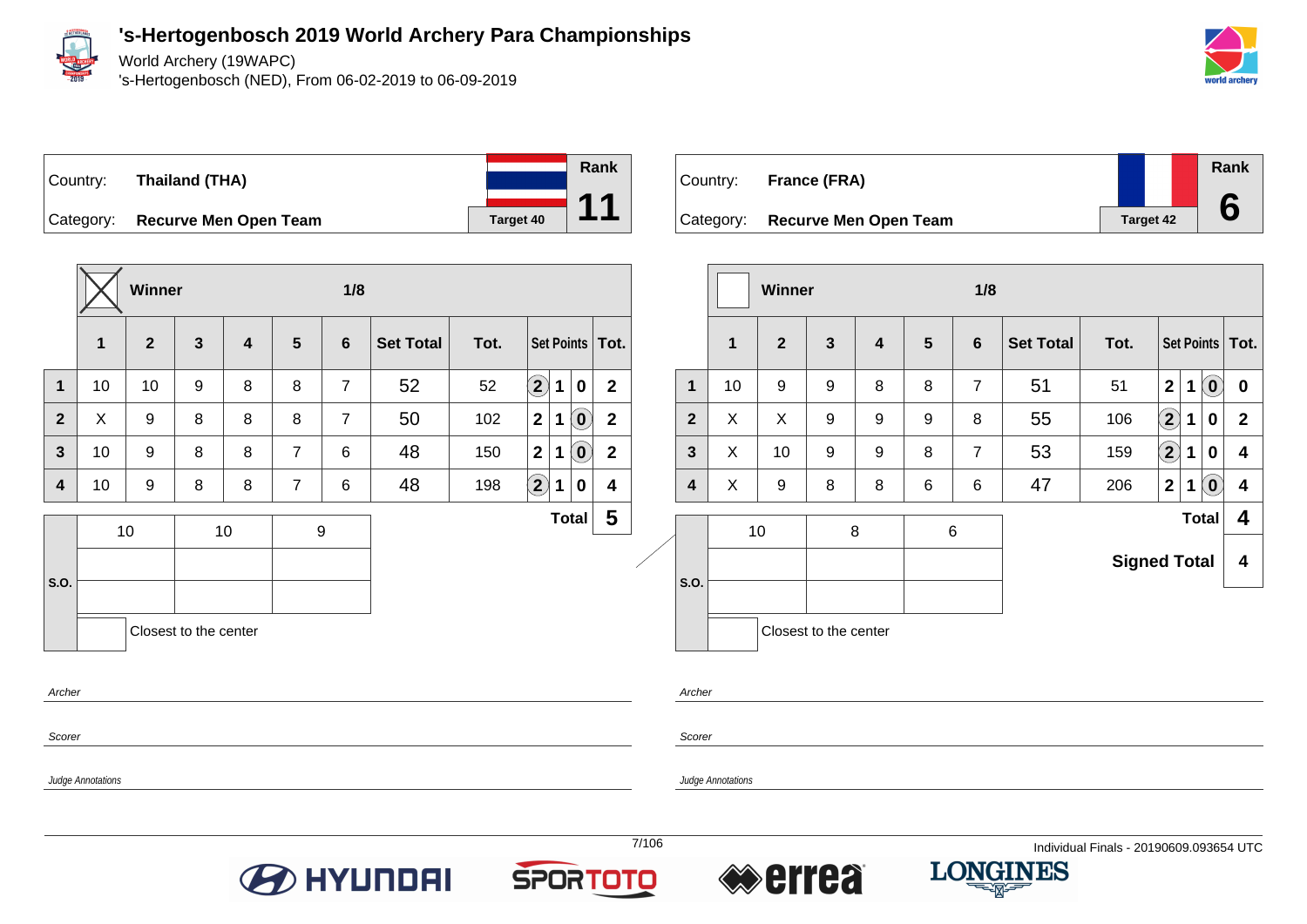

World Archery (19WAPC)

's-Hertogenbosch (NED), From 06-02-2019 to 06-09-2019





|                |    | Winner         |                       |   |                | 1/8            |                  |      |                            |                                           |              |
|----------------|----|----------------|-----------------------|---|----------------|----------------|------------------|------|----------------------------|-------------------------------------------|--------------|
|                | 1  | $\overline{2}$ | $\mathbf{3}$          | 4 | $5\phantom{1}$ | 6              | <b>Set Total</b> | Tot. |                            | Set Points   Tot.                         |              |
| 1              | X  | 10             | 9                     | 8 | 8              | $\overline{7}$ | 52               | 52   | $\mathbf{2}$               | $\left( \mathbf{1}\right)$<br>$\mathbf 0$ | 1            |
| $\overline{2}$ | 10 | 10             | 9                     | 9 | 8              | $\overline{7}$ | 53               | 105  | $\mathbf{2}$               | $\ddot{\mathbf{0}}$<br>1                  | 1            |
| $\mathbf{3}$   | X  | 9              | 9                     | 9 | 8              | 8              | 53               | 158  | $\bf \overline{2}$         | 1<br>0                                    | $\mathbf{3}$ |
| 4              | 10 | 9              | 9                     | 9 | 9              | 8              | 54               | 212  | $\left( \mathbf{2}\right)$ | 1<br>0                                    | 5            |
|                |    |                |                       |   |                |                |                  |      |                            | <b>Total</b>                              | 5            |
|                |    |                |                       |   |                |                |                  |      |                            |                                           |              |
| S.O.           |    |                |                       |   |                |                |                  |      |                            |                                           |              |
|                |    |                | Closest to the center |   |                |                |                  |      |                            |                                           |              |
| Archer         |    |                |                       |   |                |                |                  |      |                            |                                           |              |
| Scorer         |    |                |                       |   |                |                |                  |      |                            |                                           |              |



|                |              | Winner       |                       |   |                | 1/8            |                  |      |                                                                     |              |
|----------------|--------------|--------------|-----------------------|---|----------------|----------------|------------------|------|---------------------------------------------------------------------|--------------|
|                | $\mathbf{1}$ | $\mathbf{2}$ | 3                     | 4 | 5              | 6              | <b>Set Total</b> | Tot. | Set Points   Tot.                                                   |              |
| 1              | 9            | 9            | 9                     | 9 | 9              | $\overline{7}$ | 52               | 52   | (1)<br>$\mathbf{2}$<br>0                                            | 1            |
| $\overline{2}$ | 10           | 10           | 10                    | 9 | 9              | $\overline{7}$ | 55               | 107  | $\mathbf{2}$<br>1<br>0                                              | $\mathbf{3}$ |
| $\mathbf{3}$   | 10           | 10           | 8                     | 8 | 6              | 4              | 46               | 153  | $\mathbf{Q}$<br>$\overline{2}$<br>1                                 | $\mathbf{3}$ |
| 4              | 9            | 9            | 8                     | 8 | $\overline{7}$ | 6              | 47               | 200  | 2 <br>$\mathbf 1$<br>$\left( \begin{matrix} 0 \end{matrix} \right)$ | $\mathbf{3}$ |
|                |              |              |                       |   |                |                |                  |      | <b>Total</b>                                                        | $\mathbf{3}$ |
| S.O.           |              |              | Closest to the center |   |                |                |                  |      |                                                                     |              |

Archer

Judge Annotations

Scorer

Judge Annotations





**7**



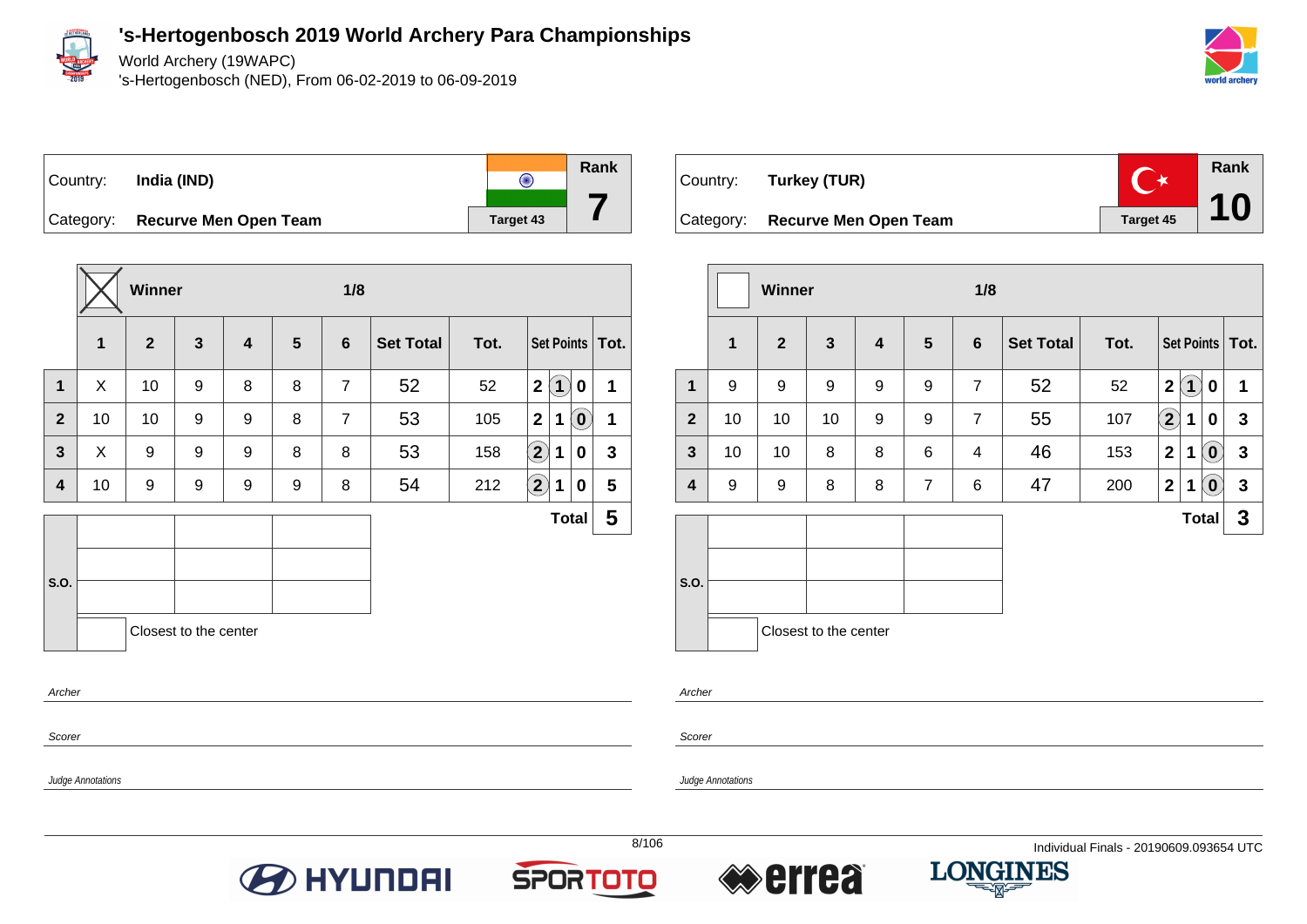

Judge Annotations

**'s-Hertogenbosch 2019 World Archery Para Championships**

World Archery (19WAPC)

's-Hertogenbosch (NED), From 06-02-2019 to 06-09-2019



Country: **Poland (POL)** Category: **Recurve Men Open Team Target 46** 

|                         |    | <b>Winner</b> |                       |                         |                |                |                  |      |                |             |                                   |                   |
|-------------------------|----|---------------|-----------------------|-------------------------|----------------|----------------|------------------|------|----------------|-------------|-----------------------------------|-------------------|
|                         | 1  | $\mathbf{2}$  | $\mathbf{3}$          | $\overline{\mathbf{4}}$ | 5              | $6\phantom{1}$ | <b>Set Total</b> | Tot. |                |             |                                   | Set Points   Tot. |
| $\mathbf 1$             | 10 | 9             | 8                     | 8                       | 8              | $\overline{7}$ | 50               | 50   | 2 <sup>1</sup> | $\mathbf 1$ | $\left( \mathbf{0}\right)$        | $\mathbf 0$       |
| $\overline{2}$          | 10 | 10            | 9                     | $\overline{7}$          | $\overline{7}$ | 6              | 49               | 99   | $\overline{2}$ | 1           | $\left  \mathbf{0} \right\rangle$ | $\mathbf 0$       |
| $\mathbf{3}$            | 9  | 9             | 8                     | 8                       | 8              | 5              | 47               | 146  | $\mathbf{2}$   | 1           | $\left( \mathbf{0}\right)$        | $\mathbf 0$       |
| $\overline{\mathbf{4}}$ |    |               |                       |                         |                |                |                  |      | $\overline{2}$ | 1           | 0                                 |                   |
|                         |    |               |                       |                         |                |                |                  |      |                |             | <b>Total</b>                      | $\boldsymbol{0}$  |
| S.O.                    |    |               |                       |                         |                |                |                  |      |                |             |                                   |                   |
|                         |    |               | Closest to the center |                         |                |                |                  |      |                |             |                                   |                   |
| Archer                  |    |               |                       |                         |                |                |                  |      |                |             |                                   |                   |

| Country: | IR Iran (IRI)                   |                  | Rank<br>€ |
|----------|---------------------------------|------------------|-----------|
|          | Category: Recurve Men Open Team | <b>Target 48</b> |           |

|                         |              | Winner         |                       |   |                 | 1/8            |                  |      |                            |              |   |                   |
|-------------------------|--------------|----------------|-----------------------|---|-----------------|----------------|------------------|------|----------------------------|--------------|---|-------------------|
|                         | $\mathbf{1}$ | $\overline{2}$ | $\mathbf{3}$          | 4 | $5\phantom{.0}$ | 6              | <b>Set Total</b> | Tot. |                            |              |   | Set Points   Tot. |
| 1                       | X            | 9              | 9                     | 9 | 8               | 8              | 53               | 53   | $\left( 2\right)$          | 1            | 0 | $\mathbf{2}$      |
| $\overline{2}$          | 10           | 9              | 9                     | 8 | 8               | 8              | 52               | 105  | $\left( \mathbf{2}\right)$ | 1            | 0 | 4                 |
| $\mathbf{3}$            | X            | X              | 10                    | 9 | $\overline{7}$  | $\overline{7}$ | 53               | 158  | $\left( 2\right)$          | 1            | 0 | $6\phantom{1}$    |
| $\overline{\mathbf{4}}$ |              |                |                       |   |                 |                |                  |      | $\mathbf 2$                | 1            | 0 |                   |
|                         |              |                |                       |   |                 |                |                  |      |                            | <b>Total</b> |   | $6\phantom{1}6$   |
| S.O.                    |              |                | Closest to the center |   |                 |                |                  |      |                            |              |   |                   |

Archer

Judge Annotations

Scorer





**Rank**

**15**



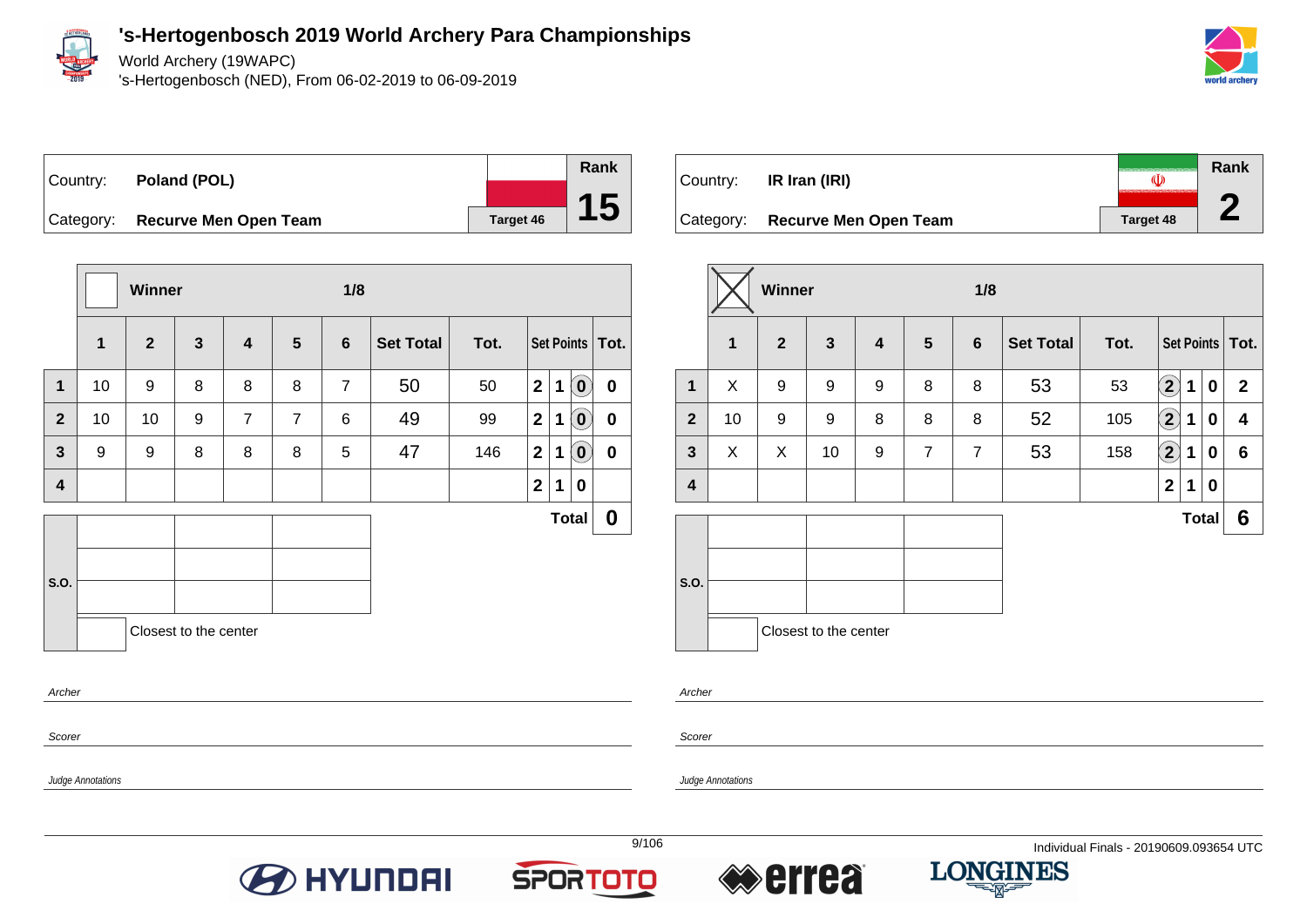

Judge Annotations

### **'s-Hertogenbosch 2019 World Archery Para Championships**

World Archery (19WAPC)

's-Hertogenbosch (NED), From 06-02-2019 to 06-09-2019







Category: **Recurve Men Open Team Target 31** 

|              |             | <b>Winner</b> |                       |                         |                | 1/4            |                  |      |                      |             |                             |                   |
|--------------|-------------|---------------|-----------------------|-------------------------|----------------|----------------|------------------|------|----------------------|-------------|-----------------------------|-------------------|
|              | $\mathbf 1$ | $\mathbf{2}$  | $\mathbf{3}$          | $\overline{\mathbf{4}}$ | $5\phantom{1}$ | $6\phantom{1}$ | <b>Set Total</b> | Tot. |                      |             |                             | Set Points   Tot. |
| $\mathbf 1$  | 9           | 9             | 9                     | 8                       | 8              | 6              | 49               | 49   | $\overline{2}$       | $\mathbf 1$ | $\left( \textbf{0} \right)$ | $\pmb{0}$         |
| $\mathbf{2}$ | X           | 10            | 9                     | 9                       | 9              | 9              | 56               | 105  | $\left( 2\right)$    | 1           | 0                           | $\mathbf{2}$      |
| $\mathbf{3}$ | X           | 10            | 10                    | 9                       | 9              | 9              | 57               | 162  | $\Large{\textbf{2}}$ | 1           | 0                           | 4                 |
| 4            | 10          | 10            | 10                    | 9                       | 8              | 8              | 55               | 217  | $\left( 2\right)$    | 1           | 0                           | 6                 |
|              |             |               |                       |                         |                |                |                  |      |                      |             | <b>Total</b>                | 6                 |
|              |             |               |                       |                         |                |                |                  |      |                      |             |                             |                   |
| S.O.         |             |               |                       |                         |                |                |                  |      |                      |             |                             |                   |
|              |             |               | Closest to the center |                         |                |                |                  |      |                      |             |                             |                   |
| Archer       |             |               |                       |                         |                |                |                  |      |                      |             |                             |                   |

| Country: | Japan (JPN)                     |                  | Rank |
|----------|---------------------------------|------------------|------|
|          | Category: Recurve Men Open Team | <b>Target 33</b> | 9    |

|                         |              | Winner         |                       |                         |                 | 1/4            |                  |      |              |   |                            |                   |
|-------------------------|--------------|----------------|-----------------------|-------------------------|-----------------|----------------|------------------|------|--------------|---|----------------------------|-------------------|
|                         | $\mathbf{1}$ | $\overline{2}$ | $\mathbf{3}$          | $\overline{\mathbf{4}}$ | $5\phantom{.0}$ | $6\phantom{1}$ | <b>Set Total</b> | Tot. |              |   |                            | Set Points   Tot. |
| $\mathbf{1}$            | 10           | 9              | $\boldsymbol{9}$      | 9                       | 8               | 8              | 53               | 53   | $\mathbf{2}$ | 1 | $\mathbf 0$                | $\mathbf{2}$      |
| $\overline{2}$          | 10           | 8              | 8                     | 8                       | 8               | 6              | 48               | 101  | $\mathbf 2$  | 1 | $\left( \mathbf{0}\right)$ | $\mathbf{2}$      |
| $\mathbf{3}$            | 10           | 9              | 8                     | 8                       | 8               | 8              | 51               | 152  | $\mathbf 2$  | 1 | $\left( \mathbf{0}\right)$ | $\mathbf{2}$      |
| $\overline{\mathbf{4}}$ | 9            | 9              | 9                     | 8                       | $\overline{7}$  | $\overline{7}$ | 49               | 201  | $\mathbf 2$  | 1 | $\left( \mathbf{0}\right)$ | $\mathbf{2}$      |
|                         |              |                |                       |                         |                 |                |                  |      |              |   | <b>Total</b>               | $\mathbf{2}$      |
| S.O.                    |              |                | Closest to the center |                         |                 |                |                  |      |              |   |                            |                   |

Archer

Scorer







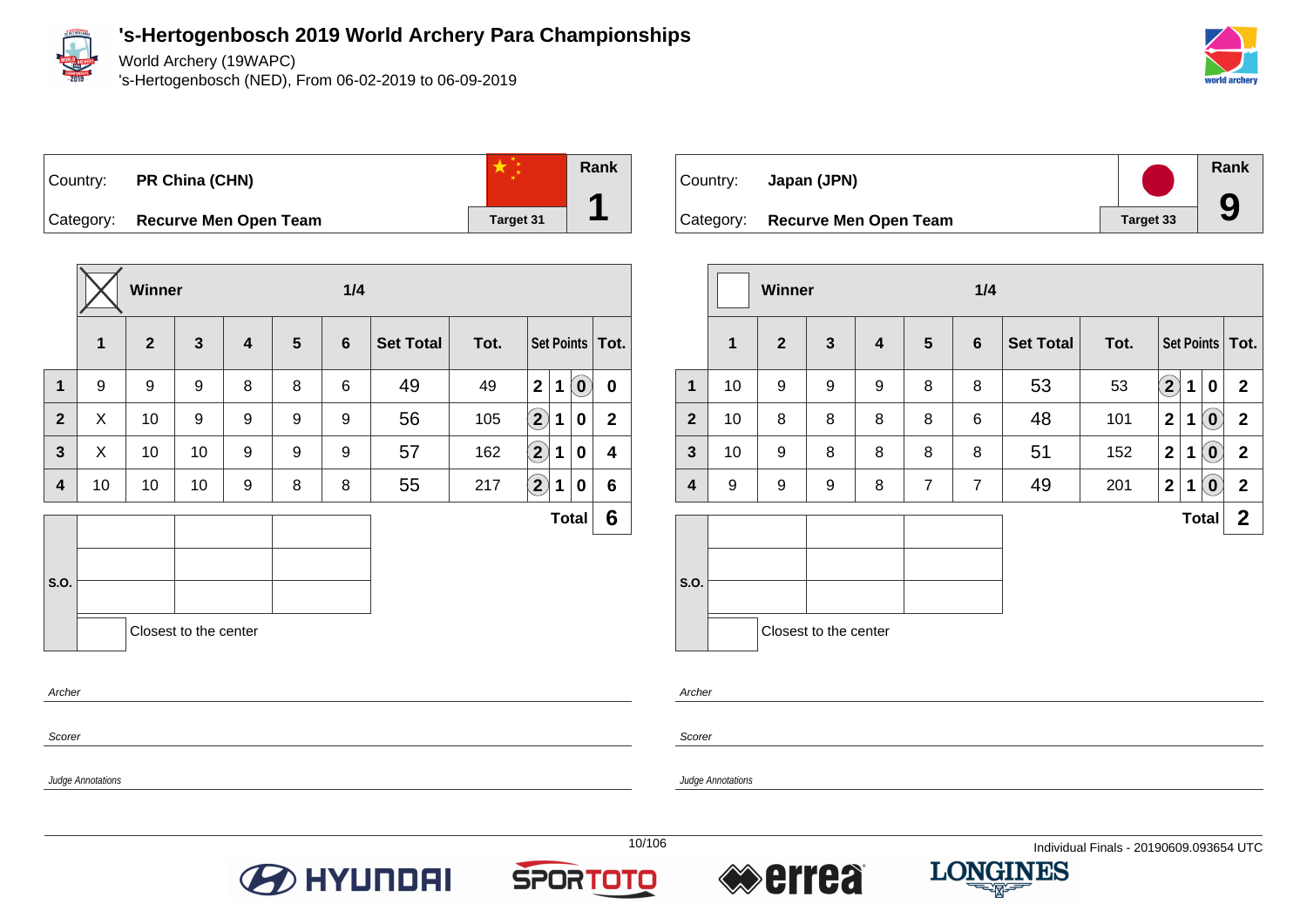

World Archery (19WAPC)

's-Hertogenbosch (NED), From 06-02-2019 to 06-09-2019



**Rank**

 $\psi$ 

li!

 $\mathscr{U}$ 

Ŵ

**4**

**Total 4**



Category: **Recurve Men Open Team Ta** 



| rget 34 |                   | J | Category: |               |   |   | <b>Recurve Men Open Team</b> |     |                  | Target 36 |                   |  |
|---------|-------------------|---|-----------|---------------|---|---|------------------------------|-----|------------------|-----------|-------------------|--|
|         |                   |   |           |               |   |   |                              |     |                  |           |                   |  |
|         |                   |   |           | <b>Winner</b> |   |   |                              | 1/4 |                  |           |                   |  |
|         | Set Points   Tot. |   |           | $\mathbf{2}$  | 3 | 4 | 5                            | 6   | <b>Set Total</b> | Tot.      | Set Points   Tot. |  |

Country: **Korea (KOR)**

**Winner 1/4 1 2 3 4 5 6 Set Total Tot. Set Points Tot. 1** 9 9 7 7 6 3 41 41 **2 1 0 0 2** 9 9 9 9 8 8 52 93 **2 1 0 1 3** 10 9 9 9 8 8 53 146 **2 1 0 2 4** X X 9 9 9 8 55 201 **2 1 0 4 S.O.** 10 9 8 **Total 5** Closest to the center **Archer** Scorer

Judge Annotations

**S.O.** 9 9 9 **Signed Total 4** Closest to the center Archer **Scorer** 

**1** X X 10 9 8 6 53 53 **2 1 0 2**

 $\bf{2}$  | 10 | 9 | 9 | 8 | 8 | 8 | 5 $\bf{2}$  | 105 | $\bf{2}$   $\bf{1})$  |  $\bf{0}$  |  $\bf{3}$ 

**3** 10 10 9 8 8 8 53 158 **2 1 0 4**

**4** 10 10 9 9 8 7 53 211 **2 1 0 4**

Judge Annotations







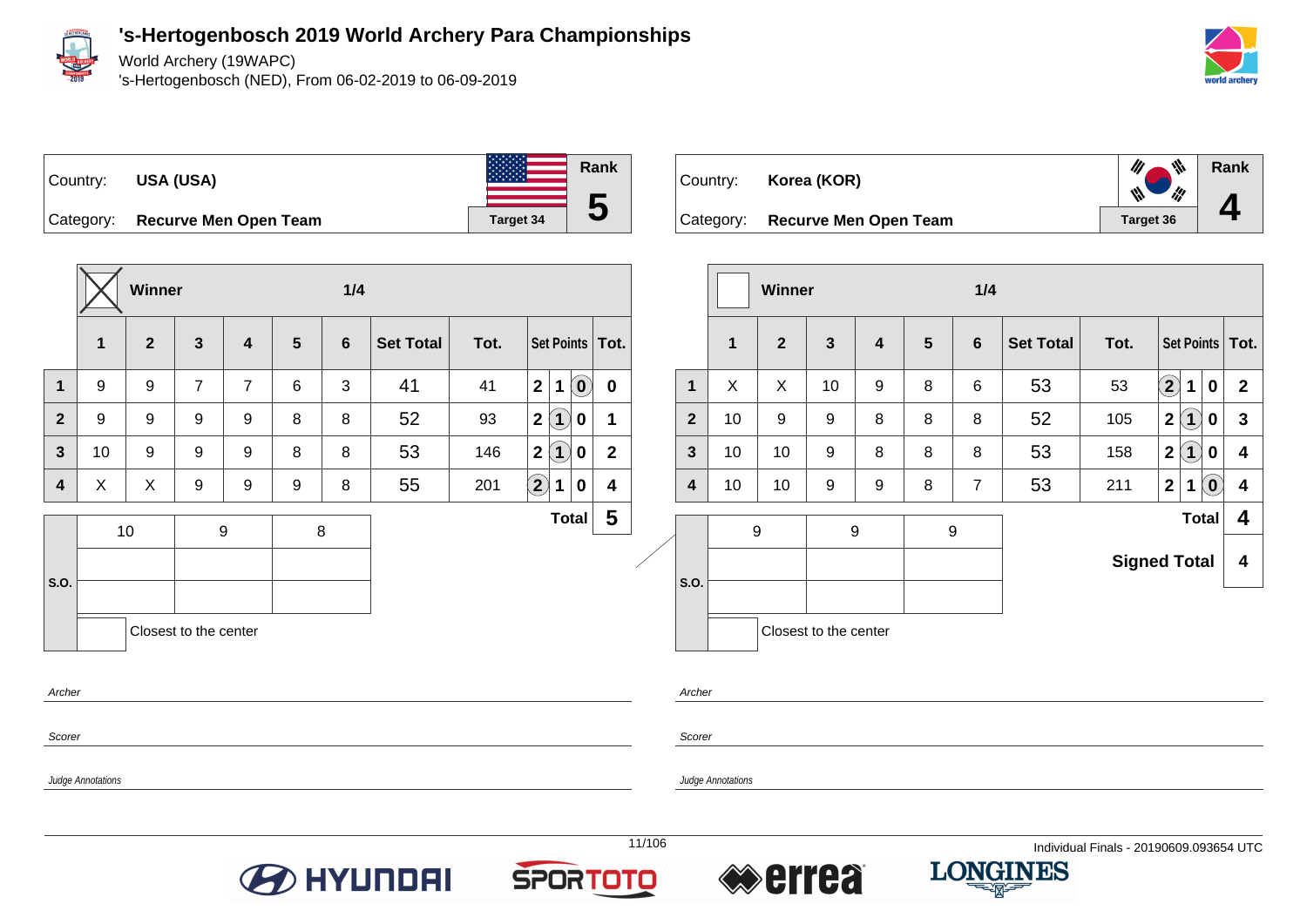

Judge Annotations

### **'s-Hertogenbosch 2019 World Archery Para Championships**

World Archery (19WAPC)

's-Hertogenbosch (NED), From 06-02-2019 to 06-09-2019



# Country: **Russia (RUS)** Category: **Recurve Men Open Team Target 37**

**Winner 1/4 1 2 3 4 5 6 Set Total Tot. Set Points Tot. 1** 10 9 9 9 8 6 51 51 **2 1 0 2 2** 10 9 9 9 9 7 53 104 **2 1 0 2 3** X 10 10 10 8 8 56 160 **2 1 0 4 4** 10 10 9 9 9 8 55 215 **2 1 0 5 S.O. Total 5** Closest to the center Archer



|              |             | Winner         |                       |                |                | 1/4            |                  |      |                  |              |                                                     |                   |
|--------------|-------------|----------------|-----------------------|----------------|----------------|----------------|------------------|------|------------------|--------------|-----------------------------------------------------|-------------------|
|              | $\mathbf 1$ | $\overline{2}$ | $\mathbf{3}$          | 4              | $5\phantom{1}$ | $6\phantom{1}$ | <b>Set Total</b> | Tot. |                  |              |                                                     | Set Points   Tot. |
| 1            | 9           | 8              | 8                     | $\overline{7}$ | $\overline{7}$ | 6              | 45               | 45   | $\mathbf{2}$     | 1            | $\left( \begin{matrix} 0 \end{matrix} \right)$      | 0                 |
| $\mathbf{2}$ | 10          | 10             | 9                     | 9              | 9              | $\overline{7}$ | 54               | 99   | $\bf(2)$         | 1            | 0                                                   | $\mathbf{2}$      |
| $\mathbf{3}$ | 9           | 8              | 8                     | $\overline{7}$ | $\overline{7}$ | 6              | 45               | 144  | $\mathbf{2}$     | 1            | $\left( \begin{matrix} 0 \\ 0 \end{matrix} \right)$ | $\mathbf{2}$      |
| 4            | X           | 10             | 10                    | 9              | 8              | 8              | 55               | 199  | $\boldsymbol{2}$ | $\mathbf{1}$ | 0                                                   | 3                 |
|              |             |                |                       |                |                |                |                  |      |                  | <b>Total</b> |                                                     | 3                 |
| S.O.         |             |                | Closest to the center |                |                |                |                  |      |                  |              |                                                     |                   |

Archer

**Scorer** 

Judge Annotations





**Rank**

**3**



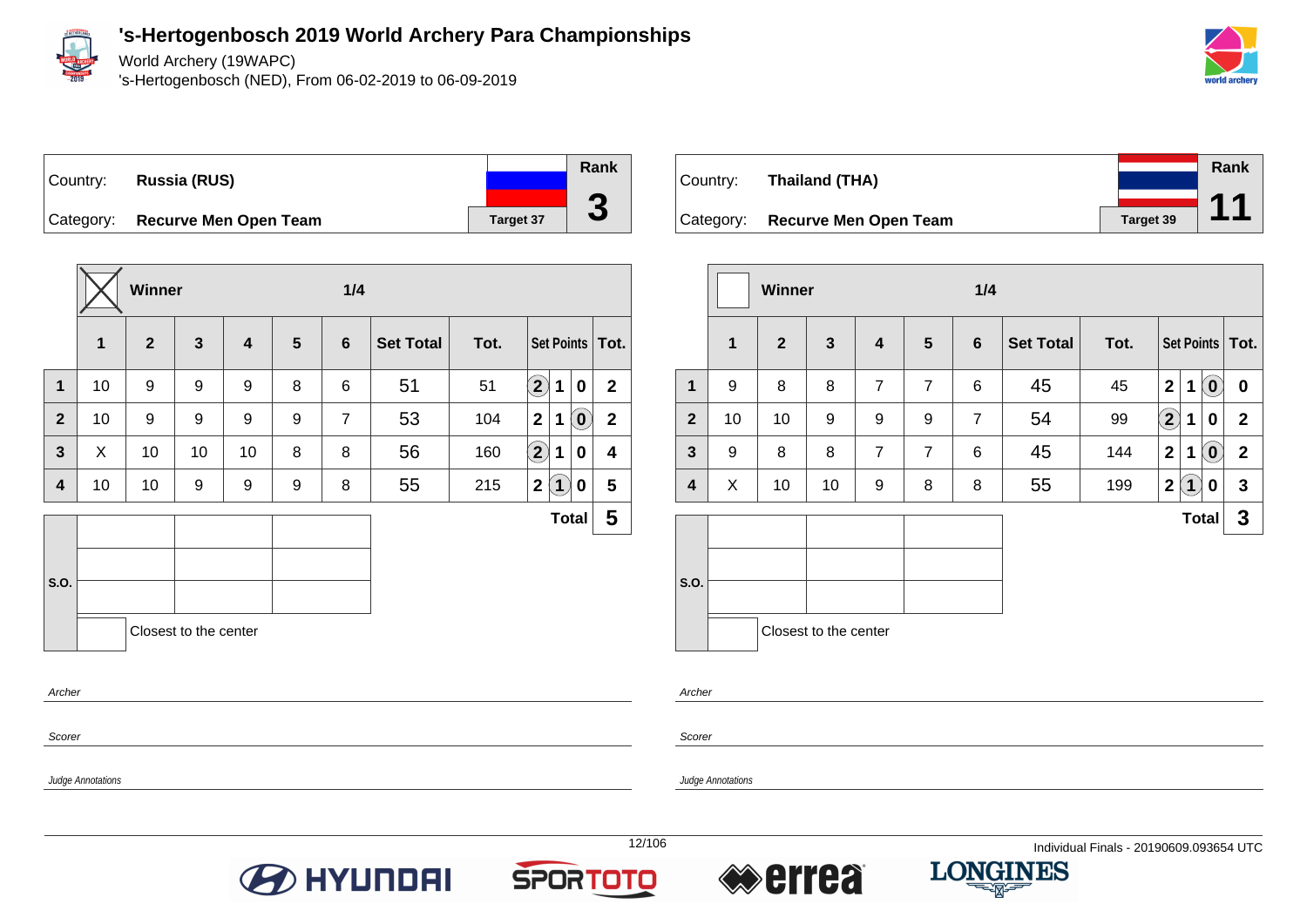

World Archery (19WAPC)

's-Hertogenbosch (NED), From 06-02-2019 to 06-09-2019





**Winner 1/4 1 2 3 4 5 6 Set Total Tot. Set Points Tot. 1** X 9 9 8 8 8 52 52 **2 1 0 0 2** X 10 9 9 9 9 56 108 **2 1 0 2 3** 10 9 8 8 8 8 51 159 **2 1 0 2 4** 10 10 9 9 8 8 54 213 **2 1 0 4 S.O.** 10 9 8 **Total 5** Closest to the center Archer



|                         |             | <b>Winner</b>  |                       |                         |                | 1/4            |                  |                     |              |   |                            |                   |
|-------------------------|-------------|----------------|-----------------------|-------------------------|----------------|----------------|------------------|---------------------|--------------|---|----------------------------|-------------------|
|                         | $\mathbf 1$ | $\overline{2}$ | $\mathbf{3}$          | $\overline{\mathbf{4}}$ | $5\phantom{1}$ | $6\phantom{1}$ | <b>Set Total</b> | Tot.                |              |   |                            | Set Points   Tot. |
| $\mathbf 1$             | 10          | 9              | 9                     | 9                       | 8              | 8              | 53               | 53                  | $\mathbf{2}$ | 1 | 0                          | $\mathbf{2}$      |
| $\overline{2}$          | X           | X              | 9                     | 9                       | 8              | $\overline{7}$ | 53               | 106                 | $\mathbf{2}$ | 1 | $\left( \mathbf{0}\right)$ | $\mathbf{2}$      |
| 3                       | 9           | 9              | 9                     | 9                       | 8              | 8              | 52               | 158                 | $\mathbf{2}$ | 1 | 0                          | 4                 |
| $\overline{\mathbf{4}}$ | X           | 9              | 9                     | 8                       | 8              | 8              | 52               | 210                 | $\mathbf 2$  | 1 | $\left( \mathbf{0}\right)$ | 4                 |
|                         |             | 9              |                       | 9                       |                | 8              |                  |                     |              |   | <b>Total</b>               | 4                 |
|                         |             |                |                       |                         |                |                |                  | <b>Signed Total</b> |              |   |                            | 4                 |
| S.O.                    |             |                |                       |                         |                |                |                  |                     |              |   |                            |                   |
|                         |             |                | Closest to the center |                         |                |                |                  |                     |              |   |                            |                   |

Scorer Judge Annotations Archer **Scorer** Judge Annotations







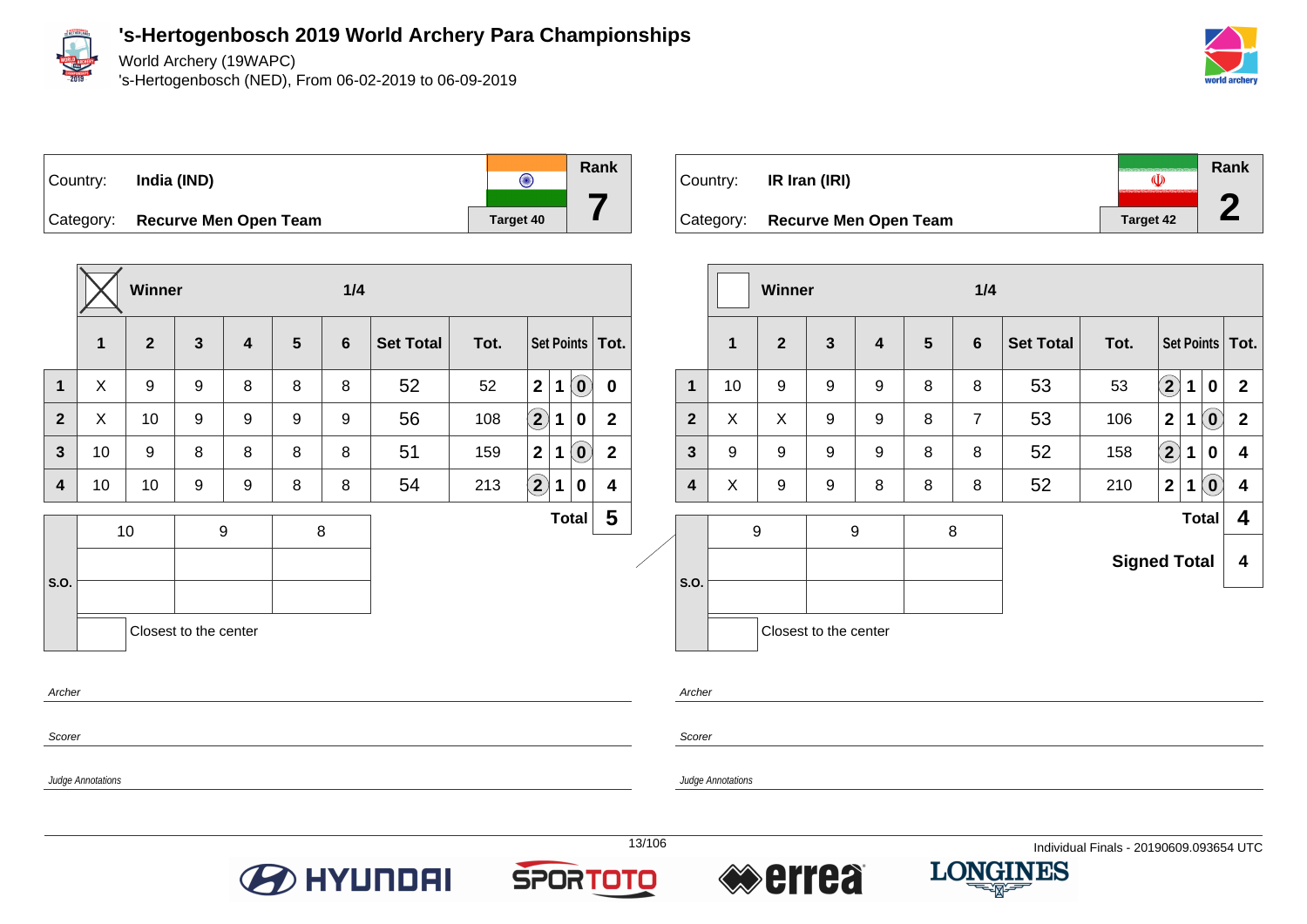

World Archery (19WAPC)

's-Hertogenbosch (NED), From 06-02-2019 to 06-09-2019





**Winner 1/2 1 2 3 4 5 6 Set Total Tot. Set Points Tot. 1** 10 9 9 8 8 5 49 49 **2 1 0 0 2** 10 9 9 9 8 5 50 99 **2 1 0 1 3** X 10 10 9 7 6 52 151 **2 1 0 3 4** 10 9 9 8 8 6 50 201 **2 1 0 4 S.O.** 9 8 7 **Total 4** Closest to the center Archer

| Country:  | USA (USA)                    |     |                  | Rank |
|-----------|------------------------------|-----|------------------|------|
| Category: | <b>Recurve Men Open Team</b> |     | <b>Target 39</b> | 5    |
|           | <b>Winner</b>                | 1/2 |                  |      |

|                         |    | winner       |                       |                |                | 1/2             |                  |                                                                  |              |              |   |                   |
|-------------------------|----|--------------|-----------------------|----------------|----------------|-----------------|------------------|------------------------------------------------------------------|--------------|--------------|---|-------------------|
|                         | 1  | $\mathbf{2}$ | $\mathbf{3}$          | 4              | $5\phantom{1}$ | $6\phantom{1}6$ | <b>Set Total</b> | Tot.                                                             |              |              |   | Set Points   Tot. |
| 1                       | X  | 10           | 9                     | 9              | 8              | $\overline{7}$  | 53               | 53                                                               | $\mathbf{2}$ | 1            | 0 | $\mathbf{2}$      |
| $\overline{2}$          | 10 | 9            | 9                     | 8              | 8              | 6               | 50               | $\mathbf{2}$<br>$\overline{\mathbf{1}}$<br>103<br>0              |              |              |   |                   |
| $\mathbf{3}$            | X  | 9            | 8                     | $\overline{7}$ | $\overline{7}$ | 4               | 45               | $\left( \mathbf{0}\right)$<br>$\mathbf{2}$<br>148<br>$\mathbf 1$ |              |              |   |                   |
| $\overline{\mathbf{4}}$ | X  | 10           | 9                     | 8              | $\overline{7}$ | 6               | 50               | $\mathbf 2$<br>$\overline{\mathbf{1}}$<br>198<br>0               |              |              |   |                   |
|                         |    | 10           |                       | 8              | 8              |                 |                  |                                                                  |              | <b>Total</b> |   | 5                 |
| S.O.                    |    |              |                       |                |                |                 |                  | <b>Signed Total</b>                                              |              |              |   | 5                 |
|                         |    |              |                       |                |                |                 |                  |                                                                  |              |              |   |                   |
|                         |    |              | Closest to the center |                |                |                 |                  |                                                                  |              |              |   |                   |

Scorer Judge Annotations Archer Scorer Judge Annotations







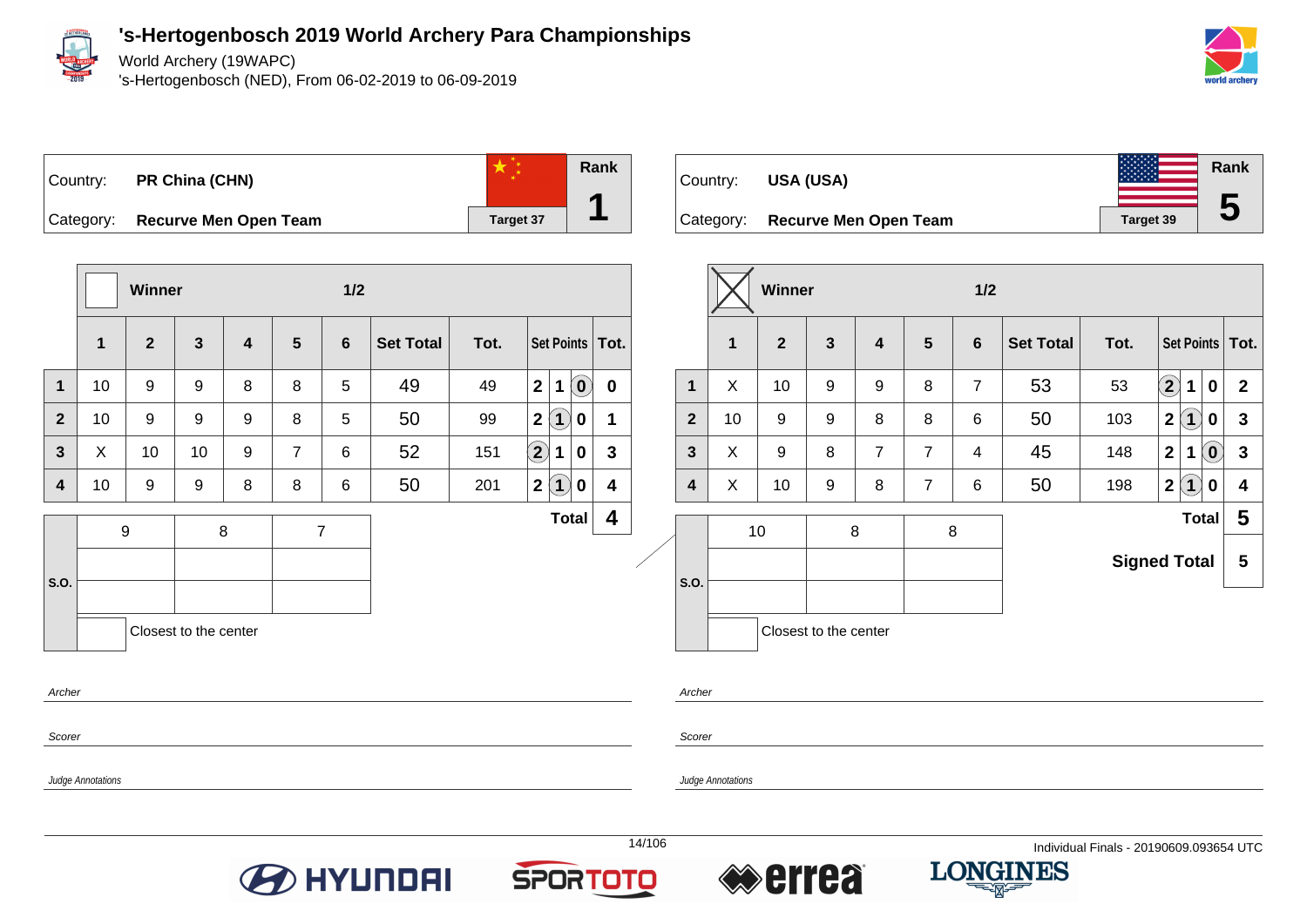

Judge Annotations

### **'s-Hertogenbosch 2019 World Archery Para Championships**

World Archery (19WAPC)

's-Hertogenbosch (NED), From 06-02-2019 to 06-09-2019



# Country: **Russia (RUS)** Category: **Recurve Men Open Team Target 40**

|                |              | Winner       |                       |                         |   | 1/2            |                  |      |                    |   |              |                   |
|----------------|--------------|--------------|-----------------------|-------------------------|---|----------------|------------------|------|--------------------|---|--------------|-------------------|
|                | $\mathbf{1}$ | $\mathbf{2}$ | $\mathbf{3}$          | $\overline{\mathbf{4}}$ | 5 | $6\phantom{1}$ | <b>Set Total</b> | Tot. |                    |   |              | Set Points   Tot. |
| $\mathbf{1}$   | X            | 10           | 10                    | 9                       | 9 | $\overline{7}$ | 55               | 55   | $\mathbf{2}$       | 1 | $\mathbf 0$  | $\mathbf{2}$      |
| $\overline{2}$ | 10           | 9            | 9                     | 9                       | 9 | 8              | 54               | 109  | $\hat{\mathbf{2}}$ | 1 | $\mathbf 0$  | 4                 |
| $\mathbf{3}$   | X            | 10           | 9                     | 9                       | 8 | $\overline{7}$ | 53               | 162  | $\bf (2)$          | 1 | $\bf{0}$     | 6                 |
| 4              |              |              |                       |                         |   |                |                  |      | $\overline{2}$     | 1 | 0            |                   |
|                |              |              |                       |                         |   |                |                  |      |                    |   | <b>Total</b> | $6\phantom{1}$    |
| S.O.           |              |              |                       |                         |   |                |                  |      |                    |   |              |                   |
|                |              |              |                       |                         |   |                |                  |      |                    |   |              |                   |
|                |              |              | Closest to the center |                         |   |                |                  |      |                    |   |              |                   |
| Archer         |              |              |                       |                         |   |                |                  |      |                    |   |              |                   |
| Scorer         |              |              |                       |                         |   |                |                  |      |                    |   |              |                   |

|           |                              |                  | Rank |
|-----------|------------------------------|------------------|------|
| Country:  | India (IND)                  |                  |      |
|           |                              |                  |      |
| Category: | <b>Recurve Men Open Team</b> | <b>Target 42</b> |      |

|                |              | Winner         |                       |                         |                 | 1/2             |                  |      |                |              |                            |                   |
|----------------|--------------|----------------|-----------------------|-------------------------|-----------------|-----------------|------------------|------|----------------|--------------|----------------------------|-------------------|
|                | $\mathbf{1}$ | $\overline{2}$ | $\mathbf{3}$          | $\overline{\mathbf{4}}$ | $5\phantom{.0}$ | $6\phantom{1}6$ | <b>Set Total</b> | Tot. |                |              |                            | Set Points   Tot. |
| 1              | X            | 10             | 9                     | 9                       | 9               | 5               | 52               | 52   | $\overline{2}$ | 1            | $\left( \mathbf{0}\right)$ | $\pmb{0}$         |
| $\overline{2}$ | X            | 9              | 9                     | 9                       | $\overline{7}$  | 3               | 47               | 99   | $\overline{2}$ | 1            | $\left( \mathbf{0}\right)$ | 0                 |
| $\mathbf{3}$   | 10           | 9              | 9                     | 8                       | 8               | 4               | 48               | 147  | $\mathbf{2}$   | 1            | $\mathbf{0}$               | $\boldsymbol{0}$  |
| 4              |              |                |                       |                         |                 |                 |                  |      | $\overline{2}$ | 1            | 0                          |                   |
|                |              |                |                       |                         |                 |                 |                  |      |                | <b>Total</b> |                            | 0                 |
| S.O.           |              |                |                       |                         |                 |                 |                  |      |                |              |                            |                   |
|                |              |                | Closest to the center |                         |                 |                 |                  |      |                |              |                            |                   |

Archer

Scorer

Judge Annotations





**Rank**

**3**



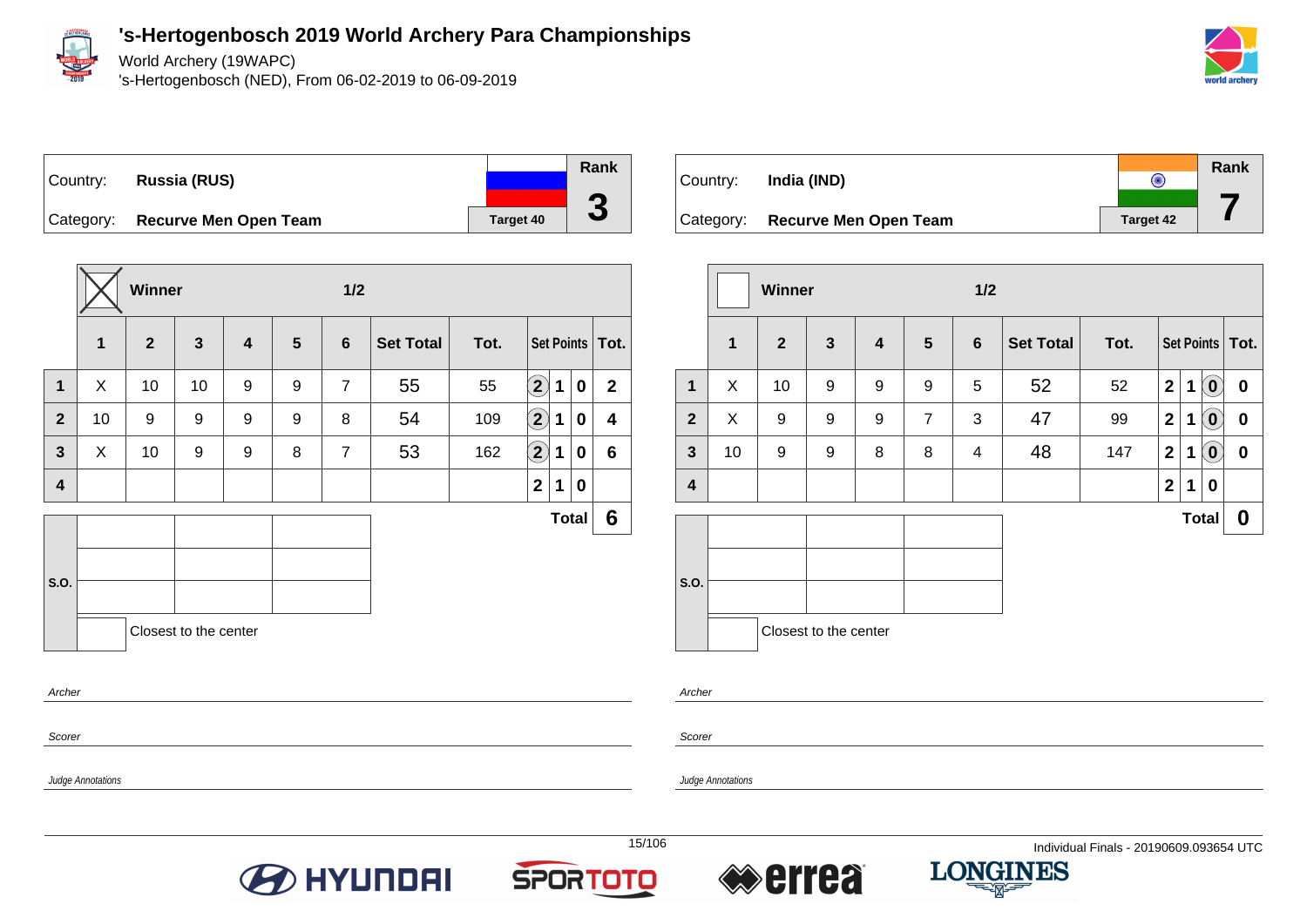

World Archery (19WAPC)

's-Hertogenbosch (NED), From 06-02-2019 to 06-09-2019



Country: **PR China (CHN)**



Category: **Recurve Men Open Team Target 1** Target 1

| $\mathbf{1}$                     |         |                |                       |                         |                |                |                  |      |                            |             |                            |                         |
|----------------------------------|---------|----------------|-----------------------|-------------------------|----------------|----------------|------------------|------|----------------------------|-------------|----------------------------|-------------------------|
|                                  |         | $\overline{2}$ | $\mathbf{3}$          | $\overline{\mathbf{4}}$ | $5\phantom{1}$ | $6\phantom{1}$ | <b>Set Total</b> | Tot. |                            |             |                            | Set Points   Tot.       |
| $\mathbf{1}$<br>8                |         | 8              | 9                     | 9                       | 9              | 9              | 52               | 52   | $\left( 2\right)$          | $\mathbf 1$ | $\mathbf 0$                | $\mathbf 2$             |
| $\overline{2}$<br>$\overline{7}$ |         | 8              | 10                    | $\overline{7}$          | 9              | 10             | 51               | 103  | $\left( \mathbf{2}\right)$ | 1           | $\bf{0}$                   | 4                       |
| 9<br>$\overline{\mathbf{3}}$     |         | 8              | 9                     | 9                       | 8              | 9              | 52               | 155  | 2 <sup>1</sup>             | 1           | $\left( \mathbf{0}\right)$ | $\overline{\mathbf{4}}$ |
| 9<br>4                           |         | 9              | 8                     | 8                       | 8              | $\overline{7}$ | 49               | 204  | 2                          | $\mathbf 1$ | $\left( \mathbf{0}\right)$ | $\overline{\mathbf{4}}$ |
| S.O.                             | $\bf 8$ |                |                       | 10                      |                | $\overline{7}$ |                  |      |                            |             | <b>Total</b>               | 5                       |
|                                  |         |                | Closest to the center |                         |                |                |                  |      |                            |             |                            |                         |



|                |                                                      | <b>Winner</b> |                       |                |                | <b>Bronze</b> |                  |                     |                            |             |                            |                         |
|----------------|------------------------------------------------------|---------------|-----------------------|----------------|----------------|---------------|------------------|---------------------|----------------------------|-------------|----------------------------|-------------------------|
|                | 1                                                    | $\mathbf{2}$  | 3                     | 4              | 5              | 6             | <b>Set Total</b> | Tot.                |                            |             |                            | Set Points   Tot.       |
| $\mathbf 1$    | 10                                                   | 5             | 9                     | 9              | 9              | 6             | 48               | 48                  | $\overline{\mathbf{2}}$    | $\mathbf 1$ | $(\mathbf{0})$             | $\mathbf 0$             |
| $\overline{2}$ | $\overline{7}$<br>8<br>6<br>$\overline{7}$<br>9<br>9 |               |                       | $\overline{7}$ | 9              | 8             | 45               | 93                  | $\mathbf{2}$               | 1           | $\left( \mathbf{0}\right)$ | $\boldsymbol{0}$        |
| $\mathbf{3}$   |                                                      |               |                       | 10             | 10             | 9             | 54               | 147                 | $\left( \mathbf{2}\right)$ | 1           | 0                          | $\mathbf{2}$            |
| 4              | 9                                                    | 8             | 10                    | 8              | $\overline{7}$ | 8             | 50               | 197                 | $\mathbf{2)}$              | 1           | $\mathbf 0$                | $\overline{\mathbf{4}}$ |
|                | 9                                                    |               | $\overline{7}$        |                |                | 9             |                  |                     |                            |             | <b>Total</b>               | 4                       |
|                |                                                      |               |                       |                |                |               |                  | <b>Signed Total</b> |                            |             |                            | 4                       |
| S.O.           |                                                      |               |                       |                |                |               |                  |                     |                            |             |                            |                         |
|                |                                                      |               | Closest to the center |                |                |               |                  |                     |                            |             |                            |                         |

**Archer** 

Scorer

Judge Annotations

Scorer







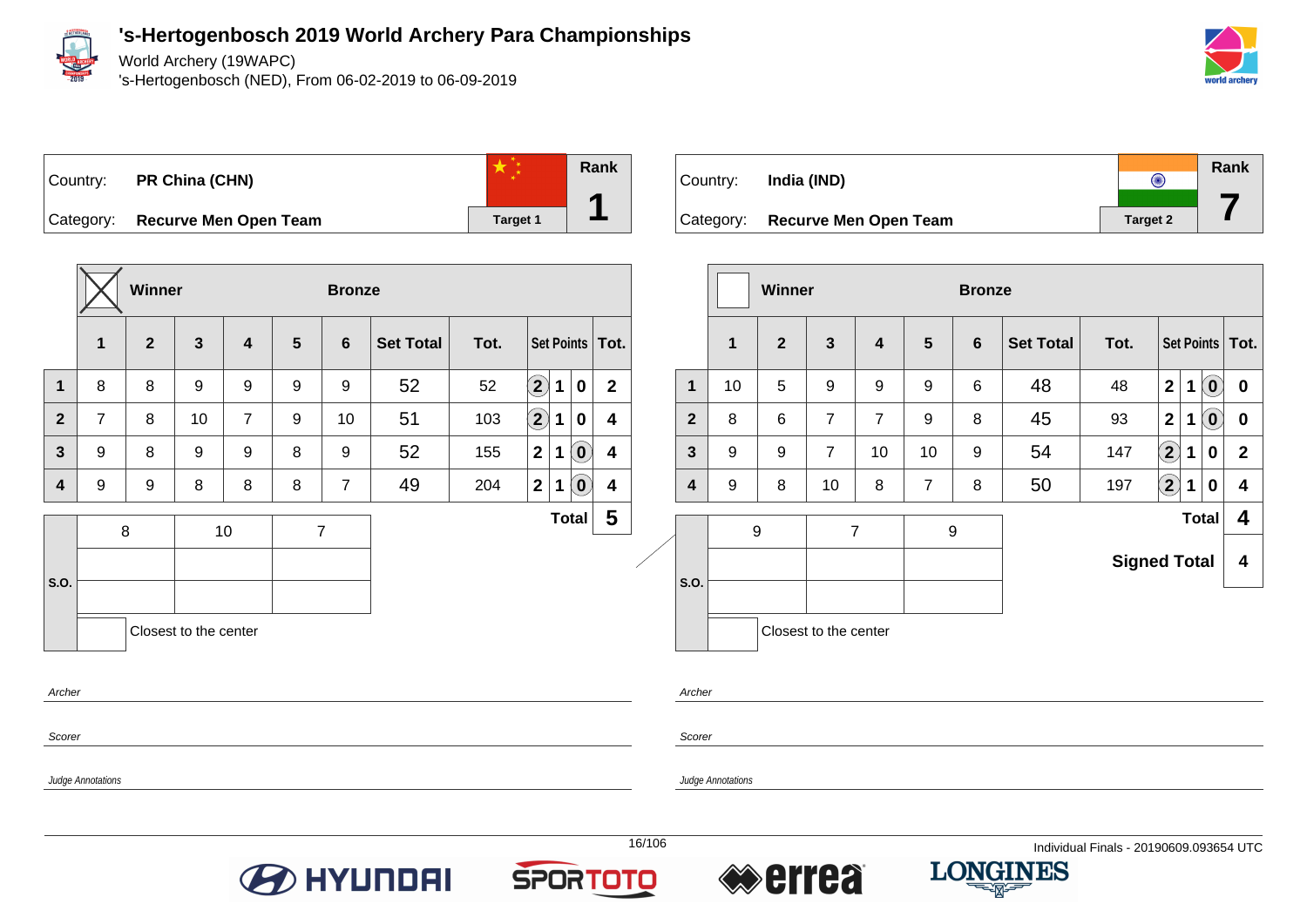

World Archery (19WAPC)

's-Hertogenbosch (NED), From 06-02-2019 to 06-09-2019





**Rank 5**

Category: **Recurve Men Open Team Target 1** Target 1

|              |   | <b>Winner</b>  |                       |   |                | Gold           |                  |      |                            |   |              |                         |
|--------------|---|----------------|-----------------------|---|----------------|----------------|------------------|------|----------------------------|---|--------------|-------------------------|
|              | 1 | $\overline{2}$ | $\mathbf{3}$          | 4 | 5              | $6\phantom{1}$ | <b>Set Total</b> | Tot. |                            |   |              | Set Points Tot.         |
| $\mathbf{1}$ | 8 | 9              | 9                     | 6 | $\overline{7}$ | 10             | 49               | 49   | $\mathbf{2}$               | 1 | $\mathbf 0$  | $\overline{2}$          |
| $\mathbf{2}$ | 9 | 9              | 9                     | 9 | 10             | 9              | 55               | 104  | $\left( \mathbf{2}\right)$ | 1 | $\mathbf 0$  | $\overline{\mathbf{4}}$ |
| $\mathbf{3}$ | 8 | 9              | 8                     | 9 | 8              | 9              | 51               | 155  | $\bf \overline{2}$         | 1 | $\mathbf 0$  | $6\phantom{1}$          |
| 4            |   |                |                       |   |                |                |                  |      | $\overline{\mathbf{2}}$    | 1 | $\mathbf 0$  |                         |
|              |   |                |                       |   |                |                |                  |      |                            |   | <b>Total</b> | 6                       |
|              |   |                |                       |   |                |                |                  |      |                            |   |              |                         |
| S.O.         |   |                |                       |   |                |                |                  |      |                            |   |              |                         |
|              |   |                | Closest to the center |   |                |                |                  |      |                            |   |              |                         |
|              |   |                |                       |   |                |                |                  |      |                            |   |              |                         |
| Archer       |   |                |                       |   |                |                |                  |      |                            |   |              |                         |

|           |                              |                 | Rank |
|-----------|------------------------------|-----------------|------|
| Country:  | Russia (RUS)                 |                 | G    |
| Category: | <b>Recurve Men Open Team</b> | <b>Target 2</b> | J    |

|                         |                | Winner         |                       |                         |                 | Gold           |                  |      |                |             |                                                |                   |
|-------------------------|----------------|----------------|-----------------------|-------------------------|-----------------|----------------|------------------|------|----------------|-------------|------------------------------------------------|-------------------|
|                         | 1              | $\overline{2}$ | $\mathbf{3}$          | $\overline{\mathbf{4}}$ | $5\phantom{.0}$ | $6\phantom{1}$ | <b>Set Total</b> | Tot. |                |             |                                                | Set Points   Tot. |
| $\mathbf{1}$            | $\overline{7}$ | 4              | 9                     | $\overline{7}$          | 8               | 8              | 43               | 43   | $\mathbf 2$    | 1           | $\left( \begin{matrix} 0 \end{matrix} \right)$ | $\bf{0}$          |
| $\overline{2}$          | 10             | $\overline{7}$ | 9                     | 8                       | 6               | $\overline{7}$ | 47               | 90   | $\mathbf 2$    | 1           | $(\mathbf{0})$                                 | $\boldsymbol{0}$  |
| $\mathbf{3}$            | 8              | 8              | 8                     | 9                       | 8               | 8              | 49               | 139  | $\mathbf 2$    | $\mathbf 1$ | $(\mathbf{0})$                                 | $\boldsymbol{0}$  |
| $\overline{\mathbf{4}}$ |                |                |                       |                         |                 |                |                  |      | $\overline{2}$ | 1           | 0                                              |                   |
|                         |                |                |                       |                         |                 |                |                  |      |                |             | <b>Total</b>                                   | 0                 |
|                         |                |                |                       |                         |                 |                |                  |      |                |             |                                                |                   |
| S.O.                    |                |                |                       |                         |                 |                |                  |      |                |             |                                                |                   |
|                         |                |                | Closest to the center |                         |                 |                |                  |      |                |             |                                                |                   |

Scorer

Scorer

Archer

Judge Annotations







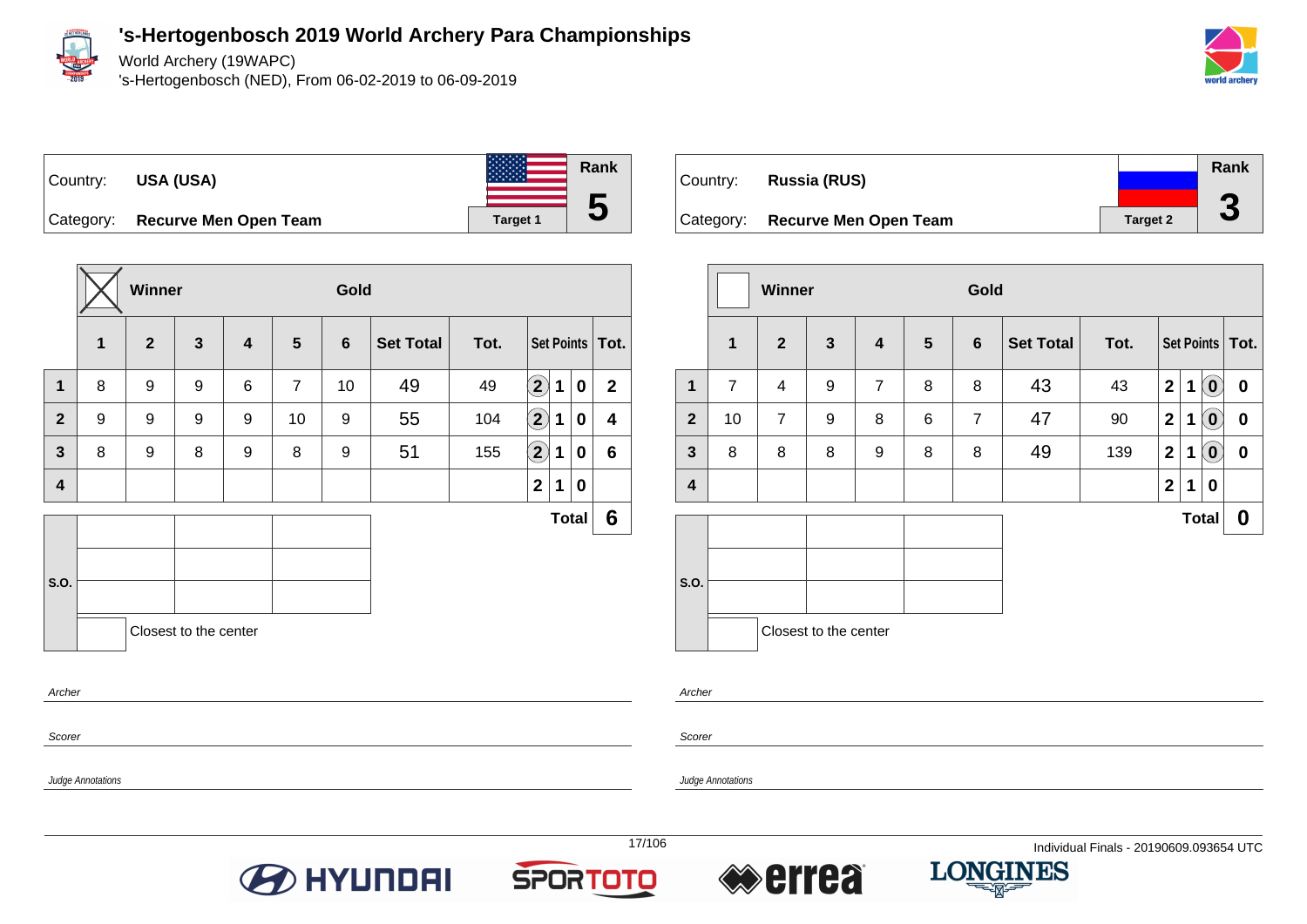

Judge Annotations

**'s-Hertogenbosch 2019 World Archery Para Championships**

World Archery (19WAPC)

's-Hertogenbosch (NED), From 06-02-2019 to 06-09-2019



Country: **Brazil (BRA)**

**Rank**

S

**5**

Category: **Recurve Women Open Team Target 34** 

|                |    | Winner       |                       |                         |                | 1/4            |                  |      |                |             |                             |                   |
|----------------|----|--------------|-----------------------|-------------------------|----------------|----------------|------------------|------|----------------|-------------|-----------------------------|-------------------|
|                | 1  | $\mathbf{2}$ | $\mathbf{3}$          | $\overline{\mathbf{4}}$ | $5\phantom{1}$ | $6\phantom{1}$ | <b>Set Total</b> | Tot. |                |             |                             | Set Points   Tot. |
| 1              | 8  | 8            | $\overline{7}$        | $\overline{7}$          | M              | M              | 30               | 30   | 2 <sup>1</sup> | $\mathbf 1$ | $\left( \textbf{0} \right)$ | $\mathbf 0$       |
| $\overline{2}$ | 10 | 9            | $\overline{7}$        | 4                       | 3              | M              | 33               | 63   | 2              | $\mathbf 1$ | $\left( \textbf{0}\right)$  | $\boldsymbol{0}$  |
| $\mathbf{3}$   | 10 | 9            | 9                     | 5                       | 3              | $\mathbf{1}$   | 37               | 100  | $\mathbf 2$    | $\mathbf 1$ | $\overline{0}$              | 0                 |
| 4              |    |              |                       |                         |                |                |                  |      | $\mathbf 2$    | 1           | 0                           |                   |
|                |    |              |                       |                         |                |                |                  |      |                |             | <b>Total</b>                | $\boldsymbol{0}$  |
|                |    |              |                       |                         |                |                |                  |      |                |             |                             |                   |
| S.O.           |    |              |                       |                         |                |                |                  |      |                |             |                             |                   |
|                |    |              | Closest to the center |                         |                |                |                  |      |                |             |                             |                   |
| Archer         |    |              |                       |                         |                |                |                  |      |                |             |                             |                   |

| Country: | <b>Russia (RUS)</b>               |           | Rank |
|----------|-----------------------------------|-----------|------|
|          | Category: Recurve Women Open Team | Target 36 |      |

|                |              | Winner         |                       |   |                 | 1/4            |                  |      |                   |   |              |                   |  |
|----------------|--------------|----------------|-----------------------|---|-----------------|----------------|------------------|------|-------------------|---|--------------|-------------------|--|
|                | $\mathbf{1}$ | $\overline{2}$ | $\mathbf{3}$          | 4 | $5\phantom{.0}$ | $6\phantom{1}$ | <b>Set Total</b> | Tot. |                   |   |              | Set Points   Tot. |  |
| $\mathbf{1}$   | 10           | 10             | 9                     | 8 | 8               | $\overline{7}$ | 52               | 52   | $\left( 2\right)$ | 1 | 0            | $\mathbf{2}$      |  |
| $\overline{2}$ | 10           | 10             | 9                     | 9 | 8               | 6              | 52               | 104  | $\left( 2\right)$ | 1 | 0            | 4                 |  |
| $\mathbf{3}$   | 10           | 9              | 8                     | 8 | 6               | 5              | 46               | 150  | $\left( 2\right)$ | 1 | 0            | $6\phantom{1}$    |  |
| 4              |              |                |                       |   |                 |                |                  |      | $\mathbf{2}$      | 1 | 0            |                   |  |
|                |              |                |                       |   |                 |                |                  |      |                   |   | <b>Total</b> | 6                 |  |
|                |              |                |                       |   |                 |                |                  |      |                   |   |              |                   |  |
| S.O.           |              |                |                       |   |                 |                |                  |      |                   |   |              |                   |  |
|                |              |                | Closest to the center |   |                 |                |                  |      |                   |   |              |                   |  |

Archer

Scorer







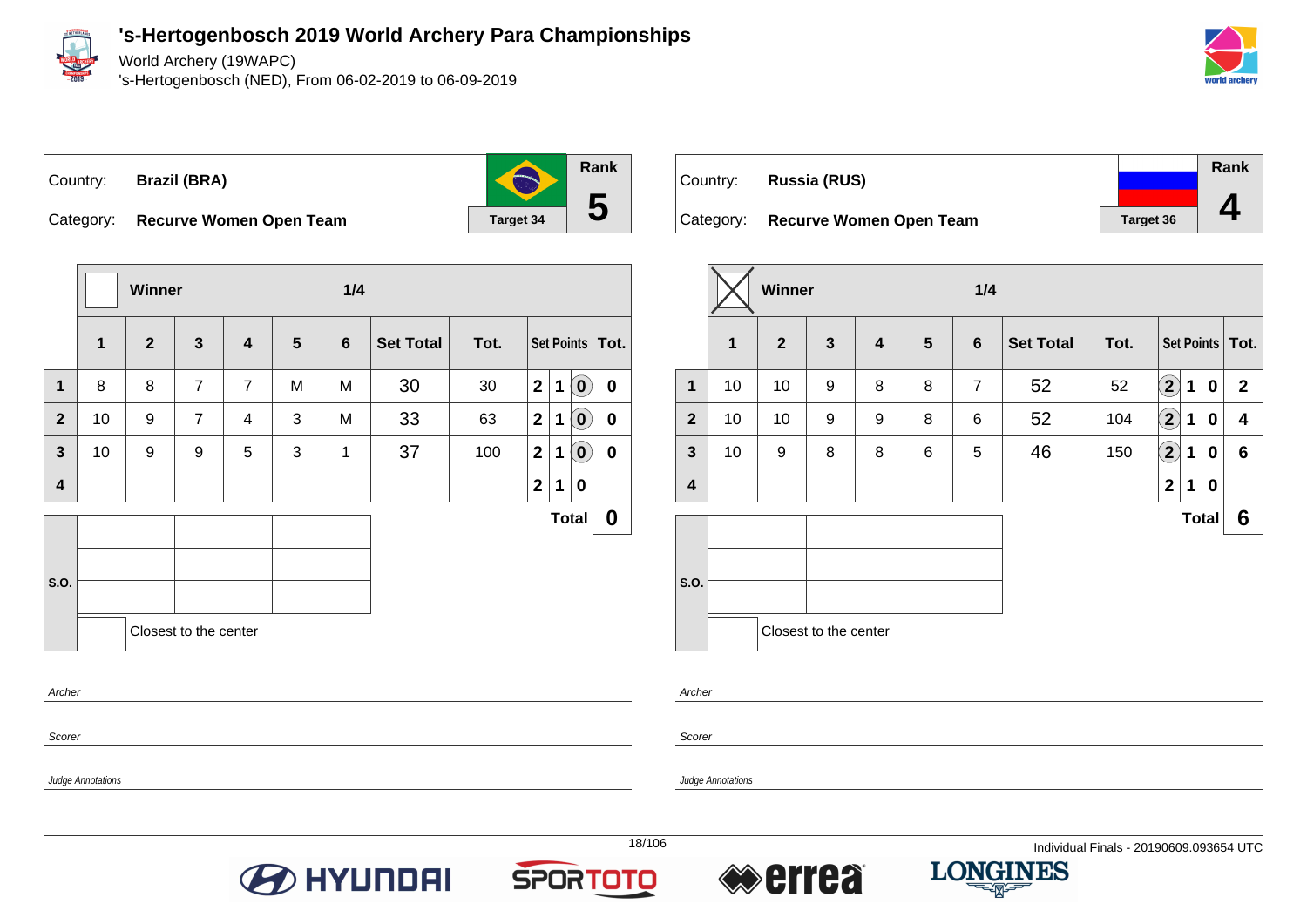

World Archery (19WAPC)

's-Hertogenbosch (NED), From 06-02-2019 to 06-09-2019



Country: **PR China (CHN)**



Category: **Recurve Women Open Team Target 31** 

|                         |   | Winner       |                       |                         |                |                |                  |      |                         |   |              |                   |
|-------------------------|---|--------------|-----------------------|-------------------------|----------------|----------------|------------------|------|-------------------------|---|--------------|-------------------|
|                         | 1 | $\mathbf{2}$ | $\mathbf{3}$          | $\overline{\mathbf{4}}$ | $5\phantom{1}$ | $6\phantom{1}$ | <b>Set Total</b> | Tot. |                         |   |              | Set Points   Tot. |
| 1                       | X | 9            | 9                     | 9                       | 9              | 9              | 55               | 55   | $\mathbf{2}$            | 1 | 0            | $\mathbf{2}$      |
| $\overline{2}$          | X | 9            | 8                     | 8                       | 8              | 8              | 51               | 106  | $\bf (2)$               | 1 | 0            | 4                 |
| $\mathbf{3}$            | X | 10           | 8                     | 8                       | $\overline{7}$ | $\overline{7}$ | 50               | 156  | $\Large{\textbf{2}}$    | 1 | 0            | $6\phantom{1}$    |
| $\overline{\mathbf{4}}$ |   |              |                       |                         |                |                |                  |      | $\overline{\mathbf{2}}$ | 1 | $\mathbf 0$  |                   |
|                         |   |              |                       |                         |                |                |                  |      |                         |   | <b>Total</b> | 6                 |
|                         |   |              |                       |                         |                |                |                  |      |                         |   |              |                   |
| S.O.                    |   |              |                       |                         |                |                |                  |      |                         |   |              |                   |
|                         |   |              | Closest to the center |                         |                |                |                  |      |                         |   |              |                   |
| Archer                  |   |              |                       |                         |                |                |                  |      |                         |   |              |                   |

| Country: | <b>Russia (RUS)</b>               |                  | Rank |
|----------|-----------------------------------|------------------|------|
|          |                                   |                  |      |
|          | Category: Recurve Women Open Team | <b>Target 33</b> |      |

|                         |              | Winner         |                       |                |                | 1/2 |                  |      |                         |              |                                                     |                   |
|-------------------------|--------------|----------------|-----------------------|----------------|----------------|-----|------------------|------|-------------------------|--------------|-----------------------------------------------------|-------------------|
|                         | $\mathbf{1}$ | $\overline{2}$ | $\mathbf{3}$          | 4              | $5\phantom{1}$ | 6   | <b>Set Total</b> | Tot. |                         |              |                                                     | Set Points   Tot. |
| 1                       | X            | 9              | 8                     | $\overline{7}$ | $\overline{7}$ | 6   | 47               | 47   | $\overline{\mathbf{2}}$ | 1            | $\mathbf{O}$                                        | 0                 |
| $\overline{2}$          | X            | 10             | 9                     | 9              | $\overline{7}$ | 4   | 49               | 96   | $\mathbf{2}$            | 1            | $\mathbf{0}$                                        | 0                 |
| $\mathbf{3}$            | X            | 10             | 8                     | 8              | 6              | 4   | 46               | 142  | $\boldsymbol{2}$        | 1            | $\left( \begin{matrix} 0 \\ 0 \end{matrix} \right)$ | $\boldsymbol{0}$  |
| $\overline{\mathbf{4}}$ |              |                |                       |                |                |     |                  |      | $\boldsymbol{2}$        | 1            | 0                                                   |                   |
|                         |              |                |                       |                |                |     |                  |      |                         | <b>Total</b> |                                                     | $\boldsymbol{0}$  |
| S.O.                    |              |                |                       |                |                |     |                  |      |                         |              |                                                     |                   |
|                         |              |                | Closest to the center |                |                |     |                  |      |                         |              |                                                     |                   |

Archer

Judge Annotations

Scorer

Judge Annotations

Scorer

**O HYUNDAI** 





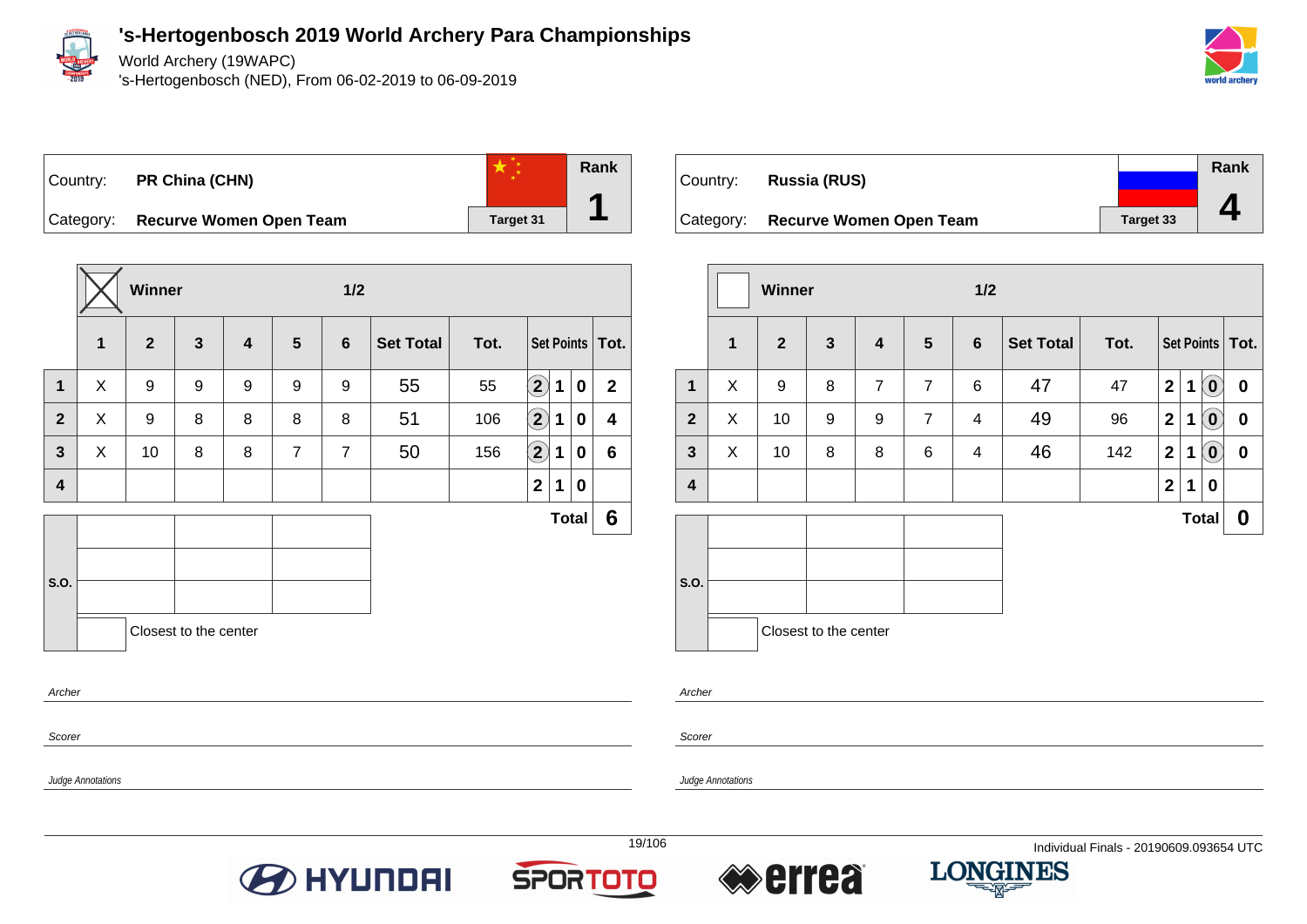

World Archery (19WAPC)

's-Hertogenbosch (NED), From 06-02-2019 to 06-09-2019



# Country: **Italy (ITA)**





|                |   | <b>Winner</b> |                       |                         |                |                |                  |      |                    |             |                            |                   |
|----------------|---|---------------|-----------------------|-------------------------|----------------|----------------|------------------|------|--------------------|-------------|----------------------------|-------------------|
|                | 1 | $\mathbf{2}$  | $\mathbf{3}$          | $\overline{\mathbf{4}}$ | 5              | $6\phantom{1}$ | <b>Set Total</b> | Tot. |                    |             |                            | Set Points   Tot. |
| $\mathbf 1$    | 9 | 9             | 8                     | 8                       | 8              | 5              | 47               | 47   | $\mathbf{2}$       | $\mathbf 1$ | $(\mathbf{0})$             | $\mathbf 0$       |
| $\overline{2}$ | X | 10            | 9                     | 9                       | 8              | 8              | 54               | 101  | $\bf \overline{2}$ | 1           | 0                          | $\mathbf{2}$      |
| $\mathbf{3}$   | 9 | 9             | 8                     | 8                       | 8              | 5              | 47               | 148  | $\mathbf{2}$       | 1           | $\left( \mathbf{0}\right)$ | $\overline{2}$    |
| 4              | 8 | 8             | 8                     | $\overline{7}$          | $\overline{7}$ | $\overline{7}$ | 45               | 193  | 2 <sup>1</sup>     | 1           | $\left( \mathbf{0}\right)$ | $\mathbf{2}$      |
|                |   |               |                       |                         |                |                |                  |      |                    |             | <b>Total</b>               | $\mathbf{2}$      |
|                |   |               |                       |                         |                |                |                  |      |                    |             |                            |                   |
| <b>S.O.</b>    |   |               |                       |                         |                |                |                  |      |                    |             |                            |                   |
|                |   |               | Closest to the center |                         |                |                |                  |      |                    |             |                            |                   |
| Archer         |   |               |                       |                         |                |                |                  |      |                    |             |                            |                   |

| Country:  | Turkey (TUR)                   |           | <b>Rank</b> |
|-----------|--------------------------------|-----------|-------------|
| Category: | <b>Recurve Women Open Team</b> | Target 36 |             |

|                |             | Winner           |                       |                         |                | 1/2            |                  |      |                                                 |              |
|----------------|-------------|------------------|-----------------------|-------------------------|----------------|----------------|------------------|------|-------------------------------------------------|--------------|
|                | $\mathbf 1$ | $\overline{2}$   | $\mathbf{3}$          | $\overline{\mathbf{4}}$ | 5              | 6              | <b>Set Total</b> | Tot. | Set Points   Tot.                               |              |
| $\mathbf 1$    | 10          | 10               | 9                     | 8                       | 8              | $\overline{7}$ | 52               | 52   | $\mathbf{2}$<br>1<br>0                          | $\mathbf{2}$ |
| $\overline{2}$ | 10          | 9                | 8                     | 8                       | $\overline{7}$ | $\overline{7}$ | 49               | 101  | $\mathbf{2}$<br>$\left( \textbf{0}\right)$<br>1 | $\mathbf{2}$ |
| $\mathbf{3}$   | 10          | 9                | 9                     | 9                       | 9              | 6              | 52               | 153  | $\mathbf{2}$<br>1<br>0                          | 4            |
| 4              | 9           | $\boldsymbol{9}$ | 8                     | 8                       | $\overline{7}$ | $\overline{7}$ | 48               | 201  | $\mathbf{2}$<br>1<br>0                          | 6            |
|                |             |                  |                       |                         |                |                |                  |      | <b>Total</b>                                    | 6            |
| S.O.           |             |                  | Closest to the center |                         |                |                |                  |      |                                                 |              |

Archer

Scorer

Judge Annotations

Scorer







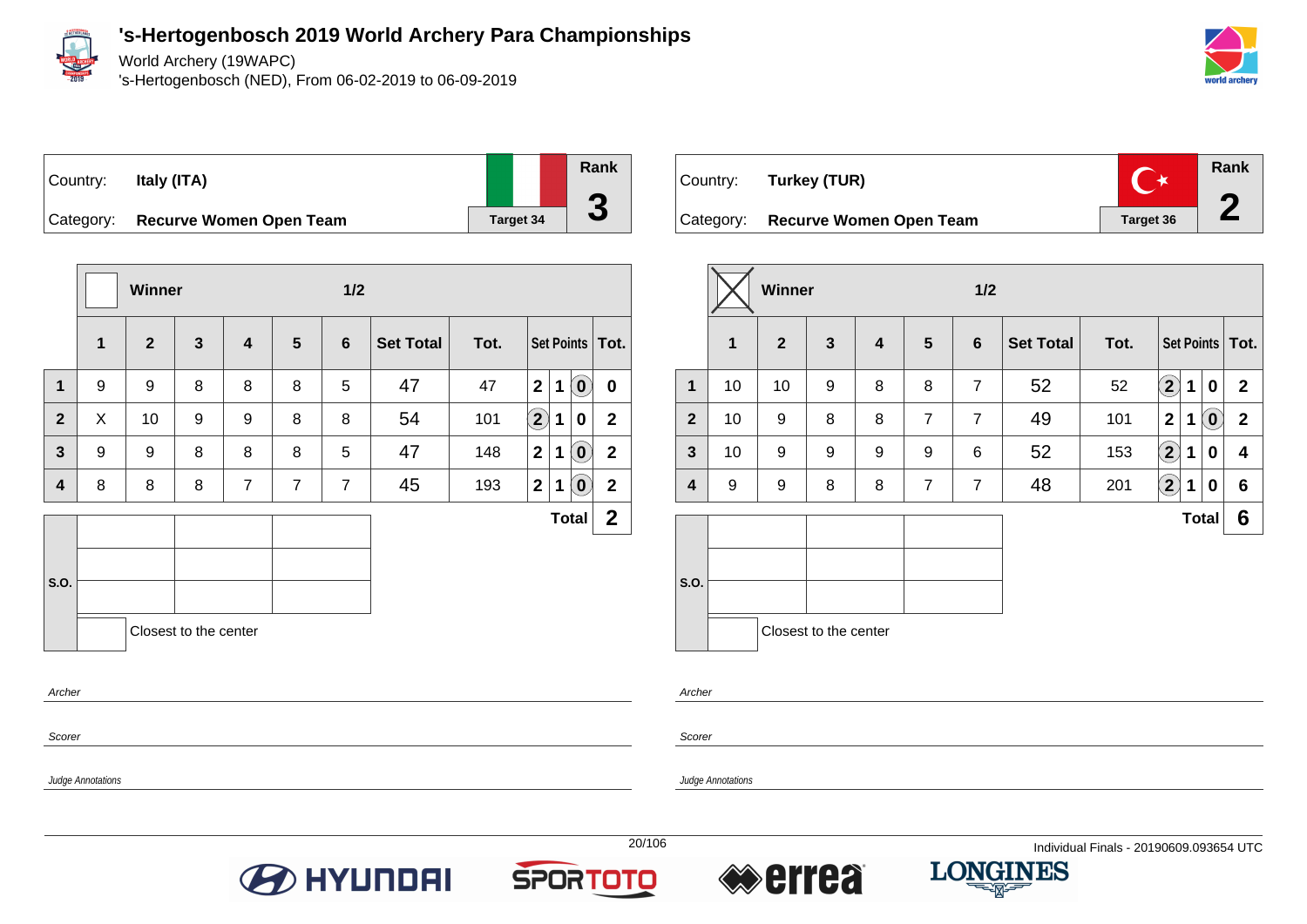

Judge Annotations

### **'s-Hertogenbosch 2019 World Archery Para Championships**

World Archery (19WAPC)

's-Hertogenbosch (NED), From 06-02-2019 to 06-09-2019



Country: **Russia (RUS)** Category: **Recurve Women Open Team Target 1** Target 1 **Rank 4**

|                                 |                | Winner         |              |                         |                | <b>Bronze</b>    |                  |      |                            |   |                            |                |
|---------------------------------|----------------|----------------|--------------|-------------------------|----------------|------------------|------------------|------|----------------------------|---|----------------------------|----------------|
|                                 | $\mathbf{1}$   | $\mathbf{2}$   | $\mathbf{3}$ | $\overline{\mathbf{4}}$ | $5\phantom{1}$ | $6\phantom{1}$   | <b>Set Total</b> | Tot. | Set Points   Tot.          |   |                            |                |
| $\mathbf{1}$                    | 6              | $\overline{7}$ | 9            | 10                      | 9              | 9                | 50               | 50   | $\left( \mathbf{2}\right)$ | 1 | $\mathbf 0$                | $\overline{2}$ |
| $\overline{2}$                  | 6              | M              | 9            | 9                       | $\overline{7}$ | 10               | 41               | 91   | $\overline{2}$             | 1 | $\left( \mathbf{0}\right)$ | $\mathbf{2}$   |
| $\mathbf{3}$                    | 9              | 5              | 10           | 8                       | 9              | 9                | 50               | 141  | $\mathbf{2}$               | 1 | $\left( \mathbf{0}\right)$ | $\overline{2}$ |
| 4                               | 8              | 9              | 10           | 8                       | 9              | 9                | 53               | 194  | $\left( \mathbf{2}\right)$ | 1 | 0                          | 4              |
| S.O.                            | $\overline{7}$ |                | M            |                         |                | $\boldsymbol{9}$ |                  |      |                            |   | <b>Total</b>               | 4              |
| Closest to the center<br>Archer |                |                |              |                         |                |                  |                  |      |                            |   |                            |                |

| Country:  | Italy (ITA)                    |                 | Rank                  |
|-----------|--------------------------------|-----------------|-----------------------|
| Category: | <b>Recurve Women Open Team</b> | <b>Target 2</b> | $\blacktriangleright$ |

|                |                | Winner         |                       |                         |                |                |                  |                     |              |   |                                                     |                   |
|----------------|----------------|----------------|-----------------------|-------------------------|----------------|----------------|------------------|---------------------|--------------|---|-----------------------------------------------------|-------------------|
|                | $\mathbf 1$    | $\overline{2}$ | 3                     | $\overline{\mathbf{4}}$ | $5\phantom{1}$ | $6\phantom{1}$ | <b>Set Total</b> | Tot.                |              |   |                                                     | Set Points   Tot. |
| 1              | 8              | 9              | 9                     | 6                       | 6              | $\overline{7}$ | 45               | 45                  | $\mathbf{2}$ | 1 | $\left( \begin{matrix} 0 \\ 0 \end{matrix} \right)$ | $\boldsymbol{0}$  |
| $\overline{2}$ | $\overline{7}$ | 8              | 6                     | 5                       | 10             | 9              | 45               | 90                  | $\bf(2)$     | 1 | 0                                                   | $\mathbf{2}$      |
| 3              | 8              | 10             | 9                     | 10                      | 10             | 9              | 56               | 146                 | $\bf(2)$     | 1 | 0                                                   | 4                 |
| 4              | 3              | 8              | 8                     | 6                       | 9              | 8              | 42               | 188                 | $\mathbf{2}$ | 1 | $\left  \mathbf{0} \right\rangle$                   | 4                 |
|                |                | 5              |                       | $\overline{7}$          |                | 10             |                  |                     |              |   | <b>Total</b>                                        | 5                 |
|                |                |                |                       |                         |                |                |                  | <b>Signed Total</b> |              |   |                                                     | 5                 |
| S.O.           |                |                |                       |                         |                |                |                  |                     |              |   |                                                     |                   |
|                |                |                | Closest to the center |                         |                |                |                  |                     |              |   |                                                     |                   |

Archer Scorer







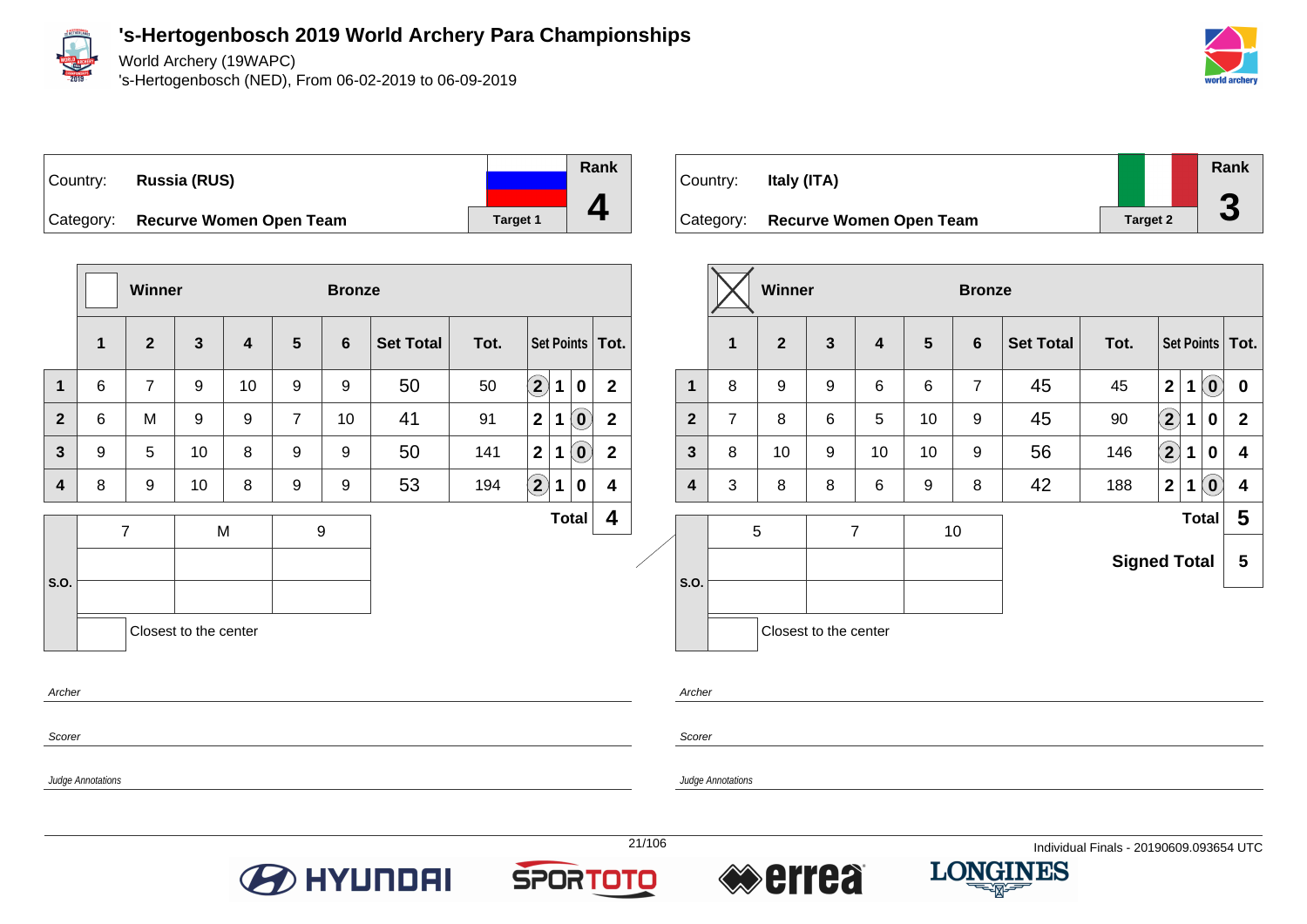

World Archery (19WAPC)

's-Hertogenbosch (NED), From 06-02-2019 to 06-09-2019



# Country: **PR China (CHN)**



Category: **Recurve Women Open Team Target 1** Target 1

|              |              | Winner         |                       |                         |                | Gold           |                  |      |                            |             |              |                   |
|--------------|--------------|----------------|-----------------------|-------------------------|----------------|----------------|------------------|------|----------------------------|-------------|--------------|-------------------|
|              | $\mathbf{1}$ | $\overline{2}$ | $\mathbf{3}$          | $\overline{\mathbf{4}}$ | $5\phantom{1}$ | $6\phantom{1}$ | <b>Set Total</b> | Tot. |                            |             |              | Set Points   Tot. |
| $\mathbf{1}$ | 10           | $\overline{7}$ | $\overline{7}$        | 9                       | 5              | 8              | 46               | 46   | $\left( \mathbf{2}\right)$ | $\mathbf 1$ | $\mathbf 0$  | $\overline{2}$    |
| $\mathbf{2}$ | 10           | 10             | 8                     | 9                       | 9              | 9              | 55               | 101  | $\left( 2\right)$          | 1           | $\mathbf 0$  | 4                 |
| $\mathbf{3}$ | 9            | 9              | 10                    | 8                       | 9              | 10             | 55               | 156  | $\bf \overline{2}$         | 1           | 0            | 6                 |
| 4            |              |                |                       |                         |                |                |                  |      | $\mathbf 2$                | 1           | 0            |                   |
|              |              |                |                       |                         |                |                |                  |      |                            |             | <b>Total</b> | 6                 |
|              |              |                |                       |                         |                |                |                  |      |                            |             |              |                   |
| S.O.         |              |                |                       |                         |                |                |                  |      |                            |             |              |                   |
|              |              |                | Closest to the center |                         |                |                |                  |      |                            |             |              |                   |
| Archer       |              |                |                       |                         |                |                |                  |      |                            |             |              |                   |

| Country: Turkey (TUR)             |          | Rank |
|-----------------------------------|----------|------|
| Category: Recurve Women Open Team | Target 2 |      |

|                         |                | <b>Winner</b>  |                       |                         |                | Gold           |                  |      |                |              |                                                |                   |
|-------------------------|----------------|----------------|-----------------------|-------------------------|----------------|----------------|------------------|------|----------------|--------------|------------------------------------------------|-------------------|
|                         | 1              | $\overline{2}$ | 3                     | $\overline{\mathbf{4}}$ | $5\phantom{1}$ | $6\phantom{1}$ | <b>Set Total</b> | Tot. |                |              |                                                | Set Points   Tot. |
| 1                       | $\overline{2}$ | 9              | 6                     | 8                       | 9              | 9              | 43               | 43   | $\overline{2}$ | 1            | $\left( \begin{matrix} 0 \end{matrix} \right)$ | 0                 |
| $\overline{2}$          | 8              | 6              | 9                     | $\overline{7}$          | 9              | 8              | 47               | 90   | $\mathbf{2}$   | 1            | $\left[ \begin{matrix} 0 \end{matrix} \right]$ | 0                 |
| $\mathbf{3}$            | 9              | 6              | $\overline{7}$        | 10                      | 8              | 9              | 49               | 139  | $\mathbf{2}$   | 1            | $\left( \mathbf{0}\right)$                     | 0                 |
| $\overline{\mathbf{4}}$ |                |                |                       |                         |                |                |                  |      | $\mathbf 2$    | 1            | 0                                              |                   |
|                         |                |                |                       |                         |                |                |                  |      |                | <b>Total</b> |                                                | 0                 |
| S.O.                    |                |                | Closest to the center |                         |                |                |                  |      |                |              |                                                |                   |

Scorer

Scorer

Judge Annotations

Archer







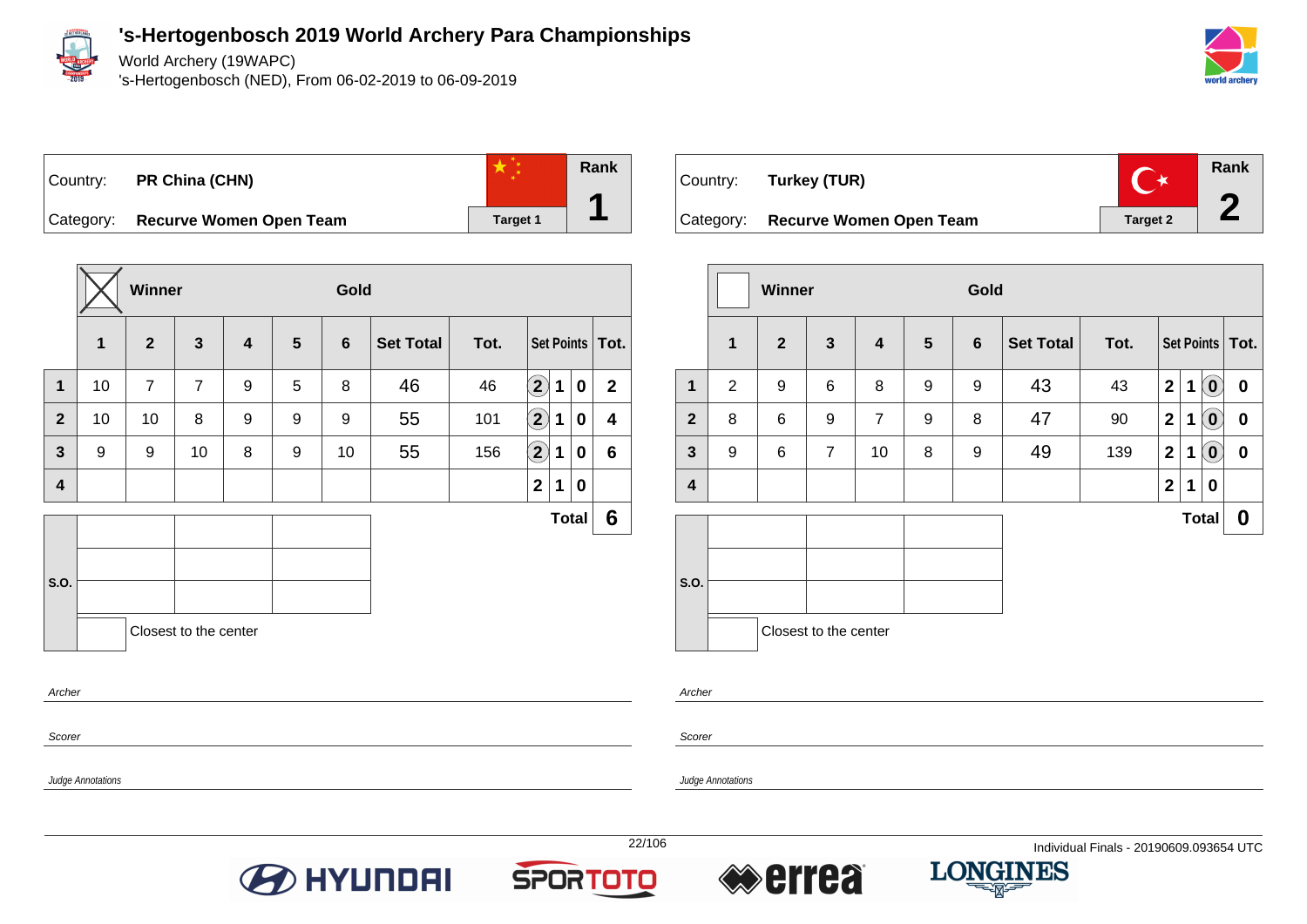

World Archery (19WAPC)

's-Hertogenbosch (NED), From 06-02-2019 to 06-09-2019





**Winner 1/12 1 2 3 4 Set Total Tot. Set Points Tot. 1** 9 8 8 7 32 32 **2 1 0 0 2** 10 8 7 5 30 62 **2 1 0 0 3** 10 9 8 8 35 97 **2 1 0 2 4** 10 10 9 8 37 134 **2 1 0 3 S.O. Total 3** Closest to the center Archer

| Country:  | Ukraine (UKR)                  |           | Rank |
|-----------|--------------------------------|-----------|------|
|           |                                |           |      |
| Category: | <b>Recurve Open Mixed Team</b> | Target 35 | 16   |

|                |              | Winner                |              | 1/12                    |                  |      |                                           |                              |
|----------------|--------------|-----------------------|--------------|-------------------------|------------------|------|-------------------------------------------|------------------------------|
|                | $\mathbf{1}$ | $\boldsymbol{2}$      | $\mathbf{3}$ | $\overline{\mathbf{4}}$ | <b>Set Total</b> | Tot. |                                           | Set Points   Tot.            |
| $\mathbf 1$    | 10           | 8                     | 8            | $\overline{7}$          | 33               | 33   | $\mathbf{2}$<br>1                         | $\mathbf{2}$<br>0            |
| $\overline{2}$ | 9            | 8                     | 8            | 6                       | 31               | 64   | $\bf(2)$<br>1                             | 4<br>0                       |
| $\mathbf{3}$   | 10           | 8                     | 8            | $\overline{7}$          | 33               | 97   | $\mathbf{2}$<br>1                         | $\overline{\mathbf{0}}$<br>4 |
| 4              | 10           | 9                     | 9            | 9                       | 37               | 134  | $\overline{\mathbf{2}}$<br>$\overline{1}$ | 5<br>0                       |
|                |              |                       |              |                         |                  |      | <b>Total</b>                              | 5                            |
| S.O.           |              |                       |              |                         |                  |      |                                           |                              |
|                |              | Closest to the center |              |                         |                  |      |                                           |                              |

Scorer

Judge Annotations

Scorer

Archer







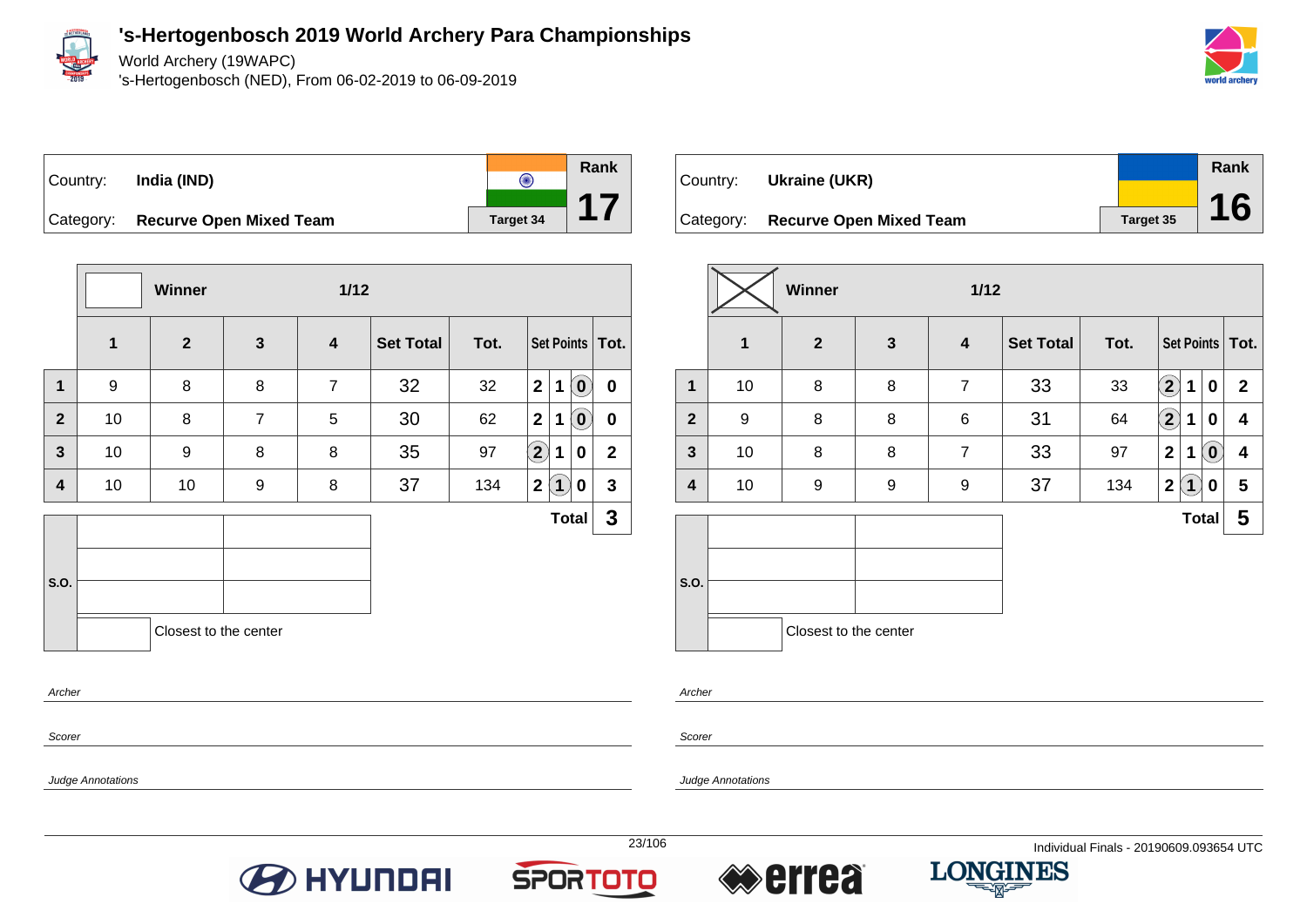

World Archery (19WAPC)

's-Hertogenbosch (NED), From 06-02-2019 to 06-09-2019



Country: **Latvia (LAT)**



Category: **Recurve Open Mixed Team Target 37** 

|                |    | Winner                |                | $1/12$                  |                  |      |                                                 |                         |
|----------------|----|-----------------------|----------------|-------------------------|------------------|------|-------------------------------------------------|-------------------------|
|                | 1  | $\mathbf{2}$          | $\mathbf{3}$   | $\overline{\mathbf{4}}$ | <b>Set Total</b> | Tot. | Set Points   Tot.                               |                         |
| $\mathbf 1$    | 8  | 8                     | 6              | M                       | 22               | 22   | $\overline{2}$<br>$(\mathbf{0})$<br>$\mathbf 1$ | $\mathbf 0$             |
| $\overline{2}$ | 9  | 9                     | $\overline{7}$ | M                       | 25               | 47   | $\Large{\textbf{2}}$<br>1<br>0                  | $\overline{2}$          |
| $\mathbf{3}$   | 10 | 8                     | $\overline{7}$ | 5                       | 30               | 77   | $\mathbf{2}$<br>$\mathbf{1}$<br>0               | $\mathbf{3}$            |
| 4              | 9  | 9                     | 9              | 5                       | 32               | 109  | $\left( \mathbf{2}\right)$<br>1<br>0            | 5                       |
|                |    |                       |                |                         |                  |      | <b>Total</b>                                    | $\overline{\mathbf{5}}$ |
|                |    |                       |                |                         |                  |      |                                                 |                         |
| S.O.           |    |                       |                |                         |                  |      |                                                 |                         |
|                |    | Closest to the center |                |                         |                  |      |                                                 |                         |
|                |    |                       |                |                         |                  |      |                                                 |                         |

| Country:  | Azerbaijan (AZE)               | $\curvearrowleft$ | Rank |
|-----------|--------------------------------|-------------------|------|
| Category: | <b>Recurve Open Mixed Team</b> | Target 38         | 20   |

|                |              | Winner                |              | 1/12                    |                  |      |                            |              |              |                   |
|----------------|--------------|-----------------------|--------------|-------------------------|------------------|------|----------------------------|--------------|--------------|-------------------|
|                | $\mathbf{1}$ | $\boldsymbol{2}$      | $\mathbf{3}$ | $\overline{\mathbf{4}}$ | <b>Set Total</b> | Tot. |                            |              |              | Set Points   Tot. |
| 1              | 9            | 9                     | 3            | 3                       | 24               | 24   | $\left( \mathbf{2}\right)$ | 1            | 0            | $\overline{2}$    |
| $\overline{2}$ | 8            | $\overline{7}$        | 4            | 3                       | 22               | 46   | $\mathbf{2}$               | 1            | $\mathbf{O}$ | $\mathbf{2}$      |
| $\mathbf{3}$   | 9            | 8                     | 8            | 5                       | 30               | 76   | $\mathbf{2}$               | $\mathbf{1}$ | 0            | $\mathbf{3}$      |
| 4              | X            | $\overline{7}$        | 6            | 4                       | 27               | 103  | $\mathbf{2}$               | 1            | $\tilde{0}$  | $\mathbf{3}$      |
|                |              |                       |              |                         |                  |      |                            | <b>Total</b> |              | 3                 |
| S.O.           |              |                       |              |                         |                  |      |                            |              |              |                   |
|                |              | Closest to the center |              |                         |                  |      |                            |              |              |                   |

Archer

Scorer

Scorer

Archer

Judge Annotations







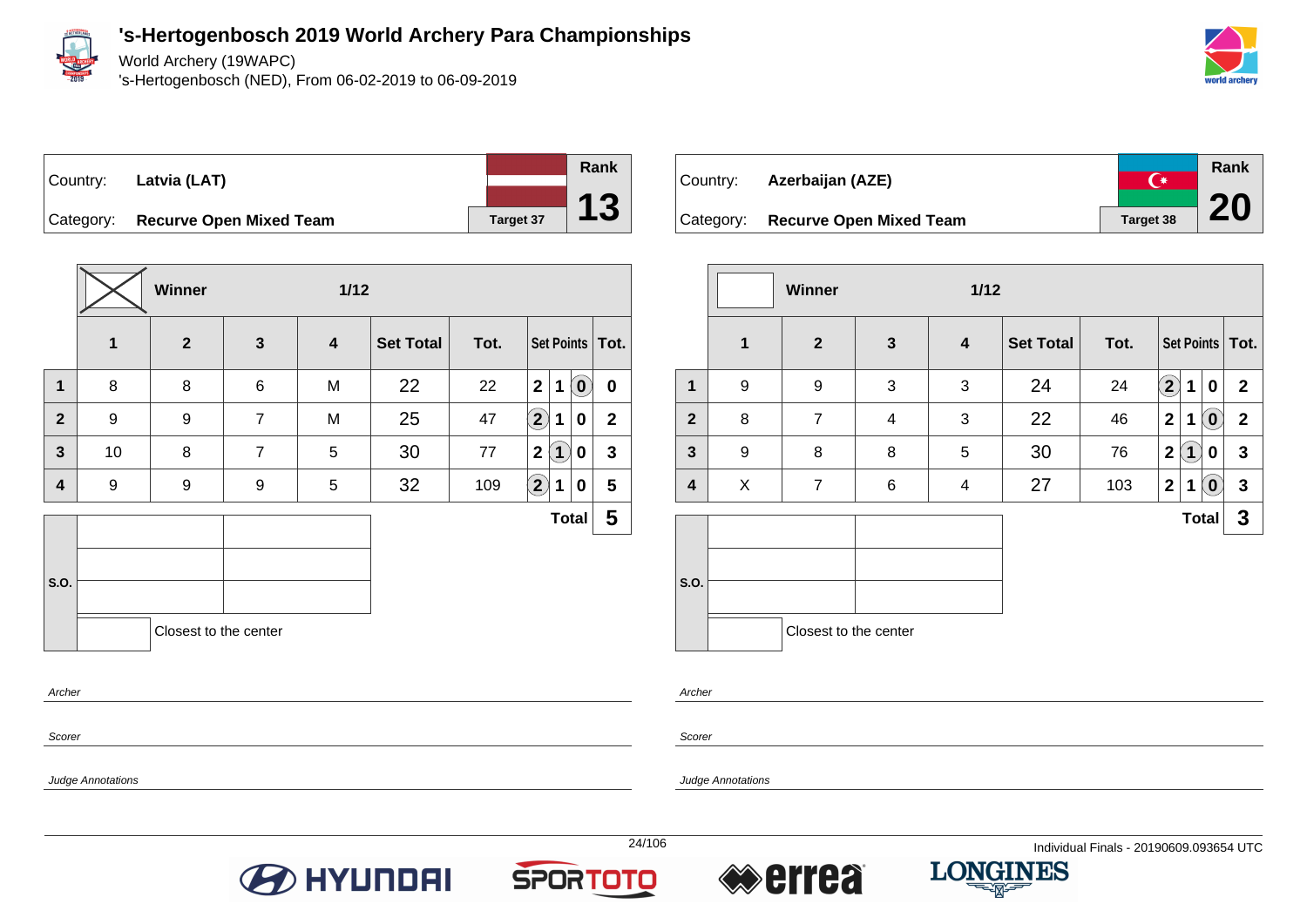

World Archery (19WAPC)

's-Hertogenbosch (NED), From 06-02-2019 to 06-09-2019





Category: **Recurve Open Mixed Team Target 40** 



Judge Annotations

Country: **Chinese Taipei (TPE)**



Category: **Recurve Open Mixed Team Target 41** 

|              |    | Winner                |                | $1/12$           |                  |      |              |              |                  |                   |
|--------------|----|-----------------------|----------------|------------------|------------------|------|--------------|--------------|------------------|-------------------|
|              | 1  | $\overline{2}$        | $\mathbf{3}$   | $\boldsymbol{4}$ | <b>Set Total</b> | Tot. |              |              |                  | Set Points   Tot. |
| 1            | 8  | $\overline{7}$        | $\overline{7}$ | 5                | 27               | 27   | $\bf (2)$    | 1            | 0                | $\mathbf{2}$      |
| $\mathbf{2}$ | 9  | $\overline{7}$        | $\overline{7}$ | 6                | 29               | 56   | $\bf(2)$     | 1            | 0                | 4                 |
| $\mathbf{3}$ | 10 | 9                     | $\,6$          | 3                | 28               | 84   | $\bf(2)$     | 1            | $\bf{0}$         | 6                 |
| 4            |    |                       |                |                  |                  |      | $\mathbf{2}$ | $\mathbf 1$  | $\boldsymbol{0}$ |                   |
|              |    |                       |                |                  |                  |      |              | <b>Total</b> |                  | 6                 |
| S.O.         |    | Closest to the center |                |                  |                  |      |              |              |                  |                   |

Archer

Scorer

Judge Annotations





**Rank**

**19**



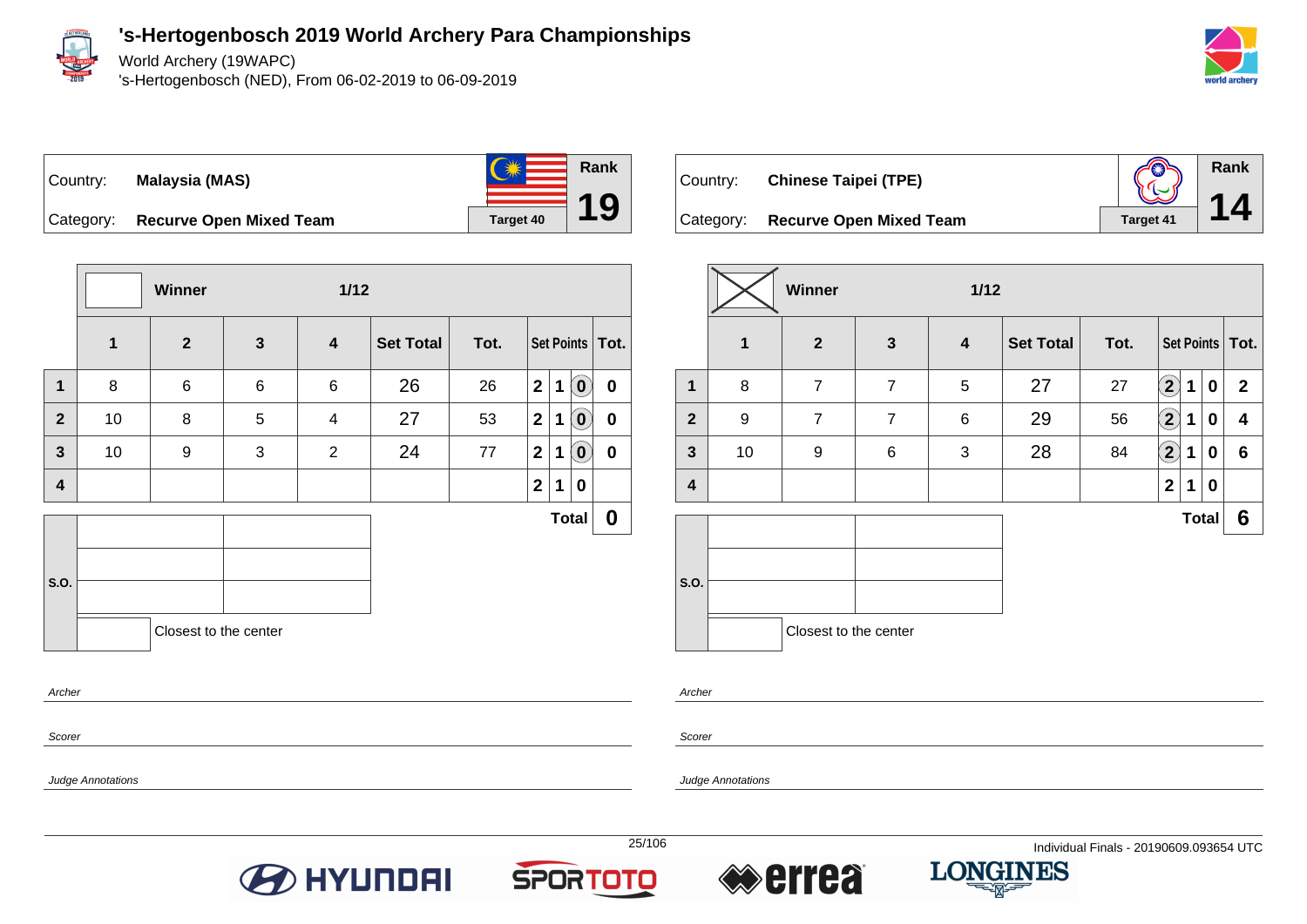

World Archery (19WAPC)

's-Hertogenbosch (NED), From 06-02-2019 to 06-09-2019





**Winner 1/12 1 2 3 4 Set Total Tot. Set Points Tot. 1** | 9 | 9 | 7 | 5 | 30 | 30 **2** | 1 | **0 | 2 2** X 9 8 7 34 64 **2 1 0 4 3** 9 8 7 7 31 95 **2 1 0 5 4 2 1 0 S.O. Total 5** Closest to the center Archer

| Country:  | <b>USA (USA)</b>               |                  | Rank |
|-----------|--------------------------------|------------------|------|
|           |                                |                  | 18   |
| Category: | <b>Recurve Open Mixed Team</b> | <b>Target 44</b> |      |

|              |              | <b>Winner</b>         |              | $1/12$           |                  |      |                  |                    |                            |                   |
|--------------|--------------|-----------------------|--------------|------------------|------------------|------|------------------|--------------------|----------------------------|-------------------|
|              | $\mathbf{1}$ | $\mathbf{2}$          | $\mathbf{3}$ | $\boldsymbol{4}$ | <b>Set Total</b> | Tot. |                  |                    |                            | Set Points   Tot. |
| $\mathbf{1}$ | 9            | 8                     | 8            | M                | 25               | 25   | $\boldsymbol{2}$ | $\mathbf 1$        | $\left( \mathbf{0}\right)$ | $\bf{0}$          |
| $\mathbf{2}$ | 9            | 9                     | 4            | 3                | 25               | 50   | $\boldsymbol{2}$ | 1                  | $\tilde{(\mathbf{0})}$     | $\bf{0}$          |
| $\mathbf{3}$ | 9            | 9                     | 9            | $\overline{4}$   | 31               | 81   | $\overline{2}$   | $\hat{\mathbf{U}}$ | 0                          | 1                 |
| 4            |              |                       |              |                  |                  |      | $\overline{2}$   | 1                  | $\bf{0}$                   |                   |
|              |              |                       |              |                  |                  |      |                  | <b>Total</b>       |                            | 1                 |
| S.O.         |              |                       |              |                  |                  |      |                  |                    |                            |                   |
|              |              | Closest to the center |              |                  |                  |      |                  |                    |                            |                   |

Archer

Scorer

Judge Annotations

Scorer

Judge Annotations







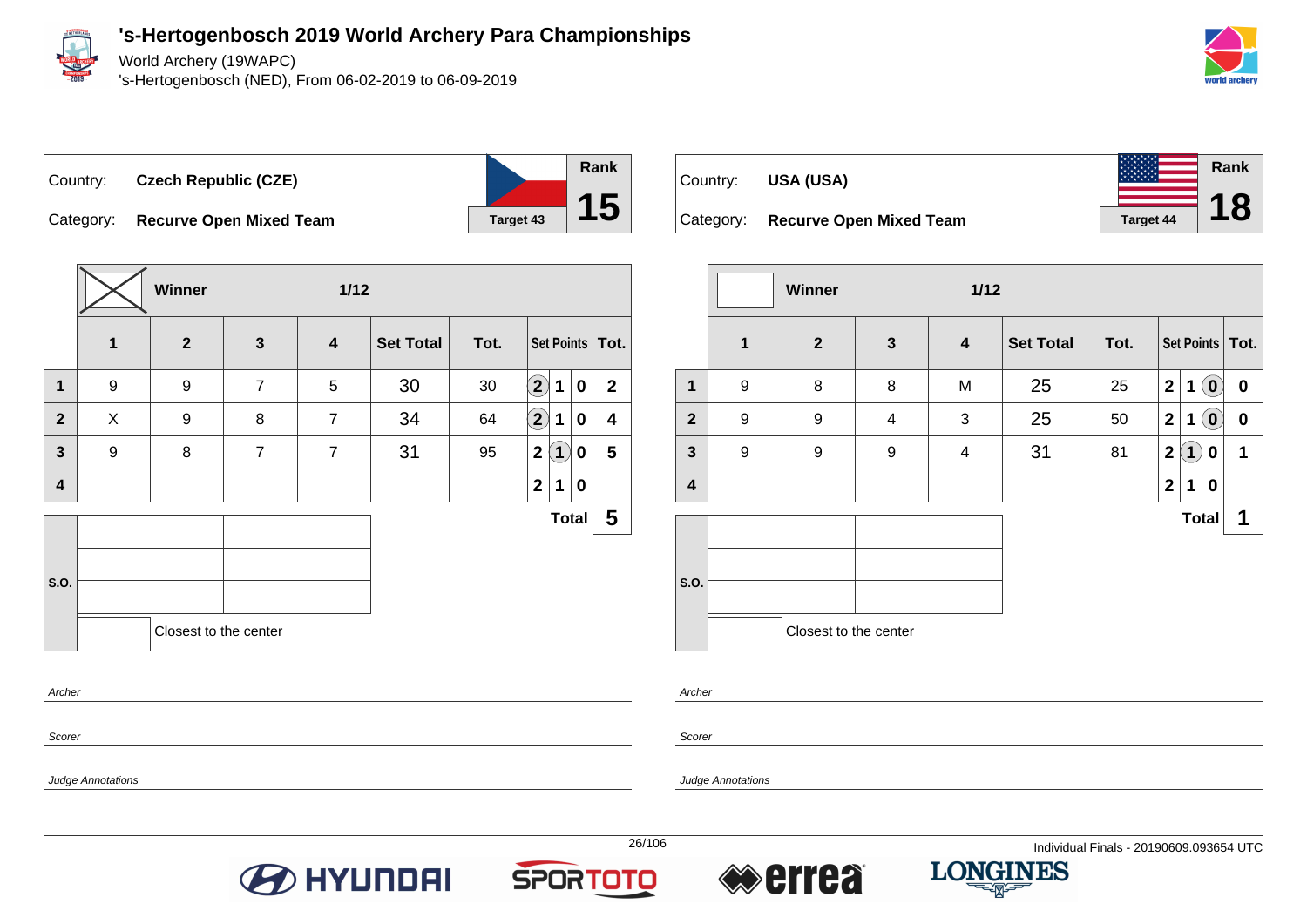

World Archery (19WAPC)

's-Hertogenbosch (NED), From 06-02-2019 to 06-09-2019





**Winner 1/8 1 2 3 4 Set Total Tot. Set Points Tot. 1** | 9 | 9 | 8 | 7 | 33 | 33 |2 |1 | **0** | 1 **2** 9 9 9 9 36 69 **2 1 0 3 3** X 8 7 7 32 101 **2 1 0 4 4** 8 8 7 6 29 130 **2 1 0 4 Total 4** 9 5  $\overline{\phantom{a}}$ **S.O.** Closest to the center Archer

| Country: | Ukraine (UKR)                     |           | Rank |
|----------|-----------------------------------|-----------|------|
|          |                                   |           |      |
|          | Category: Recurve Open Mixed Team | Target 26 | 16   |

|                |    | Winner                |                | 1/8                     |                  |                     |                |                   |                |                   |
|----------------|----|-----------------------|----------------|-------------------------|------------------|---------------------|----------------|-------------------|----------------|-------------------|
|                | 1  | $\overline{2}$        | $\mathbf{3}$   | $\overline{\mathbf{4}}$ | <b>Set Total</b> | Tot.                |                |                   |                | Set Points   Tot. |
| $\mathbf{1}$   | 10 | 9                     | 9              | 5                       | 33               | 33                  | $\mathbf{2}$   | $\left( 1\right)$ | $\mathbf 0$    | 1                 |
| $\overline{2}$ | 10 | 9                     | 6              | 3                       | 28               | 61                  | $\overline{2}$ | 1                 | $(\mathbf{0})$ | $\mathbf 1$       |
| $\mathbf{3}$   | 10 | 9                     | $\overline{7}$ | $6\phantom{1}6$         | 32               | 93                  | $\mathbf{2}$   | $\bf(1)$          | $\mathbf 0$    | $\mathbf{2}$      |
| 4              | 8  | 8                     | 8              | $\overline{7}$          | 31               | 124                 | $\mathbf{2}$   | $\mathbf 1$       | $\mathbf 0$    | 4                 |
|                |    | 9                     |                | 8                       |                  |                     |                |                   | <b>Total</b>   | 5                 |
|                |    |                       |                |                         |                  | <b>Signed Total</b> |                |                   |                | 5                 |
| S.O.           |    |                       |                |                         |                  |                     |                |                   |                |                   |
|                |    | Closest to the center |                |                         |                  |                     |                |                   |                |                   |
|                |    |                       |                |                         |                  |                     |                |                   |                |                   |

Scorer

Scorer

Archer

Judge Annotations







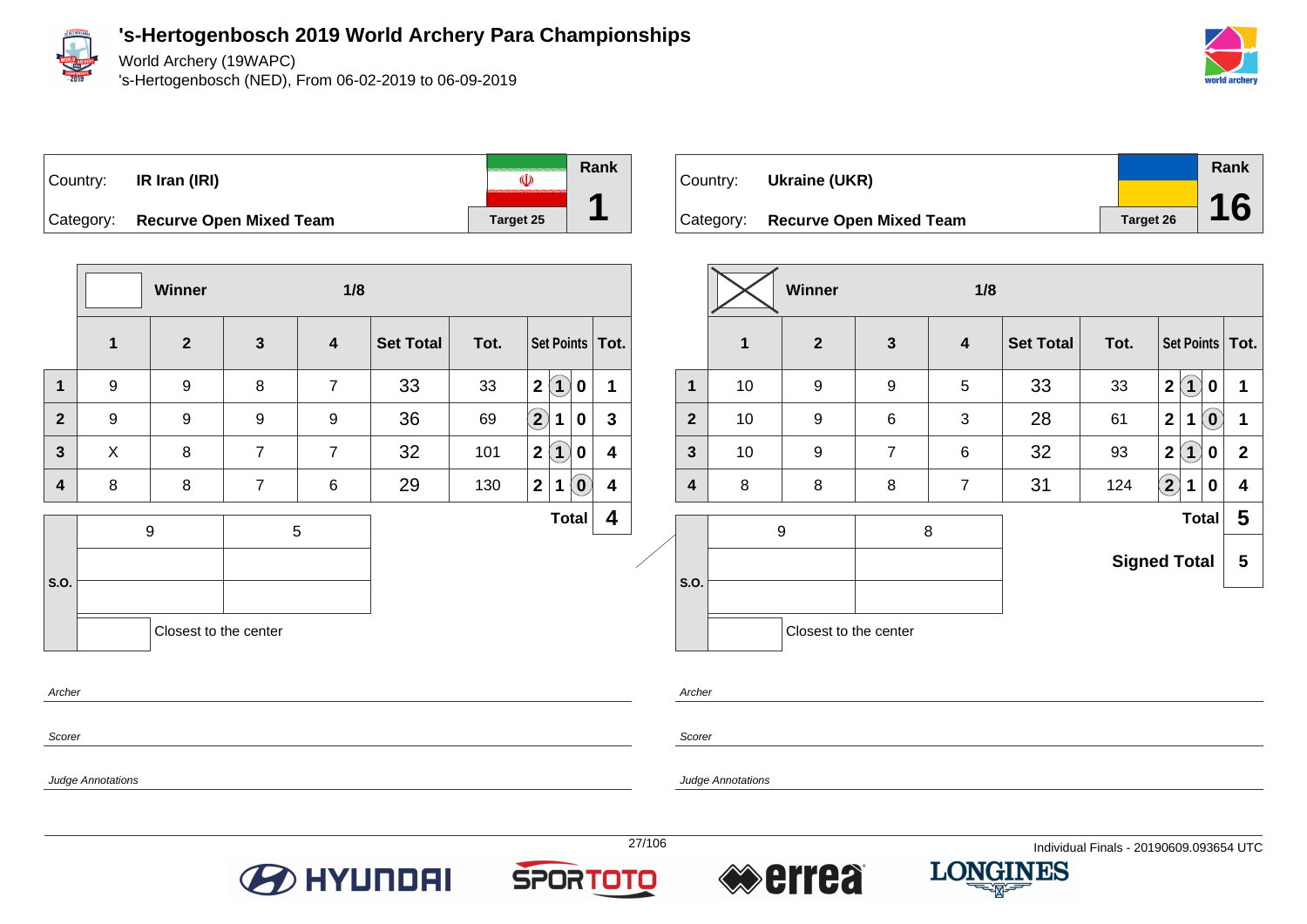

World Archery (19WAPC)

's-Hertogenbosch (NED), From 06-02-2019 to 06-09-2019





**Rank**

**9**

Category: **Recurve Open Mixed Team Target 28** 

|                         |                  | Winner                |                | 1/8                      |                  |      |   |                   |                            |                   |
|-------------------------|------------------|-----------------------|----------------|--------------------------|------------------|------|---|-------------------|----------------------------|-------------------|
|                         | $\mathbf{1}$     | $\mathbf{2}$          | $\mathbf{3}$   | $\boldsymbol{4}$         | <b>Set Total</b> | Tot. |   |                   |                            | Set Points   Tot. |
| $\mathbf{1}$            | X                | X                     | 5              | $\overline{\mathcal{A}}$ | 29               | 29   | 2 | $\left( 1\right)$ | $\mathbf 0$                | 1                 |
| $\mathbf{2}$            | $\boldsymbol{9}$ | 8                     | 6              | 6                        | 29               | 58   | 2 | $\mathbf 1$       | $\left( \mathbf{0}\right)$ | 1                 |
| $\overline{\mathbf{3}}$ | 8                | 8                     | $\overline{7}$ | 6                        | 29               | 87   | 2 | $\mathbf 1$       | $(\mathbf{0})$             | 1                 |
| $\overline{\mathbf{4}}$ |                  |                       |                |                          |                  |      | 2 | 1                 | 0                          |                   |
|                         |                  |                       |                |                          |                  |      |   |                   | <b>Total</b>               | 1                 |
| S.O.                    |                  |                       |                |                          |                  |      |   |                   |                            |                   |
|                         |                  | Closest to the center |                |                          |                  |      |   |                   |                            |                   |
| Archer                  |                  |                       |                |                          |                  |      |   |                   |                            |                   |

| Country: | Italy (ITA)                       |                  | Rank |
|----------|-----------------------------------|------------------|------|
|          | Category: Recurve Open Mixed Team | <b>Target 29</b> | 8    |

|                |              | Winner                |                | 1/8              |                  |      |                   |                         |             |                         |
|----------------|--------------|-----------------------|----------------|------------------|------------------|------|-------------------|-------------------------|-------------|-------------------------|
|                | $\mathbf{1}$ | $\overline{2}$        | $\mathbf{3}$   | $\boldsymbol{4}$ | <b>Set Total</b> | Tot. |                   |                         |             | Set Points   Tot.       |
| $\mathbf 1$    | 9            | 8                     | $\overline{7}$ | 5                | 29               | 29   | $\mathbf 2$       | $\overline{\mathbf{1}}$ | 0           | 1                       |
| $\overline{2}$ | 10           | 9                     | $\overline{7}$ | $\overline{7}$   | 33               | 62   | $\left( 2\right)$ | 1                       | 0           | $\mathbf{3}$            |
| $\mathbf{3}$   | 9            | 8                     | 8              | $\overline{7}$   | 32               | 94   | $\Large 2$        | 1                       | 0           | 5                       |
| 4              |              |                       |                |                  |                  |      | $\mathbf{2}$      | 1                       | $\mathbf 0$ |                         |
|                |              |                       |                |                  |                  |      |                   | <b>Total</b>            |             | $\overline{\mathbf{5}}$ |
|                |              |                       |                |                  |                  |      |                   |                         |             |                         |
| S.O.           |              |                       |                |                  |                  |      |                   |                         |             |                         |
|                |              | Closest to the center |                |                  |                  |      |                   |                         |             |                         |

Archer

Scorer

Judge Annotations

Judge Annotations

Scorer







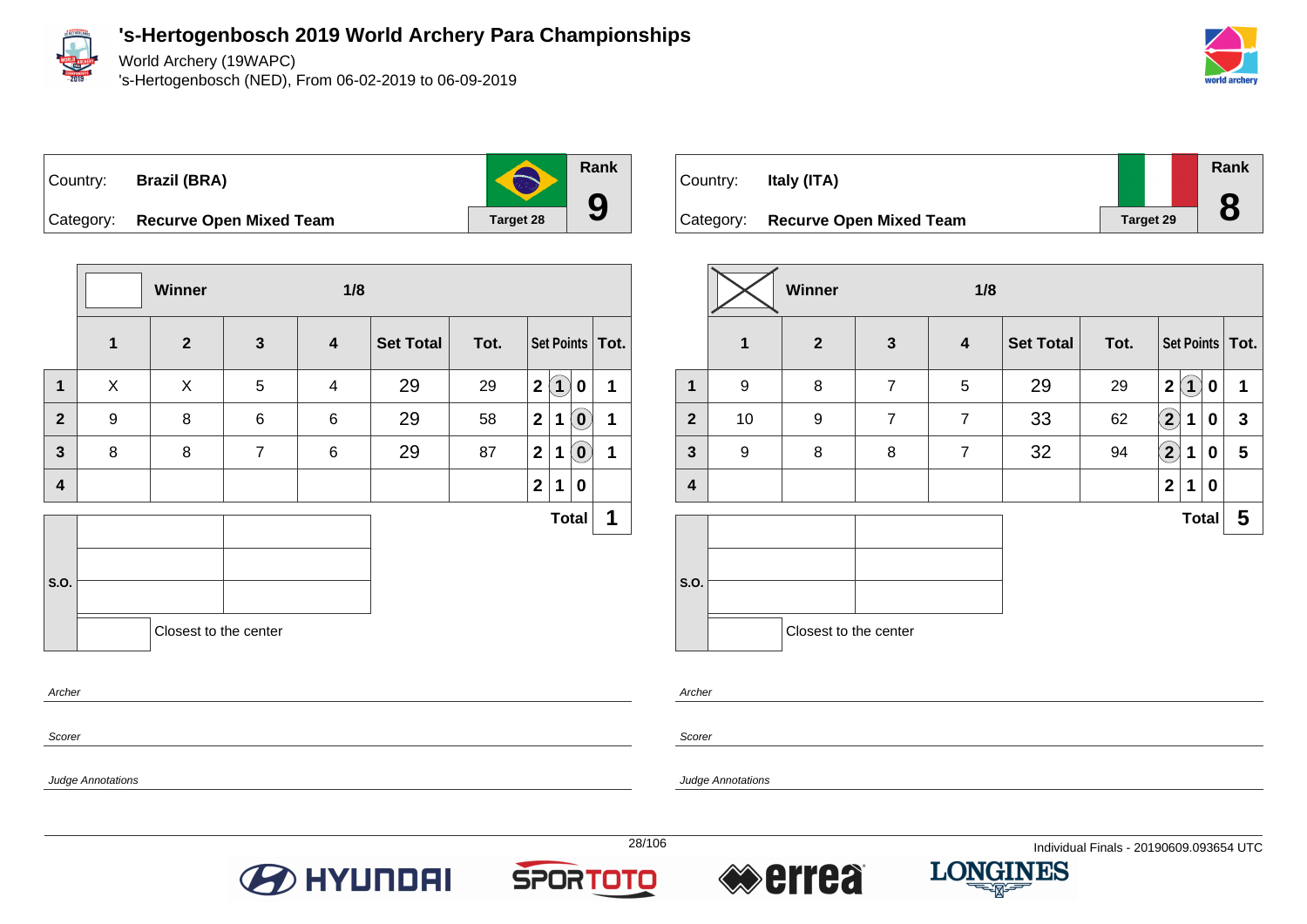

World Archery (19WAPC)

's-Hertogenbosch (NED), From 06-02-2019 to 06-09-2019



## Country: **Japan (JPN)** Category: **Recurve Open Mixed Team Target 31**

**Winner 1/8 1 2 3 4 Set Total Tot. Set Points Tot. 1** 9 8 8 7 32 32 **2 1 0 2 2** 9 9 7 6 31 63 **2 1 0 4 3** 10 9 8 7 34 97 **2 1 0 5 4 2 1 0 S.O. Total 5** Closest to the center Archer

|          |                                   |                  | <b>Rank</b> |
|----------|-----------------------------------|------------------|-------------|
| Country: | Thailand (THA)                    |                  |             |
|          |                                   |                  |             |
|          | Category: Recurve Open Mixed Team | <b>Target 32</b> |             |

|                         |    | <b>Winner</b>         |              | 1/8              |                  |      |                |                   |                                      |                   |
|-------------------------|----|-----------------------|--------------|------------------|------------------|------|----------------|-------------------|--------------------------------------|-------------------|
|                         | 1  | $\boldsymbol{2}$      | $\mathbf{3}$ | $\boldsymbol{4}$ | <b>Set Total</b> | Tot. |                |                   |                                      | Set Points   Tot. |
| $\mathbf{1}$            | 10 | 8                     | 8            | 5                | 31               | 31   | $\overline{2}$ | $\mathbf{1}$      | $\left( \mathbf{0}\right)$           | $\bf{0}$          |
| $\overline{2}$          | 9  | $\overline{7}$        | 6            | 5                | 27               | 58   | $\mathbf 2$    | 1                 | $\left( \widehat{\mathbf{0}}\right)$ | $\boldsymbol{0}$  |
| $\mathbf{3}$            | 9  | 9                     | 9            | $\overline{7}$   | 34               | 92   | $\overline{2}$ | $\left( 1\right)$ | 0                                    | 1                 |
| $\overline{\mathbf{4}}$ |    |                       |              |                  |                  |      | $\overline{2}$ | 1                 | 0                                    |                   |
|                         |    |                       |              |                  |                  |      |                | <b>Total</b>      |                                      | 1                 |
|                         |    |                       |              |                  |                  |      |                |                   |                                      |                   |
| S.O.                    |    |                       |              |                  |                  |      |                |                   |                                      |                   |
|                         |    | Closest to the center |              |                  |                  |      |                |                   |                                      |                   |

Archer

Scorer

Judge Annotations

Scorer

Judge Annotations





**Rank**

**5**



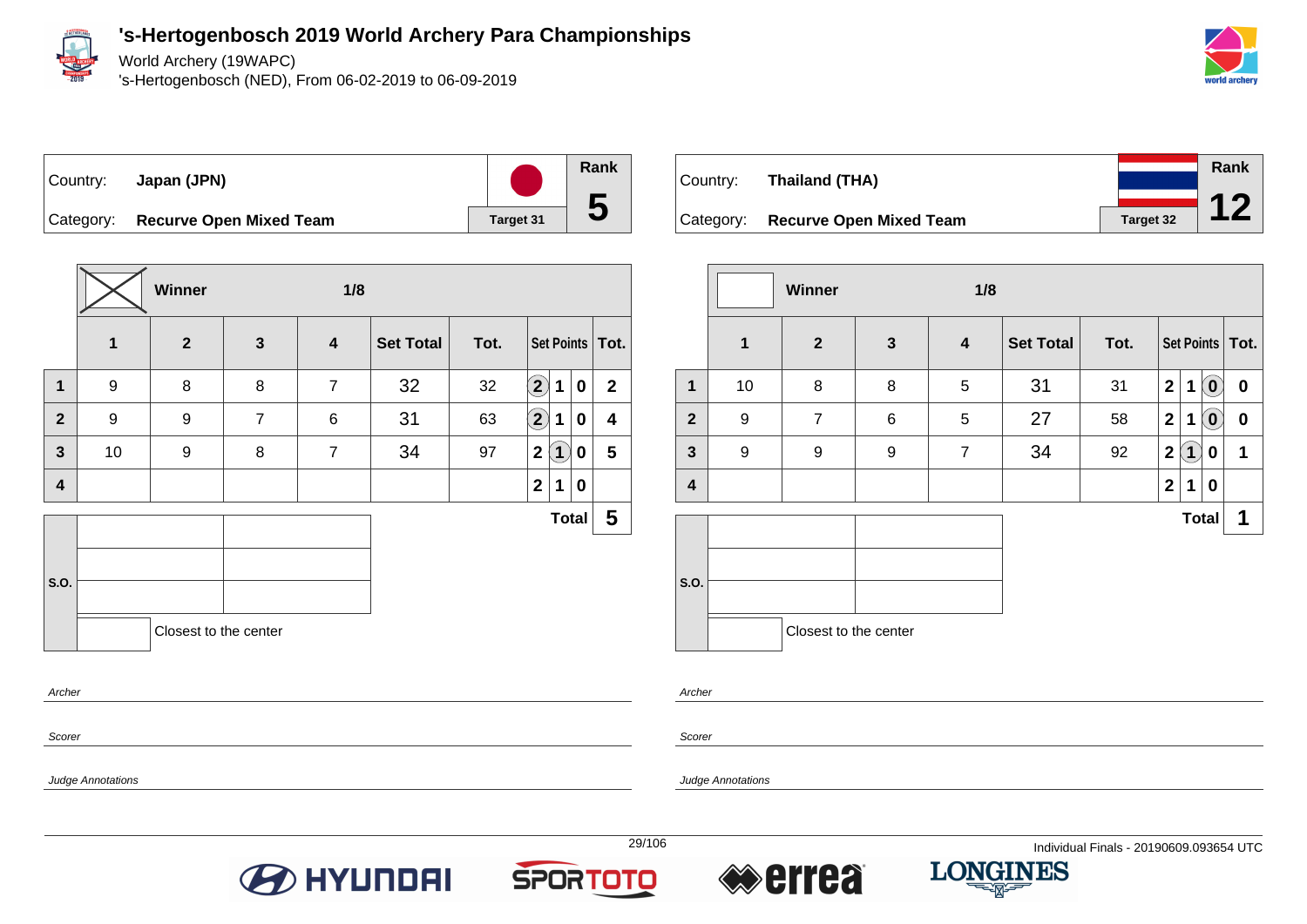

Judge Annotations

**'s-Hertogenbosch 2019 World Archery Para Championships**

World Archery (19WAPC)

's-Hertogenbosch (NED), From 06-02-2019 to 06-09-2019



**Rank**

**4**

Country: **Latvia (LAT)**



Category: **Recurve Open Mixed Team Target 34** 

|                |                  | Winner                |                | 1/8                     |                  |      |                |             |                            |                   |
|----------------|------------------|-----------------------|----------------|-------------------------|------------------|------|----------------|-------------|----------------------------|-------------------|
|                | $\mathbf{1}$     | $\overline{2}$        | $\mathbf{3}$   | $\overline{\mathbf{4}}$ | <b>Set Total</b> | Tot. |                |             |                            | Set Points   Tot. |
| $\mathbf 1$    | X                | $\boldsymbol{9}$      | 9              | $\overline{4}$          | 32               | 32   | 2 <sup>1</sup> | $\mathbf 1$ | $\left( \mathbf{0}\right)$ | $\mathbf 0$       |
| $\overline{2}$ | $\boldsymbol{9}$ | $\overline{7}$        | $\overline{7}$ | $\overline{7}$          | 30               | 62   | 2              | $\mathbf 1$ | $\left( \mathbf{0}\right)$ | $\mathbf 0$       |
| $\mathbf{3}$   | X                | $\overline{7}$        | 6              | $\overline{2}$          | 25               | 87   | 2              | $\mathbf 1$ | $\tilde{0}$                | $\mathbf 0$       |
| 4              |                  |                       |                |                         |                  |      | 2 <sup>1</sup> | 1           | 0                          |                   |
|                |                  |                       |                |                         |                  |      |                |             | <b>Total</b>               | $\boldsymbol{0}$  |
|                |                  |                       |                |                         |                  |      |                |             |                            |                   |
| S.O.           |                  |                       |                |                         |                  |      |                |             |                            |                   |
|                |                  | Closest to the center |                |                         |                  |      |                |             |                            |                   |
| Archer         |                  |                       |                |                         |                  |      |                |             |                            |                   |

| Country: <b>Korea (KOR)</b>       |           |
|-----------------------------------|-----------|
| Category: Recurve Open Mixed Team | Target 35 |

|              |   | <b>Winner</b>         |              | 1/8                     |                  |      |                        |              |             |                   |
|--------------|---|-----------------------|--------------|-------------------------|------------------|------|------------------------|--------------|-------------|-------------------|
|              | 1 | $\overline{2}$        | $\mathbf{3}$ | $\overline{\mathbf{4}}$ | <b>Set Total</b> | Tot. |                        |              |             | Set Points   Tot. |
| 1            | X | 9                     | 9            | 8                       | 36               | 36   | $\mathbf{\widehat{2}}$ | 1            | 0           | $\overline{2}$    |
| $\mathbf{2}$ | 9 | 9                     | 8            | $\overline{7}$          | 33               | 69   | $\left( 2\right)$      | 1            | 0           | 4                 |
| $\mathbf{3}$ | 9 | 9                     | 8            | $\overline{7}$          | 33               | 102  | $\bf \Omega$           | 1            | 0           | $6\phantom{1}$    |
| 4            |   |                       |              |                         |                  |      | $\mathbf{2}$           | 1            | $\mathbf 0$ |                   |
|              |   |                       |              |                         |                  |      |                        | <b>Total</b> |             | 6                 |
| S.O.         |   |                       |              |                         |                  |      |                        |              |             |                   |
|              |   | Closest to the center |              |                         |                  |      |                        |              |             |                   |

Archer

Scorer







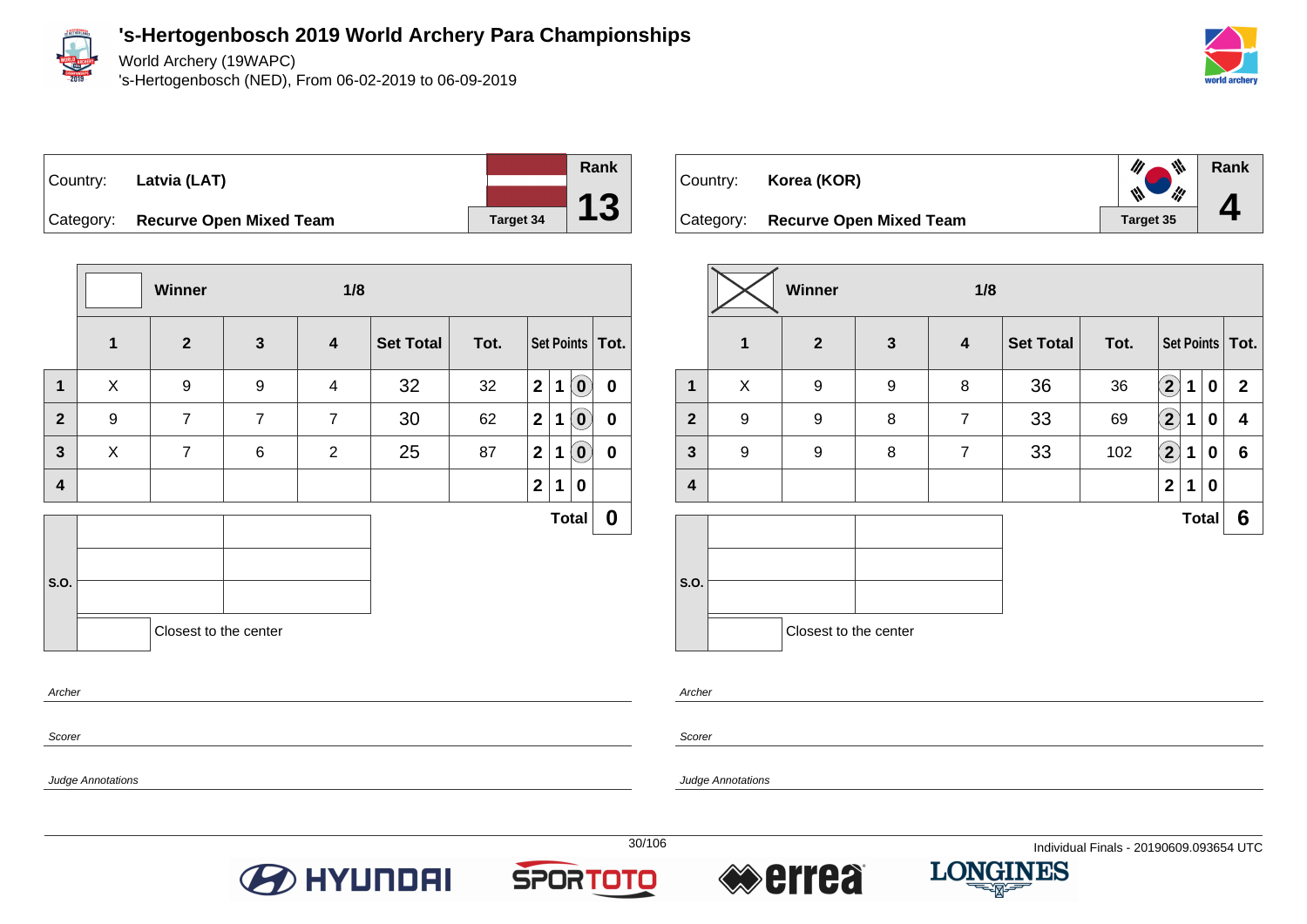

Judge Annotations

### **'s-Hertogenbosch 2019 World Archery Para Championships**

World Archery (19WAPC)

's-Hertogenbosch (NED), From 06-02-2019 to 06-09-2019



**Rank**

**14**

# Country: **Russia (RUS)** Category: **Recurve Open Mixed Team Target 37**

|              |              | Winner                |              | 1/8              |                  |      |                            |   |              |                   |
|--------------|--------------|-----------------------|--------------|------------------|------------------|------|----------------------------|---|--------------|-------------------|
|              | $\mathbf{1}$ | $\overline{2}$        | $\mathbf{3}$ | $\boldsymbol{4}$ | <b>Set Total</b> | Tot. |                            |   |              | Set Points   Tot. |
| $\mathbf{1}$ | 9            | 9                     | 8            | 8                | 34               | 34   | $\mathbf{2}$               | 1 | 0            | $\mathbf{2}$      |
| $\mathbf{2}$ | X            | 10                    | 9            | 9                | 38               | 72   | $\left( \mathbf{2}\right)$ | 1 | 0            | 4                 |
| 3            | X            | 10                    | 9            | 9                | 38               | 110  | $\bigcirc$                 | 1 | 0            | 6                 |
| 4            |              |                       |              |                  |                  |      | $\overline{2}$             | 1 | 0            |                   |
|              |              |                       |              |                  |                  |      |                            |   | <b>Total</b> | $6\phantom{1}$    |
|              |              |                       |              |                  |                  |      |                            |   |              |                   |
| S.O.         |              |                       |              |                  |                  |      |                            |   |              |                   |
|              |              | Closest to the center |              |                  |                  |      |                            |   |              |                   |
| Archer       |              |                       |              |                  |                  |      |                            |   |              |                   |
|              |              |                       |              |                  |                  |      |                            |   |              |                   |

| Country: Chinese Taipei (TPE)     | $\mathbb{Q}$ |
|-----------------------------------|--------------|
| Category: Recurve Open Mixed Team | Target 38    |

|              |              | Winner                |                | 1/8                     |                  |      |                |   |                    |                   |
|--------------|--------------|-----------------------|----------------|-------------------------|------------------|------|----------------|---|--------------------|-------------------|
|              | $\mathbf{1}$ | $\mathbf{2}$          | $\mathbf{3}$   | $\overline{\mathbf{4}}$ | <b>Set Total</b> | Tot. |                |   |                    | Set Points   Tot. |
| $\mathbf{1}$ | 9            | $\,6$                 | 5              | $\overline{4}$          | 24               | 24   | $\overline{2}$ | 1 | $\left( 0 \right)$ | 0                 |
| $\mathbf{2}$ | 10           | 8                     | $\overline{7}$ | 3                       | 28               | 52   | $\mathbf{2}$   | 1 | $\tilde{0}$        | $\boldsymbol{0}$  |
| $\mathbf{3}$ | 9            | 8                     | 8              | 5                       | 30               | 82   | $\overline{2}$ | 1 | $\mathbf{Q}$       | $\pmb{0}$         |
| 4            |              |                       |                |                         |                  |      | $\overline{2}$ | 1 | 0                  |                   |
|              |              |                       |                |                         |                  |      |                |   | <b>Total</b>       | 0                 |
|              |              |                       |                |                         |                  |      |                |   |                    |                   |
| S.O.         |              |                       |                |                         |                  |      |                |   |                    |                   |
|              |              | Closest to the center |                |                         |                  |      |                |   |                    |                   |

Archer

Scorer

Judge Annotations





**Rank**

**3**



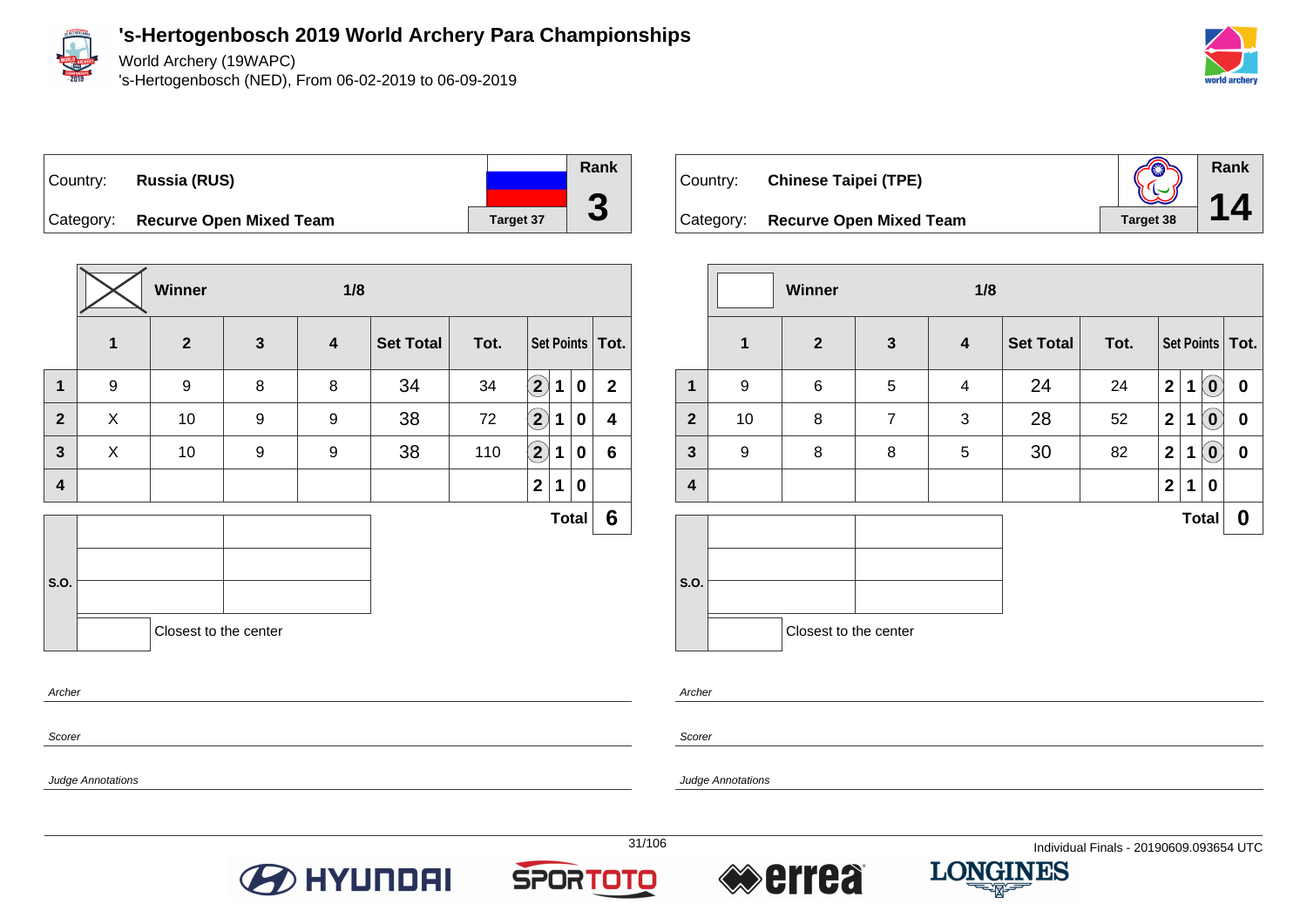

Judge Annotations

**'s-Hertogenbosch 2019 World Archery Para Championships**

World Archery (19WAPC)

's-Hertogenbosch (NED), From 06-02-2019 to 06-09-2019







Category: **Recurve Open Mixed Team Target 40** 

|                |              | Winner                |                | 1/8                     |                  |      |                            |             |                            |                   |
|----------------|--------------|-----------------------|----------------|-------------------------|------------------|------|----------------------------|-------------|----------------------------|-------------------|
|                | $\mathbf{1}$ | $\overline{2}$        | $\mathbf{3}$   | $\overline{\mathbf{4}}$ | <b>Set Total</b> | Tot. |                            |             |                            | Set Points   Tot. |
| $\mathbf 1$    | 9            | $\overline{7}$        | $\overline{7}$ | 6                       | 29               | 29   | $\mathbf{2}$               | $\mathbf 1$ | $\left( \mathbf{0}\right)$ | $\mathbf 0$       |
| $\overline{2}$ | 10           | 9                     | 8              | 8                       | 35               | 64   | $\left( \mathbf{2}\right)$ | 1           | 0                          | $\mathbf{2}$      |
| $\mathbf{3}$   | 9            | $\overline{7}$        | $\overline{7}$ | 6                       | 29               | 93   | 2                          | $\bf(1)$    | 0                          | $\mathbf{3}$      |
| 4              | 10           | 9                     | 9              | $\overline{7}$          | 35               | 128  | $\left( 2\right)$          | 1           | 0                          | 5                 |
|                |              |                       |                |                         |                  |      |                            |             | <b>Total</b>               | 5                 |
|                |              |                       |                |                         |                  |      |                            |             |                            |                   |
| S.O.           |              |                       |                |                         |                  |      |                            |             |                            |                   |
|                |              | Closest to the center |                |                         |                  |      |                            |             |                            |                   |
| Archer         |              |                       |                |                         |                  |      |                            |             |                            |                   |

| Country: | Poland (POL)                      |                  | Rank |
|----------|-----------------------------------|------------------|------|
|          |                                   |                  |      |
|          | Category: Recurve Open Mixed Team | <b>Target 41</b> |      |

|                |   | <b>Winner</b>         |                | 1/8            |                  |      |                                                 |                  |
|----------------|---|-----------------------|----------------|----------------|------------------|------|-------------------------------------------------|------------------|
|                | 1 | $\mathbf{2}$          | $\mathbf{3}$   | 4              | <b>Set Total</b> | Tot. | Set Points   Tot.                               |                  |
| 1              | 9 | 8                     | 8              | 8              | 33               | 33   | $\bf(2)$<br>1<br>$\bf{0}$                       | $\mathbf{2}$     |
| $\overline{2}$ | 9 | $\overline{7}$        | $\overline{7}$ | 6              | 29               | 62   | $\mathbf{2}$<br>$\left( \mathbf{0}\right)$<br>1 | $\boldsymbol{2}$ |
| $\mathbf{3}$   | 9 | 8                     | $\overline{7}$ | 5              | 29               | 91   | $\left( 1\right)$<br>$\mathbf{2}$<br>0          | $\mathbf{3}$     |
| 4              | X | 9                     | 8              | $\overline{7}$ | 34               | 125  | $\left( \mathbf{0}\right)$<br>$\mathbf{2}$<br>1 | $\mathbf{3}$     |
|                |   |                       |                |                |                  |      | <b>Total</b>                                    | 3                |
| S.O.           |   |                       |                |                |                  |      |                                                 |                  |
|                |   | Closest to the center |                |                |                  |      |                                                 |                  |

Archer

Scorer

Judge Annotations







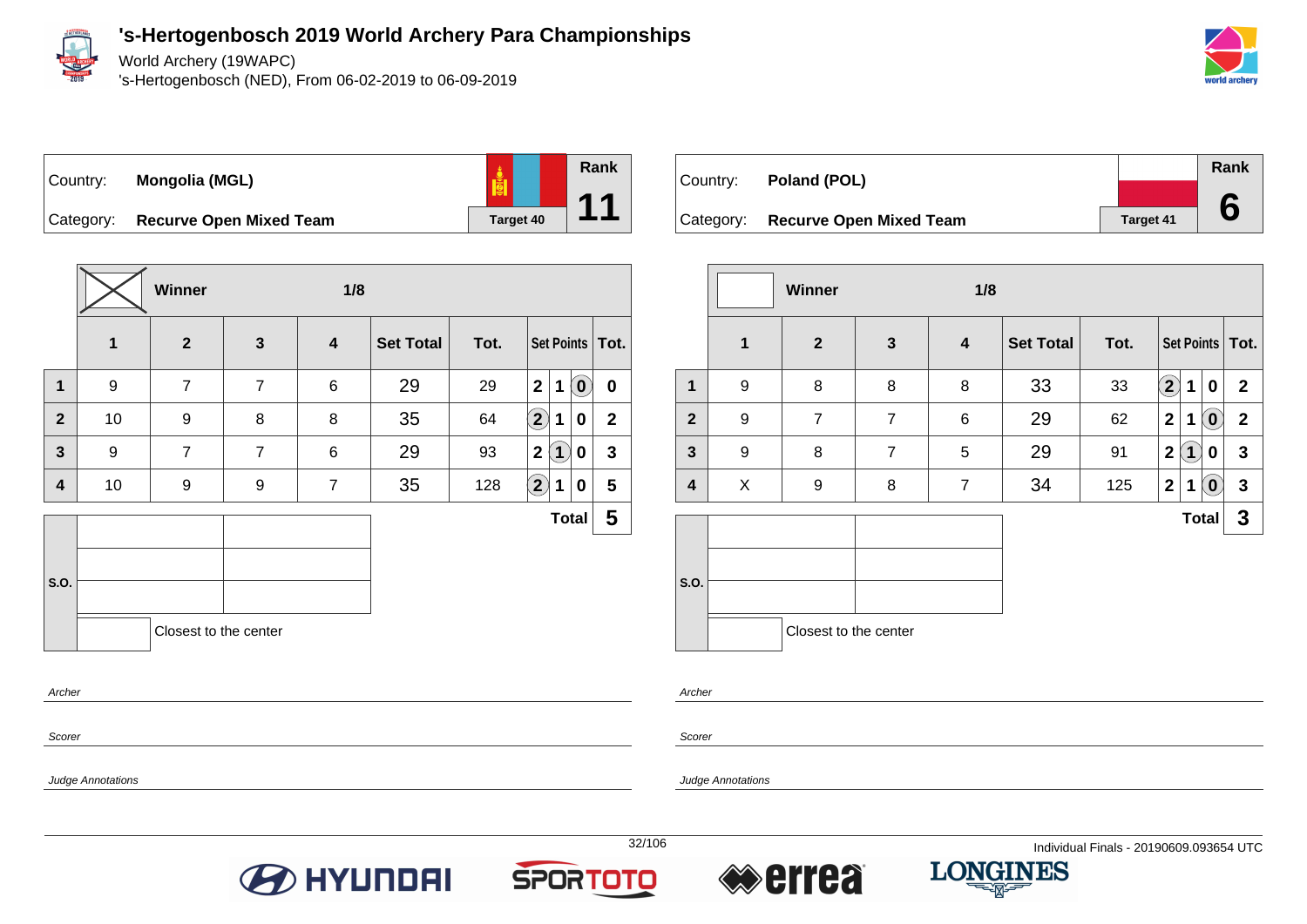

World Archery (19WAPC)

's-Hertogenbosch (NED), From 06-02-2019 to 06-09-2019





**Rank 7**

Category: **Recurve Open Mixed Team Target 43** 

|                         |                  | Winner                |                | 1/8            |                  |      |                      |                                 |              |
|-------------------------|------------------|-----------------------|----------------|----------------|------------------|------|----------------------|---------------------------------|--------------|
|                         | $\mathbf{1}$     | $\mathbf{2}$          | $\mathbf{3}$   | 4              | <b>Set Total</b> | Tot. |                      | Set Points   Tot.               |              |
| 1                       | 9                | 8                     | 8              | $\overline{7}$ | 32               | 32   | $\mathbf 2$          | $\mathbf 1$<br>0                | 1            |
| $\overline{2}$          | 10               | $\boldsymbol{9}$      | $\overline{7}$ | 6              | 32               | 64   | 2 <sup>1</sup>       | $\left[ \mathbf{0}\right]$<br>1 | 1            |
| $\overline{\mathbf{3}}$ | $\boldsymbol{9}$ | $\boldsymbol{9}$      | 8              | 6              | 32               | 96   | $\Large{\textbf{2}}$ | 1<br>0                          | $\mathbf{3}$ |
| $\overline{\mathbf{4}}$ | 10               | $\boldsymbol{9}$      | 6              | 6              | 31               | 127  | 2 <sup>1</sup>       | $\tilde{O}$<br>$\mathbf 1$      | $\mathbf{3}$ |
|                         |                  |                       |                |                |                  |      |                      | <b>Total</b>                    | $\mathbf{3}$ |
|                         |                  |                       |                |                |                  |      |                      |                                 |              |
| S.O.                    |                  |                       |                |                |                  |      |                      |                                 |              |
|                         |                  | Closest to the center |                |                |                  |      |                      |                                 |              |
| Archer                  |                  |                       |                |                |                  |      |                      |                                 |              |

| Country: | <b>Great Britain (GBR)</b>        | <b>NV</b> Rank           |  |
|----------|-----------------------------------|--------------------------|--|
|          | Category: Recurve Open Mixed Team | $T_{\text{target}44}$ 10 |  |

|                |                         | Winner                |                | 1/8             |                  |      |                              |                            |              |
|----------------|-------------------------|-----------------------|----------------|-----------------|------------------|------|------------------------------|----------------------------|--------------|
|                | $\overline{\mathbf{1}}$ | $\mathbf{2}$          | $\mathbf{3}$   | 4               | <b>Set Total</b> | Tot. | Set Points   Tot.            |                            |              |
| 1              | X                       | 10                    | 8              | $\overline{4}$  | 32               | 32   | $\overline{\mathbf{2}}$<br>1 | 0                          | 1            |
| $\overline{2}$ | X                       | 9                     | 9              | 9               | 37               | 69   | $\bf \Omega$<br>1            | 0                          | $\mathbf{3}$ |
| $\mathbf{3}$   | 8                       | 8                     | 8              | $6\phantom{1}6$ | 30               | 99   | $\mathbf{2}$<br>1            | $\left( \mathbf{0}\right)$ | $\mathbf 3$  |
| 4              | 10                      | 9                     | $\overline{7}$ | $\overline{7}$  | 33               | 132  | $\left( 2\right)$<br>1       | 0                          | 5            |
|                |                         |                       |                |                 |                  |      |                              | <b>Total</b>               | 5            |
|                |                         |                       |                |                 |                  |      |                              |                            |              |
| S.O.           |                         |                       |                |                 |                  |      |                              |                            |              |
|                |                         | Closest to the center |                |                 |                  |      |                              |                            |              |

Archer

Scorer

Judge Annotations

Judge Annotations

Scorer

**BO HYUNDAI** 





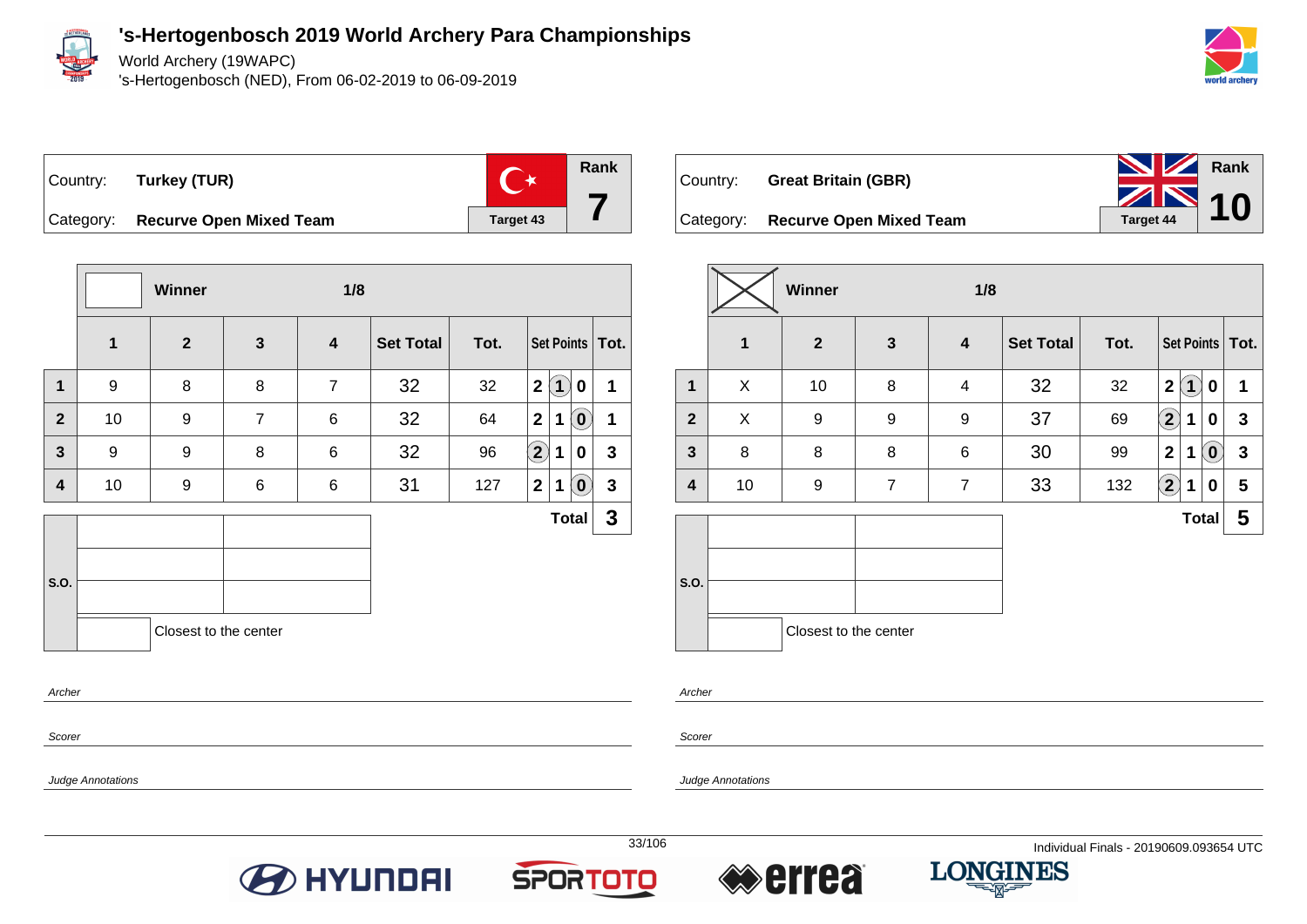

Judge Annotations

**'s-Hertogenbosch 2019 World Archery Para Championships**

World Archery (19WAPC)

's-Hertogenbosch (NED), From 06-02-2019 to 06-09-2019



Country: **Czech Republic (CZE)** Category: **Recurve Open Mixed Team Target 46 Rank 15**

|                         |                  | Winner                |                | 1/8              |                  |      |                |             |                            |                   |
|-------------------------|------------------|-----------------------|----------------|------------------|------------------|------|----------------|-------------|----------------------------|-------------------|
|                         | $\mathbf{1}$     | $\mathbf{2}$          | $\mathbf{3}$   | $\boldsymbol{4}$ | <b>Set Total</b> | Tot. |                |             |                            | Set Points   Tot. |
| $\mathbf 1$             | $\boldsymbol{9}$ | 8                     | 6              | 5                | 28               | 28   | 2 <sup>1</sup> | $\mathbf 1$ | $\left( \mathbf{0}\right)$ | $\mathbf 0$       |
| $\mathbf{2}$            | $\boldsymbol{9}$ | 6                     | $\overline{2}$ | M                | 17               | 45   | 2 <sup>1</sup> | $\mathbf 1$ | $\left( \mathbf{0}\right)$ | $\mathbf 0$       |
| $\mathbf{3}$            | 10               | 9                     | $\overline{7}$ | $\overline{2}$   | 28               | 73   | $\mathbf 2$    | 1           | $\left( \mathbf{0}\right)$ | 0                 |
| $\overline{\mathbf{4}}$ |                  |                       |                |                  |                  |      | $\mathbf{2}$   | 1           | 0                          |                   |
|                         |                  |                       |                |                  |                  |      |                |             | <b>Total</b>               | $\boldsymbol{0}$  |
| S.O.                    |                  |                       |                |                  |                  |      |                |             |                            |                   |
|                         |                  | Closest to the center |                |                  |                  |      |                |             |                            |                   |
| Archer                  |                  |                       |                |                  |                  |      |                |             |                            |                   |

| Country:  | PR China (CHN)                 |           | Rank |  |
|-----------|--------------------------------|-----------|------|--|
| Category: | <b>Recurve Open Mixed Team</b> | Target 47 |      |  |

|                         |    | <b>Winner</b>         |                  | 1/8 |                  |      |                   |              |                  |                   |
|-------------------------|----|-----------------------|------------------|-----|------------------|------|-------------------|--------------|------------------|-------------------|
|                         | 1  | $\overline{2}$        | $\mathbf{3}$     | 4   | <b>Set Total</b> | Tot. |                   |              |                  | Set Points   Tot. |
| 1                       | 10 | 10                    | $\boldsymbol{9}$ | 9   | 38               | 38   | $\left( 2\right)$ | 1            | $\mathbf 0$      | $\mathbf{2}$      |
| $\overline{2}$          | X  | 10                    | 10               | 9   | 39               | 77   | $\boxed{2}$       | 1            | 0                | 4                 |
| $\mathbf{3}$            | 10 | 9                     | 9                | 8   | 36               | 113  | $\left( 2\right)$ | 1            | 0                | $6\phantom{1}$    |
| $\overline{\mathbf{4}}$ |    |                       |                  |     |                  |      | 2 <sup>1</sup>    | 1            | $\boldsymbol{0}$ |                   |
|                         |    |                       |                  |     |                  |      |                   | <b>Total</b> |                  | 6                 |
|                         |    |                       |                  |     |                  |      |                   |              |                  |                   |
| S.O.                    |    |                       |                  |     |                  |      |                   |              |                  |                   |
|                         |    | Closest to the center |                  |     |                  |      |                   |              |                  |                   |

Archer

Scorer







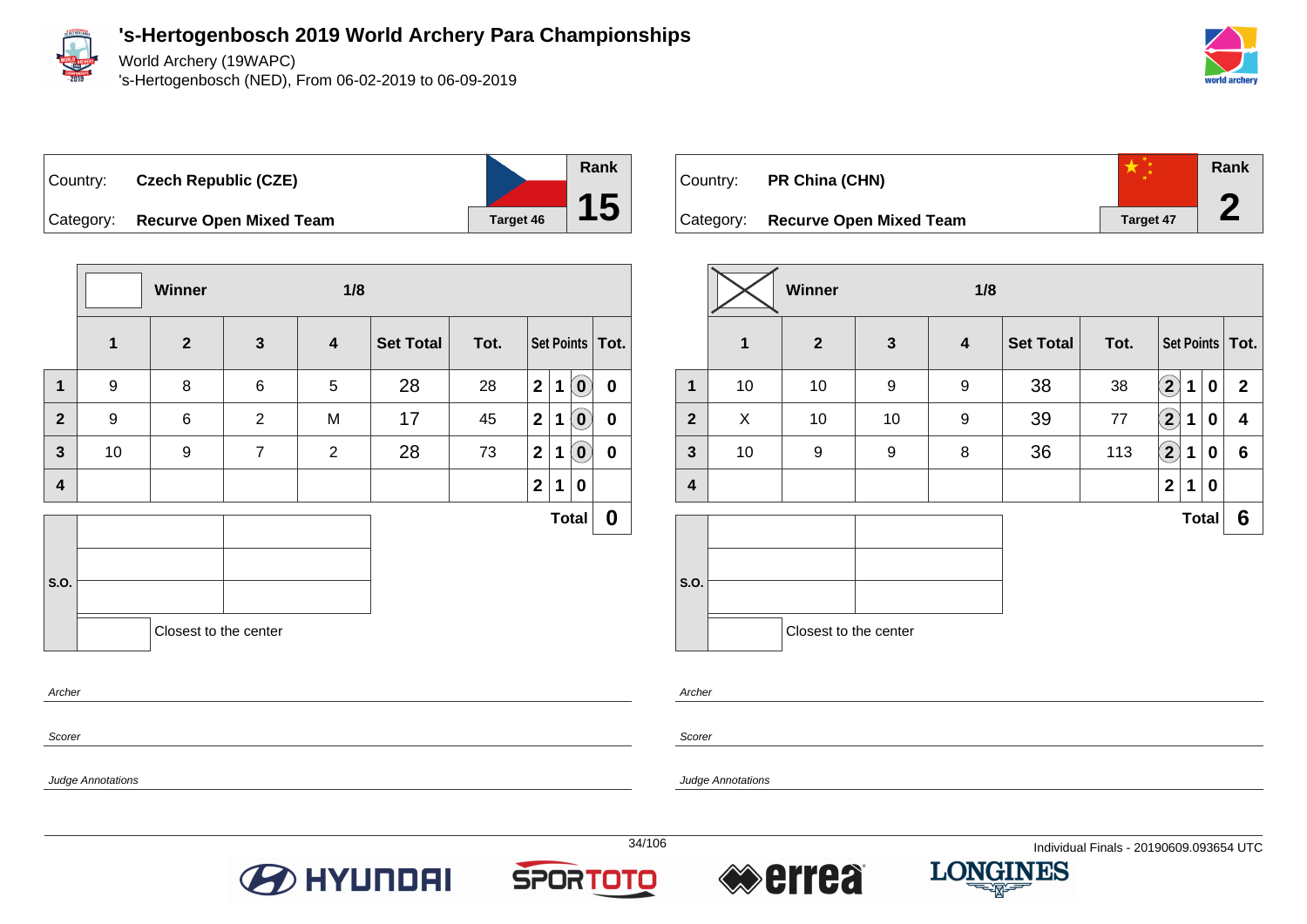

World Archery (19WAPC)

's-Hertogenbosch (NED), From 06-02-2019 to 06-09-2019



**Total 5**





| 4                | $\overline{2}$ | 9 | 8                     |   | 6 | 30 | 64                  | $\mathbf{2}$ |              | $\bf{0}$ | $\bf{0}$       |
|------------------|----------------|---|-----------------------|---|---|----|---------------------|--------------|--------------|----------|----------------|
| 4                | $\mathbf{3}$   | X | 10                    | 8 | 8 | 36 | 100                 | $\mathbf{2}$ | 1            | 0        | $\overline{2}$ |
| 4                | 4              | X | X                     | 9 | 9 | 38 | 138                 | $\mathbf{2}$ | 1            | 0        | 4              |
| $\boldsymbol{4}$ |                |   | Χ                     |   | 9 |    |                     |              | <b>Total</b> |          | 5              |
|                  | S.O.           |   |                       |   |   |    | <b>Signed Total</b> |              |              |          | 5              |
|                  |                |   | Closest to the center |   |   |    |                     |              |              |          |                |

**Archer** 

Scorer

**Scorer** 

Archer

Judge Annotations

Judge Annotations





**Total 4**





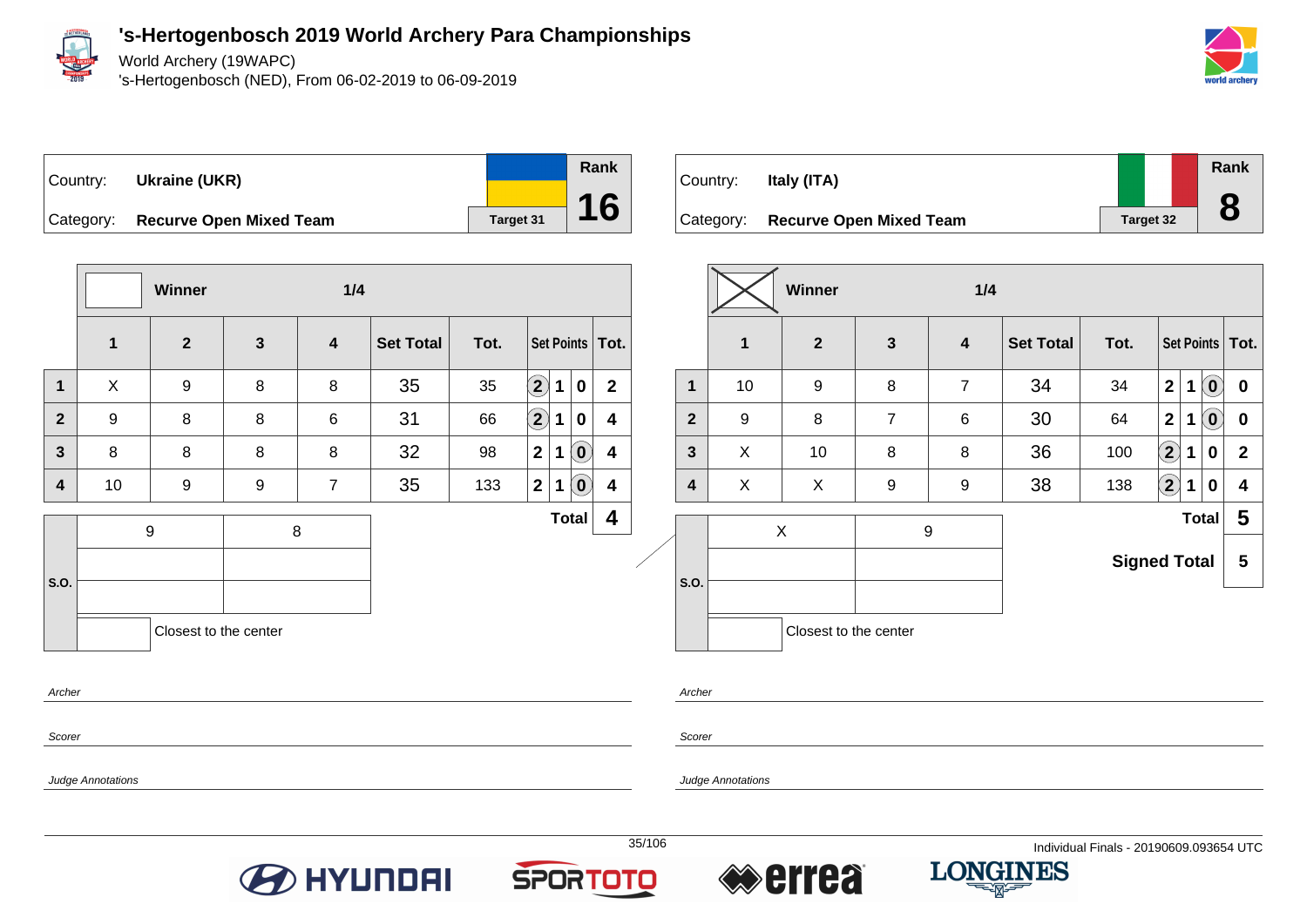

World Archery (19WAPC)

's-Hertogenbosch (NED), From 06-02-2019 to 06-09-2019



| ∣Country: | Japan (JPN)                       |                  |
|-----------|-----------------------------------|------------------|
|           | Category: Recurve Open Mixed Team | <b>Target 34</b> |

**Winner 1/4 1 2 3 4 Set Total Tot. Set Points Tot. 1** 9 8 8 7 32 32 **2 1 0 0 2** 10 9 8 8 35 67 **2 1 0 0 3** 10 9 8 8 35 102 **2 1 0 1 4 2 1 0 S.O. Total 1** Closest to the center Archer

| Country: | Korea (KOR)                       |           | $\mathscr{M}$<br>$\psi$<br><b>Signal</b> | Rank |
|----------|-----------------------------------|-----------|------------------------------------------|------|
|          | Category: Recurve Open Mixed Team | Target 35 |                                          |      |

|                | Winner<br>1/4 |                       |                |                         |                  |      |                   |                |             |              |
|----------------|---------------|-----------------------|----------------|-------------------------|------------------|------|-------------------|----------------|-------------|--------------|
|                | $\mathbf{1}$  | $\mathbf{2}$          | $\mathbf{3}$   | $\overline{\mathbf{4}}$ | <b>Set Total</b> | Tot. | Set Points   Tot. |                |             |              |
| $\mathbf{1}$   | 10            | 9                     | $\overline{7}$ | $\overline{7}$          | 33               | 33   | $\mathbf{2}$      | 1              | $\mathbf 0$ | $\mathbf{2}$ |
| $\overline{2}$ | 10            | 10                    | 9              | $\boldsymbol{9}$        | 38               | 71   | $\bf \Omega$      | 1              | $\mathbf 0$ | 4            |
| $\mathbf{3}$   | 9             | 9                     | 9              | 8                       | 35               | 106  | $\mathbf{2}$      | $\overline{1}$ | 0           | 5            |
| 4              |               |                       |                |                         |                  |      | $\mathbf 2$       | 1              | $\mathbf 0$ |              |
|                |               |                       |                |                         |                  |      |                   | <b>Total</b>   |             | 5            |
| S.O.           |               |                       |                |                         |                  |      |                   |                |             |              |
|                |               |                       |                |                         |                  |      |                   |                |             |              |
|                |               | Closest to the center |                |                         |                  |      |                   |                |             |              |

Archer

Scorer

Judge Annotations

Scorer

Judge Annotations





**Rank**

**5**



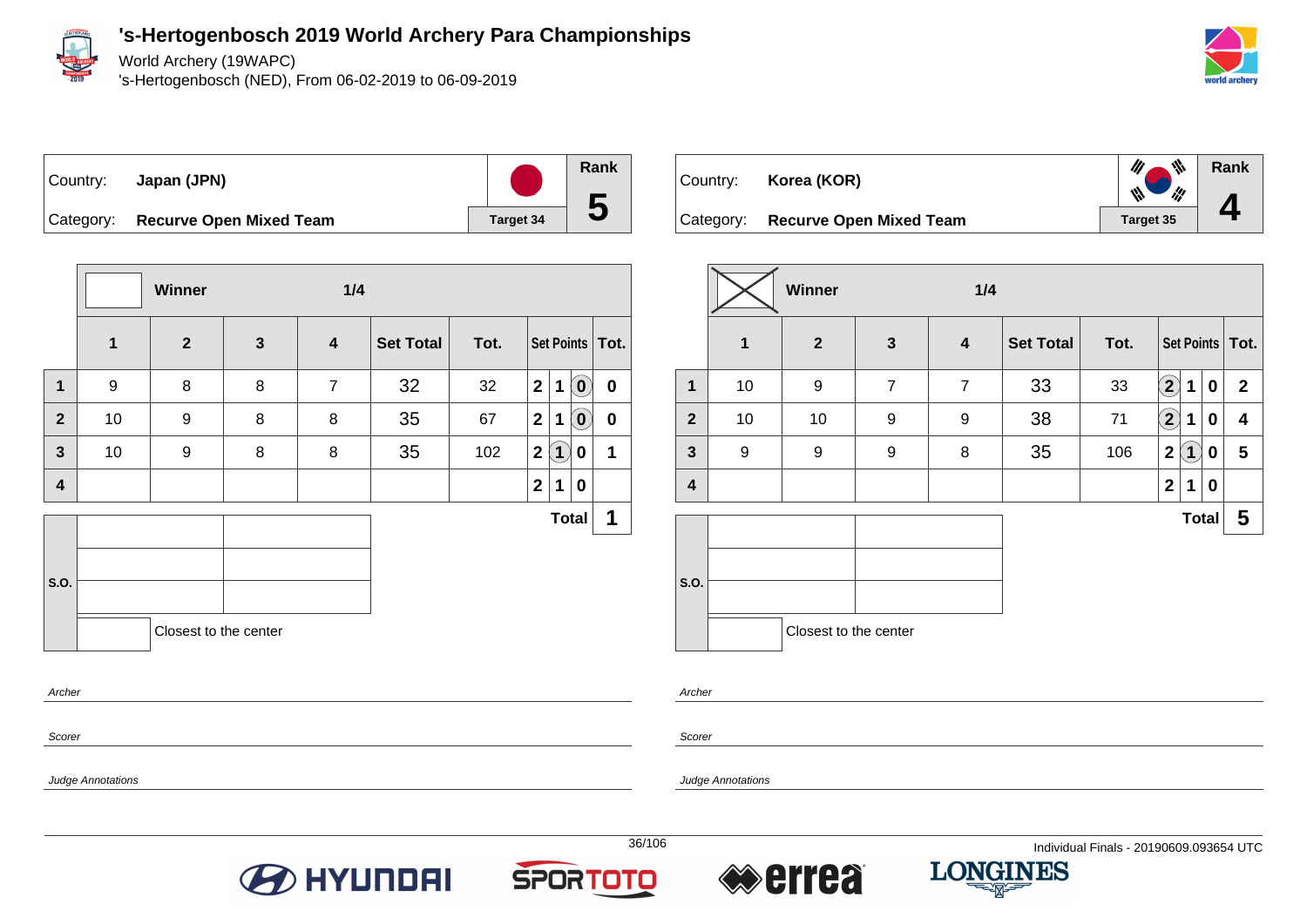

World Archery (19WAPC)

's-Hertogenbosch (NED), From 06-02-2019 to 06-09-2019





**Winner 1/4 1 2 3 4 Set Total Tot. Set Points Tot. 1** X 10 10 8 38 38 **2 1 0 2 2** X X 9 7 36 74 **2 1 0 4 3** 9 9 8 8 34 108 **2 1 0 4 4** 10 9 9 8 36 144 **2 1 0 4 S.O.** 10 9 **Total 5** Closest to the center Archer

| Country:  | Mongolia (MGL)                 |                  | Rank |
|-----------|--------------------------------|------------------|------|
| Category: | <b>Recurve Open Mixed Team</b> | <b>Target 38</b> |      |

|  |                |    | Winner                |              | 1/4                     |                  |                     |                            |   |                            |                   |
|--|----------------|----|-----------------------|--------------|-------------------------|------------------|---------------------|----------------------------|---|----------------------------|-------------------|
|  |                | 1  | $\overline{2}$        | $\mathbf{3}$ | $\overline{\mathbf{4}}$ | <b>Set Total</b> | Tot.                |                            |   |                            | Set Points   Tot. |
|  | 1              | 9  | $\boldsymbol{9}$      | 9            | 6                       | 33               | 33                  | $\overline{2}$             | 1 | $\left( \mathbf{0}\right)$ | $\bf{0}$          |
|  | $\overline{2}$ | 9  | 8                     | 8            | 6                       | 31               | 64                  | $\overline{2}$             | 1 | $\left( \mathbf{0}\right)$ | $\bf{0}$          |
|  | 3              | 10 | $\boldsymbol{9}$      | 9            | 8                       | 36               | 100                 | $\bf \Omega$               | 1 | 0                          | $\mathbf{2}$      |
|  | 4              | X  | 9                     | 9            | 9                       | 37               | 137                 | $\left( \mathbf{2}\right)$ | 1 | 0                          | 4                 |
|  |                |    | 8                     | 8            |                         |                  |                     |                            |   | <b>Total</b>               | 4                 |
|  | S.O.           |    |                       |              |                         |                  | <b>Signed Total</b> |                            |   |                            | 4                 |
|  |                |    | Closest to the center |              |                         |                  |                     |                            |   |                            |                   |

Scorer

Scorer

Archer

Judge Annotations







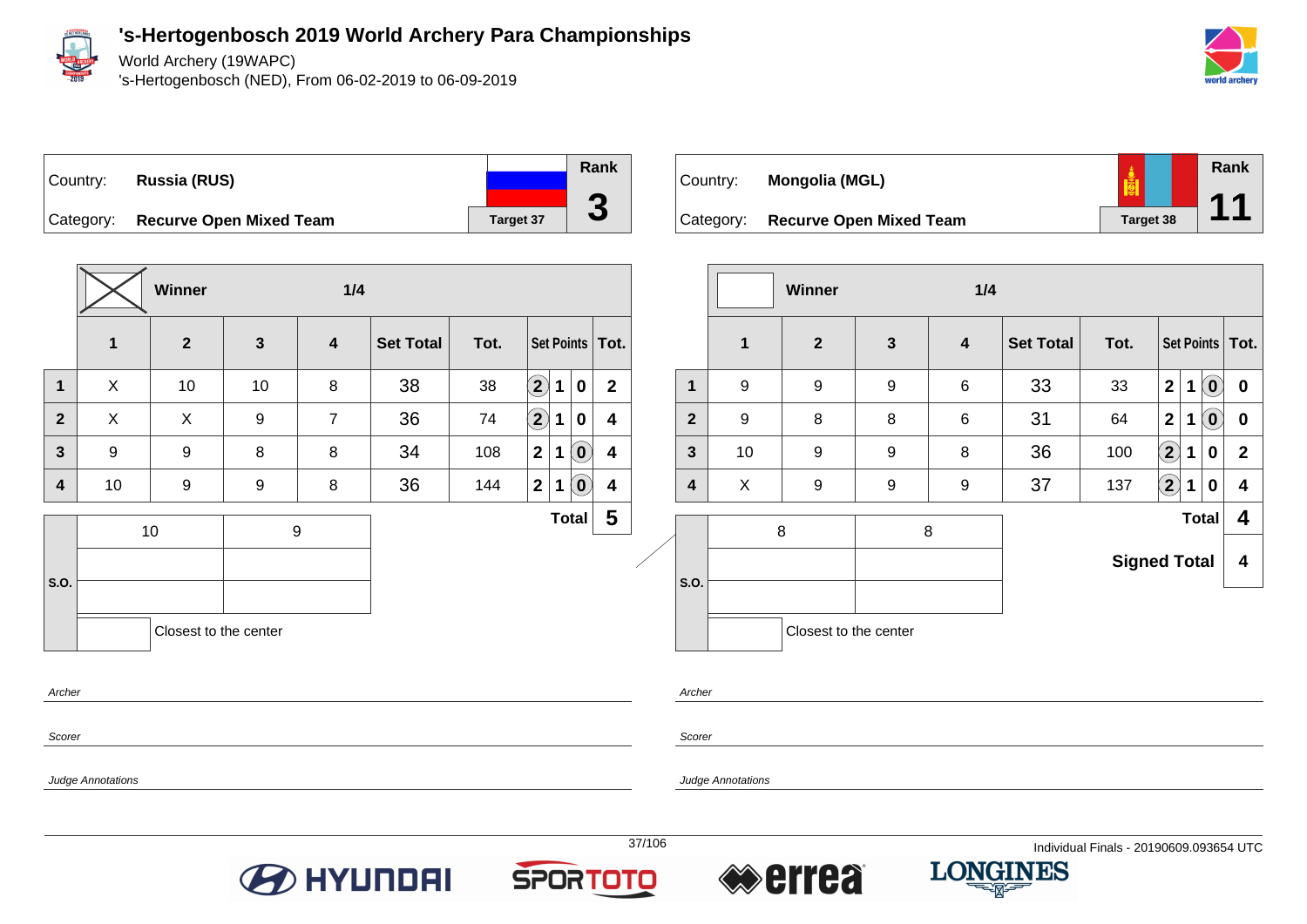

World Archery (19WAPC)

's-Hertogenbosch (NED), From 06-02-2019 to 06-09-2019





Category: **Recurve Open Mixed Team Target 40** 

|                         |             | Winner                |              | 1/4                     |                  |      |                |             |                            |                   |
|-------------------------|-------------|-----------------------|--------------|-------------------------|------------------|------|----------------|-------------|----------------------------|-------------------|
|                         | $\mathbf 1$ | $\mathbf{2}$          | $\mathbf{3}$ | $\overline{\mathbf{4}}$ | <b>Set Total</b> | Tot. |                |             |                            | Set Points   Tot. |
| $\mathbf{1}$            | 9           | $\boldsymbol{9}$      | 8            | 8                       | 34               | 34   | 2              | $\mathbf 1$ | $\left( \mathbf{0}\right)$ | $\mathbf 0$       |
| $\mathbf{2}$            | X           | 10                    | 9            | 6                       | 35               | 69   | $\mathbf{2}$   | (1)         | 0                          | 1                 |
| $\mathbf{3}$            | X           | 9                     | 8            | $\overline{7}$          | 34               | 103  | $\mathbf{2}$   | $\mathbf 1$ | $\left( \mathbf{0}\right)$ | $\mathbf 1$       |
| $\overline{\mathbf{4}}$ |             |                       |              |                         |                  |      | 2 <sup>1</sup> | $\mathbf 1$ | 0                          |                   |
|                         |             |                       |              |                         |                  |      |                |             | <b>Total</b>               | 1                 |
| S.O.                    |             |                       |              |                         |                  |      |                |             |                            |                   |
|                         |             | Closest to the center |              |                         |                  |      |                |             |                            |                   |
| Archer                  |             |                       |              |                         |                  |      |                |             |                            |                   |

| Country:  | PR China (CHN)                 |                  | Rank<br>A |
|-----------|--------------------------------|------------------|-----------|
| Category: | <b>Recurve Open Mixed Team</b> | <b>Target 41</b> |           |

|                         |    | <b>Winner</b><br>1/4  |              |                  |                  |      |                        |                         |             |                   |
|-------------------------|----|-----------------------|--------------|------------------|------------------|------|------------------------|-------------------------|-------------|-------------------|
|                         | 1  | $\mathbf{2}$          | $\mathbf{3}$ | $\boldsymbol{4}$ | <b>Set Total</b> | Tot. |                        |                         |             | Set Points   Tot. |
| 1                       | 10 | 9                     | 8            | 8                | 35               | 35   | $\mathbf{\widehat{2}}$ | 1                       | $\mathbf 0$ | $\mathbf{2}$      |
| $\mathbf{2}$            | 10 | 9                     | 8            | 8                | 35               | 70   | $\mathbf{2}$           | $\overline{\mathbf{1}}$ | 0           | $\mathbf{3}$      |
| $\mathbf{3}$            | X  | X                     | 10           | 8                | 38               | 108  | $\Large{\textbf{2}}$   | 1                       | 0           | 5                 |
| $\overline{\mathbf{4}}$ |    |                       |              |                  |                  |      | $\mathbf{2}$           | 1                       | $\mathbf 0$ |                   |
|                         |    |                       |              |                  |                  |      |                        | <b>Total</b>            |             | 5                 |
| S.O.                    |    |                       |              |                  |                  |      |                        |                         |             |                   |
|                         |    | Closest to the center |              |                  |                  |      |                        |                         |             |                   |

Archer

Scorer

Judge Annotations

Scorer







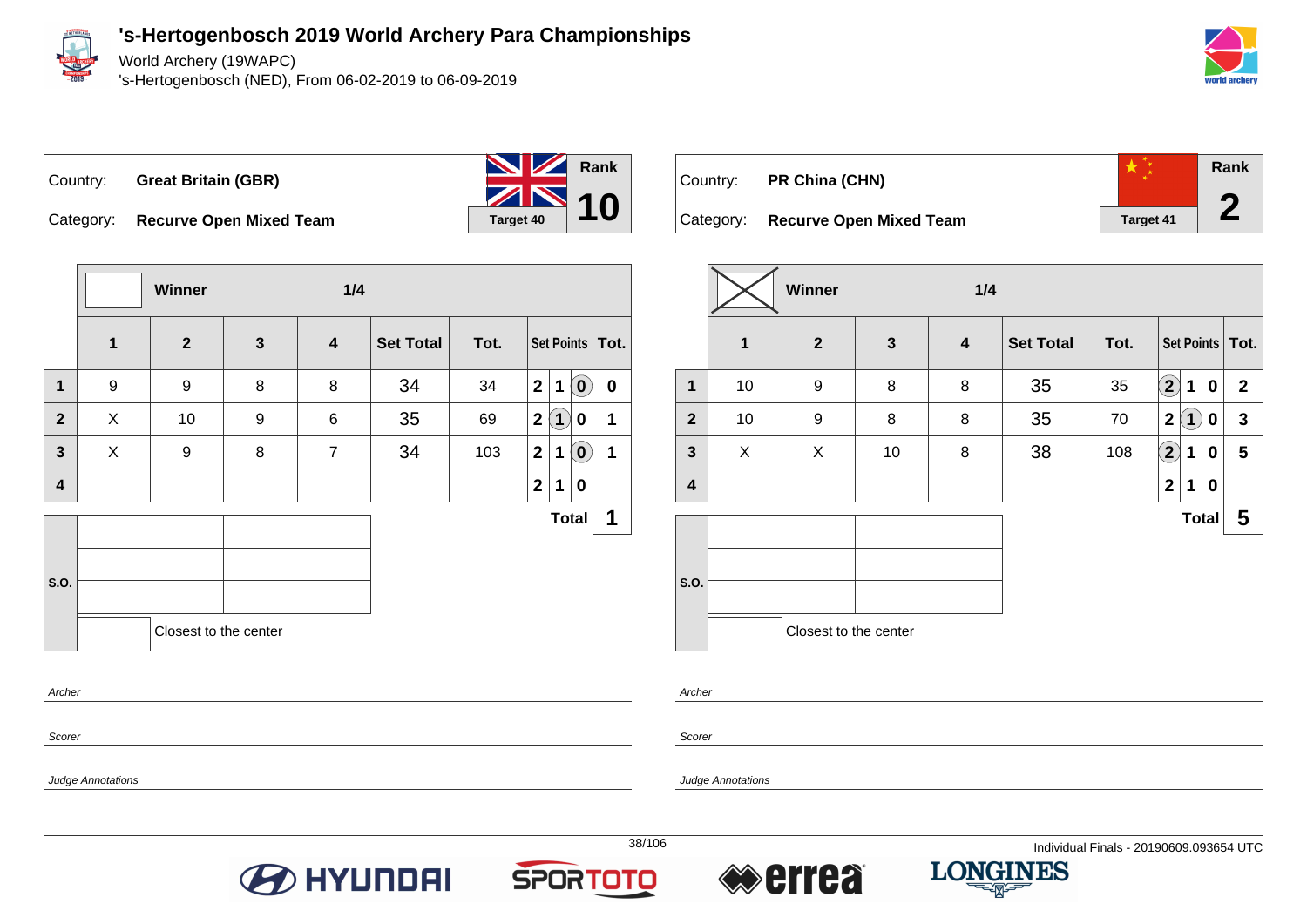

World Archery (19WAPC)

's-Hertogenbosch (NED), From 06-02-2019 to 06-09-2019



**Rank**

 $\frac{d\mu}{dt}$ 

W

**4**





Category: **Recurve Open Mixed Team Target 34** 

|                         |    | <b>Winner</b>         | $1/2$          |                |                  |      |                          |                            |                   |
|-------------------------|----|-----------------------|----------------|----------------|------------------|------|--------------------------|----------------------------|-------------------|
|                         | 1  | $\overline{2}$        | $\mathbf{3}$   | 4              | <b>Set Total</b> | Tot. |                          |                            | Set Points   Tot. |
| $\mathbf 1$             | 10 | 8                     | 8              | 8              | 34               | 34   | $\bf (2)$<br>$\mathbf 1$ | $\mathbf 0$                | $\mathbf{2}$      |
| $\overline{2}$          | X  | $\boldsymbol{9}$      | $\overline{7}$ | 5              | 31               | 65   | $\mathbf{2}$<br>1        | $\left( \mathbf{0}\right)$ | $\overline{2}$    |
| $\mathbf{3}$            | X  | X                     | 10             | 9              | 39               | 104  | $\mathbf{2}$<br>1        | $\mathbf 0$                | 4                 |
| $\overline{\mathbf{4}}$ | 8  | $\overline{7}$        | $\overline{7}$ | $6\phantom{1}$ | 28               | 132  | $\mathbf{2}$<br>1        | $\left( \mathbf{0}\right)$ | 4                 |
|                         |    | 9                     | 8              |                |                  |      |                          | <b>Total</b>               | 5                 |
| S.O.                    |    |                       |                |                |                  |      |                          |                            |                   |
|                         |    | Closest to the center |                |                |                  |      |                          |                            |                   |

 $\mathscr{U}_\ell$ Country: **Korea (KOR)**  $\mathscr{U}$ Category: **Recurve Open Mixed Team Target 35** 

|                |             | <b>Winner</b>         |                 | 1/2            |                  |                     |                   |             |                            |                   |
|----------------|-------------|-----------------------|-----------------|----------------|------------------|---------------------|-------------------|-------------|----------------------------|-------------------|
|                | $\mathbf 1$ | $\overline{2}$        | $\mathbf{3}$    | 4              | <b>Set Total</b> | Tot.                |                   |             |                            | Set Points   Tot. |
| $\mathbf 1$    | 9           | 9                     | $6\phantom{1}6$ | 5              | 29               | 29                  | $\overline{2}$    | 1           | $\left( \mathbf{0}\right)$ | $\mathbf 0$       |
| $\overline{2}$ | 10          | 9                     | 8               | $\overline{7}$ | 34               | 63                  | $\bigcirc \!\! 2$ | $\mathbf 1$ | 0                          | $\mathbf{2}$      |
| 3              | 9           | 9                     | 8               | $\overline{7}$ | 33               | 96                  | $\overline{2}$    | 1           | $\left( \mathbf{0}\right)$ | $\overline{2}$    |
| 4              | X           | X                     | 9               | $\overline{7}$ | 36               | 132                 | $\bf(2)$          | 1           | $\mathbf 0$                | 4                 |
|                |             | 9                     | $\overline{2}$  |                | <b>Total</b>     |                     |                   |             |                            | 4                 |
|                |             |                       |                 |                |                  | <b>Signed Total</b> |                   |             |                            | 4                 |
| S.O.           |             |                       |                 |                |                  |                     |                   |             |                            |                   |
|                |             | Closest to the center |                 |                |                  |                     |                   |             |                            |                   |

Scorer

Archer

Scorer

Archer

Judge Annotations







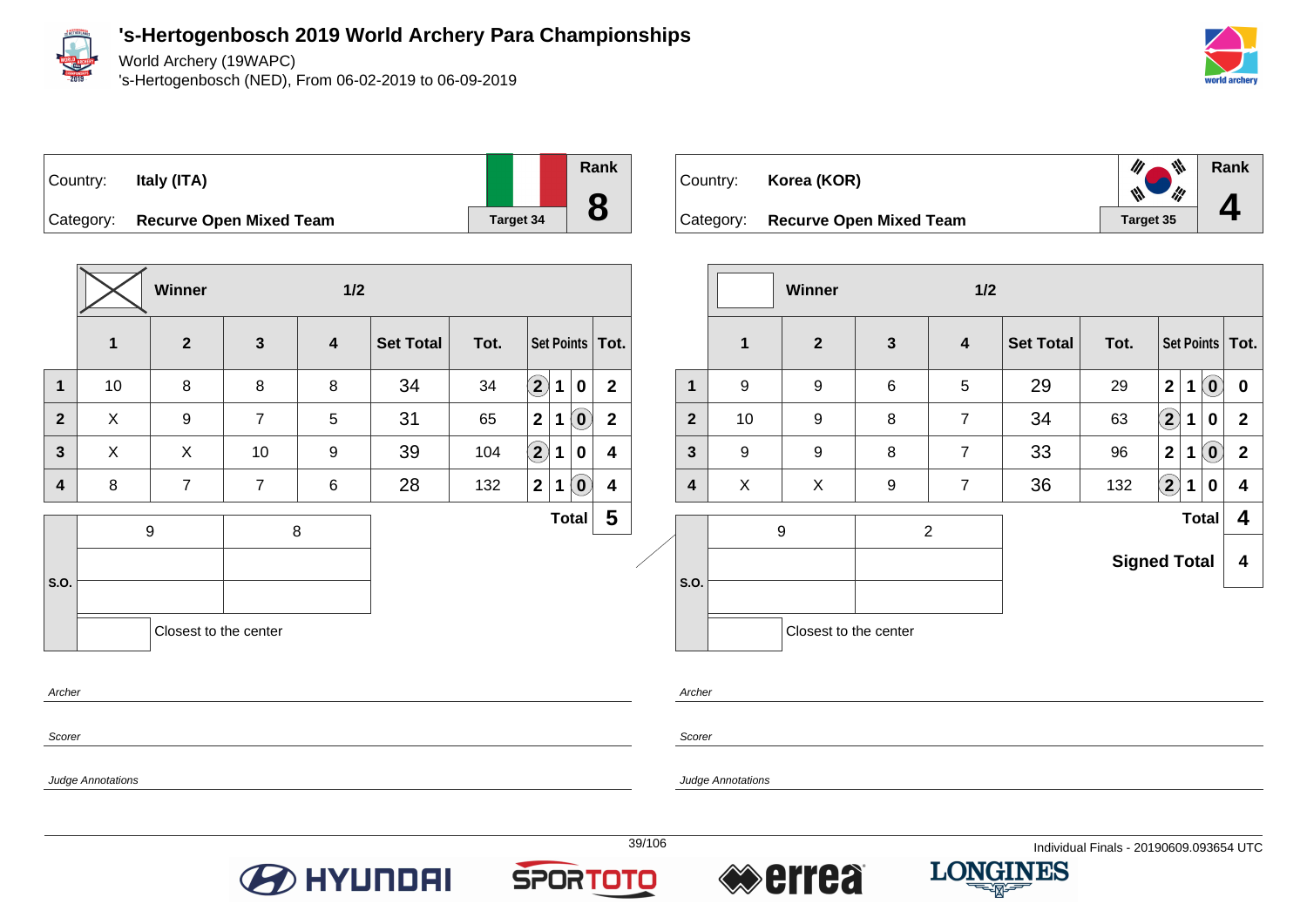

World Archery (19WAPC)

's-Hertogenbosch (NED), From 06-02-2019 to 06-09-2019





**Winner 1/2 1 2 3 4 Set Total Tot. Set Points Tot. 1** 9 9 9 8 35 35 **2 1 0 1 2** 10 9 9 9 37 72 **2 1 0 3 3** X 8 8 6 32 104 **2 1 0 4 4** 9 9 8 6 32 136 **2 1 0 4 S.O.** 10 9 **Total 5** Closest to the center Archer

| Country:  | PR China (CHN)                 |           | Rank |
|-----------|--------------------------------|-----------|------|
| Category: | <b>Recurve Open Mixed Team</b> | Target 38 |      |
|           |                                |           |      |

|                |    | <b>Winner</b>         |              | 1/2                     |                  |                     |                         |                             |                            |                         |
|----------------|----|-----------------------|--------------|-------------------------|------------------|---------------------|-------------------------|-----------------------------|----------------------------|-------------------------|
|                | 1  | $\overline{2}$        | $\mathbf{3}$ | $\overline{\mathbf{4}}$ | <b>Set Total</b> | Tot.                |                         |                             |                            | Set Points   Tot.       |
| $\mathbf 1$    | 10 | 9                     | 9            | $\overline{7}$          | 35               | 35                  | $\overline{\mathbf{2}}$ | $\left( 1\right)$           | 0                          | 1                       |
| $\overline{2}$ | 8  | 8                     | 8            | 6                       | 30               | 65                  | $\overline{\mathbf{2}}$ | 1                           | $\left( \mathbf{0}\right)$ | 1                       |
| 3              | 9  | 8                     | 8            | $\overline{7}$          | 32               | 97                  | $\mathbf{2}$            | $\left  \mathbf{1} \right $ | 0                          | $\mathbf{2}$            |
| 4              | 10 | 9                     | 9            | 8                       | 36               | 133                 | $\left( 2\right)$       | 1                           | 0                          | $\overline{\mathbf{4}}$ |
|                | 9  |                       |              | 8                       |                  |                     |                         | <b>Total</b>                |                            | 4                       |
|                |    |                       |              |                         |                  | <b>Signed Total</b> |                         |                             |                            | 4                       |
| S.O.           |    |                       |              |                         |                  |                     |                         |                             |                            |                         |
|                |    | Closest to the center |              |                         |                  |                     |                         |                             |                            |                         |

Scorer

Scorer

Archer

Judge Annotations







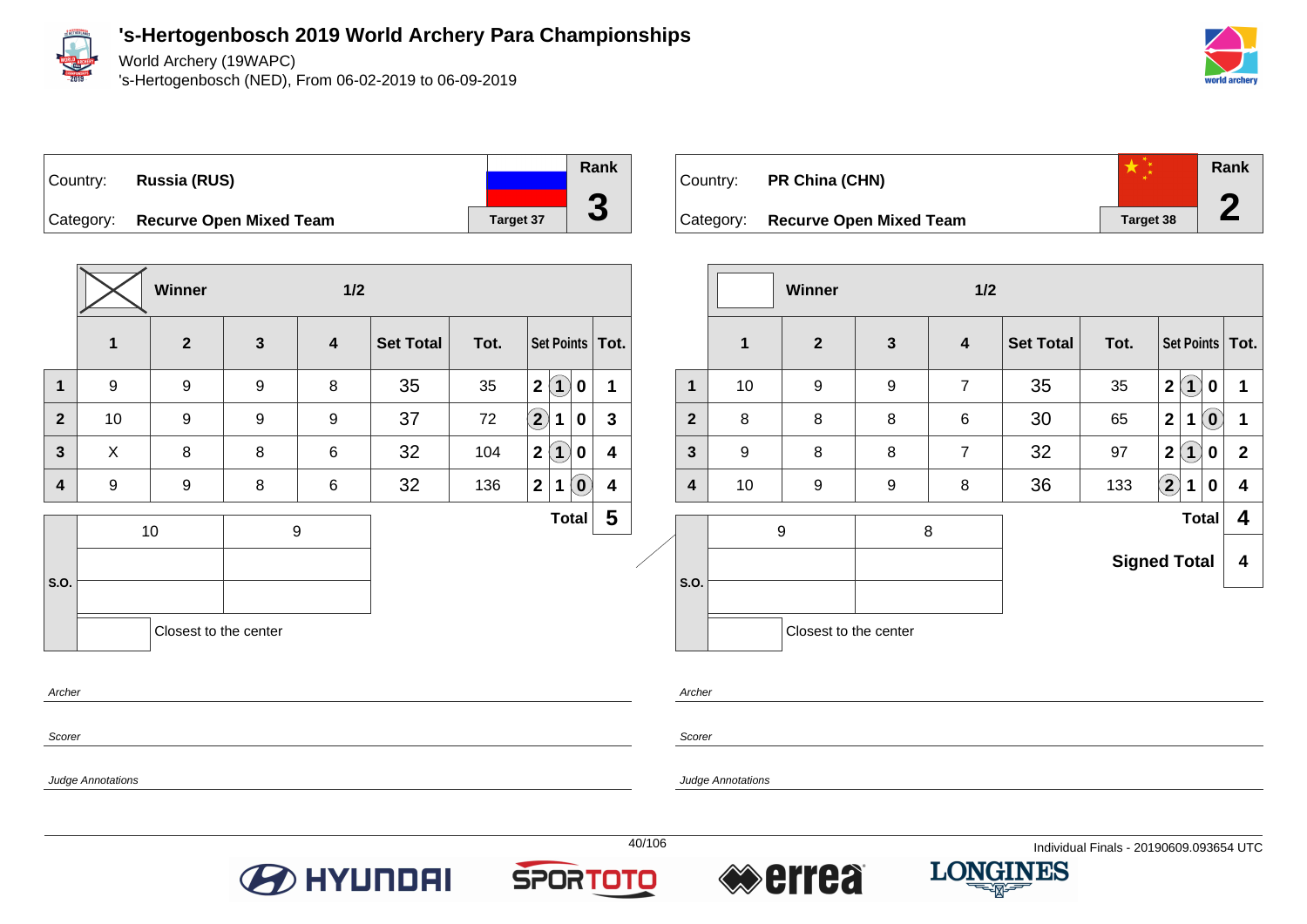

World Archery (19WAPC)

's-Hertogenbosch (NED), From 06-02-2019 to 06-09-2019







Category: **Recurve Open Mixed Team Target 1** Target 1

|                         |                  | Winner                |              | <b>Bronze</b>           |                  |      |                   |              |                            |                   |
|-------------------------|------------------|-----------------------|--------------|-------------------------|------------------|------|-------------------|--------------|----------------------------|-------------------|
|                         | 1                | $\mathbf{2}$          | $\mathbf{3}$ | $\overline{\mathbf{4}}$ | <b>Set Total</b> | Tot. |                   |              |                            | Set Points   Tot. |
| $\mathbf{1}$            | 8                | 8                     | 6            | 5                       | 27               | 27   | 2 <sup>1</sup>    | $\mathbf 1$  | $\left( \mathbf{0}\right)$ | $\mathbf 0$       |
| $\mathbf{2}$            | 9                | $\overline{7}$        | 9            | 6                       | 31               | 58   | 2 <sup>1</sup>    | $\mathbf{1}$ | 0                          | 1                 |
| 3                       | 9                | 9                     | 9            | 10                      | 37               | 95   | $\left( 2\right)$ | 1            | 0                          | $\mathbf{3}$      |
| $\overline{\mathbf{4}}$ | $\boldsymbol{9}$ | $\overline{7}$        | 10           | 8                       | 34               | 129  | 2 <sup>1</sup>    | 1            | $\left( \mathbf{0}\right)$ | $\mathbf{3}$      |
|                         |                  |                       |              |                         |                  |      |                   |              | <b>Total</b>               | $\mathbf{3}$      |
| S.O.                    |                  | Closest to the center |              |                         |                  |      |                   |              |                            |                   |
| Archor                  |                  |                       |              |                         |                  |      |                   |              |                            |                   |

| Country:  | PR China (CHN)                 |                 | Rank |  |
|-----------|--------------------------------|-----------------|------|--|
| Category: | <b>Recurve Open Mixed Team</b> | <b>Target 2</b> |      |  |
|           | <b>Winner</b><br><b>Bronze</b> |                 |      |  |

|                |              | Winner                |              | <b>Bronze</b>    |                  |      |                            |                                 |                   |
|----------------|--------------|-----------------------|--------------|------------------|------------------|------|----------------------------|---------------------------------|-------------------|
|                | $\mathbf{1}$ | $\mathbf{2}$          | $\mathbf{3}$ | 4                | <b>Set Total</b> | Tot. |                            |                                 | Set Points   Tot. |
| 1              | 9            | 9                     | 8            | 9                | 35               | 35   | $\left( \mathbf{2}\right)$ | 0<br>1                          | $\mathbf{2}$      |
| $\overline{2}$ | 6            | 9                     | 8            | 8                | 31               | 66   | $\mathbf{2}$               | $\mathbf 1$<br>0                | $\mathbf{3}$      |
| $\mathbf{3}$   | 8            | 10                    | 6            | 9                | 33               | 99   | $\overline{\mathbf{2}}$    | $\left( \mathbf{0}\right)$<br>1 | $\mathbf{3}$      |
| 4              | 9            | 9                     | 9            | $\boldsymbol{9}$ | 36               | 135  | $\left( \mathbf{2}\right)$ | 1<br>0                          | 5                 |
|                |              |                       |              |                  |                  |      |                            | <b>Total</b>                    | 5                 |
| S.O.           |              |                       |              |                  |                  |      |                            |                                 |                   |
|                |              | Closest to the center |              |                  |                  |      |                            |                                 |                   |

Archer

Scorer

Judge Annotations

Scorer

Archer

Judge Annotations







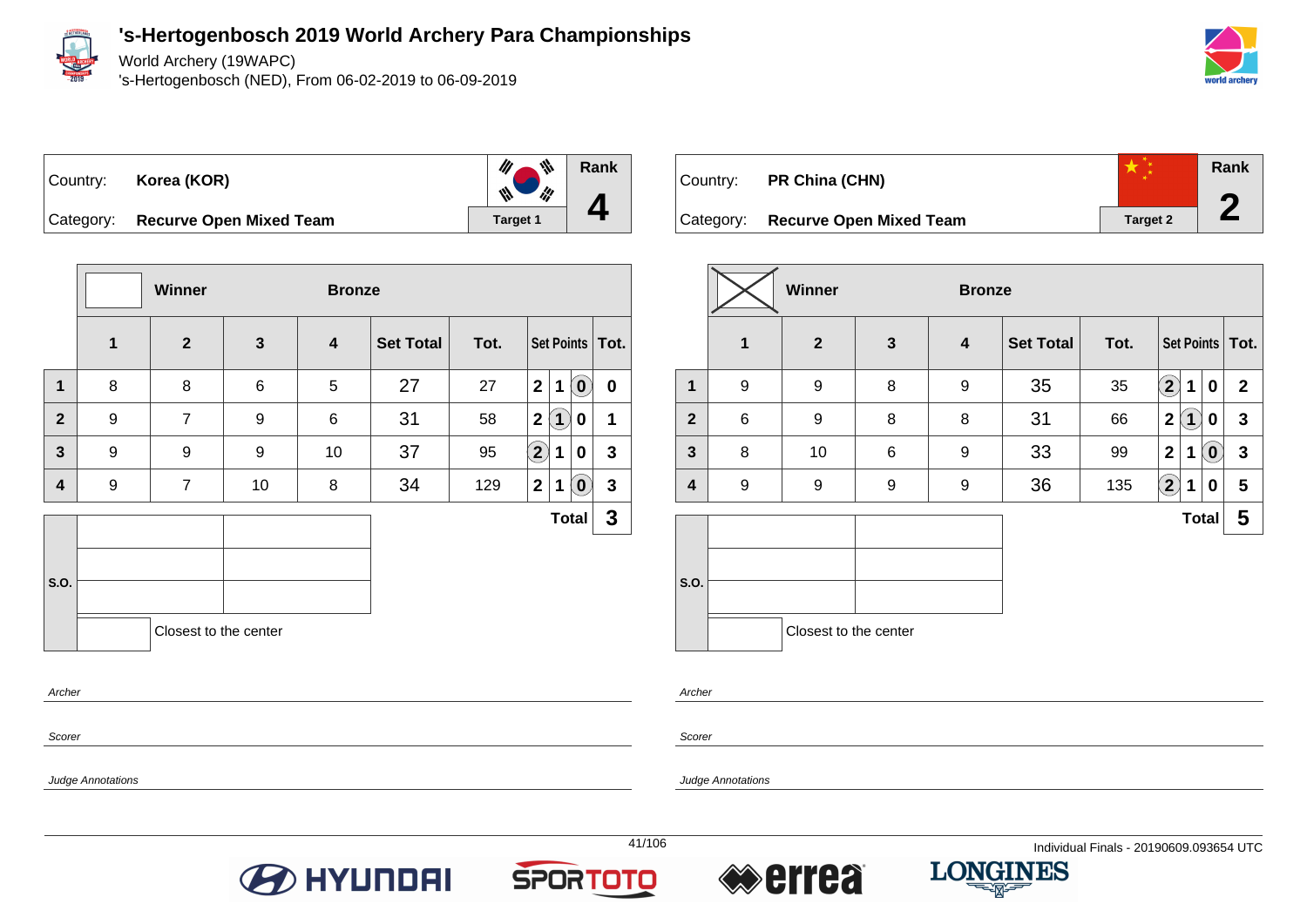

Scorer

Judge Annotations

**'s-Hertogenbosch 2019 World Archery Para Championships**

World Archery (19WAPC)

's-Hertogenbosch (NED), From 06-02-2019 to 06-09-2019



|                    | Country: Italy (ITA)           |
|--------------------|--------------------------------|
| C <sub>other</sub> | <b>Desurve Onen Mived Team</b> |

|       | Rank |
|-------|------|
|       |      |
| get 1 |      |

| Category: Recurve Open Mixed Team | <b>Target 1</b> |
|-----------------------------------|-----------------|
|                                   |                 |

|                |                | Winner                |                | Gold |                  |      |                            |                            |              |  |
|----------------|----------------|-----------------------|----------------|------|------------------|------|----------------------------|----------------------------|--------------|--|
|                | $\mathbf{1}$   | $\mathbf{2}$          | $\mathbf{3}$   | 4    | <b>Set Total</b> | Tot. |                            | Set Points   Tot.          |              |  |
| 1              | $\overline{7}$ | 9                     | $\overline{7}$ | 8    | 31               | 31   | $\mathbf{2}$<br>1          | $\bf{0}$                   | $\mathbf{2}$ |  |
| $\overline{2}$ | 10             | 9                     | $\overline{7}$ | 9    | 35               | 66   | $\bf(1)$<br>$\mathbf 2$    | 0                          | $\mathbf{3}$ |  |
| 3              | $\overline{7}$ | 9                     | 8              | 8    | 32               | 98   | $\mathbf{2}$<br>1          | $\mathbf{O}$               | $\mathbf{3}$ |  |
| 4              | $\overline{7}$ | 8                     | $\overline{7}$ | 10   | 32               | 130  | $\mathbf 2$<br>$\mathbf 1$ | $\left( \mathbf{0}\right)$ | $\mathbf{3}$ |  |
|                |                |                       |                |      |                  |      |                            | <b>Total</b>               | $\mathbf{3}$ |  |
|                |                |                       |                |      |                  |      |                            |                            |              |  |
| S.O.           |                |                       |                |      |                  |      |                            |                            |              |  |
|                |                | Closest to the center |                |      |                  |      |                            |                            |              |  |
| Archer         |                |                       |                |      |                  |      |                            |                            |              |  |

| Country:  | Russia (RUS)                   |                 | Rank   |
|-----------|--------------------------------|-----------------|--------|
| Category: | <b>Recurve Open Mixed Team</b> | <b>Target 2</b> | G<br>J |

|                         |    | <b>Winner</b>         |                | Gold                    |                  |      |                            |                   |                                        |
|-------------------------|----|-----------------------|----------------|-------------------------|------------------|------|----------------------------|-------------------|----------------------------------------|
|                         | 1  | $\mathbf{2}$          | $\mathbf{3}$   | $\overline{\mathbf{4}}$ | <b>Set Total</b> | Tot. |                            |                   | Set Points   Tot.                      |
| 1                       | 6  | $\overline{7}$        | $\overline{7}$ | 10                      | 30               | 30   | $\overline{\mathbf{2}}$    | 1                 | $\left( \mathbf{0}\right)$<br>$\bf{0}$ |
| $\overline{2}$          | 8  | 8                     | 9              | 10                      | 35               | 65   | $\overline{\mathbf{2}}$    | $\left( 1\right)$ | 1<br>0                                 |
| $\mathbf{3}$            | 10 | 9                     | 9              | 8                       | 36               | 101  | $\mathbf{2}$               | 1                 | $\mathbf{3}$<br>0                      |
| $\overline{\mathbf{4}}$ | 10 | 8                     | 8              | 10                      | 36               | 137  | $\left( \mathbf{2}\right)$ | 1                 | 5<br>0                                 |
|                         |    |                       |                |                         |                  |      |                            | <b>Total</b>      | 5                                      |
| S.O.                    |    | Closest to the center |                |                         |                  |      |                            |                   |                                        |

Archer

Scorer

Judge Annotations







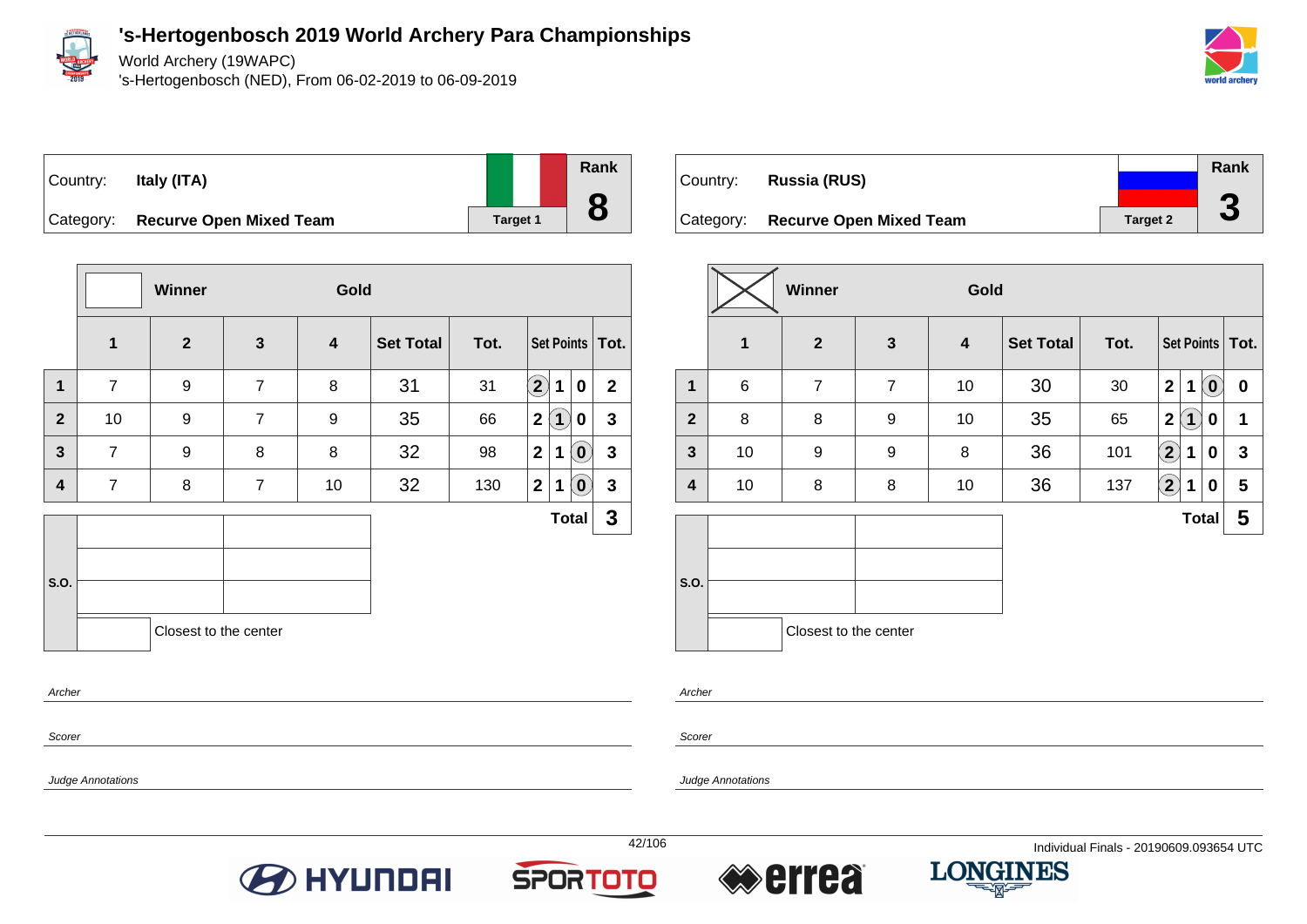

World Archery (19WAPC)

's-Hertogenbosch (NED), From 06-02-2019 to 06-09-2019







Category: **Men W1 Open (Rec/Comp) Team Target 4** 

|                         |             | Winner         |                       |                         |                 | 1/4                      |              |      |             |                    |
|-------------------------|-------------|----------------|-----------------------|-------------------------|-----------------|--------------------------|--------------|------|-------------|--------------------|
|                         | $\mathbf 1$ | $\overline{2}$ | $\mathbf{3}$          | $\overline{\mathbf{4}}$ | $5\phantom{.0}$ | $6\phantom{a}$           | <b>Sum</b>   | Tot. | $10+X$      | $\pmb{\mathsf{X}}$ |
| $\mathbf{1}$            | 9           | 9              | 8                     | 8                       | 6               | 4                        | 44           | 44   | 0           | 0                  |
| $\overline{2}$          | 9           | 9              | 9                     | 8                       | $\overline{7}$  | 5                        | 47           | 91   | $\mathbf 0$ | $\mathbf 0$        |
| $\mathbf{3}$            | X           | 9              | 8                     | $\overline{7}$          | 6               | 3                        | 43           | 134  | 1           | 1                  |
| $\overline{\mathbf{4}}$ | 9           | 9              | 8                     | 8                       | $\overline{7}$  | $\overline{\mathcal{A}}$ | 45           | 179  | 0           | 0                  |
|                         |             |                |                       |                         |                 |                          | <b>Total</b> | 179  | 1           | 1                  |
|                         |             |                |                       |                         |                 |                          |              |      |             |                    |
| S.O.                    |             |                |                       |                         |                 |                          |              |      |             |                    |
|                         |             |                | Closest to the center |                         |                 |                          |              |      |             |                    |
| Archer                  |             |                |                       |                         |                 |                          |              |      |             |                    |
| Scorer                  |             |                |                       |                         |                 |                          |              |      |             |                    |

| Country:  | Italy (ITA)                 |          | <b>Rank</b> |
|-----------|-----------------------------|----------|-------------|
| Category: | Men W1 Open (Rec/Comp) Team | Target 6 |             |

|              |              | Winner         |                       |                         |                | 1/4             |              |      |                |             |
|--------------|--------------|----------------|-----------------------|-------------------------|----------------|-----------------|--------------|------|----------------|-------------|
|              | $\mathbf{1}$ | $\overline{2}$ | $\mathbf{3}$          | $\overline{\mathbf{4}}$ | $5\phantom{1}$ | $6\phantom{1}6$ | <b>Sum</b>   | Tot. | $10+X$         | X           |
| $\mathbf 1$  | 10           | 9              | 9                     | 9                       | 9              | $\overline{7}$  | 53           | 53   | 1              | $\mathbf 0$ |
| $\mathbf{2}$ | 10           | 10             | 9                     | 8                       | 8              | 6               | 51           | 104  | $\overline{2}$ | $\mathbf 0$ |
| $\mathbf{3}$ | 9            | 9              | 8                     | $\overline{7}$          | 6              | 5               | 44           | 148  | 0              | $\mathbf 0$ |
| 4            | 10           | 8              | 8                     | 8                       | 8              | 8               | 50           | 198  | 1              | $\mathbf 0$ |
|              |              |                |                       |                         |                |                 | <b>Total</b> | 198  | 4              | $\mathbf 0$ |
|              |              |                |                       |                         |                |                 |              |      |                |             |
| S.O.         |              |                |                       |                         |                |                 |              |      |                |             |
|              |              |                | Closest to the center |                         |                |                 |              |      |                |             |

Archer

Scorer

Judge Annotations

Judge Annotations

**O** HYUNDAI





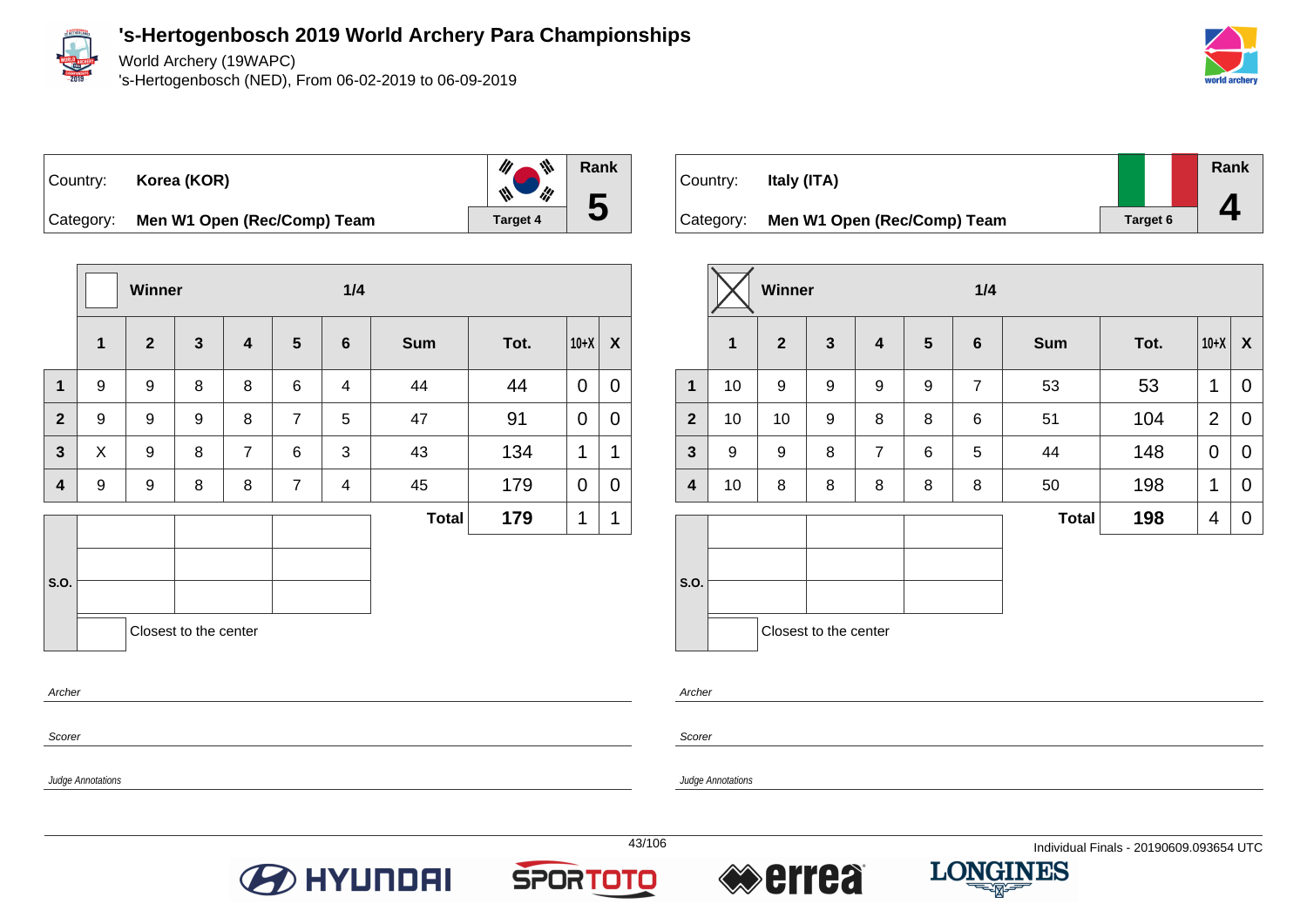

Scorer

Judge Annotations

**'s-Hertogenbosch 2019 World Archery Para Championships**

World Archery (19WAPC)

's-Hertogenbosch (NED), From 06-02-2019 to 06-09-2019



Country: **Turkey (TUR)**



Category: **Men W1 Open (Rec/Comp) Team** Target 4

|                |             | Winner       |                       |                         |                | 1/2            |              |      |                |                           |  |
|----------------|-------------|--------------|-----------------------|-------------------------|----------------|----------------|--------------|------|----------------|---------------------------|--|
|                | $\mathbf 1$ | $\mathbf{2}$ | $\mathbf{3}$          | $\overline{\mathbf{4}}$ | $5\phantom{1}$ | $6\phantom{1}$ | <b>Sum</b>   | Tot. | $10+X$         | $\boldsymbol{\mathsf{X}}$ |  |
| $\mathbf 1$    | X           | 10           | 9                     | 9                       | 8              | $\bf 8$        | 54           | 54   | $\overline{2}$ | $\mathbf 1$               |  |
| $\overline{2}$ | 9           | 9            | 9                     | 9                       | 9              | 8              | 53           | 107  | 0              | $\mathbf 0$               |  |
| 3              | X           | 10           | 10                    | 9                       | 8              | 6              | 53           | 160  | 3              | 1                         |  |
| 4              | 10          | 10           | 10                    | 9                       | $\overline{7}$ | $\overline{7}$ | 53           | 213  | 3              | $\mathbf 0$               |  |
|                |             |              |                       |                         |                |                | <b>Total</b> | 213  | 8              | $\overline{2}$            |  |
|                |             |              |                       |                         |                |                |              |      |                |                           |  |
| S.O.           |             |              |                       |                         |                |                |              |      |                |                           |  |
|                |             |              | Closest to the center |                         |                |                |              |      |                |                           |  |
| Archer         |             |              |                       |                         |                |                |              |      |                |                           |  |

| Country:  | Italy (ITA)                 |          | Rank |
|-----------|-----------------------------|----------|------|
| Category: | Men W1 Open (Rec/Comp) Team | Target 6 |      |

|                |              | <b>Winner</b>    |                       |                         | 1/2              |                 |              |      |                         |                  |
|----------------|--------------|------------------|-----------------------|-------------------------|------------------|-----------------|--------------|------|-------------------------|------------------|
|                | $\mathbf{1}$ | $\overline{2}$   | $\mathbf{3}$          | $\overline{\mathbf{4}}$ | $5\phantom{1}$   | $6\phantom{1}6$ | <b>Sum</b>   | Tot. | $10+X$                  | $\boldsymbol{X}$ |
| $\mathbf{1}$   | 10           | 9                | 8                     | 8                       | $\overline{7}$   | $\overline{7}$  | 49           | 49   | 1                       | $\mathbf 0$      |
| $\overline{2}$ | X            | $\boldsymbol{9}$ | $\boldsymbol{9}$      | 9                       | 8                | $\overline{7}$  | 52           | 101  | 1                       | 1                |
| $\mathbf{3}$   | 10           | $\boldsymbol{9}$ | $\boldsymbol{9}$      | 9                       | $\boldsymbol{9}$ | 5               | 51           | 152  | 1                       | $\overline{0}$   |
| 4              | 10           | 9                | 9                     | 8                       | $\overline{7}$   | 6               | 49           | 201  | 1                       | 0                |
|                |              |                  |                       |                         |                  |                 | <b>Total</b> | 201  | $\overline{\mathbf{4}}$ | 1                |
| S.O.           |              |                  |                       |                         |                  |                 |              |      |                         |                  |
|                |              |                  | Closest to the center |                         |                  |                 |              |      |                         |                  |

Archer

Scorer

Judge Annotations







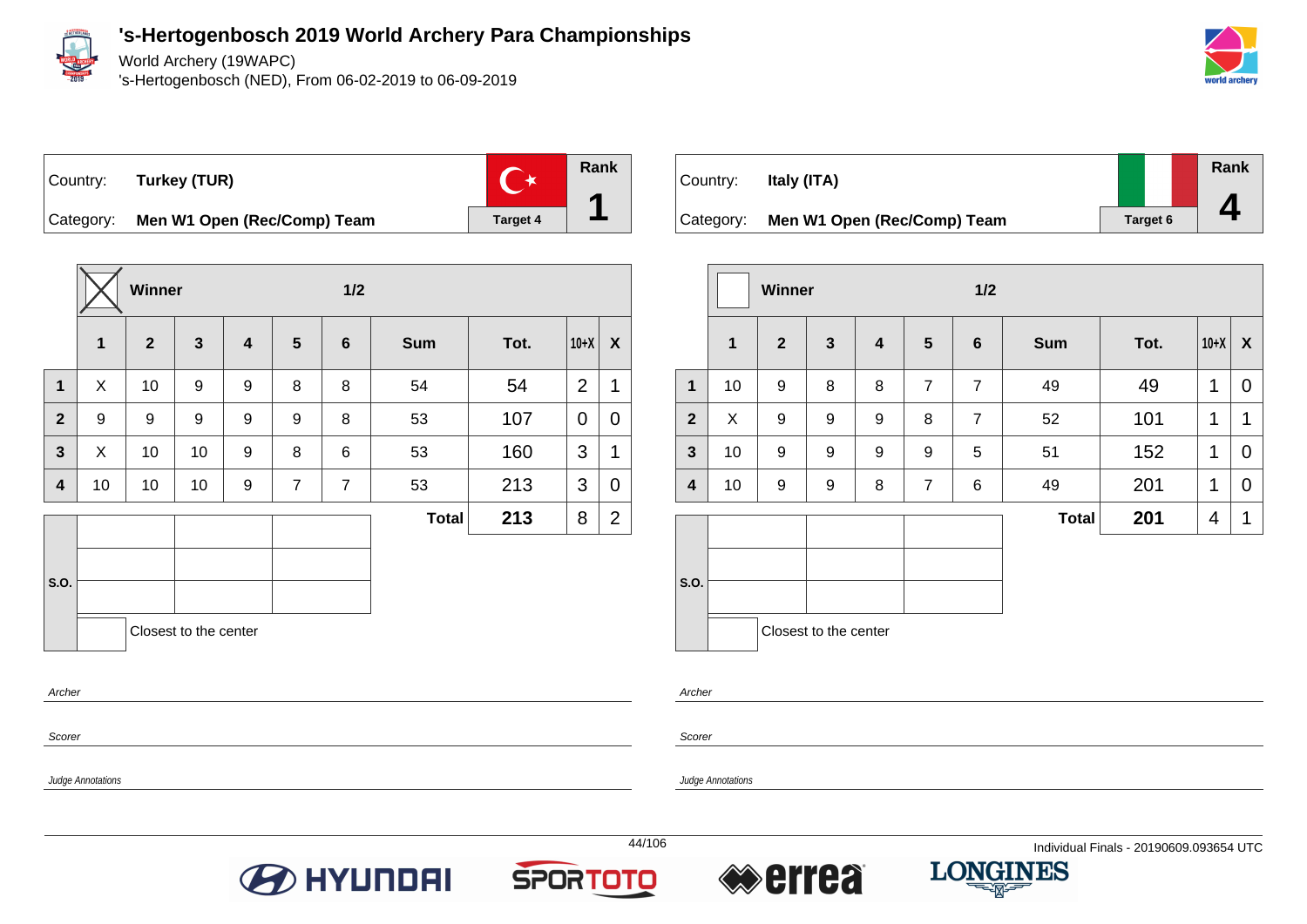

World Archery (19WAPC)

's-Hertogenbosch (NED), From 06-02-2019 to 06-09-2019



### Country: **Russia (RUS)** Category: **Men W1 Open (Rec/Comp) Team** Target 7



|                         |              | Winner         |                       |                         |                | 1/2            |              |      |                |   |
|-------------------------|--------------|----------------|-----------------------|-------------------------|----------------|----------------|--------------|------|----------------|---|
|                         | $\mathbf{1}$ | $\overline{2}$ | $\mathbf{3}$          | $\overline{\mathbf{4}}$ | $5\phantom{1}$ | $\bf 6$        | <b>Sum</b>   | Tot. | $10+X$         | X |
| $\mathbf 1$             | X            | 10             | 9                     | 9                       | 8              | $\overline{7}$ | 53           | 53   | $\overline{2}$ | 1 |
| $\mathbf{2}$            | X            | 9              | 8                     | 8                       | $\overline{7}$ | $\overline{7}$ | 49           | 102  | 1              | 1 |
| $\overline{\mathbf{3}}$ | X            | 10             | 9                     | 8                       | 8              | 8              | 53           | 155  | $\overline{2}$ | 1 |
| 4                       | 10           | 9              | 9                     | 9                       | 8              | 8              | 53           | 208  | 1              | 0 |
|                         |              |                |                       |                         |                |                | <b>Total</b> | 208  | 6              | 3 |
|                         |              |                |                       |                         |                |                |              |      |                |   |
| S.O.                    |              |                |                       |                         |                |                |              |      |                |   |
|                         |              |                | Closest to the center |                         |                |                |              |      |                |   |
| Archer                  |              |                |                       |                         |                |                |              |      |                |   |

| Country:  | PR China (CHN)              |                 | Rank |
|-----------|-----------------------------|-----------------|------|
| Category: | Men W1 Open (Rec/Comp) Team | <b>Target 9</b> |      |

|                  |              | <b>Winner</b>  |                       |                         |                | $1/2$          |              |      |                |                  |
|------------------|--------------|----------------|-----------------------|-------------------------|----------------|----------------|--------------|------|----------------|------------------|
|                  | $\mathbf{1}$ | $\overline{2}$ | $\mathbf{3}$          | $\overline{\mathbf{4}}$ | 5              | $6\phantom{1}$ | <b>Sum</b>   | Tot. | $10+X$         | $\boldsymbol{X}$ |
| 1                | X            | 9              | 9                     | 9                       | 9              | $\overline{7}$ | 53           | 53   | 1              | 1                |
| $\overline{2}$   | X            | X              | 9                     | 9                       | $\overline{7}$ | 6              | 51           | 104  | $\overline{2}$ | $\overline{2}$   |
| $\mathbf{3}$     | X            | X              | 9                     | 9                       | 8              | 8              | 54           | 158  | 2              | $\overline{2}$   |
| $\boldsymbol{4}$ | 10           | 9              | 9                     | 9                       | 8              | $\overline{7}$ | 52           | 210  | 1              | 0                |
|                  |              |                |                       |                         |                |                | <b>Total</b> | 210  | 6              | 5                |
|                  |              |                |                       |                         |                |                |              |      |                |                  |
| S.O.             |              |                |                       |                         |                |                |              |      |                |                  |
|                  |              |                | Closest to the center |                         |                |                |              |      |                |                  |

Archer

Scorer

Judge Annotations

Judge Annotations

Scorer







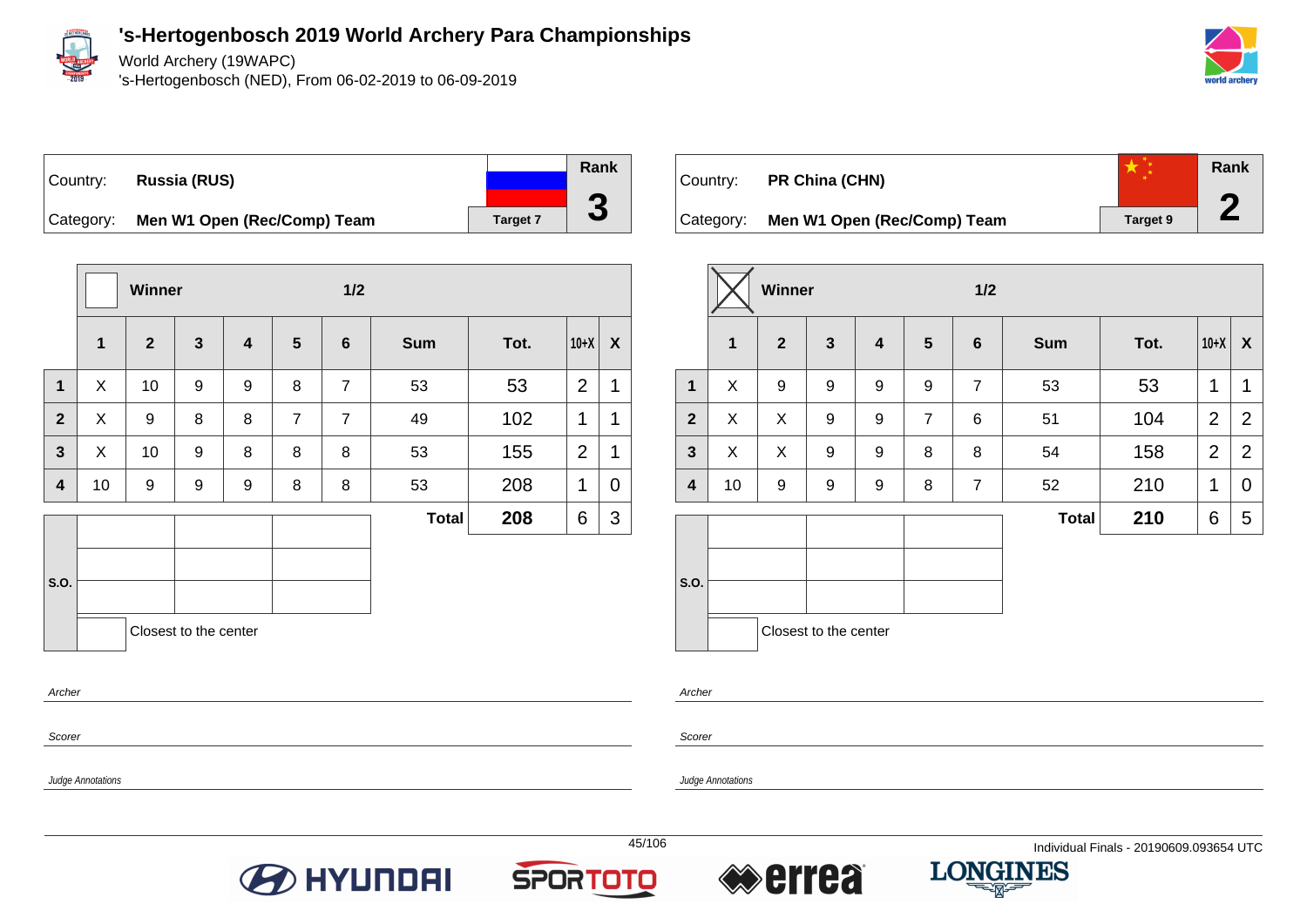

World Archery (19WAPC)

's-Hertogenbosch (NED), From 06-02-2019 to 06-09-2019



## Country: **Italy (ITA)**

**Rank**

**4**

Category: **Men W1 Open (Rec/Comp) Team** Target 1

|                         |                | <b>Winner</b>  |                       |                         |                | <b>Bronze</b>  |              |      |        |             |
|-------------------------|----------------|----------------|-----------------------|-------------------------|----------------|----------------|--------------|------|--------|-------------|
|                         | $\mathbf{1}$   | $\overline{2}$ | $\mathbf{3}$          | $\overline{\mathbf{4}}$ | $5\phantom{1}$ | $6\phantom{1}$ | <b>Sum</b>   | Tot. | $10+X$ | X           |
| $\mathbf{1}$            | 8              | $\overline{7}$ | 9                     | 8                       | 6              | 8              | 46           | 46   | 0      | 0           |
| $\mathbf{2}$            | 9              | 6              | 8                     | 8                       | 9              | 9              | 49           | 95   | 0      | 0           |
| $\mathbf{3}$            | 10             | $\overline{7}$ | X                     | 10                      | 9              | 8              | 54           | 149  | 3      | 1           |
| $\overline{\mathbf{4}}$ | $\overline{7}$ | 6              | 9                     | 9                       | 8              | 10             | 49           | 198  | 1      | 0           |
|                         |                |                |                       |                         |                |                | <b>Total</b> | 198  | 4      | $\mathbf 1$ |
| S.O.                    |                |                | Closest to the center |                         |                |                |              |      |        |             |

|           |                             |                 | Rank                     |
|-----------|-----------------------------|-----------------|--------------------------|
| Country:  | Russia (RUS)                |                 |                          |
| Category: | Men W1 Open (Rec/Comp) Team | <b>Target 2</b> | $\overline{\phantom{a}}$ |

|              |                | Winner         |                         |                |                  | <b>Bronze</b>   |              |      |                |             |
|--------------|----------------|----------------|-------------------------|----------------|------------------|-----------------|--------------|------|----------------|-------------|
|              | $\mathbf 1$    | $\overline{2}$ | $\overline{\mathbf{3}}$ | 4              | $5\phantom{1}$   | $6\phantom{1}6$ | <b>Sum</b>   | Tot. | $10+X$         | X           |
| $\mathbf{1}$ | $\overline{7}$ | 8              | 9                       | 8              | 10               | 8               | 50           | 50   | $\mathbf 1$    | $\mathbf 0$ |
| $\mathbf{2}$ | X              | X              | $\boldsymbol{9}$        | 8              | 10               | X               | 57           | 107  | $\overline{4}$ | 3           |
| $\mathbf{3}$ | $\overline{7}$ | $\overline{7}$ | 9                       | $\overline{7}$ | 9                | 9               | 48           | 155  | $\mathbf 0$    | $\mathbf 0$ |
| 4            | $9$            | $\overline{7}$ | 9                       | 9              | $\boldsymbol{9}$ | 9               | 52           | 207  | $\mathbf 0$    | $\mathbf 0$ |
|              |                |                |                         |                |                  |                 | <b>Total</b> | 207  | 5              | 3           |
| S.O.         |                |                |                         |                |                  |                 |              |      |                |             |
|              |                |                | Closest to the center   |                |                  |                 |              |      |                |             |

Archer

Scorer

Scorer

Archer

Judge Annotations







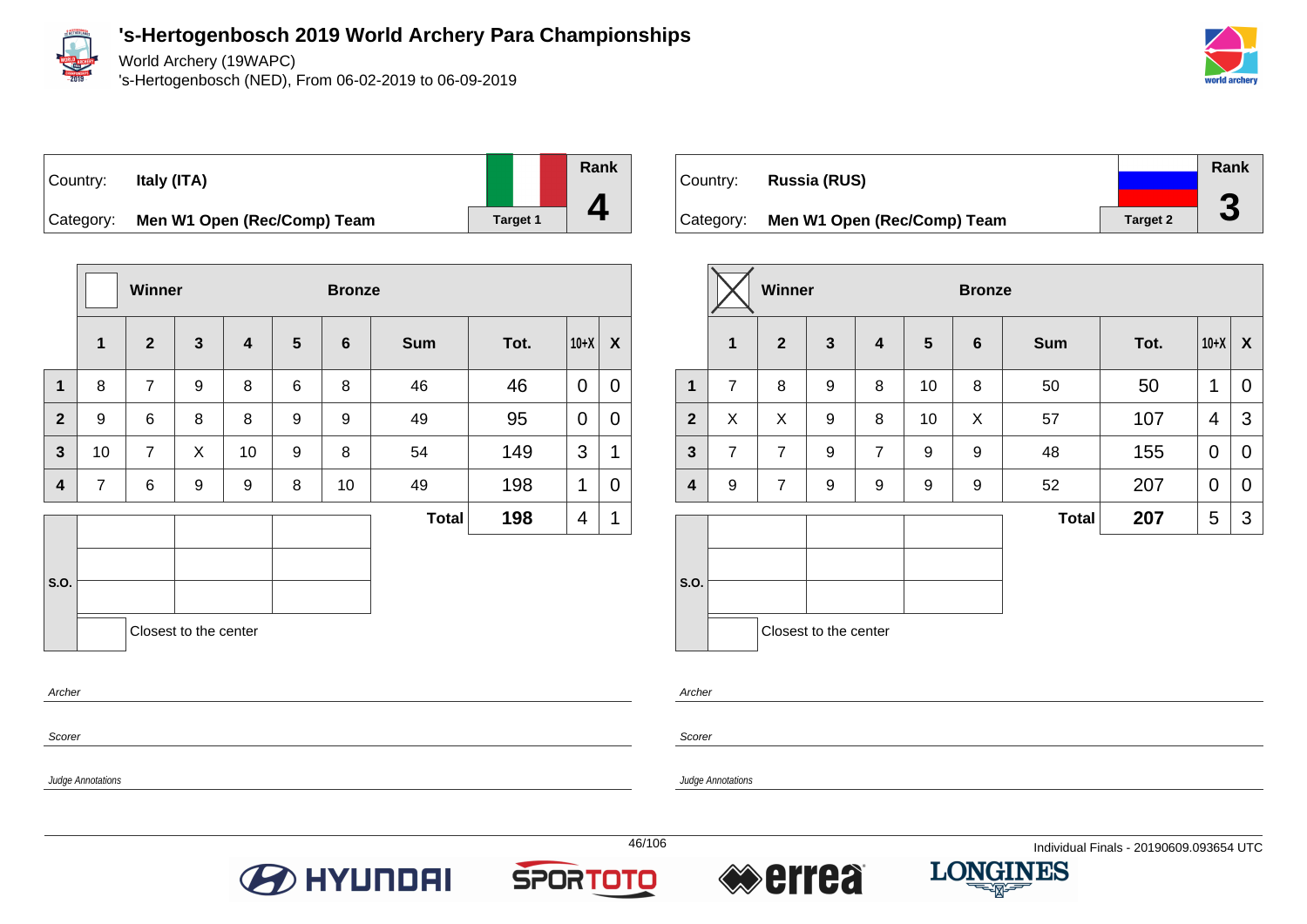

World Archery (19WAPC)

's-Hertogenbosch (NED), From 06-02-2019 to 06-09-2019



Country: **Turkey (TUR)**



Category: **Men W1 Open (Rec/Comp) Team** Target 1

|                  |    | Winner       |                       |                         |                  | Gold           |              |      |                |   |
|------------------|----|--------------|-----------------------|-------------------------|------------------|----------------|--------------|------|----------------|---|
|                  | 1  | $\mathbf{2}$ | $\mathbf{3}$          | $\overline{\mathbf{4}}$ | $5\phantom{.0}$  | $6\phantom{1}$ | <b>Sum</b>   | Tot. | $10+X$         | X |
| $\mathbf{1}$     | X  | 10           | 9                     | 9                       | $\boldsymbol{9}$ | 5              | 52           | 52   | $\overline{2}$ | 1 |
| $\mathbf{2}$     | 8  | 9            | $\overline{7}$        | 8                       | 10               | 8              | 50           | 102  | 1              | 0 |
| $\mathbf{3}$     | X  | 9            | 9                     | 8                       | 10               | 9              | 55           | 157  | $\overline{2}$ | 1 |
| $\boldsymbol{4}$ | 10 | 10           | 10                    | X                       | 9                | $\overline{7}$ | 56           | 213  | $\overline{4}$ | 1 |
|                  |    |              |                       |                         |                  |                | <b>Total</b> | 213  | 9              | 3 |
|                  |    |              |                       |                         |                  |                |              |      |                |   |
| S.O.             |    |              |                       |                         |                  |                |              |      |                |   |
|                  |    |              | Closest to the center |                         |                  |                |              |      |                |   |
| Archer           |    |              |                       |                         |                  |                |              |      |                |   |



|                |             | <b>Winner</b>  |                         |                         |    | Gold           |              |      |                |                  |
|----------------|-------------|----------------|-------------------------|-------------------------|----|----------------|--------------|------|----------------|------------------|
|                | $\mathbf 1$ | $\overline{2}$ | $\overline{\mathbf{3}}$ | $\overline{\mathbf{4}}$ | 5  | 6              | <b>Sum</b>   | Tot. | $10+X$         | $\boldsymbol{X}$ |
| $\mathbf 1$    | 9           | $\overline{7}$ | 8                       | 8                       | 10 | 9              | 51           | 51   | 1              | $\overline{0}$   |
| $\overline{2}$ | 10          | 9              | 9                       | 9                       | 9  | $\overline{7}$ | 53           | 104  | 1              | 0                |
| $\mathbf{3}$   | 8           | 10             | 10                      | 9                       | 9  | 9              | 55           | 159  | $\overline{2}$ | $\mathbf 0$      |
| 4              | 9           | 9              | 8                       | 9                       | 9  | 9              | 53           | 212  | $\mathbf 0$    | $\mathbf 0$      |
|                |             |                |                         |                         |    |                | <b>Total</b> | 212  | 4              | 0                |
| S.O.           |             |                | Closest to the center   |                         |    |                |              |      |                |                  |
|                |             |                |                         |                         |    |                |              |      |                |                  |

Scorer

Judge Annotations

Scorer

Archer

Judge Annotations







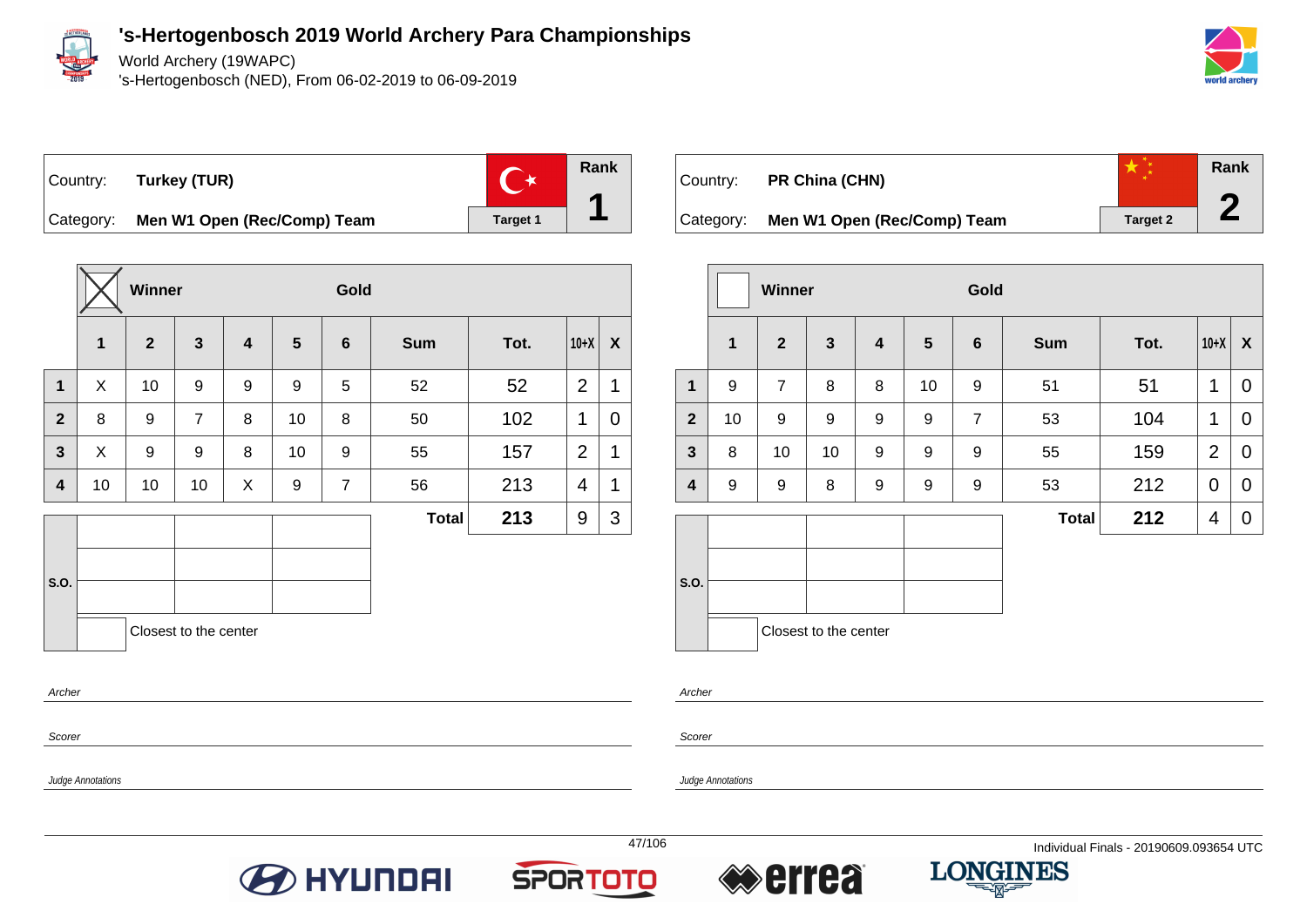

World Archery (19WAPC)

's-Hertogenbosch (NED), From 06-02-2019 to 06-09-2019



**Rank**

**8**

## Country: **PR China (CHN)**

**Rank**

**1**

Category: **W1 Open (Rec/Comp) Mixed Team** Target 13



Category: **W1 Open (Rec/Comp) Mixed Team** Target 14

|                         |                  | Winner                |                  | 1/4                     |              |      |             |             |
|-------------------------|------------------|-----------------------|------------------|-------------------------|--------------|------|-------------|-------------|
|                         | $\mathbf{1}$     | $\overline{2}$        | $\mathbf{3}$     | $\overline{\mathbf{4}}$ | <b>Sum</b>   | Tot. | $10+X$      | X           |
| $\mathbf{1}$            | 10               | 9                     | 5                | $\overline{2}$          | 26           | 26   | 1           | $\mathbf 0$ |
| $\overline{2}$          | 10               | 9                     | $\boldsymbol{9}$ | 8                       | 36           | 62   | 1           | 0           |
| $\mathbf{3}$            | $\boldsymbol{9}$ | $\overline{7}$        | $\overline{7}$   | 5                       | 28           | 90   | 0           | $\mathbf 0$ |
| $\overline{\mathbf{4}}$ | 10               | 9                     | 6                | 5                       | 30           | 120  | $\mathbf 1$ | $\mathbf 0$ |
|                         |                  |                       |                  |                         | <b>Total</b> | 120  | 3           | $\mathbf 0$ |
|                         |                  |                       |                  |                         |              |      |             |             |
| S.O.                    |                  |                       |                  |                         |              |      |             |             |
|                         |                  | Closest to the center |                  |                         |              |      |             |             |

Archer

Scorer

Judge Annotations

Archer

Scorer

Judge Annotations







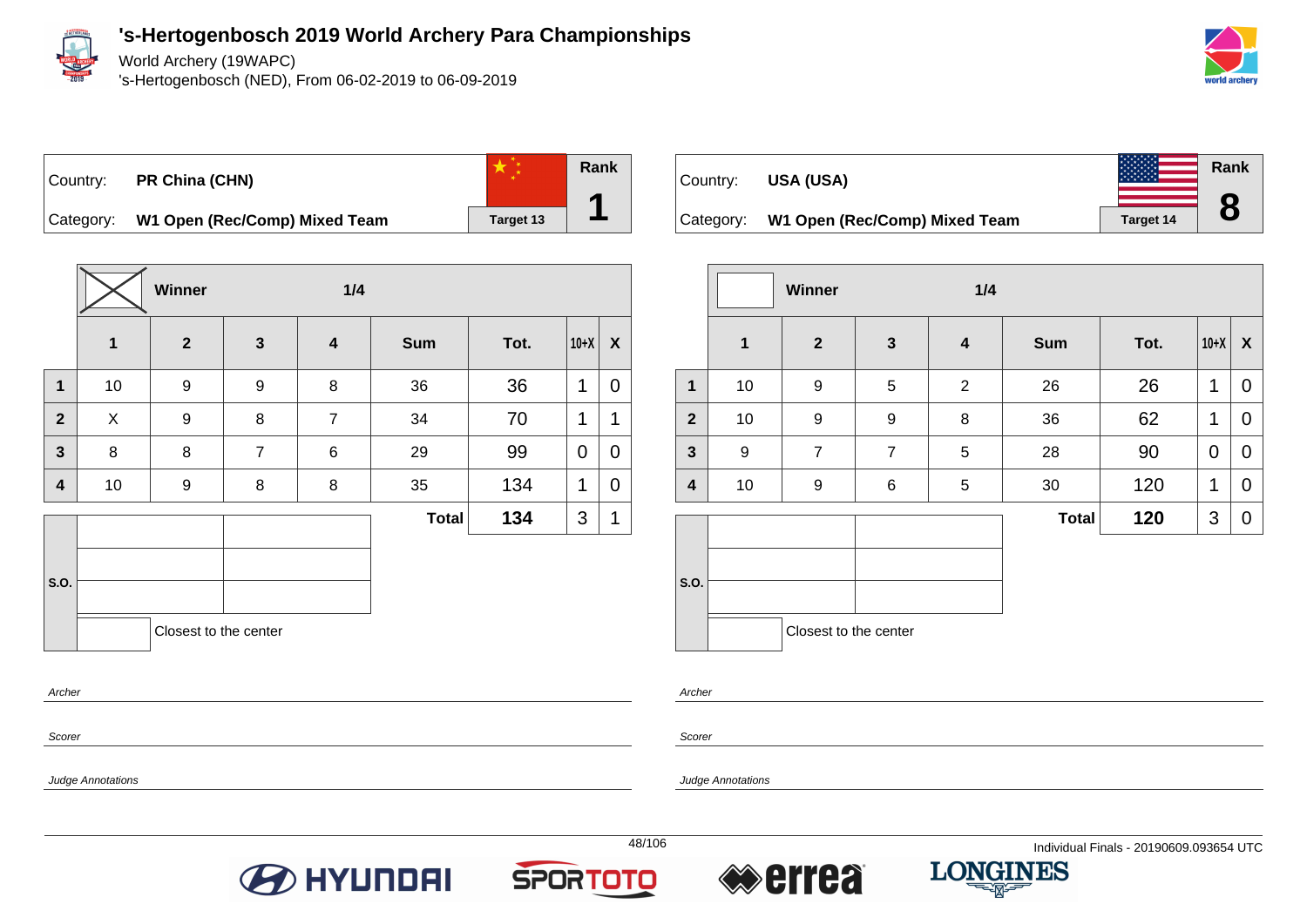

Scorer

Judge Annotations

**'s-Hertogenbosch 2019 World Archery Para Championships**

World Archery (19WAPC)

's-Hertogenbosch (NED), From 06-02-2019 to 06-09-2019



Country: **Korea (KOR)**



Category: **W1 Open (Rec/Comp) Mixed Team** Target 16

|                |              | Winner                |                  | 1/4                     |              |      |                |             |
|----------------|--------------|-----------------------|------------------|-------------------------|--------------|------|----------------|-------------|
|                | $\mathbf{1}$ | $\overline{2}$        | $\mathbf{3}$     | $\overline{\mathbf{4}}$ | <b>Sum</b>   | Tot. | $10+X$         | X           |
| $\mathbf{1}$   | 9            | 8                     | $\overline{7}$   | 6                       | $30\,$       | 30   | $\mathbf 0$    | $\mathbf 0$ |
| $\overline{2}$ | 9            | $\boldsymbol{9}$      | 9                | $\overline{7}$          | 34           | 64   | 0              | 0           |
| $\mathbf{3}$   | 10           | $\boldsymbol{9}$      | $\boldsymbol{9}$ | 8                       | 36           | 100  | 1              | 0           |
| 4              | 10           | $\boldsymbol{9}$      | 8                | $\overline{7}$          | 34           | 134  | 1              | 0           |
|                |              |                       |                  |                         | <b>Total</b> | 134  | $\overline{2}$ | 0           |
| S.O.           |              | Closest to the center |                  |                         |              |      |                |             |
| Archer         |              |                       |                  |                         |              |      |                |             |



|                         |             | Winner                |                  | 1/4              |              |      |                |                  |
|-------------------------|-------------|-----------------------|------------------|------------------|--------------|------|----------------|------------------|
|                         | $\mathbf 1$ | $\mathbf{2}$          | $\mathbf{3}$     | $\boldsymbol{4}$ | <b>Sum</b>   | Tot. | $10+X$         | $\boldsymbol{X}$ |
| $\overline{\mathbf{1}}$ | 10          | 8                     | 8                | $\overline{7}$   | 33           | 33   | 1              | 0                |
| $\mathbf{2}$            | 10          | 9                     | $\boldsymbol{9}$ | 8                | 36           | 69   | 1              | 0                |
| $\mathbf{3}$            | X           | 10                    | 8                | $\overline{7}$   | 35           | 104  | $\overline{2}$ | 1                |
| 4                       | X           | 10                    | $\boldsymbol{9}$ | 9                | 38           | 142  | $\overline{2}$ | 1                |
|                         |             |                       |                  |                  | <b>Total</b> | 142  | 6              | $\overline{2}$   |
| S.O.                    |             |                       |                  |                  |              |      |                |                  |
|                         |             | Closest to the center |                  |                  |              |      |                |                  |

Archer

Scorer

Judge Annotations







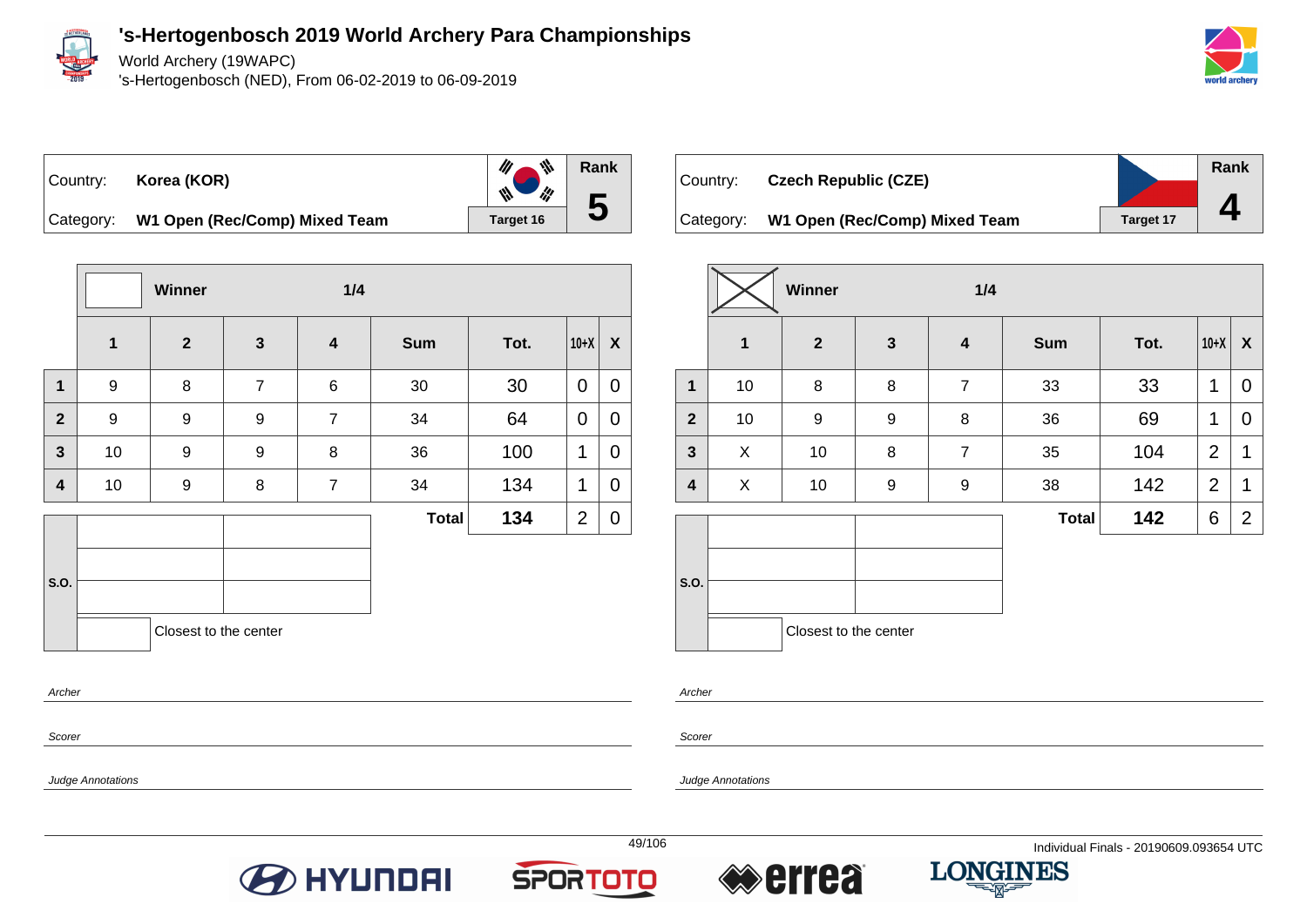

World Archery (19WAPC)

's-Hertogenbosch (NED), From 06-02-2019 to 06-09-2019



Country: **Russia (RUS)**



Category: **W1 Open (Rec/Comp) Mixed Team** Target 19

|              |             | Winner                |                | 1/4              |              |      |                |             |
|--------------|-------------|-----------------------|----------------|------------------|--------------|------|----------------|-------------|
|              | $\mathbf 1$ | $\overline{2}$        | $\mathbf{3}$   | $\boldsymbol{4}$ | <b>Sum</b>   | Tot. | $10+X$         | X           |
| $\mathbf 1$  | 9           | $\boldsymbol{9}$      | 8              | 8                | 34           | 34   | 0              | 0           |
| $\mathbf{2}$ | 9           | $\boldsymbol{9}$      | 9              | 6                | 33           | 67   | 0              | 0           |
| 3            | X           | $\boldsymbol{9}$      | 8              | 8                | 35           | 102  | 1              | $\mathbf 1$ |
| 4            | 10          | 8                     | $\overline{7}$ | $\overline{7}$   | 32           | 134  | 1              | 0           |
|              |             |                       |                |                  | <b>Total</b> | 134  | $\overline{2}$ | 1           |
| S.O.         |             | Closest to the center |                |                  |              |      |                |             |

| Country: | <b>Great Britain (GBR)</b>              | <b>NV</b> Rank |  |
|----------|-----------------------------------------|----------------|--|
|          |                                         | $\sum$ 6       |  |
|          | Category: W1 Open (Rec/Comp) Mixed Team | Target 20      |  |

|              |                  | Winner                |              | 1/4              |              |      |        |   |
|--------------|------------------|-----------------------|--------------|------------------|--------------|------|--------|---|
|              | $\mathbf 1$      | $\mathbf{2}$          | $\mathbf{3}$ | $\boldsymbol{4}$ | <b>Sum</b>   | Tot. | $10+X$ | X |
| $\mathbf{1}$ | $\boldsymbol{9}$ | 8                     | 8            | $\overline{7}$   | 32           | 32   | 0      | 0 |
| $\mathbf{2}$ | 10               | 9                     | 8            | $\boldsymbol{7}$ | 34           | 66   | 1      | 0 |
| $\mathbf{3}$ | 10               | 9                     | 8            | $\overline{7}$   | 34           | 100  | 1      | 0 |
| 4            | 10               | 8                     | 5            | $\overline{2}$   | 25           | 125  | 1      | 0 |
|              |                  |                       |              |                  | <b>Total</b> | 125  | 3      | 0 |
| S.O.         |                  | Closest to the center |              |                  |              |      |        |   |

Archer

Scorer

Scorer

Archer

Judge Annotations







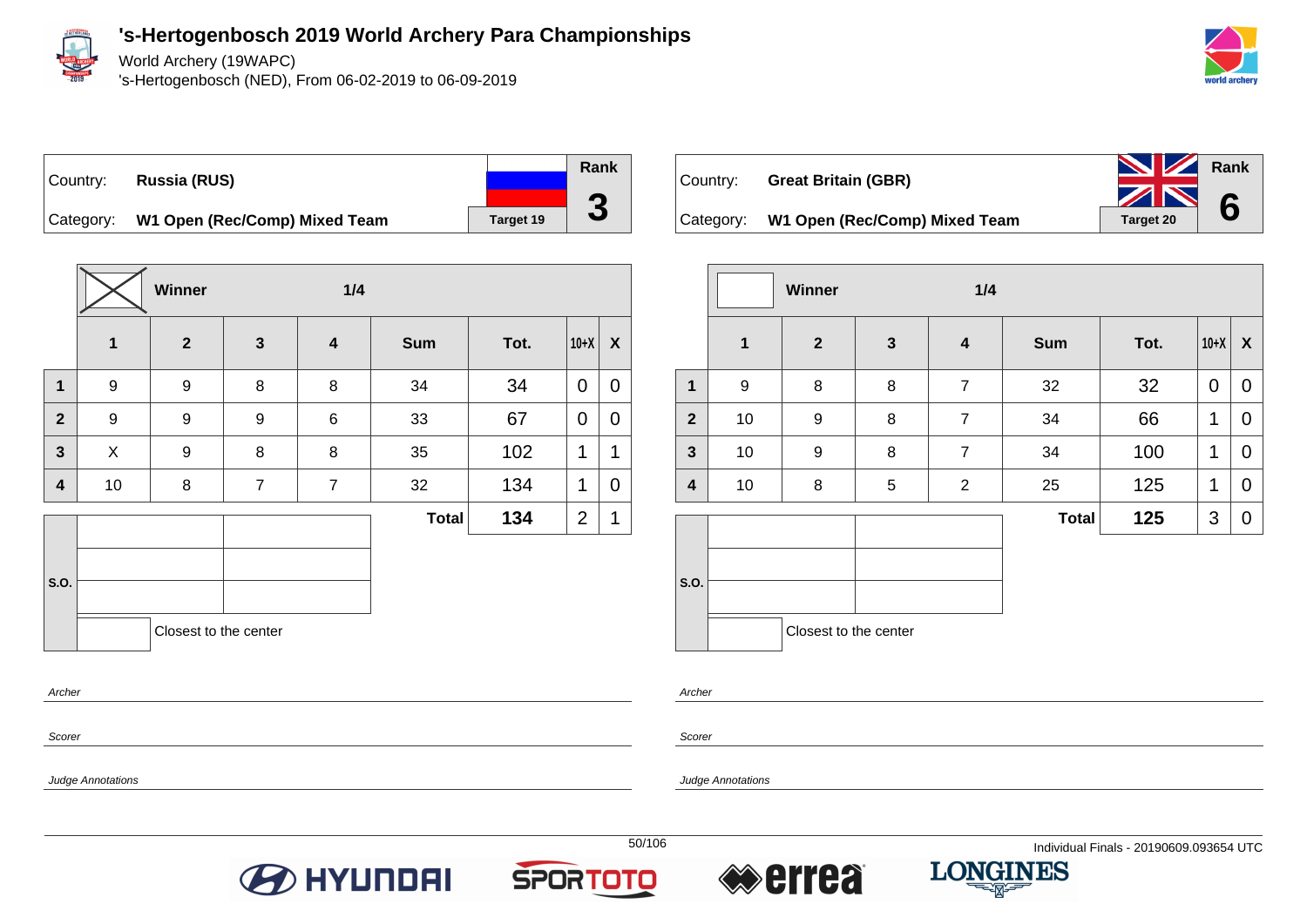

Archer

Scorer

Judge Annotations

**'s-Hertogenbosch 2019 World Archery Para Championships**

World Archery (19WAPC)

's-Hertogenbosch (NED), From 06-02-2019 to 06-09-2019



#### Country: **Japan (JPN)**

**Rank**

**7**

Category: **W1 Open (Rec/Comp) Mixed Team** Target 22

|                         |              | Winner                |                | 1/4                     |              |      |                |             |  |
|-------------------------|--------------|-----------------------|----------------|-------------------------|--------------|------|----------------|-------------|--|
|                         | $\mathbf{1}$ | $\overline{2}$        | $\mathbf{3}$   | $\overline{\mathbf{4}}$ | <b>Sum</b>   | Tot. | $10+X$         | X           |  |
| $\mathbf{1}$            | 9            | 9                     | $\bf 8$        | $\,6$                   | 32           | 32   | $\mathbf 0$    | $\mathbf 0$ |  |
| $\overline{2}$          | 10           | 9                     | 8              | $\overline{7}$          | 34           | 66   | 1              | 0           |  |
| $\overline{\mathbf{3}}$ | 9            | 9                     | $\bf 8$        | 6                       | 32           | 98   | $\mathbf 0$    | 0           |  |
| 4                       | 10           | 8                     | $\overline{7}$ | $\overline{7}$          | 32           | 130  | 1              | 0           |  |
|                         |              |                       |                |                         | <b>Total</b> | 130  | $\overline{2}$ | 0           |  |
| S.O.                    |              | Closest to the center |                |                         |              |      |                |             |  |

| Country:  | Italy (ITA)                   |                  | Rank |
|-----------|-------------------------------|------------------|------|
|           |                               |                  |      |
| Category: | W1 Open (Rec/Comp) Mixed Team | <b>Target 23</b> |      |

|                |                  | Winner                | 1/4            |                  |              |      |                |                  |
|----------------|------------------|-----------------------|----------------|------------------|--------------|------|----------------|------------------|
|                | $\mathbf{1}$     | $\mathbf{2}$          | $\mathbf{3}$   | $\boldsymbol{4}$ | <b>Sum</b>   | Tot. | $10+X$         | $\boldsymbol{X}$ |
| $\mathbf{1}$   | X                | X                     | 8              | 6                | 34           | 34   | $\overline{2}$ | $\overline{2}$   |
| $\overline{2}$ | $\boldsymbol{9}$ | 8                     | $\overline{7}$ | $\overline{7}$   | 31           | 65   | 0              | 0                |
| $\mathbf{3}$   | 10               | $\boldsymbol{9}$      | 9              | $\overline{7}$   | 35           | 100  | 1              | 0                |
| 4              | 8                | $\overline{7}$        | $\overline{7}$ | $\overline{7}$   | 29           | 129  | $\mathbf 0$    | 0                |
|                |                  |                       |                |                  | <b>Total</b> | 129  | 3              | $\overline{2}$   |
| S.O.           |                  | Closest to the center |                |                  |              |      |                |                  |

Archer

Scorer

Judge Annotations







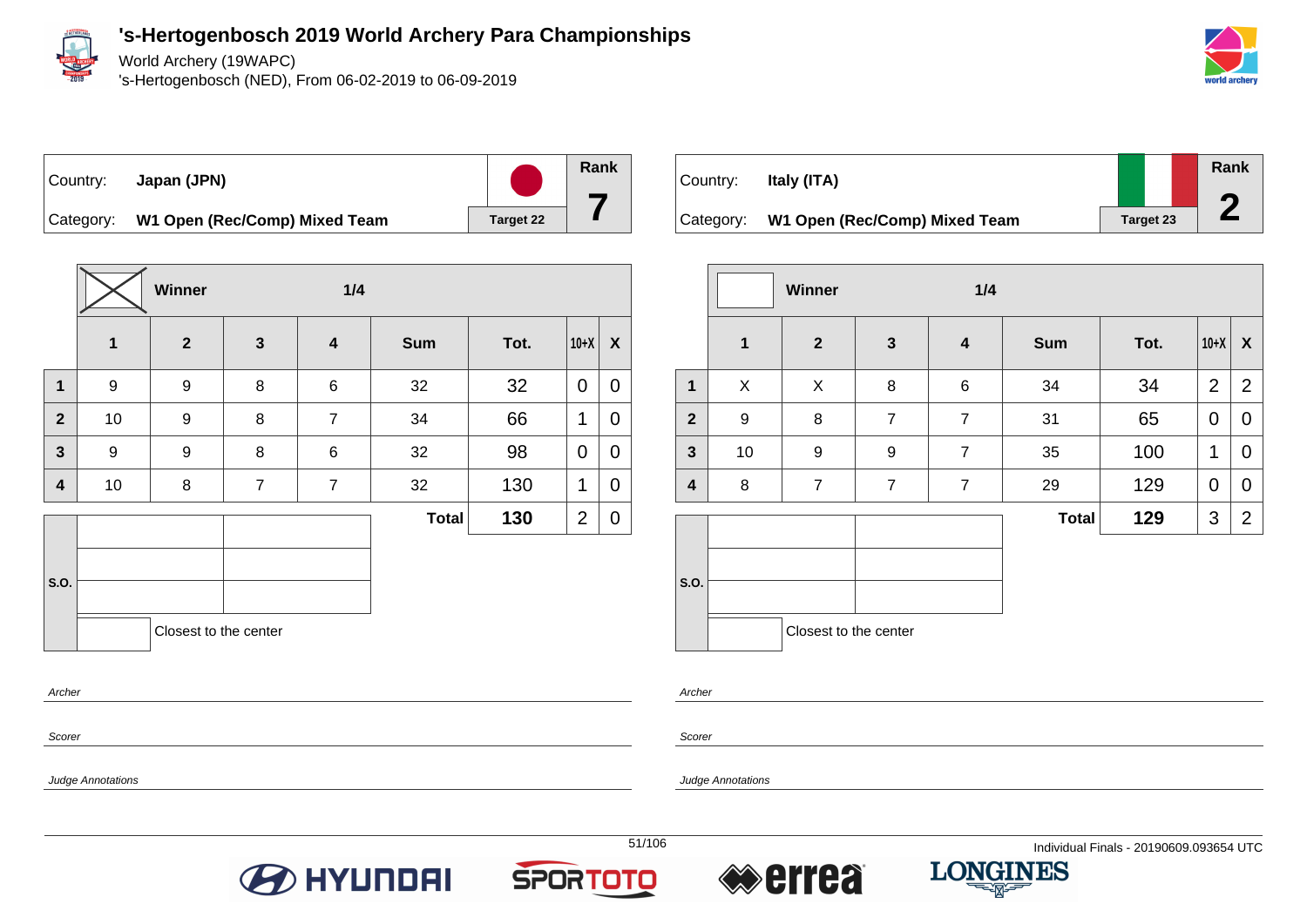

Archer

Scorer

Judge Annotations

#### **'s-Hertogenbosch 2019 World Archery Para Championships**

World Archery (19WAPC)

's-Hertogenbosch (NED), From 06-02-2019 to 06-09-2019





**Rank**

**1**

Category: **W1 Open (Rec/Comp) Mixed Team** Target 16

|                         |              | <b>Winner</b>         | 1/2          |                         |              |      |                |   |
|-------------------------|--------------|-----------------------|--------------|-------------------------|--------------|------|----------------|---|
|                         | $\mathbf{1}$ | $\overline{2}$        | $\mathbf{3}$ | $\overline{\mathbf{4}}$ | <b>Sum</b>   | Tot. | $10+X$         | X |
| $\mathbf 1$             | X            | 9                     | 9            | $\overline{7}$          | 35           | 35   | 1              | 1 |
| $\overline{2}$          | 10           | 10                    | 9            | $\overline{7}$          | 36           | 71   | $\overline{2}$ | 0 |
| $\overline{\mathbf{3}}$ | 9            | 8                     | 8            | $\overline{7}$          | 32           | 103  | 0              | 0 |
| 4                       | X            | 10                    | 9            | 8                       | 37           | 140  | $\overline{2}$ | 1 |
|                         |              |                       |              |                         | <b>Total</b> | 140  | 5              | 2 |
| S.O.                    |              |                       |              |                         |              |      |                |   |
|                         |              | Closest to the center |              |                         |              |      |                |   |
|                         |              |                       |              |                         |              |      |                |   |

| Country: | <b>Czech Republic (CZE)</b>             |                  | Rank |
|----------|-----------------------------------------|------------------|------|
|          | Category: W1 Open (Rec/Comp) Mixed Team | <b>Target 17</b> |      |
|          |                                         |                  |      |

|                         |                  | Winner                |                | 1/2                     |              |      |                |                |
|-------------------------|------------------|-----------------------|----------------|-------------------------|--------------|------|----------------|----------------|
|                         | $\mathbf{1}$     | $\boldsymbol{2}$      | $\mathbf{3}$   | $\overline{\mathbf{4}}$ | <b>Sum</b>   | Tot. | $10+X$         | X              |
| $\mathbf 1$             | 10               | 8                     | $\overline{7}$ | 5                       | 30           | 30   | 1              | 0              |
| $\mathbf{2}$            | X                | 10                    | 9              | 8                       | 37           | 67   | $\overline{2}$ | 1              |
| $\overline{\mathbf{3}}$ | X                | 9                     | 9              | $\boldsymbol{9}$        | 37           | 104  | 1              | 1              |
| $\overline{\mathbf{4}}$ | $\boldsymbol{9}$ | $\boldsymbol{9}$      | 8              | 8                       | 34           | 138  | $\mathbf 0$    | $\mathbf 0$    |
|                         |                  |                       |                |                         | <b>Total</b> | 138  | 4              | $\overline{2}$ |
| S.O.                    |                  | Closest to the center |                |                         |              |      |                |                |

Archer

Scorer

Judge Annotations







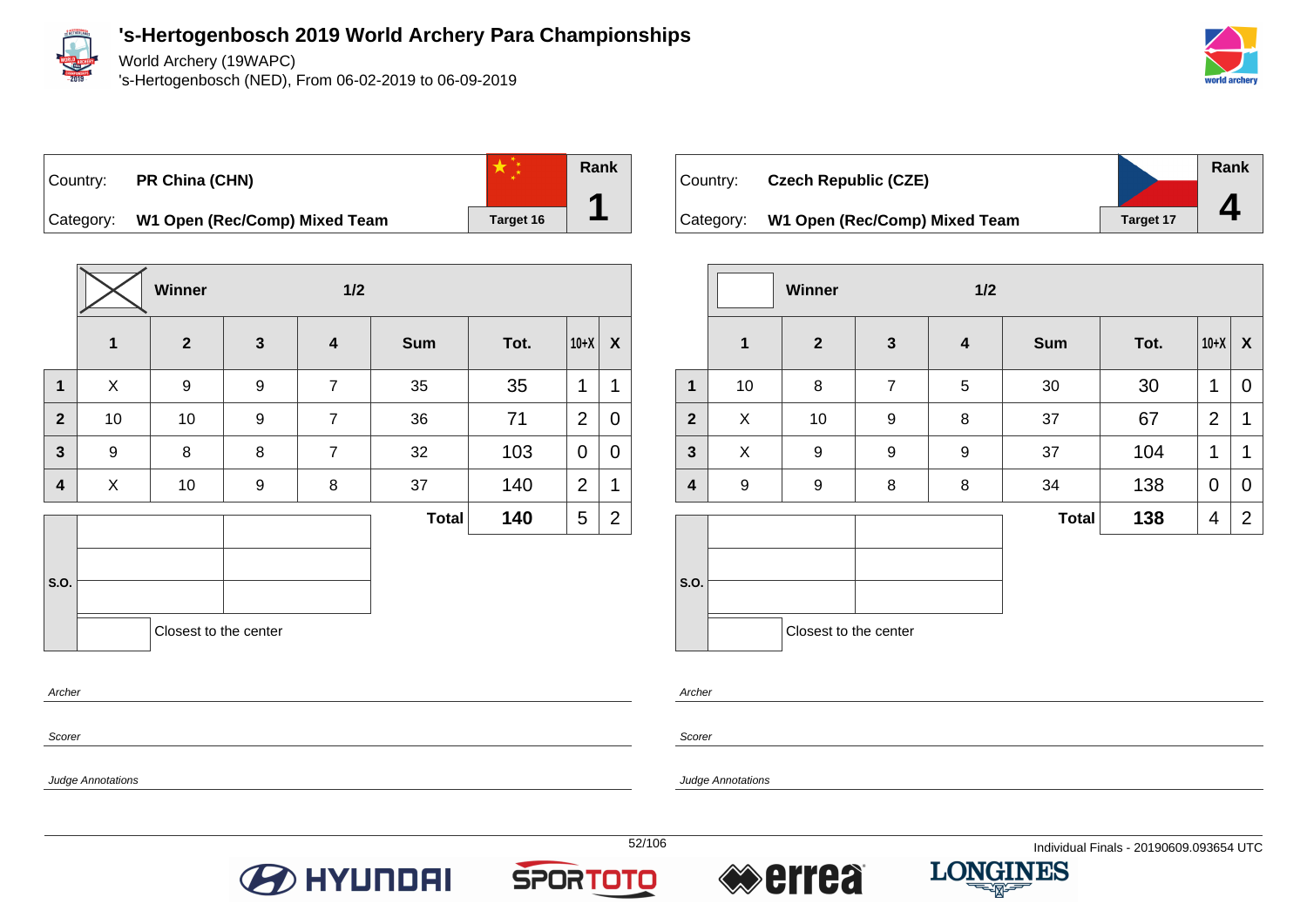

World Archery (19WAPC)

's-Hertogenbosch (NED), From 06-02-2019 to 06-09-2019



## Country: **Russia (RUS)** Category: **W1 Open (Rec/Comp) Mixed Team** Target 19



|                         |              | Winner                |                  | 1/2                     |              |      |             |             |
|-------------------------|--------------|-----------------------|------------------|-------------------------|--------------|------|-------------|-------------|
|                         | $\mathbf{1}$ | $\overline{2}$        | $\mathbf{3}$     | $\overline{\mathbf{4}}$ | <b>Sum</b>   | Tot. | $10+X$      | X           |
| $\mathbf{1}$            | 10           | 9                     | $\boldsymbol{9}$ | 8                       | 36           | 36   | 1           | 0           |
| $\overline{2}$          | 10           | $\boldsymbol{9}$      | $\boldsymbol{9}$ | $\overline{7}$          | 35           | 71   | 1           | 0           |
| $\overline{\mathbf{3}}$ | X            | 9                     | 8                | 8                       | 35           | 106  | 1           | 1           |
| $\overline{\mathbf{4}}$ | 9            | 8                     | 8                | 6                       | 31           | 137  | $\mathbf 0$ | $\mathbf 0$ |
|                         |              |                       |                  |                         | <b>Total</b> | 137  | 3           | 1           |
| S.O.                    |              | Closest to the center |                  |                         |              |      |             |             |
| Archer                  |              |                       |                  |                         |              |      |             |             |

| Country: | Japan (JPN)                             |           | Rank |
|----------|-----------------------------------------|-----------|------|
|          | Category: W1 Open (Rec/Comp) Mixed Team | Target 20 |      |

|                |                  | <b>Winner</b>         |                | 1/2                     |              |      |             |                |
|----------------|------------------|-----------------------|----------------|-------------------------|--------------|------|-------------|----------------|
|                | $\mathbf 1$      | $\overline{2}$        | $\mathbf{3}$   | $\overline{\mathbf{4}}$ | <b>Sum</b>   | Tot. | $10+X$      | X              |
| 1              | 9                | 9                     | $\overline{7}$ | $\overline{7}$          | 32           | 32   | $\mathbf 0$ | $\mathbf 0$    |
| $\overline{2}$ | $\boldsymbol{9}$ | 8                     | 8              | $\overline{7}$          | 32           | 64   | $\mathbf 0$ | 0              |
| 3              | 9                | 9                     | 8              | $\overline{7}$          | 33           | 97   | $\mathbf 0$ | $\overline{0}$ |
| 4              | X                | 8                     | $\overline{7}$ | $\overline{7}$          | 32           | 129  | 1           | 1              |
|                |                  |                       |                |                         | <b>Total</b> | 129  | $\mathbf 1$ | 1              |
| S.O.           |                  |                       |                |                         |              |      |             |                |
|                |                  | Closest to the center |                |                         |              |      |             |                |

Archer

Scorer

Judge Annotations

Scorer

Judge Annotations







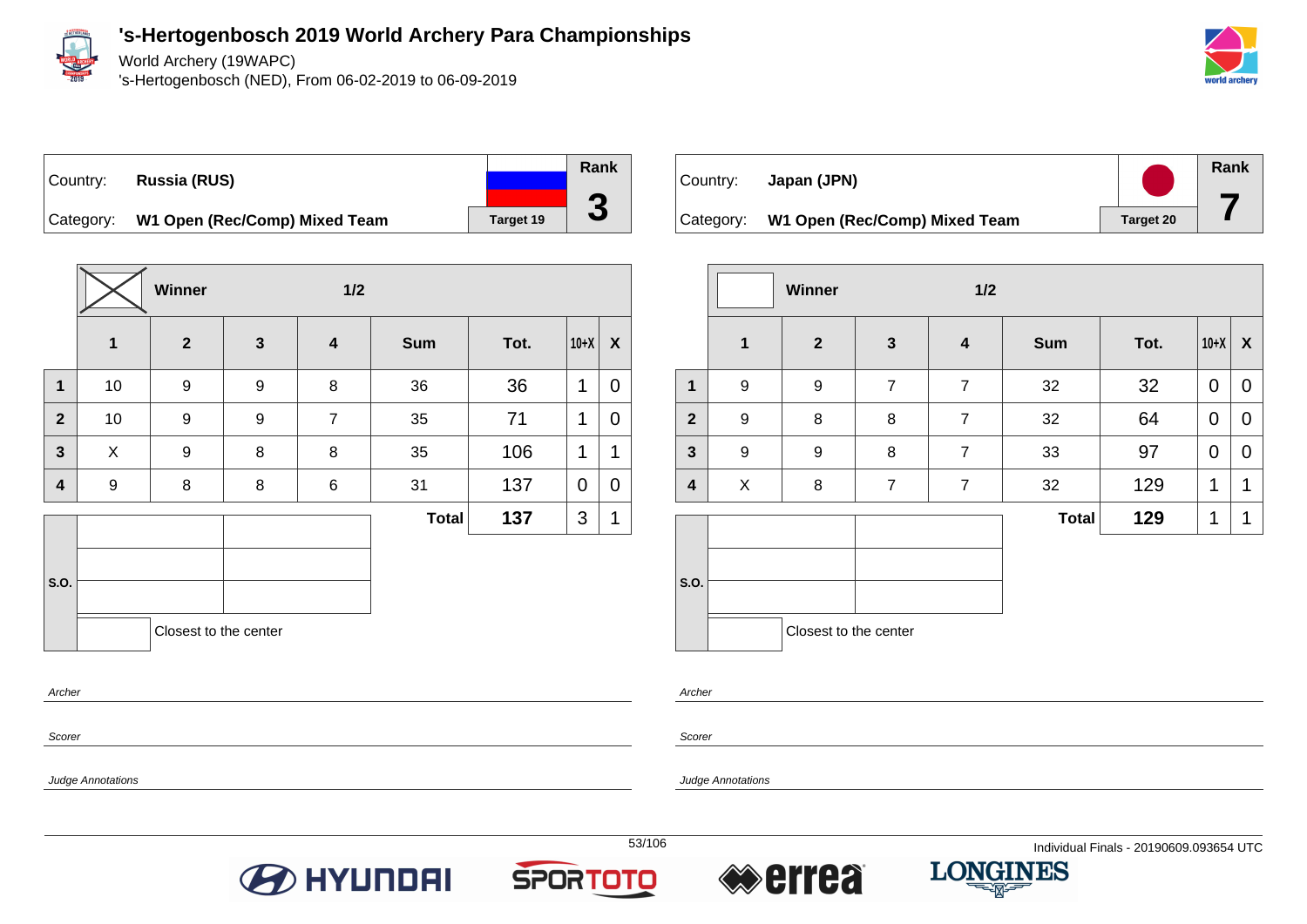

World Archery (19WAPC)

's-Hertogenbosch (NED), From 06-02-2019 to 06-09-2019



Country: **Czech Republic (CZE)**



Category: **W1 Open (Rec/Comp) Mixed Team** Target 1

|                |          | Winner                |              | <b>Bronze</b>           |              |      |             |             |
|----------------|----------|-----------------------|--------------|-------------------------|--------------|------|-------------|-------------|
|                | 1        | $\mathbf{2}$          | $\mathbf{3}$ | $\overline{\mathbf{4}}$ | <b>Sum</b>   | Tot. | $10+X$      | X           |
| $\mathbf{1}$   | 4        | X                     | $\,6\,$      | $\overline{7}$          | 27           | 27   | 1           | 1           |
| $\overline{2}$ | 6        | $\bf 8$               | 5            | 9                       | 28           | 55   | $\mathbf 0$ | 0           |
| $\mathbf{3}$   | 10<br>10 |                       | 6            | 10                      | 36           | 91   | 3           | 0           |
| 4              | 6        | 8                     | 8            | 9                       | 31           | 122  | 0           | 0           |
|                |          | $\overline{7}$        |              | 9                       | <b>Total</b> | 122  | 4           | $\mathbf 1$ |
|                |          |                       |              |                         |              |      |             |             |
| S.O.           |          |                       |              |                         |              |      |             |             |
|                |          | Closest to the center |              |                         |              |      |             |             |
| Archer         |          |                       |              |                         |              |      |             |             |

| Country:  | Japan (JPN)                   |                 | Rank |
|-----------|-------------------------------|-----------------|------|
| Category: | W1 Open (Rec/Comp) Mixed Team | <b>Target 2</b> |      |

|                  |                |              |                       | <b>Bronze</b> |      |                |                  |  |  |  |
|------------------|----------------|--------------|-----------------------|---------------|------|----------------|------------------|--|--|--|
| 1                | $\overline{2}$ | $\mathbf{3}$ | $\boldsymbol{4}$      | <b>Sum</b>    | Tot. | $10+X$         | $\boldsymbol{X}$ |  |  |  |
| $\overline{7}$   | 6              | 5            | 5                     | 23            | 23   | $\overline{0}$ | $\mathbf 0$      |  |  |  |
| $\boldsymbol{9}$ | 9              | 9            | 10                    | 37            | 60   | 1              | 0                |  |  |  |
| $\overline{7}$   | 9              | 6            | $\overline{7}$        | 29            | 89   | 0              | $\overline{0}$   |  |  |  |
| 8                | 8              | X            | $\overline{7}$        | 33            | 122  | 1              | 1                |  |  |  |
|                  |                |              |                       | <b>Total</b>  | 122  | $\overline{2}$ | 1                |  |  |  |
|                  |                |              |                       |               |      |                |                  |  |  |  |
|                  |                | X            | Closest to the center | 10            |      |                |                  |  |  |  |

Archer

Scorer

Judge Annotations

Scorer

Judge Annotations







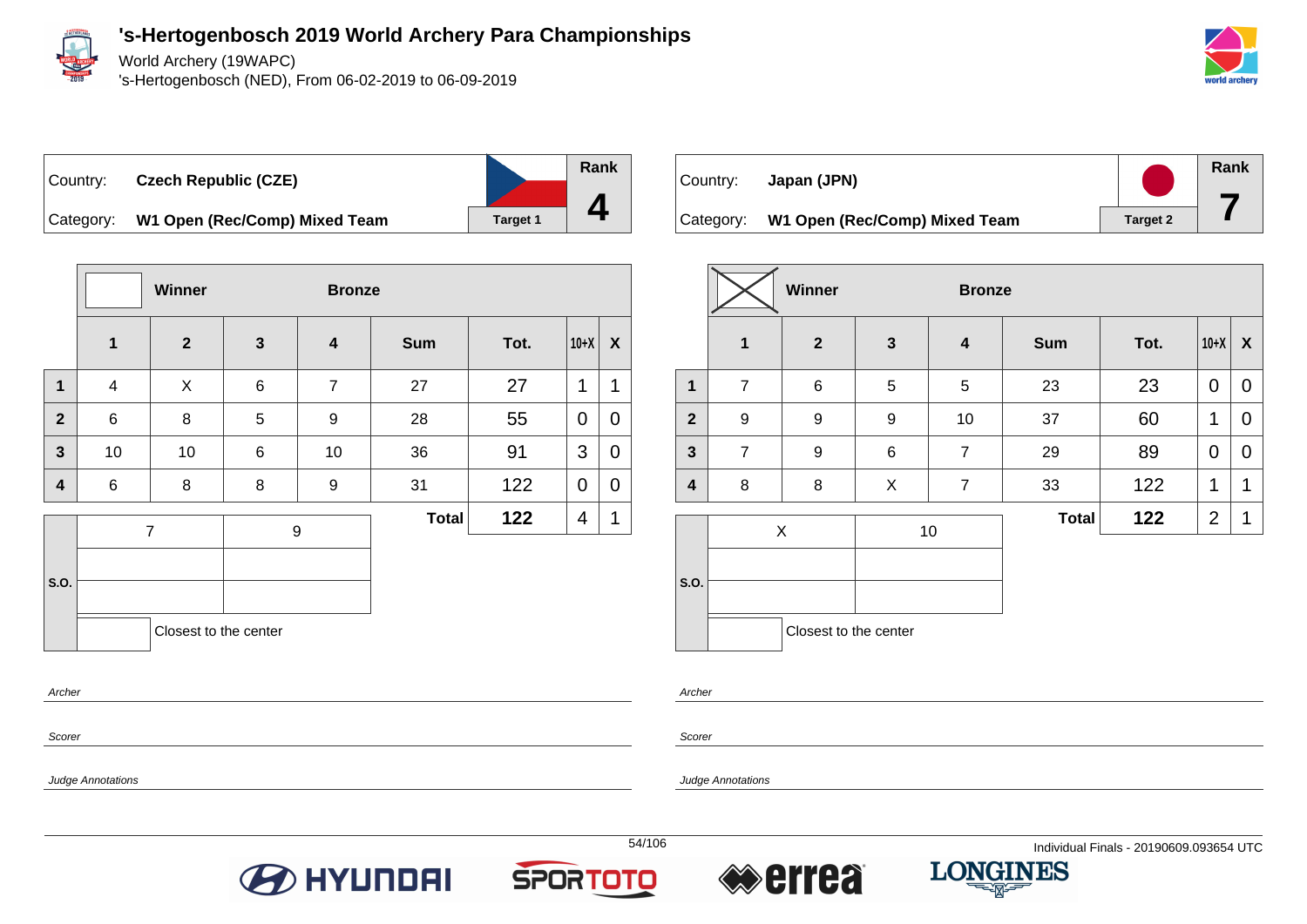

World Archery (19WAPC)

's-Hertogenbosch (NED), From 06-02-2019 to 06-09-2019





**Rank 1**

Category: **W1 Open (Rec/Comp) Mixed Team** | Target 1

|                         |              |                       |              | Gold             |              |      |                |   |
|-------------------------|--------------|-----------------------|--------------|------------------|--------------|------|----------------|---|
|                         | $\mathbf{1}$ | $\overline{2}$        | $\mathbf{3}$ | 4                | <b>Sum</b>   | Tot. | $10+X$         | X |
| $\mathbf{1}$            | 5            | 8                     | 8            | 8                | 29           | 29   | $\mathbf 0$    | 0 |
| $\mathbf{2}$            | 9            | 8                     | 8            | $\boldsymbol{9}$ | 34           | 63   | $\mathbf 0$    | 0 |
| $\overline{\mathbf{3}}$ | 8            | 10                    | 8            | 10               | 36           | 99   | $\overline{2}$ | 0 |
| 4                       | 10           | 10                    | 9            | 8                | 37           | 136  | $\overline{2}$ | 0 |
|                         |              |                       |              |                  | <b>Total</b> | 136  | 4              | 0 |
| S.O.                    |              | Closest to the center |              |                  |              |      |                |   |

|           |                               |                 | Rank                 |
|-----------|-------------------------------|-----------------|----------------------|
| Country:  | Russia (RUS)                  |                 |                      |
|           |                               |                 |                      |
| Category: | W1 Open (Rec/Comp) Mixed Team | <b>Target 2</b> | $\blacktriangledown$ |

|                         |                | <b>Winner</b>         |                  | Gold             |              |      |              |                           |
|-------------------------|----------------|-----------------------|------------------|------------------|--------------|------|--------------|---------------------------|
|                         | $\mathbf{1}$   | $\mathbf{2}$          | $\mathbf{3}$     | 4                | <b>Sum</b>   | Tot. | $10+X$       | $\boldsymbol{\mathsf{X}}$ |
| 1                       | $\overline{7}$ | 9                     | $\boldsymbol{9}$ | 8                | 33           | 33   | 0            | 0                         |
| $\overline{2}$          | $\,6\,$        | 8                     | 9                | $\overline{7}$   | 30           | 63   | $\mathbf 0$  | 0                         |
| $\overline{\mathbf{3}}$ | 8              | 8                     | 8                | 8                | 32           | 95   | $\mathbf 0$  | 0                         |
| 4                       | 10             | 9                     | 9                | $\boldsymbol{9}$ | 37           | 132  | 1            | $\mathbf 0$               |
|                         |                |                       |                  |                  | <b>Total</b> | 132  | $\mathbf{1}$ | 0                         |
| S.O.                    |                |                       |                  |                  |              |      |              |                           |
|                         |                | Closest to the center |                  |                  |              |      |              |                           |

Archer

Scorer

Judge Annotations

Archer

Scorer

Judge Annotations







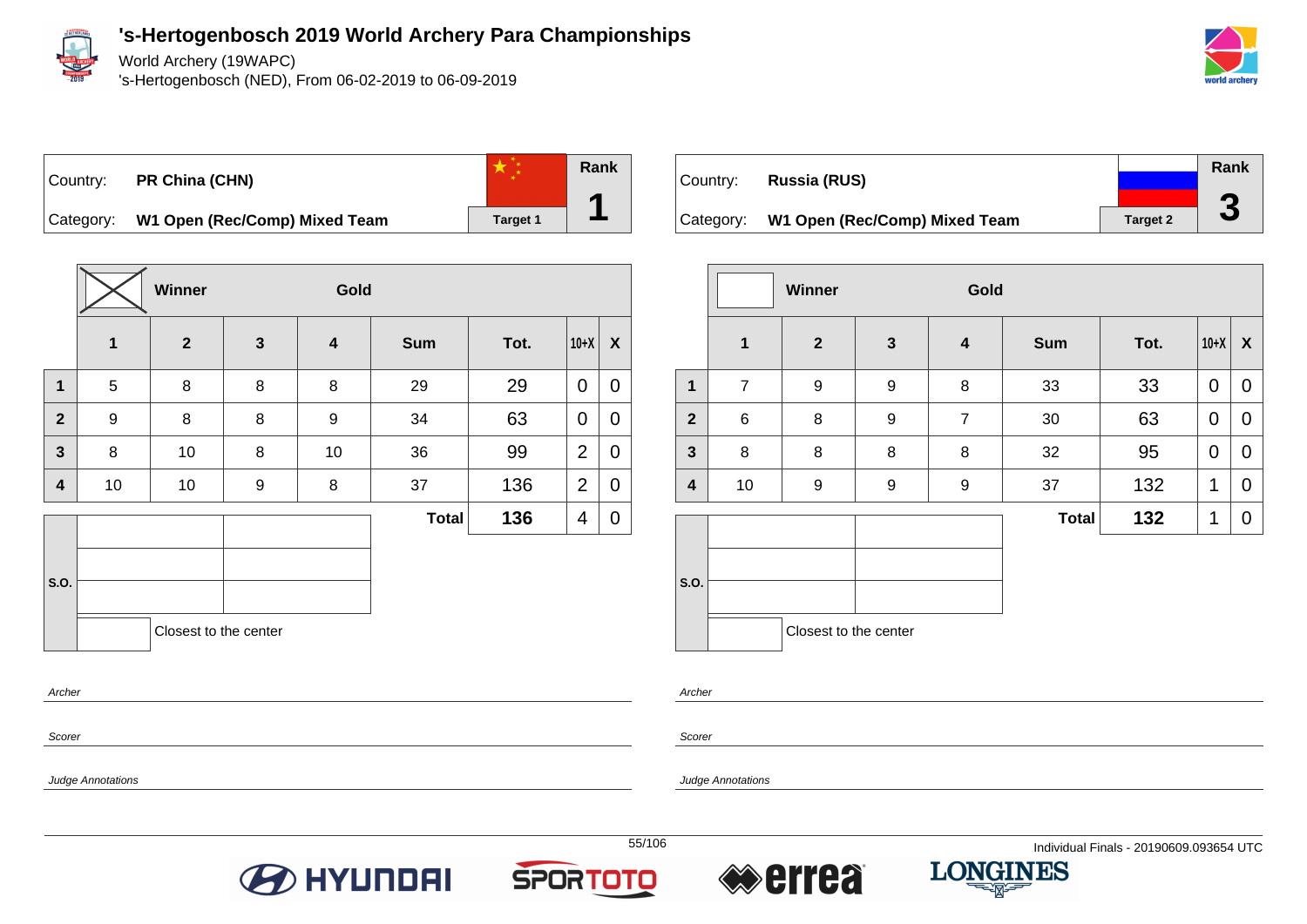

World Archery (19WAPC)

's-Hertogenbosch (NED), From 06-02-2019 to 06-09-2019



### Country: **Canada (CAN)**



Category: **Compound Men Open Team Target 17** 

|                |             | Winner         |                       |                         |                  | $1/12$          |              |      |                |                |
|----------------|-------------|----------------|-----------------------|-------------------------|------------------|-----------------|--------------|------|----------------|----------------|
|                | $\mathbf 1$ | $\overline{2}$ | $\mathbf{3}$          | $\overline{\mathbf{4}}$ | $5\phantom{1}$   | $6\phantom{1}6$ | <b>Sum</b>   | Tot. | $10+X$         | X              |
| $\mathbf{1}$   | X           | 10             | 10                    | 9                       | $\boldsymbol{9}$ | 8               | 56           | 56   | 3              | 1              |
| $\overline{2}$ | X           | X              | 9                     | 9                       | $\boldsymbol{9}$ | 8               | 55           | 111  | 2              | $\overline{2}$ |
| $\mathbf{3}$   | 10          | 10             | 9                     | 8                       | 8                | 6               | 51           | 162  | $\overline{2}$ | 0              |
| 4              | 10          | 10             | 9                     | 9                       | 9                | 9               | 56           | 218  | $\overline{2}$ | 0              |
|                |             |                |                       |                         |                  |                 | <b>Total</b> | 218  | 9              | 3              |
|                |             |                |                       |                         |                  |                 |              |      |                |                |
| S.O.           |             |                |                       |                         |                  |                 |              |      |                |                |
|                |             |                | Closest to the center |                         |                  |                 |              |      |                |                |
| Archer         |             |                |                       |                         |                  |                 |              |      |                |                |



|                         |              | <b>Winner</b>  |                       |                         |                 | $1/12$          |              |      |                |                  |
|-------------------------|--------------|----------------|-----------------------|-------------------------|-----------------|-----------------|--------------|------|----------------|------------------|
|                         | $\mathbf{1}$ | $\overline{2}$ | $\mathbf{3}$          | $\overline{\mathbf{4}}$ | $5\phantom{.0}$ | $6\phantom{1}6$ | <b>Sum</b>   | Tot. | $10+X$         | $\boldsymbol{X}$ |
| $\mathbf{1}$            | 10           | 10             | 8                     | $\overline{7}$          | 6               | M               | 41           | 41   | 2              | 0                |
| $\overline{2}$          | X            | 10             | 10                    | 9                       | 9               | 8               | 56           | 97   | 3              | 1                |
| $\mathbf{3}$            | 10           | 9              | 9                     | 9                       | 9               | 9               | 55           | 152  | 1              | 0                |
| $\overline{\mathbf{4}}$ | X            | 10             | $\boldsymbol{9}$      | $\boldsymbol{9}$        | 9               | $\overline{7}$  | 54           | 206  | $\overline{2}$ | 1                |
|                         |              |                |                       |                         |                 |                 | <b>Total</b> | 206  | 8              | $\overline{2}$   |
| S.O.                    |              |                |                       |                         |                 |                 |              |      |                |                  |
|                         |              |                | Closest to the center |                         |                 |                 |              |      |                |                  |

Archer

Scorer

Judge Annotations

Judge Annotations

Scorer

**O** HYUNDAI





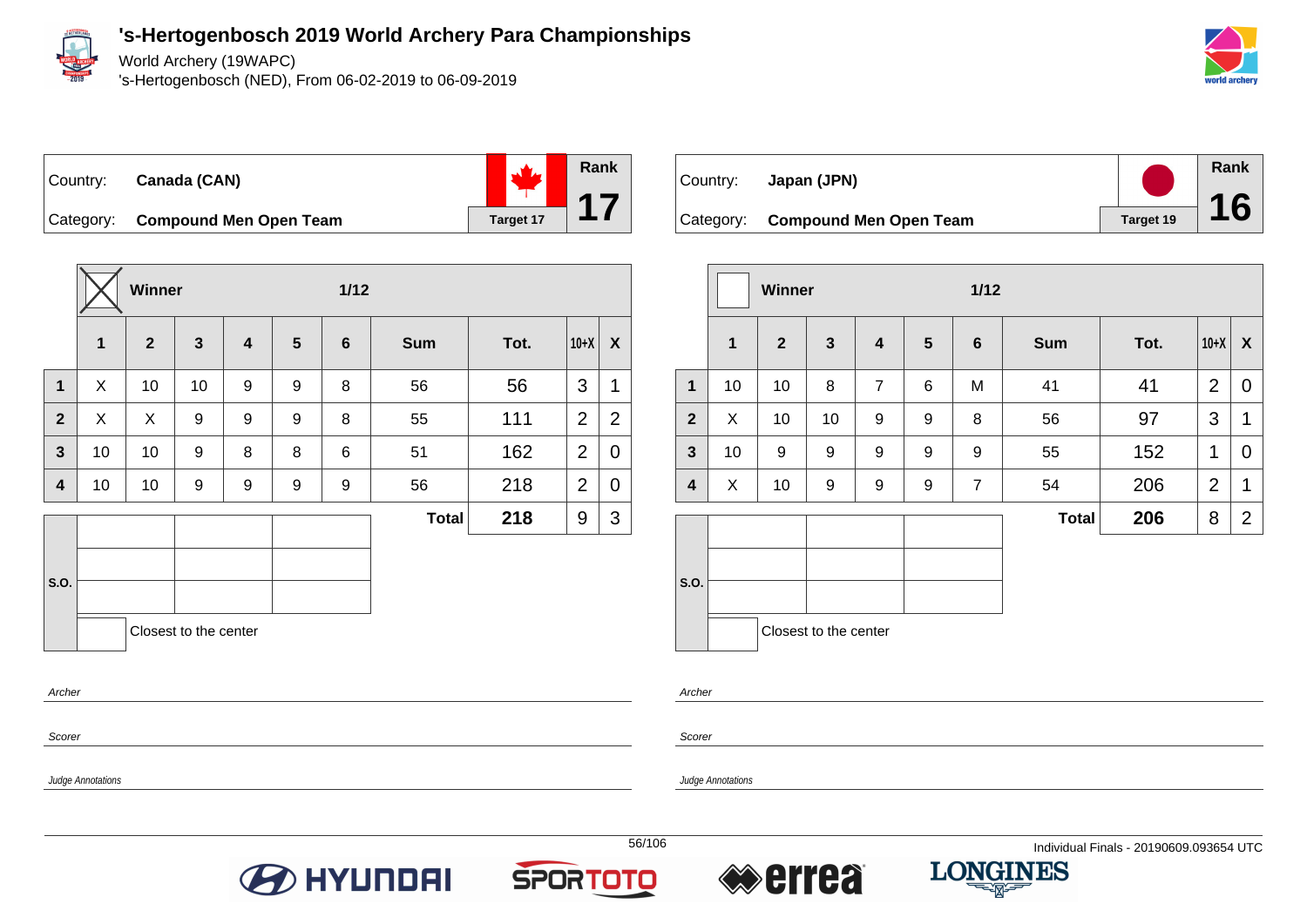

Scorer

Judge Annotations

**'s-Hertogenbosch 2019 World Archery Para Championships**

World Archery (19WAPC)

's-Hertogenbosch (NED), From 06-02-2019 to 06-09-2019



Country: **Poland (POL)** Category: **Compound Men Open Team Target 22** 



| Country: | Thailand (THA)                   |           | Rank |
|----------|----------------------------------|-----------|------|
|          |                                  |           | 14   |
|          | Category: Compound Men Open Team | Target 24 |      |

|                         |    | Winner         |                       |                         |                  | $1/12$         |              |      |        |   |
|-------------------------|----|----------------|-----------------------|-------------------------|------------------|----------------|--------------|------|--------|---|
|                         | 1  | $\overline{2}$ | $\mathbf{3}$          | $\overline{\mathbf{4}}$ | 5                | $6\phantom{1}$ | <b>Sum</b>   | Tot. | $10+X$ | X |
| 1                       | 10 | 10             | 10                    | 9                       | 9                | 8              | 56           | 56   | 3      | 0 |
| $\overline{2}$          | X  | 10             | 10                    | 9                       | 9                | 9              | 57           | 113  | 3      | 1 |
| $\mathbf{3}$            | X  | 9              | 9                     | 9                       | 9                | 8              | 54           | 167  | 1      | 1 |
| $\overline{\mathbf{4}}$ | X  | 10             | 10                    | 9                       | 9                | 6              | 54           | 221  | 3      | 1 |
|                         |    | 9              |                       | 9                       | $\boldsymbol{9}$ |                | <b>Total</b> | 221  | 10     | 3 |
|                         |    |                |                       |                         |                  |                |              |      |        |   |
| S.O.                    |    |                |                       |                         |                  |                |              |      |        |   |
|                         |    |                | Closest to the center |                         |                  |                |              |      |        |   |

Archer

Scorer

Judge Annotations





**Rank**

**19**



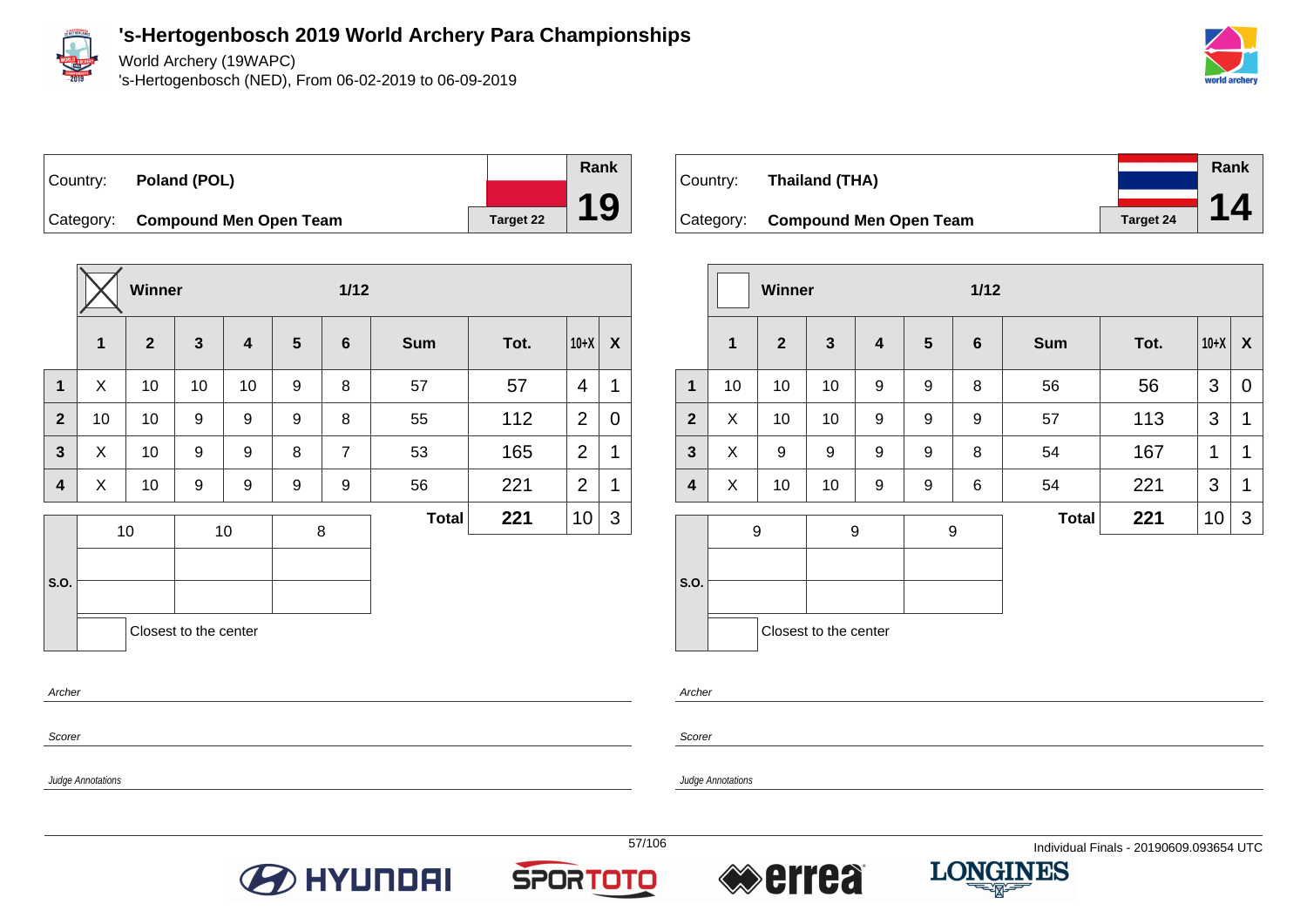

World Archery (19WAPC)

's-Hertogenbosch (NED), From 06-02-2019 to 06-09-2019



**Rank**

**18**

Country: **Brazil (BRA)**



Category: **Compound Men Open Team Target 27** 

|              |              | Winner         |                       |                         |                 | $1/12$         |              |      |                |                |
|--------------|--------------|----------------|-----------------------|-------------------------|-----------------|----------------|--------------|------|----------------|----------------|
|              | $\mathbf{1}$ | $\overline{2}$ | $\mathbf{3}$          | $\overline{\mathbf{4}}$ | $5\phantom{.0}$ | $\bf 6$        | <b>Sum</b>   | Tot. | $10+X$         | X              |
| $\mathbf{1}$ | X            | 10             | 9                     | 9                       | 9               | $\overline{7}$ | 54           | 54   | $\overline{2}$ | 1              |
| $\mathbf{2}$ | 10           | 9              | 9                     | $\boldsymbol{9}$        | 9               | 9              | 55           | 109  | 1              | 0              |
| 3            | X            | 10             | 10                    | 10                      | 9               | 8              | 57           | 166  | 4              | 1              |
| 4            | X            | X              | 10                    | 10                      | 9               | $\overline{7}$ | 56           | 222  | $\overline{4}$ | $\overline{2}$ |
|              |              |                |                       |                         |                 |                | <b>Total</b> | 222  | 11             | 4              |
|              |              |                |                       |                         |                 |                |              |      |                |                |
| S.O.         |              |                |                       |                         |                 |                |              |      |                |                |
|              |              |                | Closest to the center |                         |                 |                |              |      |                |                |
| Archer       |              |                |                       |                         |                 |                |              |      |                |                |
|              |              |                |                       |                         |                 |                |              |      |                |                |



|                         |             | Winner           |                  |                  |                  | $1/12$          |              |      |                |                  |
|-------------------------|-------------|------------------|------------------|------------------|------------------|-----------------|--------------|------|----------------|------------------|
|                         | $\mathbf 1$ | $\overline{2}$   | $\mathbf{3}$     | $\boldsymbol{4}$ | $5\phantom{1}$   | $6\phantom{1}6$ | <b>Sum</b>   | Tot. | $10+X$         | $\boldsymbol{X}$ |
| $\mathbf{1}$            | X           | X                | 9                | 9                | $\boldsymbol{9}$ | $\overline{7}$  | 54           | 54   | $\overline{2}$ | $\overline{2}$   |
| $\overline{2}$          | 10          | 10               | $\boldsymbol{9}$ | 9                | 9                | $\overline{7}$  | 54           | 108  | $\overline{2}$ | $\mathbf 0$      |
| $\mathbf{3}$            | 9           | $\boldsymbol{9}$ | 9                | 9                | 8                | $\,6$           | 50           | 158  | $\mathbf 0$    | $\mathbf 0$      |
| $\overline{\mathbf{4}}$ | X           | 10               | 10               | 10               | 9                | 8               | 57           | 215  | 4              | 1                |
|                         |             |                  |                  |                  |                  |                 | <b>Total</b> | 215  | 8              | 3                |
| S.O.                    |             |                  |                  |                  |                  |                 |              |      |                |                  |
|                         |             |                  |                  |                  |                  |                 |              |      |                |                  |



Archer

Scorer

Judge Annotations

Judge Annotations

Scorer

**O** HYUNDAI







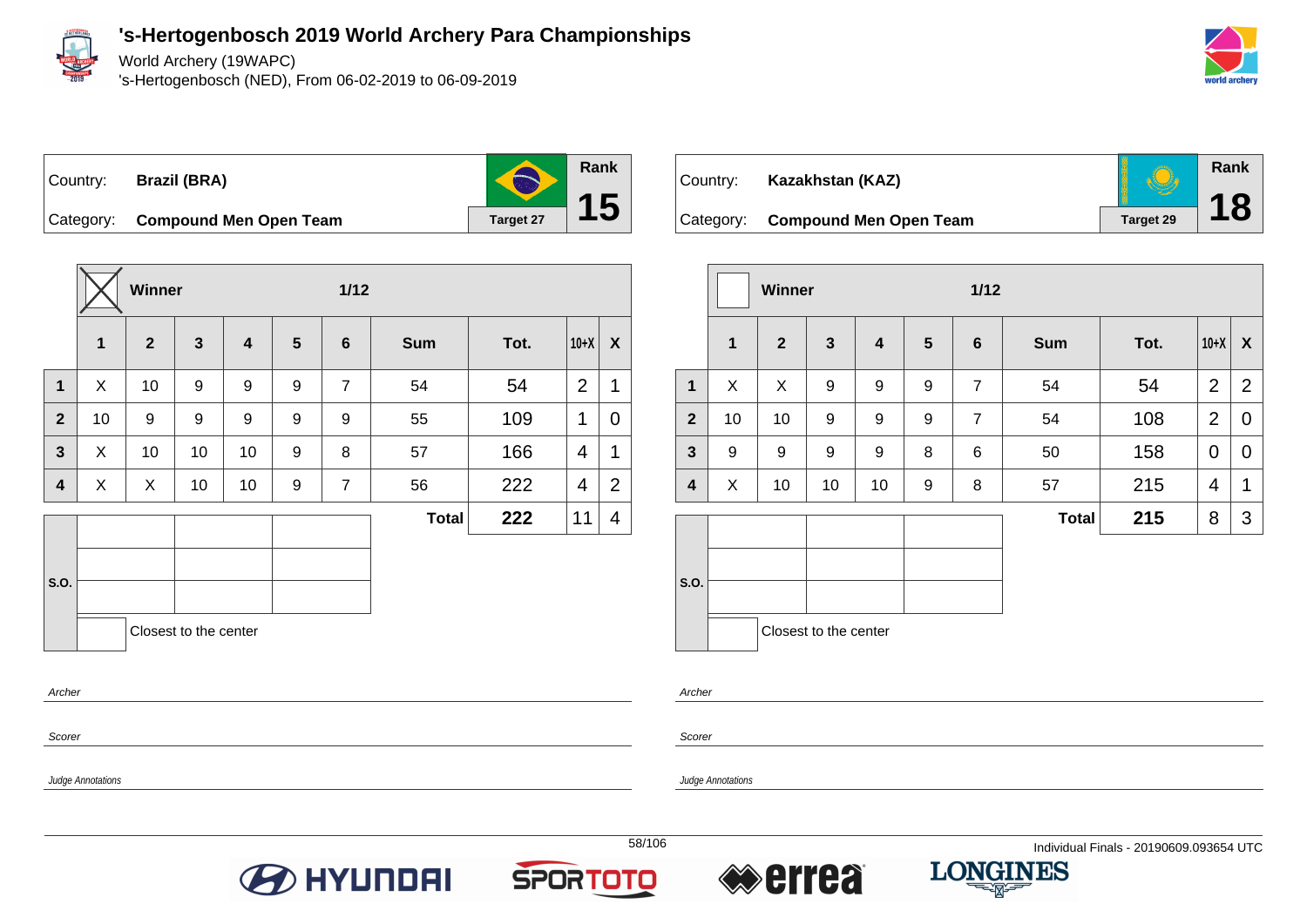

World Archery (19WAPC)

's-Hertogenbosch (NED), From 06-02-2019 to 06-09-2019







Category: **Compound Men Open Team Target 1** Target 1

|              |   | Winner       |                       |                         |                  | 1/8              |              |      |                |    |
|--------------|---|--------------|-----------------------|-------------------------|------------------|------------------|--------------|------|----------------|----|
|              | 1 | $\mathbf{2}$ | $\mathbf{3}$          | $\overline{\mathbf{4}}$ | $5\phantom{.0}$  | $6\phantom{1}6$  | <b>Sum</b>   | Tot. | $10+X$         | X  |
| $\mathbf{1}$ | X | X            | X                     | 9                       | 9                | 9                | 57           | 57   | 3              | 3  |
| $\mathbf{2}$ | X | 10           | 10                    | 10                      | 9                | 8                | 57           | 114  | $\overline{4}$ | 1  |
| 3            | X | X            | 10                    | 10                      | $\boldsymbol{9}$ | $\boldsymbol{9}$ | 58           | 172  | 4              | 2  |
| 4            | X | X            | X                     | X                       | 10               | 9                | 59           | 231  | 5              | 4  |
|              |   |              |                       |                         |                  |                  | <b>Total</b> | 231  | 16             | 10 |
|              |   |              |                       |                         |                  |                  |              |      |                |    |
| S.O.         |   |              |                       |                         |                  |                  |              |      |                |    |
|              |   |              | Closest to the center |                         |                  |                  |              |      |                |    |
| Archer       |   |              |                       |                         |                  |                  |              |      |                |    |

| Country: Canada (CAN)            | $\mathbf{v}^{\prime}$               | Rank |
|----------------------------------|-------------------------------------|------|
| Category: Compound Men Open Team | $\frac{1}{\sqrt{2}}$ 17<br>Target 3 |      |

|              |              | <b>Winner</b> |                       |    | 1/8 |                |              |      |                |                |
|--------------|--------------|---------------|-----------------------|----|-----|----------------|--------------|------|----------------|----------------|
|              | $\mathbf{1}$ | $\mathbf{2}$  | $\mathbf{3}$          | 4  | 5   | $6\phantom{1}$ | <b>Sum</b>   | Tot. | $10+X$         | X              |
| $\mathbf 1$  | X            | X             | 10                    | 10 | 9   | 9              | 58           | 58   | $\overline{4}$ | 2              |
| $\mathbf{2}$ | X            | 10            | 9                     | 9  | 9   | $\, 8$         | 55           | 113  | 2              | 1              |
| $\mathbf{3}$ | 10           | 9             | 9                     | 9  | 8   | 6              | 51           | 164  | 1              | 0              |
| 4            | 10           | 10            | 10                    | 10 | 9   | 9              | 58           | 222  | 4              | $\overline{0}$ |
|              |              |               |                       |    |     |                | <b>Total</b> | 222  | 11             | 3              |
| S.O.         |              |               | Closest to the center |    |     |                |              |      |                |                |

Archer

Scorer

Judge Annotations

Judge Annotations

Scorer







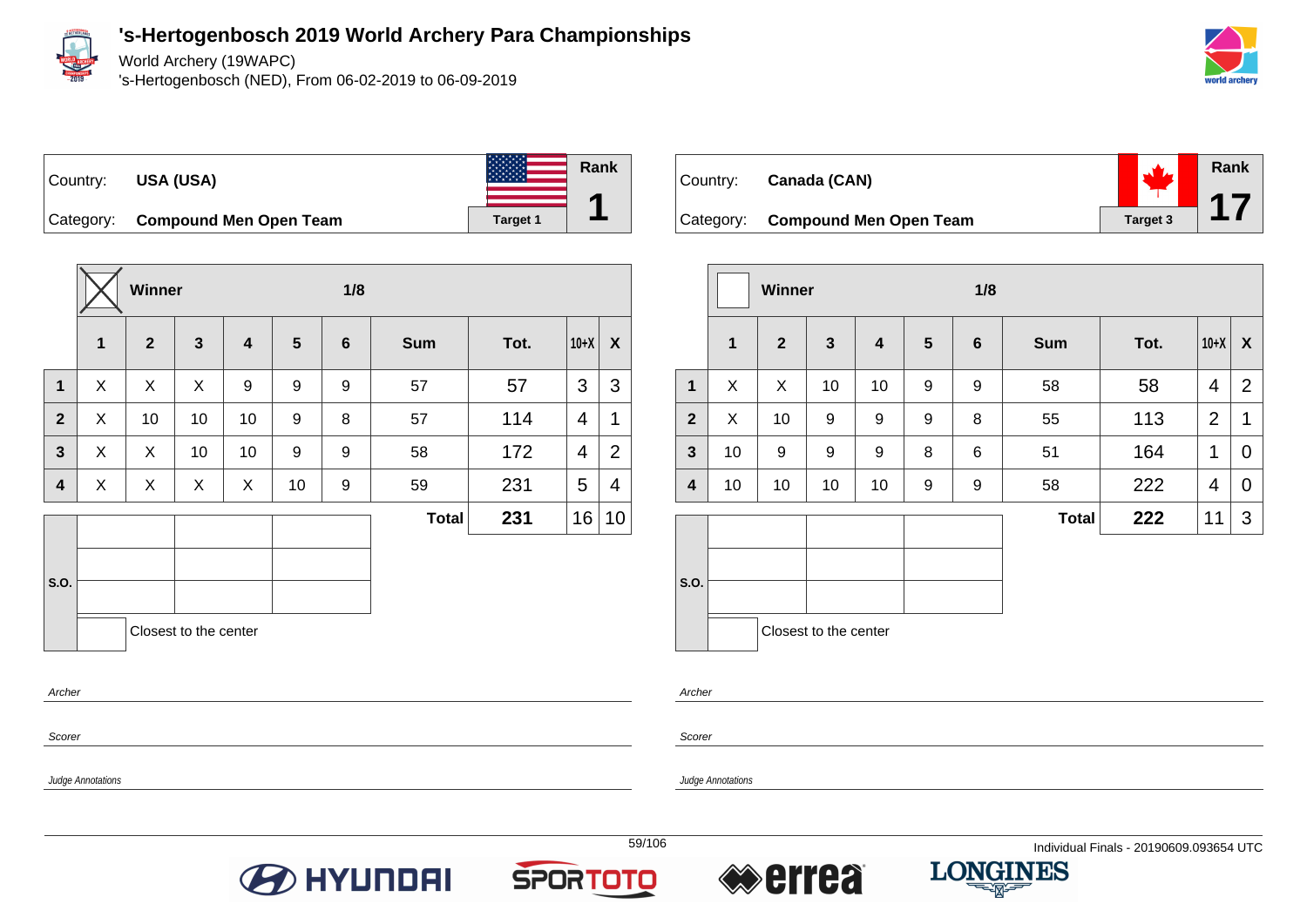

World Archery (19WAPC)

's-Hertogenbosch (NED), From 06-02-2019 to 06-09-2019



## Country: **Ukraine (UKR)** Category: **Compound Men Open Team Target 4** Target 4

**Winner 1/8 1 2 3 4 5 6 Sum Tot. 10+X X 1** X X 10 9 9 9 57 57 3 2 **2**  $\mid$  X  $\mid$  10  $\mid$  10  $\mid$  10  $\mid$  9  $\mid$  59  $\mid$  116  $\mid$  5  $\mid$  1 **3** X X 10 9 9 9 57 173 3 2 **4**  $\mid$  X  $\mid$  X  $\mid$  9  $\mid$  9  $\mid$  8  $\mid$  55  $\mid$  228  $\mid$  2  $\mid$  2 **S.O. Total 228**  $|13|7$ Closest to the center Archer

**Rank** Country: **India (IND)**  $\overline{\odot}$ **8** Category: **Compound Men Open Team Target 6** 

|                         |                         | Winner         |                         |                         |                | 1/8             |              |      |                |                |
|-------------------------|-------------------------|----------------|-------------------------|-------------------------|----------------|-----------------|--------------|------|----------------|----------------|
|                         | $\overline{\mathbf{1}}$ | $\overline{2}$ | $\overline{\mathbf{3}}$ | $\overline{\mathbf{4}}$ | $5\phantom{1}$ | $6\phantom{1}6$ | <b>Sum</b>   | Tot. | $10+X$         | X              |
| $\mathbf{1}$            | X                       | X              | 10                      | $\boldsymbol{9}$        | 9              | 8               | 56           | 56   | 3              | $\overline{2}$ |
| $\overline{2}$          | X                       | X              | 10                      | 10                      | 10             | 9               | 59           | 115  | 5              | $\overline{2}$ |
| $\mathbf{3}$            | 10                      | 10             | 9                       | 9                       | 9              | 9               | 56           | 171  | $\overline{2}$ | $\mathbf 0$    |
| $\overline{\mathbf{4}}$ | 10                      | 10             | 9                       | 9                       | 9              | 8               | 55           | 226  | $\overline{2}$ | $\mathbf 0$    |
|                         |                         |                |                         |                         |                |                 | <b>Total</b> | 226  | 12             | 4              |
| S.O.                    |                         |                | Closest to the center   |                         |                |                 |              |      |                |                |

Archer

**Scorer** 

Judge Annotations

Judge Annotations

Scorer





**Rank**

**9**



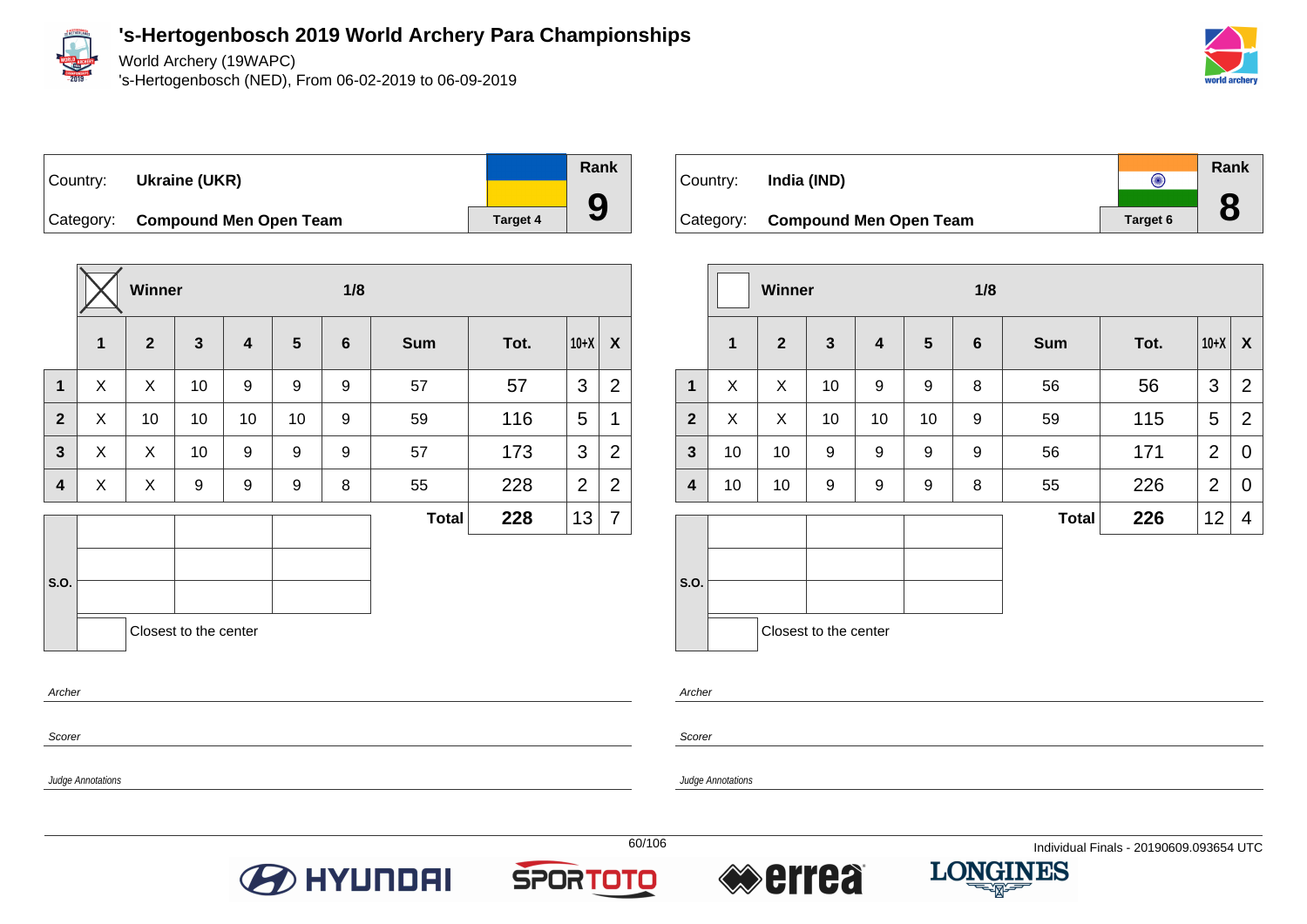

Scorer

Judge Annotations

**'s-Hertogenbosch 2019 World Archery Para Championships**

World Archery (19WAPC)

's-Hertogenbosch (NED), From 06-02-2019 to 06-09-2019



 $\mathbb{C}^*$ Country: **Turkey (TUR)**



Category: **Compound Men Open Team Target 7** Target 7

|                |   | Winner         |                       |                         |    | 1/8             |              |      |                |                |  |  |
|----------------|---|----------------|-----------------------|-------------------------|----|-----------------|--------------|------|----------------|----------------|--|--|
|                | 1 | $\overline{2}$ | $\mathbf{3}$          | $\overline{\mathbf{4}}$ | 5  | $6\phantom{1}6$ | <b>Sum</b>   | Tot. | $10+X$         | X              |  |  |
| $\mathbf{1}$   | X | X              | 10                    | 10                      | 9  | 9               | 58           | 58   | $\overline{4}$ | $\overline{2}$ |  |  |
| $\overline{2}$ | X | 10             | 10                    | 10                      | 9  | 8               | 57           | 115  | 4              | 1              |  |  |
| $\mathbf{3}$   | X | 10             | 10                    | 10                      | 10 | 8               | 58           | 173  | 5              | 1              |  |  |
| 4              | X | 10             | 10                    | 10                      | 10 | 9               | 59           | 232  | 5              | 1              |  |  |
|                |   |                |                       |                         |    |                 | <b>Total</b> | 232  | 18             | 5              |  |  |
|                |   |                |                       |                         |    |                 |              |      |                |                |  |  |
| S.O.           |   |                |                       |                         |    |                 |              |      |                |                |  |  |
|                |   |                | Closest to the center |                         |    |                 |              |      |                |                |  |  |
| Archer         |   |                |                       |                         |    |                 |              |      |                |                |  |  |

| Country: | Russia (RUS)                     |                 | Rank |
|----------|----------------------------------|-----------------|------|
|          | Category: Compound Men Open Team | <b>Target 9</b> |      |

|                  |              | <b>Winner</b>  |                       |                  |                  | 1/8            |              |      |                |                  |
|------------------|--------------|----------------|-----------------------|------------------|------------------|----------------|--------------|------|----------------|------------------|
|                  | $\mathbf{1}$ | $\overline{2}$ | $\mathbf{3}$          | 4                | 5                | $6\phantom{1}$ | <b>Sum</b>   | Tot. | $10+X$         | $\boldsymbol{X}$ |
| $\mathbf 1$      | X            | 9              | $\boldsymbol{9}$      | 9                | 8                | 8              | 53           | 53   | 1              | 1                |
| $\overline{2}$   | X            | 10             | $\boldsymbol{9}$      | $\boldsymbol{9}$ | $\boldsymbol{9}$ | 8              | 55           | 108  | $\overline{2}$ | 1                |
| $\mathbf{3}$     | X            | X              | 10                    | 10               | 9                | 9              | 58           | 166  | 4              | $\overline{2}$   |
| $\boldsymbol{4}$ | 10           | 10             | 10                    | 9                | 9                | 8              | 56           | 222  | 3              | $\mathbf 0$      |
|                  |              |                |                       |                  |                  |                | <b>Total</b> | 222  | 10             | 4                |
| S.O.             |              |                |                       |                  |                  |                |              |      |                |                  |
|                  |              |                | Closest to the center |                  |                  |                |              |      |                |                  |

Archer

Scorer

Judge Annotations







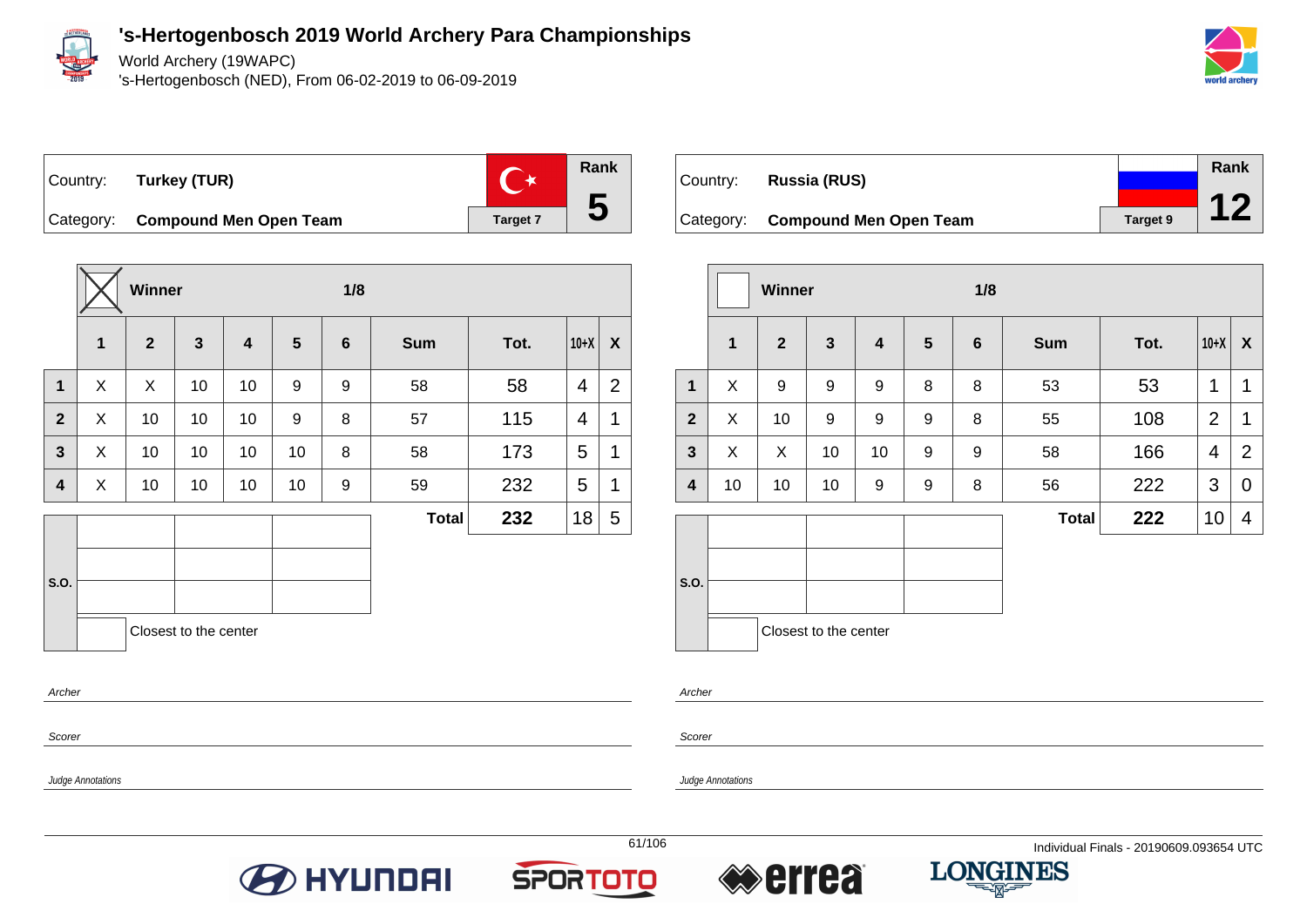

World Archery (19WAPC)

's-Hertogenbosch (NED), From 06-02-2019 to 06-09-2019



**Rank**

**4**



Category: **Compound Men Open Team Target 10** 



Country: **Italy (ITA)** Category: **Compound Men Open Team Target 12** 

|                         |                   | Winner         |                       |                         |                  | 1/8              |              |      |                |                  |                         |                   |    |
|-------------------------|-------------------|----------------|-----------------------|-------------------------|------------------|------------------|--------------|------|----------------|------------------|-------------------------|-------------------|----|
|                         | 1                 | $\overline{2}$ | $\mathbf{3}$          | $\overline{\mathbf{4}}$ | $5\phantom{1}$   | $6\phantom{1}6$  | <b>Sum</b>   | Tot. | $10+X$         | $\boldsymbol{X}$ |                         |                   | 1  |
| $\mathbf{1}$            | X                 | 10             | 10                    | 10                      | 9                | $\boldsymbol{9}$ | 58           | 58   | $\overline{4}$ | $\mathbf{1}$     | $\mathbf{1}$            |                   | 10 |
| $\mathbf{2}$            | X                 | 10             | 10                    | 9                       | 9                | 9                | 57           | 115  | 3              | $\mathbf{1}$     | $\mathbf{2}$            |                   | X  |
| $\overline{\mathbf{3}}$ | X                 | 10             | 10                    | 10                      | $\boldsymbol{9}$ | $\boldsymbol{9}$ | 58           | 173  | 4              | $\mathbf{1}$     | $\overline{\mathbf{3}}$ |                   | X  |
| $\overline{\mathbf{4}}$ | X                 | X              | 10                    | $\boldsymbol{9}$        | $\boldsymbol{9}$ | 8                | 56           | 229  | 3              | $\overline{2}$   | $\overline{\mathbf{4}}$ |                   | X  |
|                         |                   |                |                       |                         |                  |                  | <b>Total</b> | 229  | 14             | 5                |                         |                   |    |
| <b>S.O.</b>             |                   |                |                       |                         |                  |                  |              |      |                |                  | S.O.                    |                   |    |
|                         |                   |                | Closest to the center |                         |                  |                  |              |      |                |                  |                         |                   |    |
| Archer                  |                   |                |                       |                         |                  |                  |              |      |                |                  | Archer                  |                   |    |
| Scorer                  |                   |                |                       |                         |                  |                  |              |      |                |                  | Scorer                  |                   |    |
|                         | Judge Annotations |                |                       |                         |                  |                  |              |      |                |                  |                         | Judge Annotations |    |

|                |             | Winner         |                       |    |                | 1/8             |              |      |                |                |  |  |  |
|----------------|-------------|----------------|-----------------------|----|----------------|-----------------|--------------|------|----------------|----------------|--|--|--|
|                | $\mathbf 1$ | $\overline{2}$ | $\mathbf{3}$          | 4  | $5\phantom{1}$ | $6\phantom{1}6$ | <b>Sum</b>   | Tot. | $10+X$         | X              |  |  |  |
| $\mathbf{1}$   | 10          | 10             | 10                    | 9  | 8              | $\overline{7}$  | 54           | 54   | 3              | 0              |  |  |  |
| $\overline{2}$ | X           | X              | X                     | 10 | 10             | 9               | 59           | 113  | 5              | 3              |  |  |  |
| $\mathbf{3}$   | X           | X              | 9                     | 9  | 9              | 8               | 55           | 168  | $\overline{2}$ | $\overline{2}$ |  |  |  |
| 4              | X           | X              | X                     | 10 | 9              | 9               | 58           | 226  | 4              | 3              |  |  |  |
|                |             |                |                       |    |                |                 | <b>Total</b> | 226  | 14             | 8              |  |  |  |
|                |             |                |                       |    |                |                 |              |      |                |                |  |  |  |
| S.O.           |             |                |                       |    |                |                 |              |      |                |                |  |  |  |
|                |             |                | Closest to the center |    |                |                 |              |      |                |                |  |  |  |







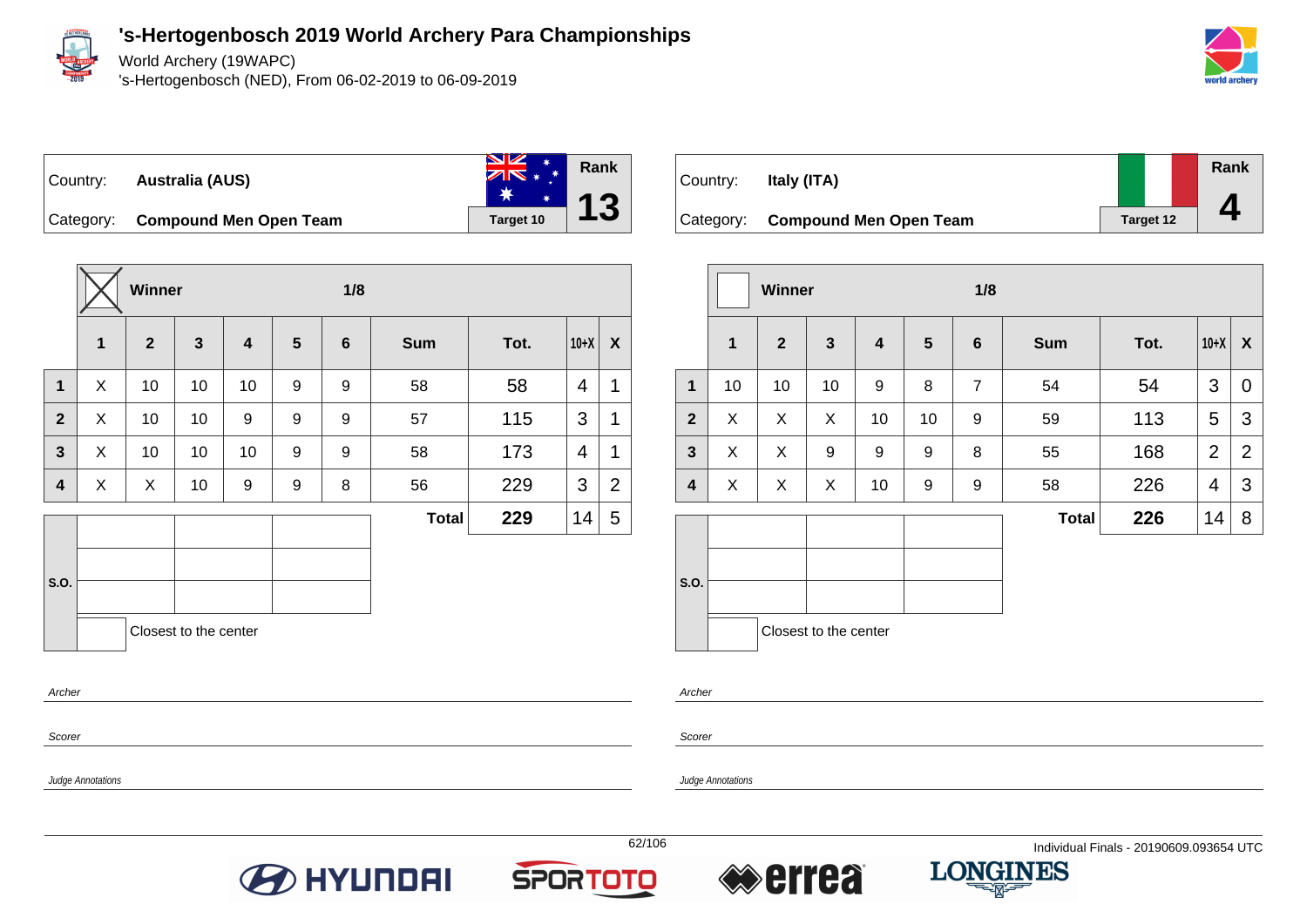

Archer

Scorer

Judge Annotations

#### **'s-Hertogenbosch 2019 World Archery Para Championships**

World Archery (19WAPC)

's-Hertogenbosch (NED), From 06-02-2019 to 06-09-2019



## Country: **PR China (CHN)**



Category: **Compound Men Open Team Target 13** 

|              |             | Winner       |                       |                  |                | 1/8            |              |      |        |                |
|--------------|-------------|--------------|-----------------------|------------------|----------------|----------------|--------------|------|--------|----------------|
|              | $\mathbf 1$ | $\mathbf{2}$ | $\mathbf{3}$          | $\boldsymbol{4}$ | $5\phantom{1}$ | $6\phantom{a}$ | <b>Sum</b>   | Tot. | $10+X$ | X              |
| $\mathbf{1}$ | X           | X            | 9                     | 9                | 9              | 9              | 56           | 56   | 2      | $\overline{2}$ |
| $\mathbf{2}$ | X           | X            | 10                    | 10 <sup>1</sup>  | 9              | 9              | 58           | 114  | 4      | $\overline{2}$ |
| $\mathbf{3}$ | X           | 10           | 10                    | 10               | 10             | 9              | 59           | 173  | 5      | 1              |
| 4            | X           | X            | 10                    | 10               | 9              | 9              | 58           | 231  | 4      | $\overline{2}$ |
|              |             |              |                       |                  |                |                | <b>Total</b> | 231  | 15     | 7              |
| S.O.         |             |              | Closest to the center |                  |                |                |              |      |        |                |

| Country: | Poland (POL)                     |           | Rank |
|----------|----------------------------------|-----------|------|
|          |                                  |           |      |
|          | Category: Compound Men Open Team | Target 15 | 19   |

|                |             | <b>Winner</b> |                       |                         |                | 1/8             |              |      |                |   |
|----------------|-------------|---------------|-----------------------|-------------------------|----------------|-----------------|--------------|------|----------------|---|
|                | $\mathbf 1$ | $\mathbf{2}$  | $\mathbf{3}$          | $\overline{\mathbf{4}}$ | $5\phantom{1}$ | $6\phantom{1}6$ | <b>Sum</b>   | Tot. | $10+X$         | X |
| $\mathbf{1}$   | 10          | 10            | 9                     | 9                       | 9              | 9               | 56           | 56   | $\overline{2}$ | 0 |
| $\overline{2}$ | X           | 10            | 10                    | 9                       | 9              | 9               | 57           | 113  | 3              | 1 |
| $\mathbf{3}$   | 10          | 9             | 9                     | 9                       | 9              | $\overline{7}$  | 53           | 166  | 1              | 0 |
| 4              | X           | X             | X                     | 9                       | 9              | $\overline{7}$  | 55           | 221  | 3              | 3 |
|                |             |               |                       |                         |                |                 | <b>Total</b> | 221  | 9              | 4 |
|                |             |               |                       |                         |                |                 |              |      |                |   |
| S.O.           |             |               |                       |                         |                |                 |              |      |                |   |
|                |             |               | Closest to the center |                         |                |                 |              |      |                |   |

Archer

Scorer

Judge Annotations







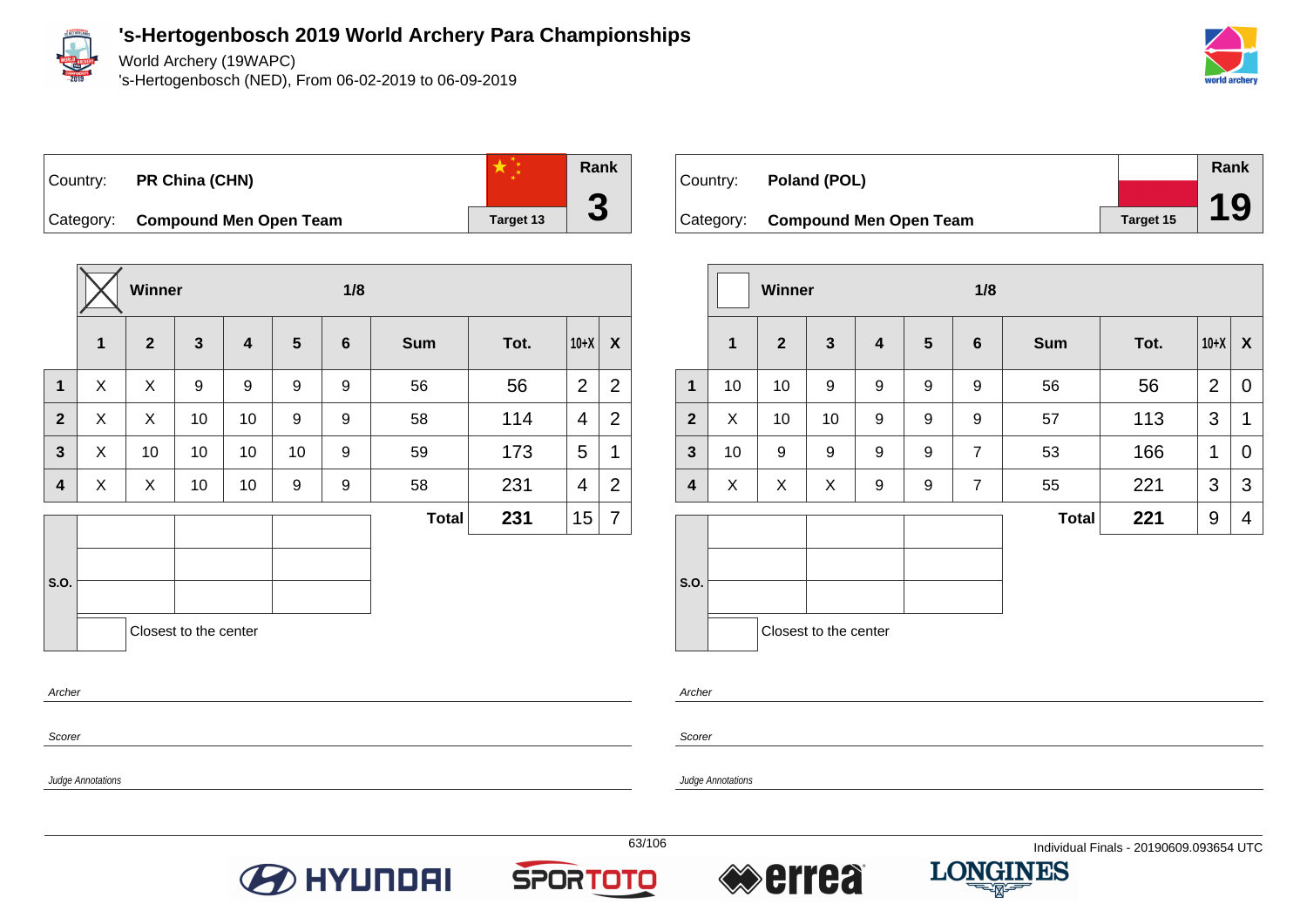

World Archery (19WAPC)

's-Hertogenbosch (NED), From 06-02-2019 to 06-09-2019



Country: **Korea (KOR)**



Category: **Compound Men Open Team Target 16** 

|              |             | Winner       |                       |                         |                | 1/8            |              |      |                |   |
|--------------|-------------|--------------|-----------------------|-------------------------|----------------|----------------|--------------|------|----------------|---|
|              | $\mathbf 1$ | $\mathbf{2}$ | $\mathbf{3}$          | $\overline{\mathbf{4}}$ | $5\phantom{1}$ | $6\phantom{1}$ | <b>Sum</b>   | Tot. | $10+X$         | X |
| $\mathbf{1}$ | X           | 10           | 9                     | 9                       | 9              | 9              | 56           | 56   | $\overline{2}$ | 1 |
| $\mathbf{2}$ | X           | 10           | 10                    | 9                       | 8              | 8              | 55           | 111  | 3              | 1 |
| $\mathbf{3}$ | X           | X            | X                     | 10                      | 10             | 9              | 59           | 170  | 5              | 3 |
| 4            | X           | 10           | 10                    | 10 <sup>1</sup>         | 9              | 8              | 57           | 227  | 4              | 1 |
|              |             |              |                       |                         |                |                | <b>Total</b> | 227  | 14             | 6 |
|              |             |              |                       |                         |                |                |              |      |                |   |
| S.O.         |             |              |                       |                         |                |                |              |      |                |   |
|              |             |              | Closest to the center |                         |                |                |              |      |                |   |
| Archer       |             |              |                       |                         |                |                |              |      |                |   |



|                         |              | Winner         |                       |                         |                | 1/8            |              |      |                |                  |
|-------------------------|--------------|----------------|-----------------------|-------------------------|----------------|----------------|--------------|------|----------------|------------------|
|                         | $\mathbf{1}$ | $\overline{2}$ | $\mathbf{3}$          | $\overline{\mathbf{4}}$ | $5\phantom{1}$ | $6\phantom{1}$ | <b>Sum</b>   | Tot. | $10+X$         | $\boldsymbol{X}$ |
| $\mathbf{1}$            | X            | X              | X                     | X                       | 9              | 8              | 57           | 57   | 4              | $\overline{4}$   |
| $\overline{2}$          | X            | 10             | 9                     | $\boldsymbol{9}$        | 9              | 9              | 56           | 113  | $\overline{2}$ | 1                |
| $\mathbf{3}$            | X            | X              | 10                    | 9                       | 9              | 9              | 57           | 170  | 3              | $\overline{2}$   |
| $\overline{\mathbf{4}}$ | X            | 9              | 9                     | 9                       | 8              | 7              | 52           | 222  | 1              | 1                |
|                         |              |                |                       |                         |                |                | <b>Total</b> | 222  | 10             | 8                |
| S.O.                    |              |                | Closest to the center |                         |                |                |              |      |                |                  |

Archer

Scorer

Judge Annotations

Judge Annotations

Scorer

**O** HYUNDAI





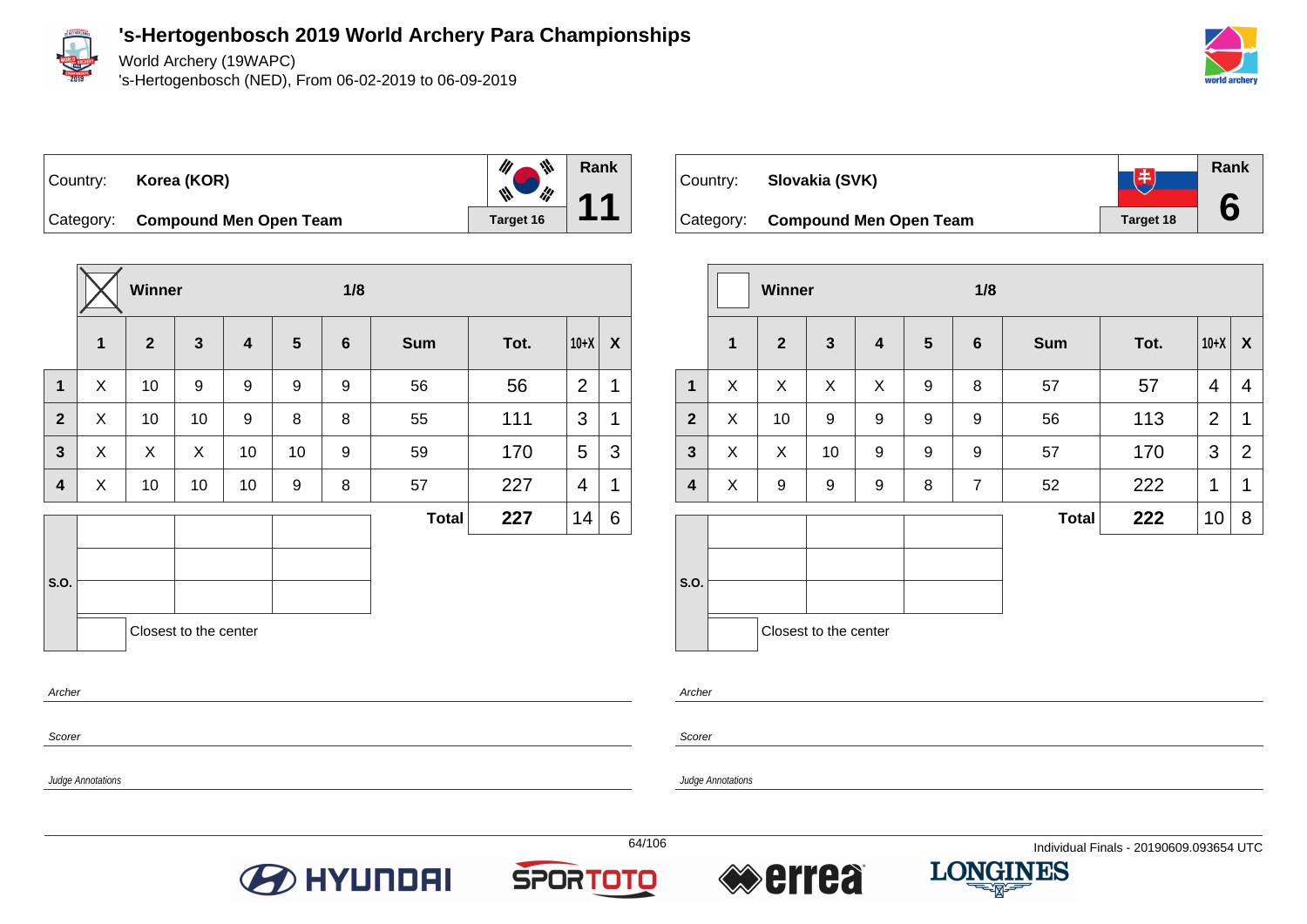

World Archery (19WAPC)

's-Hertogenbosch (NED), From 06-02-2019 to 06-09-2019





**Winner 1/8 1 2 3 4 5 6 Sum Tot. 10+X X 1 2 3 4 S.O. Total** Closest to the center Archer

**O** HYUNDAI



|                         |                | Winner         |                       |                         |                 | 1/8              |              |      |        |                           |  |
|-------------------------|----------------|----------------|-----------------------|-------------------------|-----------------|------------------|--------------|------|--------|---------------------------|--|
|                         | $\overline{1}$ | $\overline{2}$ | $\mathbf{3}$          | $\overline{\mathbf{4}}$ | $5\phantom{.0}$ | $\boldsymbol{6}$ | <b>Sum</b>   | Tot. | $10+X$ | $\boldsymbol{\mathsf{X}}$ |  |
| $\mathbf 1$             |                |                |                       |                         |                 |                  |              |      |        |                           |  |
| $\mathbf{2}$            |                |                |                       |                         |                 |                  |              |      |        |                           |  |
| $\mathbf{3}$            |                |                |                       |                         |                 |                  |              |      |        |                           |  |
| $\overline{\mathbf{4}}$ |                |                |                       |                         |                 |                  |              |      |        |                           |  |
|                         |                |                |                       |                         |                 |                  | <b>Total</b> |      |        |                           |  |
|                         |                |                |                       |                         |                 |                  |              |      |        |                           |  |
| S.O.                    |                |                |                       |                         |                 |                  |              |      |        |                           |  |
|                         |                |                | Closest to the center |                         |                 |                  |              |      |        |                           |  |

Archer

Scorer

Judge Annotations

Judge Annotations

Scorer

**SPORTOTO** 



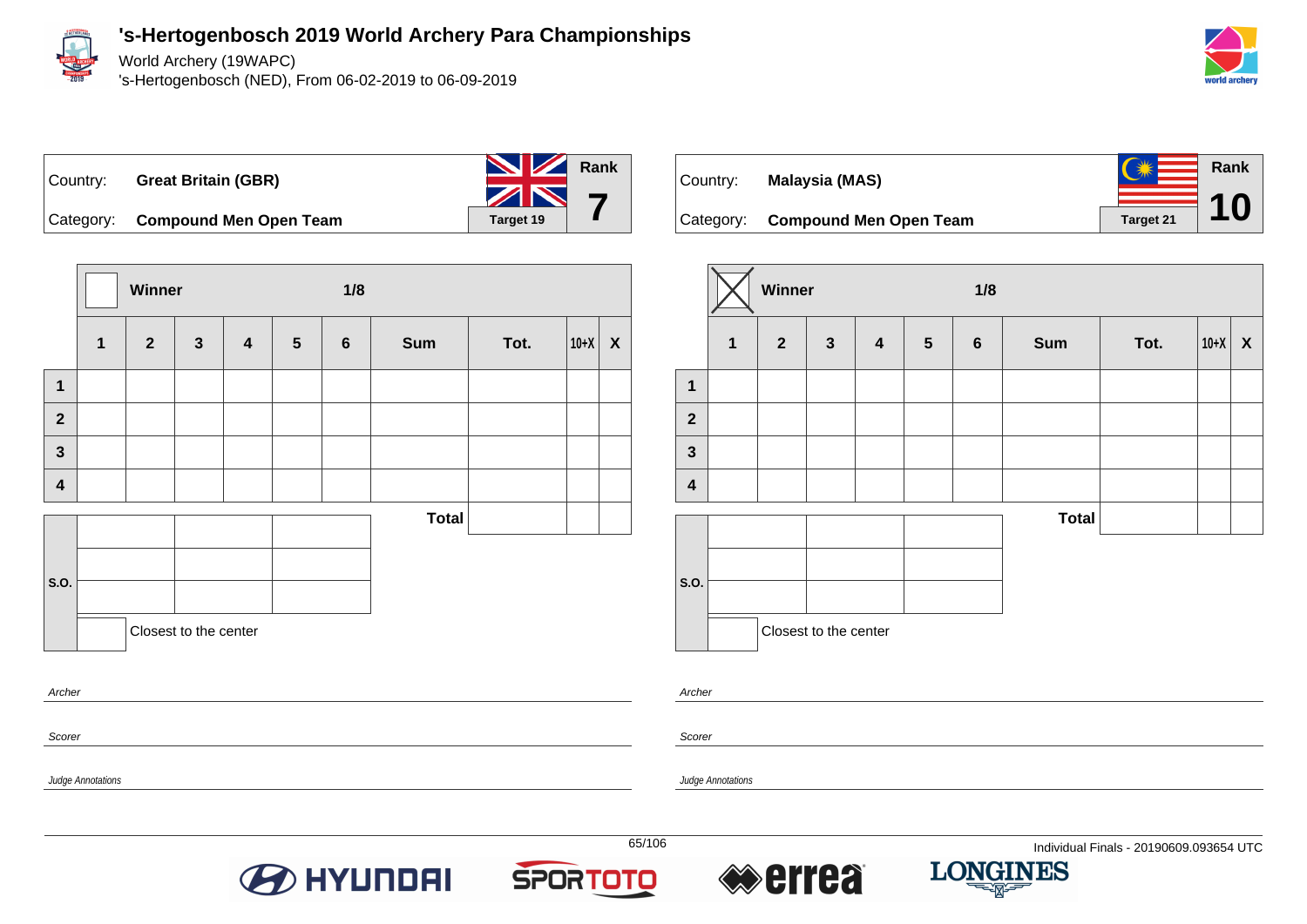

World Archery (19WAPC)

's-Hertogenbosch (NED), From 06-02-2019 to 06-09-2019



Country: **Brazil (BRA)**



Category: **Compound Men Open Team Target 22** 

|                |             | <b>Winner</b>  |                       |                         |                | 1/8            |              |      |                |                |
|----------------|-------------|----------------|-----------------------|-------------------------|----------------|----------------|--------------|------|----------------|----------------|
|                | $\mathbf 1$ | $\overline{2}$ | $\mathbf{3}$          | $\overline{\mathbf{4}}$ | $5\phantom{1}$ | $6\phantom{1}$ | <b>Sum</b>   | Tot. | $10+X$         | X              |
| $\mathbf 1$    | 10          | 10             | 9                     | 9                       | 9              | 9              | 56           | 56   | $\overline{2}$ | $\overline{0}$ |
| $\overline{2}$ | X           | 10             | 9                     | 9                       | 9              | 8              | 55           | 111  | $\overline{2}$ | 1              |
| $\overline{3}$ | X           | 10             | 10                    | 10                      | 9              | 9              | 58           | 169  | 4              | 1              |
| 4              | 10          | 10             | 9                     | 9                       | 8              | 8              | 54           | 223  | $\overline{2}$ | $\overline{0}$ |
|                |             |                |                       |                         |                |                | <b>Total</b> | 223  | 10             | $\overline{2}$ |
|                |             |                |                       |                         |                |                |              |      |                |                |
| S.O.           |             |                |                       |                         |                |                |              |      |                |                |
|                |             |                | Closest to the center |                         |                |                |              |      |                |                |
| Archer         |             |                |                       |                         |                |                |              |      |                |                |

Scorer

Judge Annotations

**Rank** Country: **IR Iran (IRI)**  $\overline{\mathbb{Q}}$ **2** Category: **Compound Men Open Team Target 24** 

|                         |             | <b>Winner</b> |                         |                         |                | 1/8             |              |      |                |                  |  |  |  |
|-------------------------|-------------|---------------|-------------------------|-------------------------|----------------|-----------------|--------------|------|----------------|------------------|--|--|--|
|                         | $\mathbf 1$ | $\mathbf{2}$  | $\overline{\mathbf{3}}$ | $\overline{\mathbf{4}}$ | $5\phantom{1}$ | $6\phantom{1}6$ | <b>Sum</b>   | Tot. | $10+X$         | $\boldsymbol{X}$ |  |  |  |
| $\mathbf{1}$            | X           | X             | 9                       | 9                       | 9              | 9               | 56           | 56   | $\overline{2}$ | $\overline{2}$   |  |  |  |
| $\overline{2}$          | X           | X             | 10                      | 9                       | 8              | 8               | 55           | 111  | 3              | $\overline{2}$   |  |  |  |
| $\mathbf{3}$            | X           | X             | X                       | 10                      | 9              | 9               | 58           | 169  | $\overline{4}$ | 3                |  |  |  |
| $\overline{\mathbf{4}}$ | X           | X             | 10                      | 10                      | 10             | 9               | 59           | 228  | 5              | $\overline{2}$   |  |  |  |
|                         |             |               |                         |                         |                |                 | <b>Total</b> | 228  | 14             | 9                |  |  |  |
| S.O.                    |             |               |                         |                         |                |                 |              |      |                |                  |  |  |  |
|                         |             |               | Closest to the center   |                         |                |                 |              |      |                |                  |  |  |  |

Archer

Scorer







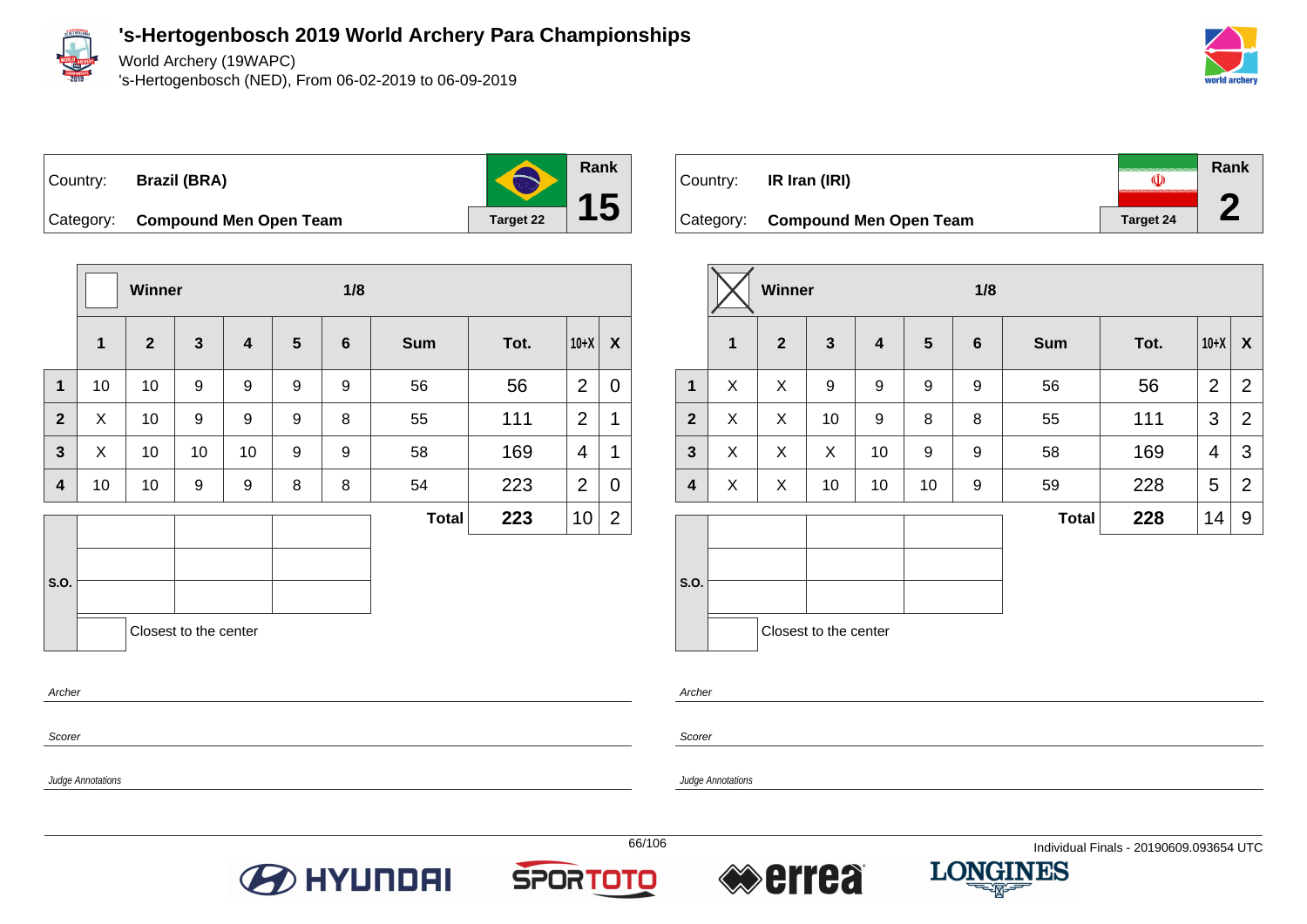

World Archery (19WAPC)

's-Hertogenbosch (NED), From 06-02-2019 to 06-09-2019





|                  |              | Winner         |                       |                         |                 | 1/4              |              |      |        |                |
|------------------|--------------|----------------|-----------------------|-------------------------|-----------------|------------------|--------------|------|--------|----------------|
|                  | $\mathbf{1}$ | $\overline{2}$ | $\mathbf{3}$          | $\overline{\mathbf{4}}$ | $5\phantom{.0}$ | $6\phantom{1}$   | <b>Sum</b>   | Tot. | $10+X$ | X              |
| $\mathbf{1}$     | 10           | 10             | 10                    | 9                       | 9               | $\overline{7}$   | 55           | 55   | 3      | $\mathbf 0$    |
| $\mathbf{2}$     | X            | X              | 10                    | 9                       | 9               | 9                | 57           | 112  | 3      | $\overline{2}$ |
| $\mathbf{3}$     | X            | X              | 10                    | 10                      | 9               | $\boldsymbol{9}$ | 58           | 170  | 4      | $\overline{2}$ |
| $\boldsymbol{4}$ | X            | 10             | 10                    | 9                       | 9               | 9                | 57           | 227  | 3      | 1              |
|                  |              |                |                       |                         |                 |                  | <b>Total</b> | 227  | 13     | 5              |
|                  |              |                |                       |                         |                 |                  |              |      |        |                |
| S.O.             |              |                |                       |                         |                 |                  |              |      |        |                |
|                  |              |                | Closest to the center |                         |                 |                  |              |      |        |                |
| Archer           |              |                |                       |                         |                 |                  |              |      |        |                |

| Country: | Ukraine (UKR)                    |           | Rank |
|----------|----------------------------------|-----------|------|
|          |                                  |           |      |
|          | Category: Compound Men Open Team | Target 15 | 9    |

|              |   | Winner         |                       |    |    | 1/4             |              |      |                |                |
|--------------|---|----------------|-----------------------|----|----|-----------------|--------------|------|----------------|----------------|
|              | 1 | $\overline{2}$ | $\mathbf{3}$          | 4  | 5  | $6\phantom{1}6$ | <b>Sum</b>   | Tot. | $10+X$         | X              |
| 1            | X | 10             | 10                    | 10 | 10 | 10              | 60           | 60   | 6              | $\mathbf 1$    |
| $\mathbf{2}$ | X | X              | 10                    | 10 | 9  | 9               | 58           | 118  | 4              | $\overline{2}$ |
| $\mathbf{3}$ | X | X              | 10                    | 10 | 9  | 9               | 58           | 176  | $\overline{4}$ | $\overline{2}$ |
| 4            | X | X              | X                     | X  | 10 | 9               | 59           | 235  | 5              | 4              |
|              |   |                |                       |    |    |                 | <b>Total</b> | 235  | 19             | 9              |
| S.O.         |   |                |                       |    |    |                 |              |      |                |                |
|              |   |                | Closest to the center |    |    |                 |              |      |                |                |

Archer

Scorer

Judge Annotations

Judge Annotations

Scorer





**Rank**

**1**



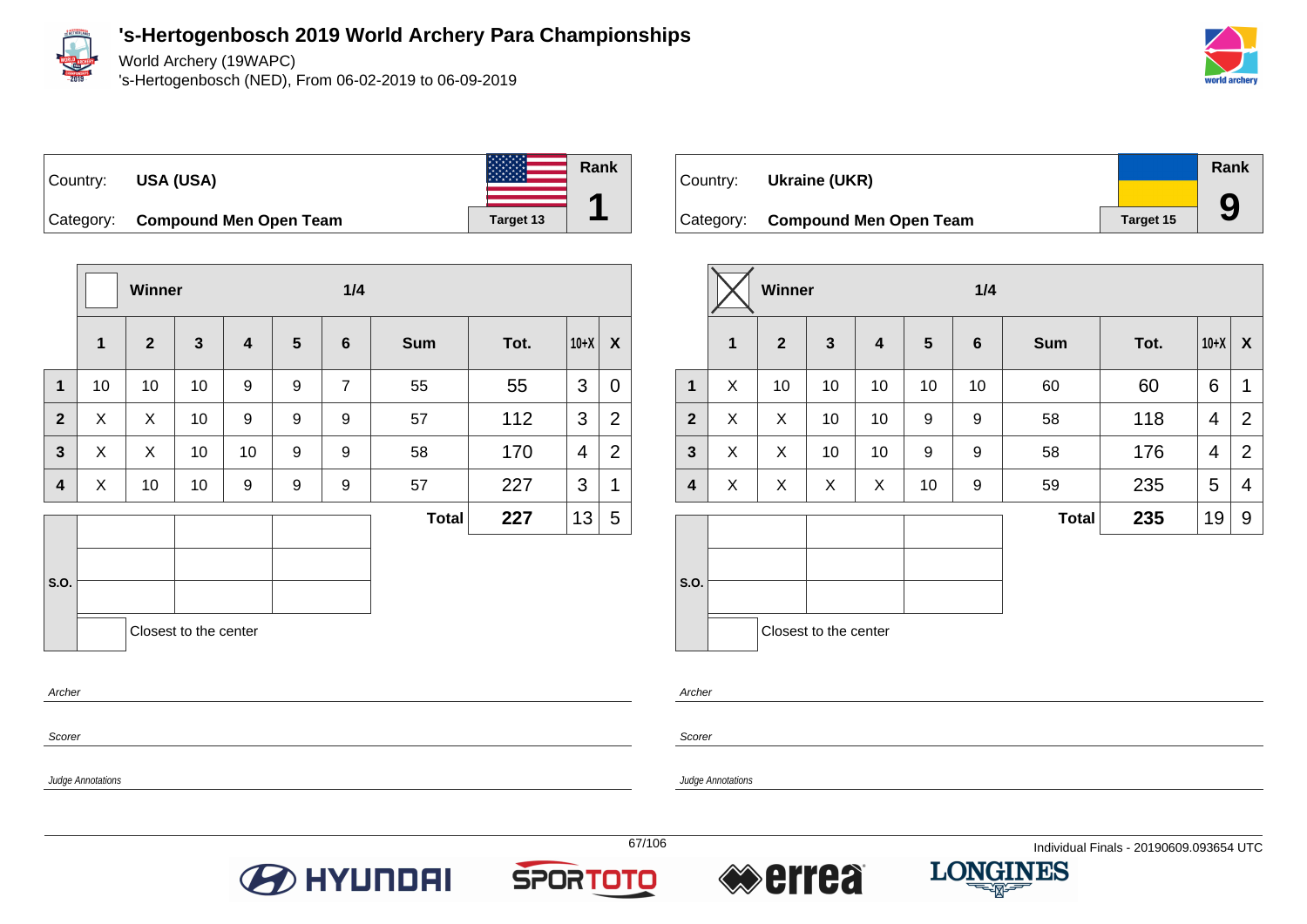

World Archery (19WAPC)

's-Hertogenbosch (NED), From 06-02-2019 to 06-09-2019



 $\mathbb{C}^*$ Country: **Turkey (TUR)**



Category: **Compound Men Open Team Target 16** 

|                |              | Winner       |                       |                         |                | 1/4              |              |      |        |                |
|----------------|--------------|--------------|-----------------------|-------------------------|----------------|------------------|--------------|------|--------|----------------|
|                | $\mathbf{1}$ | $\mathbf{2}$ | $\mathbf{3}$          | $\overline{\mathbf{4}}$ | $5\phantom{1}$ | $6\phantom{1}$   | <b>Sum</b>   | Tot. | $10+X$ | X              |
| $\mathbf{1}$   | X.           | X            | 10                    | 9                       | 9              | 9                | 57           | 57   | 3      | $\overline{2}$ |
| $\overline{2}$ | X            | X            | 10                    | $\boldsymbol{9}$        | 9              | $\boldsymbol{9}$ | 57           | 114  | 3      | $\overline{2}$ |
| $\overline{3}$ | X            | X            | 10                    | 10                      | 10             | 8                | 58           | 172  | 5      | $\overline{2}$ |
| 4              | 10           | 10           | 10                    | 10                      | 9              | 10               | 59           | 231  | 5      | 0              |
|                |              |              |                       |                         |                |                  | <b>Total</b> | 231  | 16     | 6              |
|                |              |              |                       |                         |                |                  |              |      |        |                |
| S.O.           |              |              |                       |                         |                |                  |              |      |        |                |
|                |              |              | Closest to the center |                         |                |                  |              |      |        |                |
| Archer         |              |              |                       |                         |                |                  |              |      |        |                |

| Country: <b>Australia (AUS)</b>  | $rac{\Delta}{\sqrt{2}}$                                                     | Rank |
|----------------------------------|-----------------------------------------------------------------------------|------|
| Category: Compound Men Open Team | $\frac{*}{\frac{1}{2} \cdot \frac{1}{2} \cdot \frac{1}{2}}$ 13<br>Target 18 |      |

|                |              | <b>Winner</b>  |                       |                         | 1/4              |                |              |      |        |                  |
|----------------|--------------|----------------|-----------------------|-------------------------|------------------|----------------|--------------|------|--------|------------------|
|                | $\mathbf{1}$ | $\overline{2}$ | $\mathbf{3}$          | $\overline{\mathbf{4}}$ | 5                | $6\phantom{1}$ | <b>Sum</b>   | Tot. | $10+X$ | $\boldsymbol{X}$ |
| $\mathbf 1$    | X            | X              | X                     | 10                      | 10               | 9              | 59           | 59   | 5      | 3                |
| $\overline{2}$ | 10           | 10             | 10                    | 9                       | $\boldsymbol{9}$ | 8              | 56           | 115  | 3      | $\overline{0}$   |
| $\mathbf{3}$   | X            | X              | X                     | 9                       | 9                | 8              | 56           | 171  | 3      | 3                |
| 4              | X            | X              | 10                    | 9                       | 9                | $\overline{7}$ | 55           | 226  | 3      | $\overline{2}$   |
|                |              |                |                       |                         |                  |                | <b>Total</b> | 226  | 14     | 8                |
| S.O.           |              |                | Closest to the center |                         |                  |                |              |      |        |                  |

Archer

Scorer

Judge Annotations

Judge Annotations

Scorer

**BO HYUNDAI** 





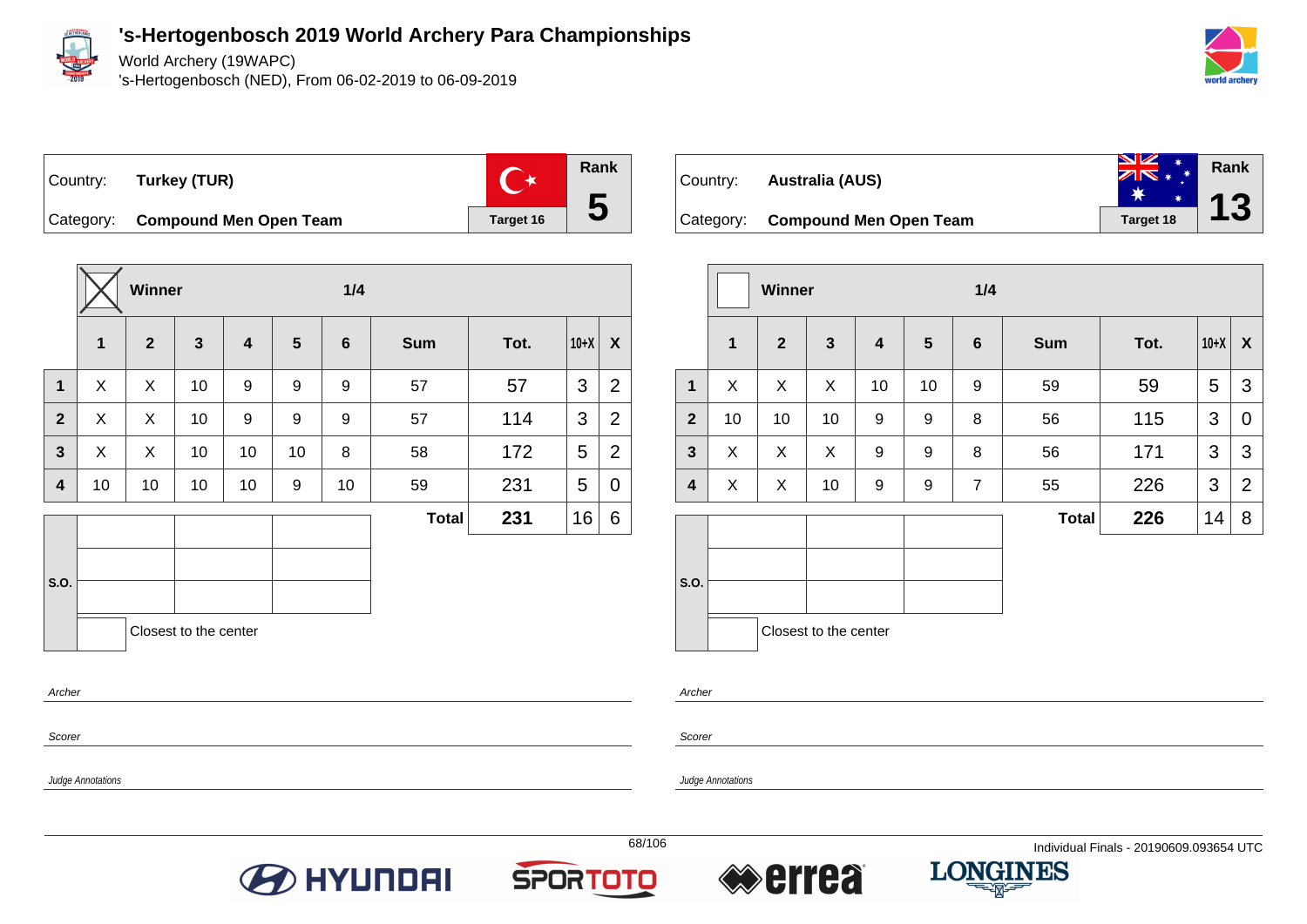

World Archery (19WAPC)

's-Hertogenbosch (NED), From 06-02-2019 to 06-09-2019



**Rank**

**11**

# Country: **PR China (CHN)**



Category: **Compound Men Open Team Target 19** 

|              |             | Winner       |                       |                         |                | 1/4            |              |      |        |                  |
|--------------|-------------|--------------|-----------------------|-------------------------|----------------|----------------|--------------|------|--------|------------------|
|              | $\mathbf 1$ | $\mathbf{2}$ | $\mathbf{3}$          | $\overline{\mathbf{4}}$ | $5\phantom{1}$ | $6\phantom{1}$ | <b>Sum</b>   | Tot. | $10+X$ | $\boldsymbol{X}$ |
| $\mathbf{1}$ | X           | 10           | 10                    | 10                      | 10             | 9              | 59           | 59   | 5      | 1                |
| $\mathbf{2}$ | 10          | 9            | 9                     | 9                       | 9              | 8              | 54           | 113  | 1      | 0                |
| $\mathbf{3}$ | 10          | 10           | 10                    | 9                       | 9              | 9              | 57           | 170  | 3      | 0                |
| 4            | X           | X            | X                     | 10                      | 10             | 9              | 59           | 229  | 5      | 3                |
|              |             |              |                       |                         |                |                | <b>Total</b> | 229  | 14     | 4                |
|              |             |              |                       |                         |                |                |              |      |        |                  |
| S.O.         |             |              |                       |                         |                |                |              |      |        |                  |
|              |             |              | Closest to the center |                         |                |                |              |      |        |                  |
|              |             |              |                       |                         |                |                |              |      |        |                  |

| Country: <b>Korea (KOR)</b>      |           |
|----------------------------------|-----------|
| Category: Compound Men Open Team | Target 21 |

|                         |              | <b>Winner</b>  |                       |                         | 1/4            |                 |              |      |                |             |
|-------------------------|--------------|----------------|-----------------------|-------------------------|----------------|-----------------|--------------|------|----------------|-------------|
|                         | $\mathbf{1}$ | $\overline{2}$ | $\mathbf{3}$          | $\overline{\mathbf{4}}$ | $5\phantom{1}$ | $6\phantom{1}6$ | <b>Sum</b>   | Tot. | $10+X$         | X           |
| $\mathbf{1}$            | 10           | 10             | 10                    | 9                       | 9              | 9               | 57           | 57   | 3              | 0           |
| $\overline{2}$          | 10           | 10             | 9                     | 9                       | 9              | 9               | 56           | 113  | $\overline{2}$ | 0           |
| $\mathbf{3}$            | X            | 10             | $\boldsymbol{9}$      | 9                       | 9              | 9               | 56           | 169  | $\overline{2}$ | $\mathbf 1$ |
| $\overline{\mathbf{4}}$ | 10           | 10             | 9                     | 9                       | 9              | 8               | 55           | 224  | $\overline{2}$ | 0           |
|                         |              |                |                       |                         |                |                 | <b>Total</b> | 224  | 9              | 1           |
| S.O.                    |              |                | Closest to the center |                         |                |                 |              |      |                |             |

Archer

Scorer

Judge Annotations

Judge Annotations

Archer

Scorer









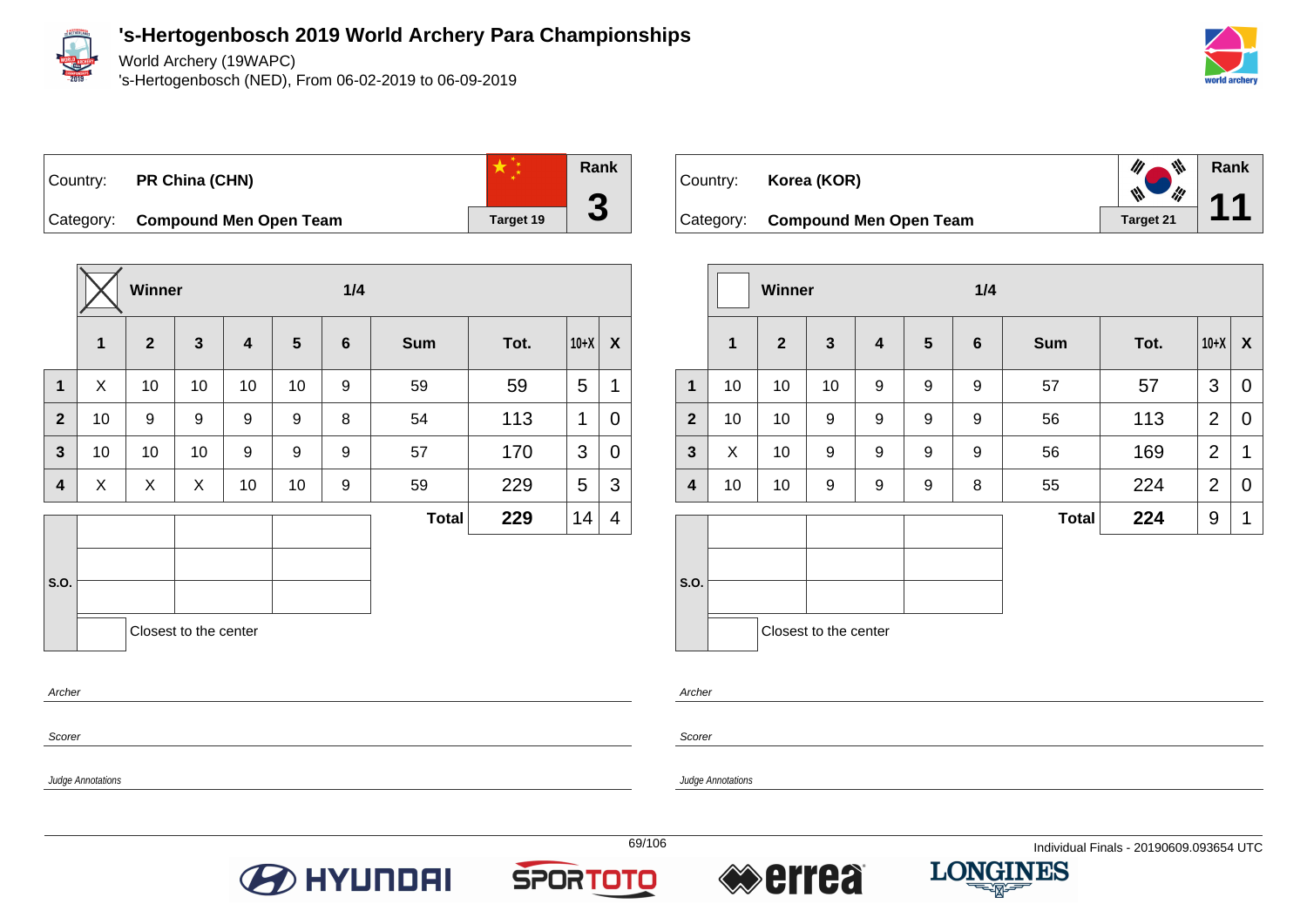

Judge Annotations

**'s-Hertogenbosch 2019 World Archery Para Championships**

World Archery (19WAPC)

's-Hertogenbosch (NED), From 06-02-2019 to 06-09-2019



#### Country: **Malaysia (MAS)**



Category: **Compound Men Open Team Target 22** 

|                  |             | Winner         |                       |                         | 1/4             |   |              |      |                |                |
|------------------|-------------|----------------|-----------------------|-------------------------|-----------------|---|--------------|------|----------------|----------------|
|                  | $\mathbf 1$ | $\overline{2}$ | $\mathbf{3}$          | $\overline{\mathbf{4}}$ | $5\phantom{.0}$ | 6 | <b>Sum</b>   | Tot. | $10+X$         | X              |
| $\mathbf{1}$     | 10          | 9              | 9                     | 9                       | 9               | 9 | 55           | 55   | 1              | 0              |
| $\overline{2}$   | X           | X              | 10                    | 9                       | 9               | 8 | 56           | 111  | 3              | $\overline{2}$ |
| $\mathbf{3}$     | 10          | 10             | $\boldsymbol{9}$      | 9                       | 9               | 9 | 56           | 167  | $\overline{2}$ | 0              |
| $\boldsymbol{4}$ | 10          | 10             | 10                    | 9                       | 9               | 8 | 56           | 223  | 3              | 0              |
|                  |             |                |                       |                         |                 |   | <b>Total</b> | 223  | 9              | $\overline{2}$ |
| S.O.             |             |                |                       |                         |                 |   |              |      |                |                |
| Archer           |             |                | Closest to the center |                         |                 |   |              |      |                |                |
| Scorer           |             |                |                       |                         |                 |   |              |      |                |                |

| Country:  | IR Iran (IRI)                 | (U)              | Rank |
|-----------|-------------------------------|------------------|------|
| Category: | <b>Compound Men Open Team</b> | <b>Target 24</b> |      |

|                |              | <b>Winner</b>  |                       |                  | 1/4 |                |              |      |        |                |
|----------------|--------------|----------------|-----------------------|------------------|-----|----------------|--------------|------|--------|----------------|
|                | $\mathbf{1}$ | $\overline{2}$ | $\mathbf{3}$          | 4                | 5   | $6\phantom{1}$ | <b>Sum</b>   | Tot. | $10+X$ | X              |
| $\mathbf{1}$   | X            | 10             | 10                    | $\boldsymbol{9}$ | 9   | 9              | 57           | 57   | 3      | 1              |
| $\overline{2}$ | X            | X              | 10                    | 10               | 9   | 8              | 57           | 114  | 4      | $\overline{2}$ |
| $\mathbf{3}$   | X            | 10             | 10                    | 10               | 10  | 9              | 59           | 173  | 5      | 1              |
| 4              | 10           | 10             | 10                    | 10               | 10  | 9              | 59           | 232  | 5      | 0              |
|                |              |                |                       |                  |     |                | <b>Total</b> | 232  | 17     | 4              |
| S.O.           |              |                |                       |                  |     |                |              |      |        |                |
|                |              |                | Closest to the center |                  |     |                |              |      |        |                |

Archer

Scorer

Judge Annotations







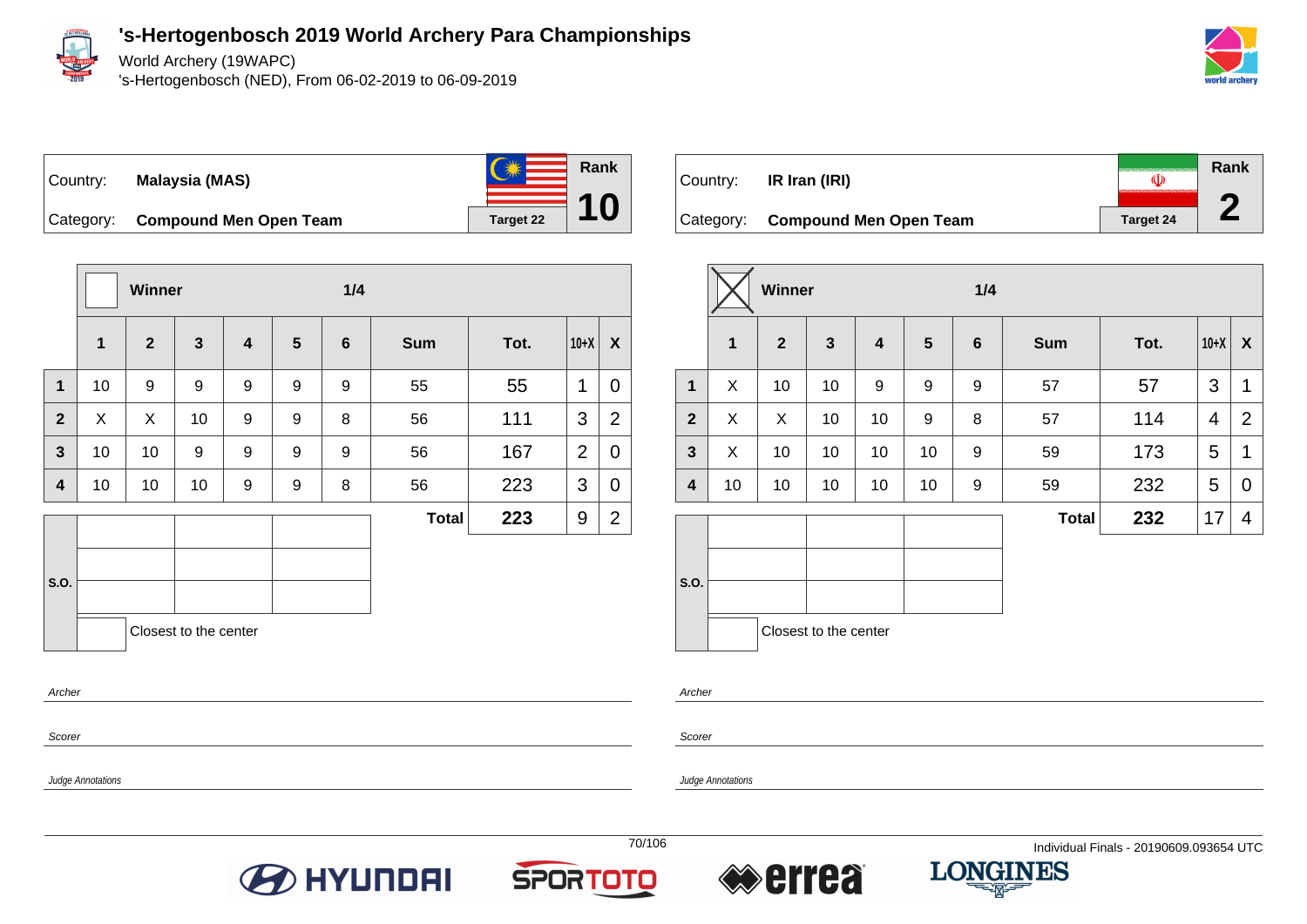

Scorer

Judge Annotations

#### **'s-Hertogenbosch 2019 World Archery Para Championships**

World Archery (19WAPC)

's-Hertogenbosch (NED), From 06-02-2019 to 06-09-2019



**5**

## Country: **Ukraine (UKR)** Category: **Compound Men Open Team Target 13**

**Winner 1/2 1 2 3 4 5 6 Sum Tot. 10+X X 1** X 10 10 10 9 8 57 57 4 1 **2**  $\mid$  X  $\mid$  X  $\mid$  10  $\mid$  10  $\mid$  9  $\mid$  59  $\mid$  116  $\mid$  5  $\mid$  3 **3** | 10 | 10 | 10 | 9 | 9 | 8 | 56 | 172 | 3 | 0 **4** | 10 | 10 | 10 | 9 | 9 | 9 | 57 | 229 | 3 | 0 **S.O. Total 229**  $|15|$  4 Closest to the center Archer



| 1/2  |        |                |  |  |  |  |
|------|--------|----------------|--|--|--|--|
| Tot. | $10+X$ | X              |  |  |  |  |
| 57   | 3      | $\overline{2}$ |  |  |  |  |
| 116  | 5      | 1              |  |  |  |  |
| 174  | 4      | 1              |  |  |  |  |
| 234  | 6      | 4              |  |  |  |  |
| 234  | 18     | 8              |  |  |  |  |
|      |        |                |  |  |  |  |
|      |        |                |  |  |  |  |

Archer

**Scorer** 

Judge Annotations

**Rank**

**9**







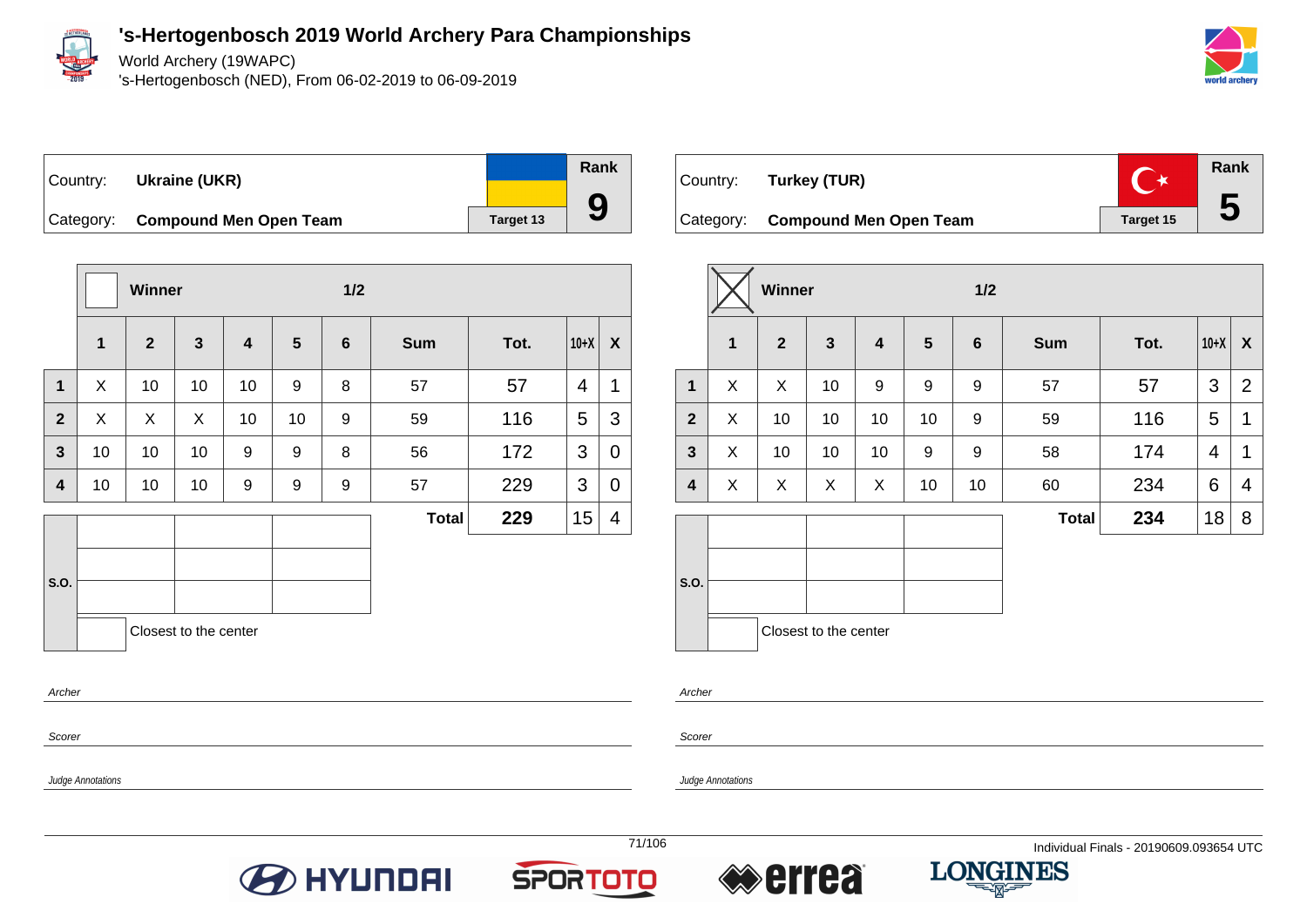

World Archery (19WAPC)

's-Hertogenbosch (NED), From 06-02-2019 to 06-09-2019







Category: **Compound Men Open Team Target 16** 

|                         |             | Winner         |                       |                         |                | 1/2            |              |      |                |                |
|-------------------------|-------------|----------------|-----------------------|-------------------------|----------------|----------------|--------------|------|----------------|----------------|
|                         | $\mathbf 1$ | $\overline{2}$ | $\mathbf{3}$          | $\overline{\mathbf{4}}$ | $5\phantom{1}$ | $6\phantom{1}$ | <b>Sum</b>   | Tot. | $10+X$         | X              |
| $\mathbf 1$             | X           | 10             | 9                     | 9                       | 9              | 8              | 55           | 55   | $\overline{2}$ | 1              |
| $\overline{2}$          | X           | 10             | 10                    | 10                      | 9              | 9              | 58           | 113  | $\overline{4}$ | 1              |
| $\overline{\mathbf{3}}$ | X           | X              | X                     | X                       | 9              | 9              | 58           | 171  | 4              | 4              |
| 4                       | X           | X              | 10                    | 10                      | 9              | 8              | 57           | 228  | 4              | $\overline{2}$ |
|                         |             |                |                       |                         |                |                | <b>Total</b> | 228  | 14             | 8              |
|                         |             |                |                       |                         |                |                |              |      |                |                |
| S.O.                    |             |                |                       |                         |                |                |              |      |                |                |
|                         |             |                | Closest to the center |                         |                |                |              |      |                |                |
| Archer                  |             |                |                       |                         |                |                |              |      |                |                |



|                  |    | <b>Winner</b>  |                       |    |                | 1/2              |              |      |        |                |
|------------------|----|----------------|-----------------------|----|----------------|------------------|--------------|------|--------|----------------|
|                  | 1  | $\overline{2}$ | $\mathbf{3}$          | 4  | $5\phantom{1}$ | $6\phantom{1}6$  | <b>Sum</b>   | Tot. | $10+X$ | X              |
| $\mathbf{1}$     | X  | X              | 10                    | 10 | 10             | 10               | 60           | 60   | 6      | $\overline{2}$ |
| $\overline{2}$   | X  | 10             | 10                    | 10 | 10             | $\boldsymbol{9}$ | 59           | 119  | 5      | 1              |
| $\mathbf{3}$     | X  | X              | 10                    | 10 | 9              | 9                | 58           | 177  | 4      | $\overline{2}$ |
| $\boldsymbol{4}$ | 10 | 10             | 10                    | 9  | 9              | 9                | 57           | 234  | 3      | 0              |
|                  |    |                |                       |    |                |                  | <b>Total</b> | 234  | 18     | 5              |
| S.O.             |    |                |                       |    |                |                  |              |      |        |                |
|                  |    |                | Closest to the center |    |                |                  |              |      |        |                |

Archer

Scorer

Judge Annotations

Judge Annotations

Scorer







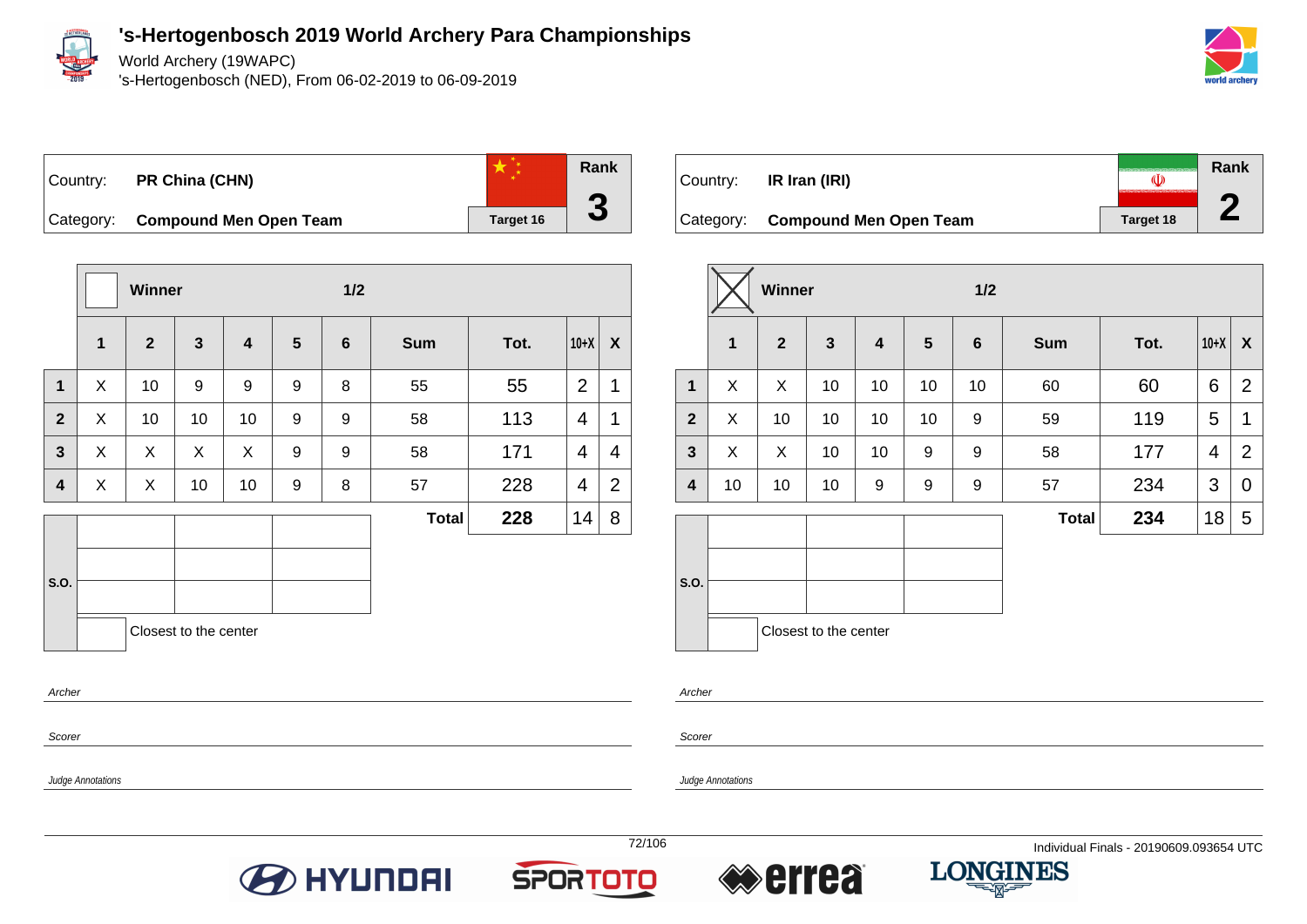

World Archery (19WAPC)

's-Hertogenbosch (NED), From 06-02-2019 to 06-09-2019



### Country: **Ukraine (UKR)** Category: **Compound Men Open Team Target 1** Target 1

|                |              | <b>Winner</b>  |                       |                         |                 | <b>Bronze</b>  |              |      |             |                |
|----------------|--------------|----------------|-----------------------|-------------------------|-----------------|----------------|--------------|------|-------------|----------------|
|                | $\mathbf{1}$ | $\mathbf{2}$   | $\mathbf{3}$          | $\overline{\mathbf{4}}$ | $5\phantom{.0}$ | $6\phantom{1}$ | <b>Sum</b>   | Tot. | $10+X$      | X              |
| $\mathbf{1}$   | 9            | 9              | 10                    | 9                       | 8               | 9              | 54           | 54   | 1           | $\overline{0}$ |
| $\overline{2}$ | 9            | $\overline{7}$ | 9                     | 9                       | 8               | 8              | 50           | 104  | $\mathbf 0$ | 0              |
| 3              | 9            | 9              | 9                     | 9                       | 8               | 9              | 53           | 157  | 0           | $\mathbf 0$    |
| 4              | 10           | 9              | $\overline{7}$        | 10                      | 10              | $\overline{7}$ | 53           | 210  | 3           | $\mathbf 0$    |
|                |              |                |                       |                         |                 |                | <b>Total</b> | 210  | 4           | 0              |
|                |              |                |                       |                         |                 |                |              |      |             |                |
| S.O.           |              |                |                       |                         |                 |                |              |      |             |                |
|                |              |                | Closest to the center |                         |                 |                |              |      |             |                |
| Archer         |              |                |                       |                         |                 |                |              |      |             |                |



|              |                | <b>Winner</b>  |                       |    |    | <b>Bronze</b>   |              |      |                |             |
|--------------|----------------|----------------|-----------------------|----|----|-----------------|--------------|------|----------------|-------------|
|              | 1              | $\overline{2}$ | $\overline{3}$        | 4  | 5  | $6\phantom{1}6$ | <b>Sum</b>   | Tot. | $10+X$         | X           |
| $\mathbf{1}$ | $\overline{7}$ | 9              | 10                    | 9  | 9  | 10              | 54           | 54   | $\overline{2}$ | $\mathbf 0$ |
| $\mathbf{2}$ | 9              | 10             | 8                     | 10 | 10 | 8               | 55           | 109  | 3              | $\mathbf 0$ |
| $\mathbf{3}$ | 9              | 10             | 10                    | 10 | 9  | 10              | 58           | 167  | 4              | 0           |
| 4            | 9              | 9              | 8                     | 9  | 9  | 9               | 53           | 220  | $\mathbf 0$    | 0           |
|              |                |                |                       |    |    |                 | <b>Total</b> | 220  | 9              | 0           |
| S.O.         |                |                | Closest to the center |    |    |                 |              |      |                |             |

Archer

Scorer

Judge Annotations

Judge Annotations

Scorer





**Rank**

**9**



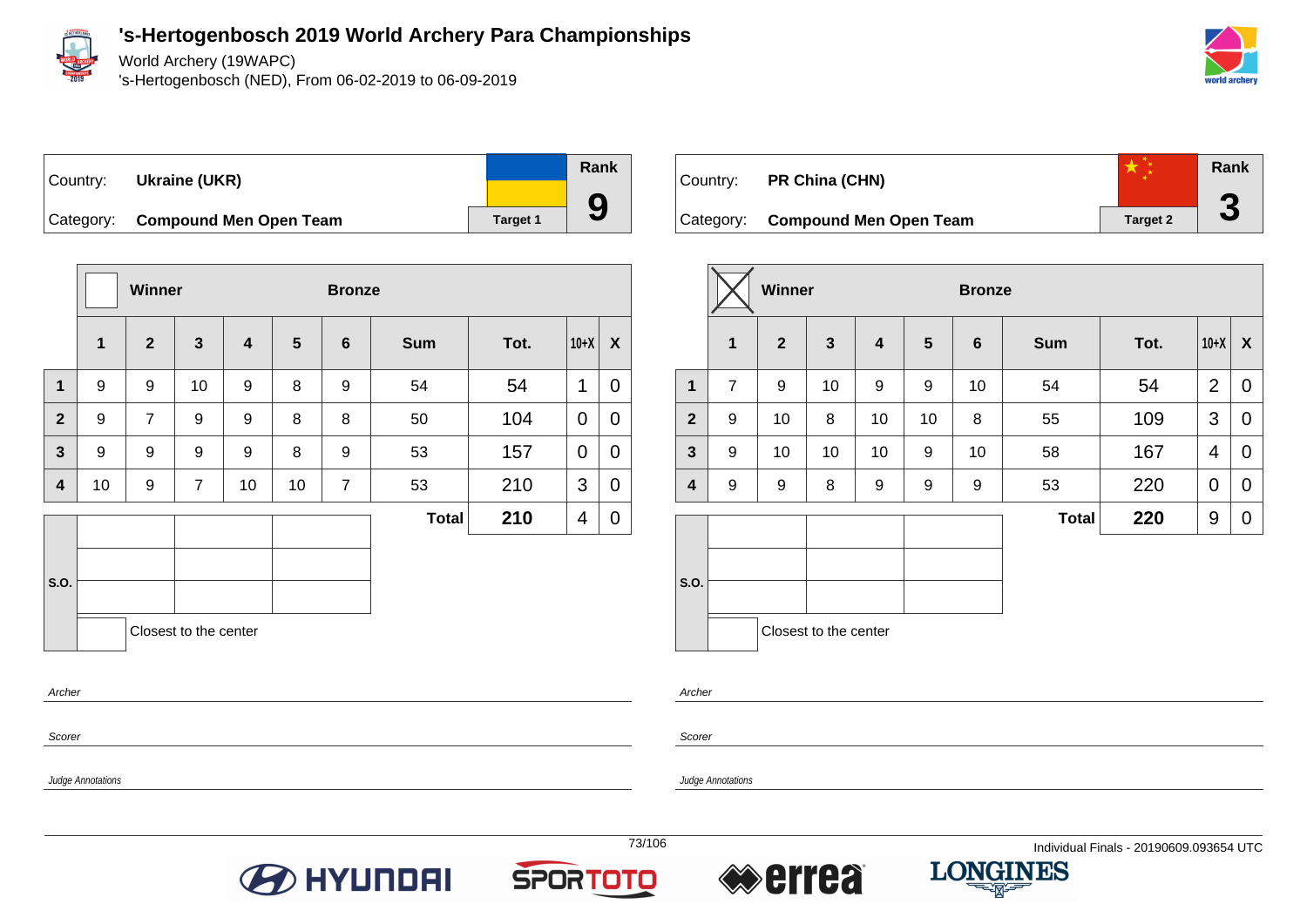

Judge Annotations

**'s-Hertogenbosch 2019 World Archery Para Championships**

World Archery (19WAPC)

's-Hertogenbosch (NED), From 06-02-2019 to 06-09-2019





**Winner Gold 1 2 3 4 5 6 Sum Tot. 10+X X 1** | 8 | 9 | 10 | 10 | 10 | 9 | 56 | 56 | 3 | 0 **2** | 9 | 9 | 9 | 8 | 8 | 9 | 52 | 108 |0 |0 **3** 9 10 10 9 9 10 57 165 3 0 **4** 8 8 9 10 9 X 54 219 2 1 **S.O. Total 219** 8 1 Closest to the center Archer Scorer

| Country:  | IR Iran (IRI)                 | «D              | Rank |
|-----------|-------------------------------|-----------------|------|
| Category: | <b>Compound Men Open Team</b> | <b>Target 2</b> |      |

|              |                | Winner         |                       |                         |    | Gold            |              |      |                |                  |
|--------------|----------------|----------------|-----------------------|-------------------------|----|-----------------|--------------|------|----------------|------------------|
|              | $\mathbf{1}$   | 2 <sup>1</sup> | $\mathbf{3}$          | $\overline{\mathbf{4}}$ | 5  | $6\phantom{1}6$ | <b>Sum</b>   | Tot. | $10+X$         | $\boldsymbol{X}$ |
| $\mathbf{1}$ | $\overline{7}$ | 10             | 9                     | 9                       | 9  | 8               | 52           | 52   | 1              | 0                |
| $\mathbf{2}$ | 8              | 10             | 10                    | 9                       | 10 | 10              | 57           | 109  | 4              | 0                |
| 3            | 10             | 10             | $\boldsymbol{9}$      | 9                       | 9  | 9               | 56           | 165  | $\overline{2}$ | 0                |
| 4            | 10             | 9              | 10                    | 8                       | X  | 10              | 57           | 222  | 4              | 1                |
|              |                |                |                       |                         |    |                 | <b>Total</b> | 222  | 11             | 1                |
|              |                |                |                       |                         |    |                 |              |      |                |                  |
| S.O.         |                |                |                       |                         |    |                 |              |      |                |                  |
|              |                |                |                       |                         |    |                 |              |      |                |                  |
|              |                |                | Closest to the center |                         |    |                 |              |      |                |                  |

Archer

Scorer

Judge Annotations







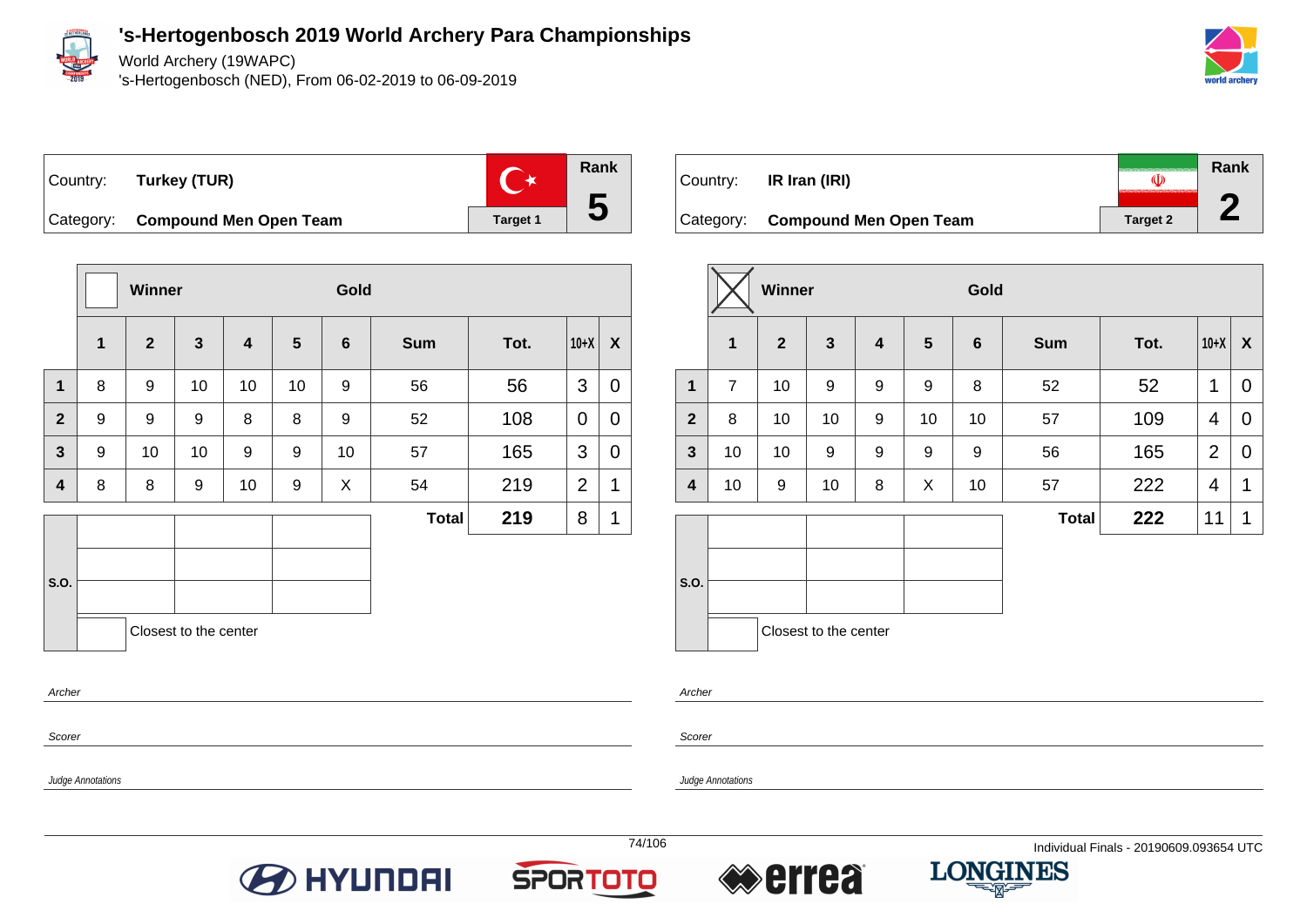

World Archery (19WAPC)

's-Hertogenbosch (NED), From 06-02-2019 to 06-09-2019



### Country: **Russia (RUS)** Category: **Compound Women Open Team** Target 13

**Winner 1/4 1 2 3 4 5 6 Sum Tot. 10+X X 1** | 10 | 10 | 10 | 9 | 9 | 8 | 56 | 56 | 3 | 0 **2** X 9 9 9 9 8 54 110 1 1 **3**  $\mid$  X  $\mid$  10  $\mid$  10  $\mid$  10  $\mid$  9  $\mid$  59  $\mid$  169  $\mid$  5  $\mid$  1 **4**  $\mid$  X  $\mid$  X  $\mid$  X  $\mid$  10  $\mid$  10  $\mid$  9  $\mid$  59  $\mid$  228  $\mid$  5  $\mid$  3 **S.O. Total 228**  $|14|$  5 Closest to the center Archer

**O** HYUNDAI



|                |                  | Winner           |                       |                         |                | 1/4             |              |      |                |              |
|----------------|------------------|------------------|-----------------------|-------------------------|----------------|-----------------|--------------|------|----------------|--------------|
|                | $\mathbf{1}$     | $\overline{2}$   | $\mathbf{3}$          | $\overline{\mathbf{4}}$ | $5\phantom{1}$ | $6\phantom{1}6$ | <b>Sum</b>   | Tot. | $10+X$         | $\mathsf{X}$ |
| $\mathbf{1}$   | 10               | $\boldsymbol{9}$ | 9                     | 8                       | $\overline{7}$ | $\overline{7}$  | 50           | 50   | 1              | $\mathbf 0$  |
| $\overline{2}$ | 9                | 9                | 8                     | $\overline{7}$          | $\overline{7}$ | M               | 40           | 90   | 0              | 0            |
| $\mathbf{3}$   | X                | 9                | 9                     | 9                       | $\overline{7}$ | M               | 44           | 134  | 1              | 1            |
| 4              | $\boldsymbol{9}$ | 8                | 8                     | 8                       | 8              | 8               | 49           | 183  | 0              | 0            |
|                |                  |                  |                       |                         |                |                 | <b>Total</b> | 183  | $\overline{2}$ | 1            |
| S.O.           |                  |                  | Closest to the center |                         |                |                 |              |      |                |              |
|                |                  |                  |                       |                         |                |                 |              |      |                |              |

Archer

**Scorer** 

Judge Annotations

Judge Annotations

Scorer

**Rank**

**1**





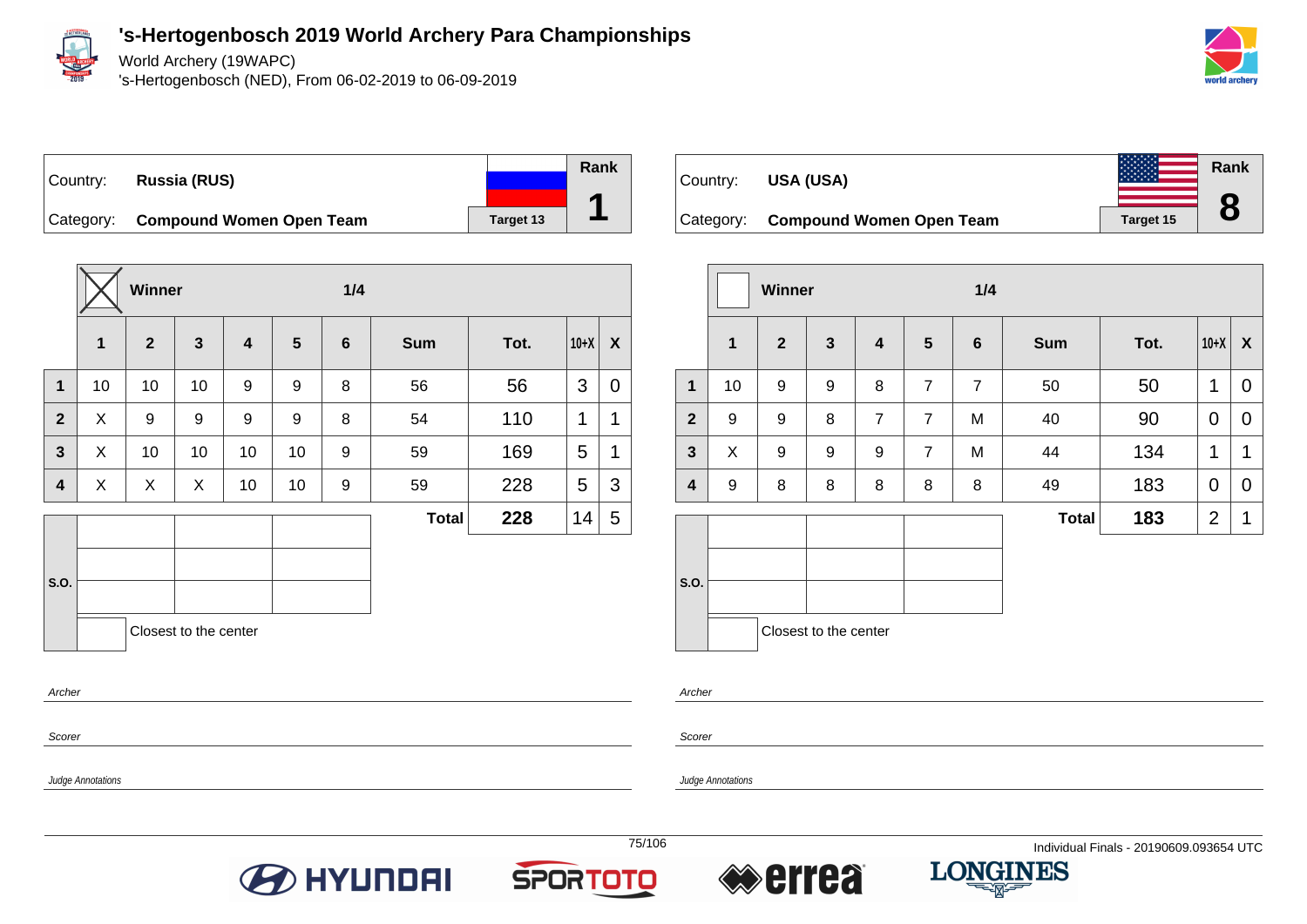

World Archery (19WAPC)

's-Hertogenbosch (NED), From 06-02-2019 to 06-09-2019



Country: **Korea (KOR)**



Category: **Compound Women Open Team** Target 16

|              |             | Winner         |                       |                         |   | 1/4            |              |      |        |              |
|--------------|-------------|----------------|-----------------------|-------------------------|---|----------------|--------------|------|--------|--------------|
|              | $\mathbf 1$ | $\overline{2}$ | $\mathbf{3}$          | $\overline{\mathbf{4}}$ | 5 | $6\phantom{1}$ | <b>Sum</b>   | Tot. | $10+X$ | $\mathsf{X}$ |
| 1            | X           | 10             | 10                    | 10                      | 9 | 8              | 57           | 57   | 4      | 1            |
| $\mathbf{2}$ | X           | 10             | 10                    | 9                       | 9 | 9              | 57           | 114  | 3      | 1            |
| $\mathbf{3}$ | X           | 10             | 10                    | 10                      | 9 | 9              | 58           | 172  | 4      | 1            |
| 4            | X           | 10             | 10                    | 9                       | 8 | $\overline{7}$ | 54           | 226  | 3      | 1            |
|              |             |                |                       |                         |   |                | <b>Total</b> | 226  | 14     | 4            |
|              |             |                |                       |                         |   |                |              |      |        |              |
| S.O.         |             |                |                       |                         |   |                |              |      |        |              |
|              |             |                | Closest to the center |                         |   |                |              |      |        |              |
| Archer       |             |                |                       |                         |   |                |              |      |        |              |
| Scorer       |             |                |                       |                         |   |                |              |      |        |              |

| Country: | PR China (CHN)                     |                  | Rank |
|----------|------------------------------------|------------------|------|
|          | Category: Compound Women Open Team | <b>Target 18</b> |      |

|              |             | <b>Winner</b> |                       |    |    | 1/4            |              |      |        |                |
|--------------|-------------|---------------|-----------------------|----|----|----------------|--------------|------|--------|----------------|
|              | $\mathbf 1$ | $\mathbf{2}$  | $\mathbf{3}$          | 4  | 5  | $6\phantom{1}$ | <b>Sum</b>   | Tot. | $10+X$ | X              |
| $\mathbf 1$  | X           | 10            | 10                    | 10 | 10 | 9              | 59           | 59   | 5      | 1              |
| $\mathbf{2}$ | X           | 10            | 10                    | 10 | 10 | 9              | 59           | 118  | 5      | 1              |
| $\mathbf{3}$ | X           | X             | 10                    | 10 | 10 | 9              | 59           | 177  | 5      | $\overline{2}$ |
| 4            | 10          | 10            | 10                    | 10 | 10 | 9              | 59           | 236  | 5      | 0              |
|              |             |               |                       |    |    |                | <b>Total</b> | 236  | 20     | 4              |
| S.O.         |             |               |                       |    |    |                |              |      |        |                |
|              |             |               | Closest to the center |    |    |                |              |      |        |                |

Archer

Scorer

Judge Annotations







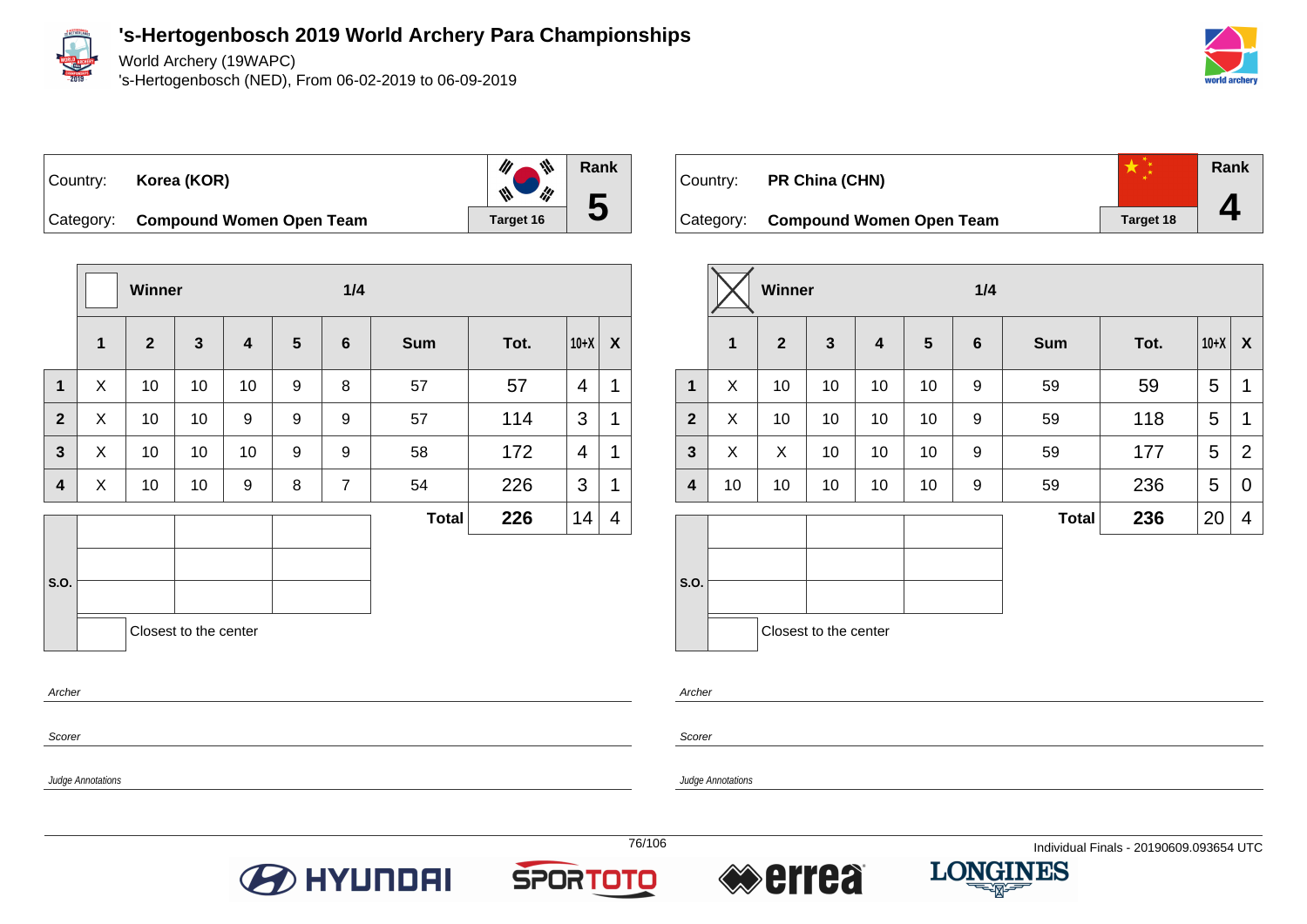

World Archery (19WAPC)

's-Hertogenbosch (NED), From 06-02-2019 to 06-09-2019



Country: **Italy (ITA)**



Category: **Compound Women Open Team** Target 19

|                         |             | Winner       |                       |                         |                | 1/4            |              |      |                |                |
|-------------------------|-------------|--------------|-----------------------|-------------------------|----------------|----------------|--------------|------|----------------|----------------|
|                         | $\mathbf 1$ | $\mathbf{2}$ | $\mathbf{3}$          | $\overline{\mathbf{4}}$ | $5\phantom{1}$ | $6\phantom{1}$ | <b>Sum</b>   | Tot. | $10+X$         | X              |
| $\mathbf{1}$            | 10          | 9            | 9                     | 9                       | 9              | 8              | 54           | 54   | 1              | $\mathbf 0$    |
| $\overline{2}$          | 10          | 10           | 9                     | 9                       | 9              | $\overline{7}$ | 54           | 108  | $\overline{2}$ | 0              |
| $\mathbf{3}$            | X           | 10           | 10                    | 9                       | 9              | 9              | 57           | 165  | 3              | 1              |
| $\overline{\mathbf{4}}$ | X           | 10           | 10                    | 9                       | 9              | 9              | 57           | 222  | 3              | 1              |
|                         |             |              |                       |                         |                |                | <b>Total</b> | 222  | 9              | $\overline{2}$ |
|                         |             |              |                       |                         |                |                |              |      |                |                |
| S.O.                    |             |              |                       |                         |                |                |              |      |                |                |
|                         |             |              | Closest to the center |                         |                |                |              |      |                |                |
| Archer                  |             |              |                       |                         |                |                |              |      |                |                |

Scorer

Judge Annotations

Country: **Japan (JPN)** Category: **Compound Women Open Team** Target 21 **Rank 6**

|                         |              | <b>Winner</b>  |                         |                         |                | 1/4              |              |      |             |                |
|-------------------------|--------------|----------------|-------------------------|-------------------------|----------------|------------------|--------------|------|-------------|----------------|
|                         | $\mathbf{1}$ | $\overline{2}$ | $\overline{\mathbf{3}}$ | $\overline{\mathbf{4}}$ | $5\phantom{1}$ | $\boldsymbol{6}$ | <b>Sum</b>   | Tot. | $10+X$      | X              |
| $\mathbf{1}$            | 10           | 9              | 9                       | 9                       | 9              | 9                | 55           | 55   | 1           | 0              |
| $\overline{2}$          | 9            | 9              | 9                       | 8                       | 8              | $\bf 8$          | 51           | 106  | $\mathbf 0$ | $\mathbf 0$    |
| $\mathbf{3}$            | X            | 9              | 9                       | 9                       | 9              | 8                | 54           | 160  | 1           | 1              |
| $\overline{\mathbf{4}}$ | X            | 10             | 10                      | 8                       | $\overline{7}$ | $\overline{7}$   | 52           | 212  | 3           | 1              |
|                         |              |                |                         |                         |                |                  | <b>Total</b> | 212  | 5           | $\overline{2}$ |
| S.O.                    |              |                | Closest to the center   |                         |                |                  |              |      |             |                |

Archer

Scorer







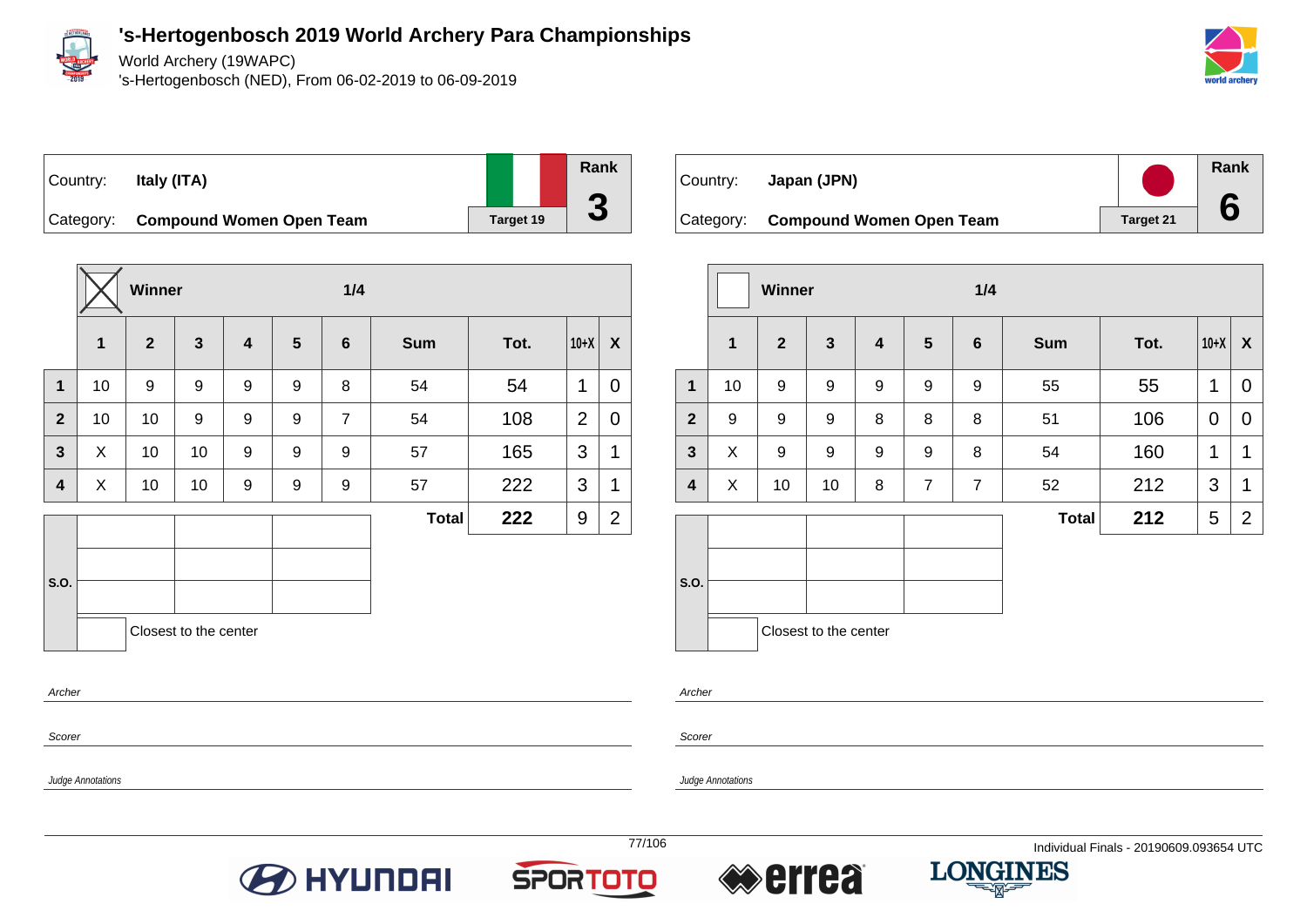

World Archery (19WAPC)

's-Hertogenbosch (NED), From 06-02-2019 to 06-09-2019



Country: **Brazil (BRA)**

**Rank 7**

Category: **Compound Women Open Team** Target 22





|                  | Winner       |              |                       |    |                | 1/4            |              |      |        |                |
|------------------|--------------|--------------|-----------------------|----|----------------|----------------|--------------|------|--------|----------------|
|                  | $\mathbf{1}$ | $\mathbf{2}$ | $\mathbf{3}$          | 4  | $5\phantom{1}$ | $6\phantom{1}$ | <b>Sum</b>   | Tot. | $10+X$ | X              |
| $\mathbf{1}$     | X            | X            | 10                    | 10 | 10             | 9              | 59           | 59   | 5      | $\overline{2}$ |
| $\overline{2}$   | X            | X            | X                     | 10 | 10             | 9              | 59           | 118  | 5      | 3              |
| $\mathbf{3}$     | X            | 10           | 10                    | 9  | 9              | 9              | 57           | 175  | 3      | $\mathbf 1$    |
| $\boldsymbol{4}$ | X            | X            | 10                    | 10 | 9              | 9              | 58           | 233  | 4      | 2              |
|                  |              |              |                       |    |                |                | <b>Total</b> | 233  | 17     | 8              |
| S.O.             |              |              | Closest to the center |    |                |                |              |      |        |                |

Archer

**Scorer** 

Judge Annotations









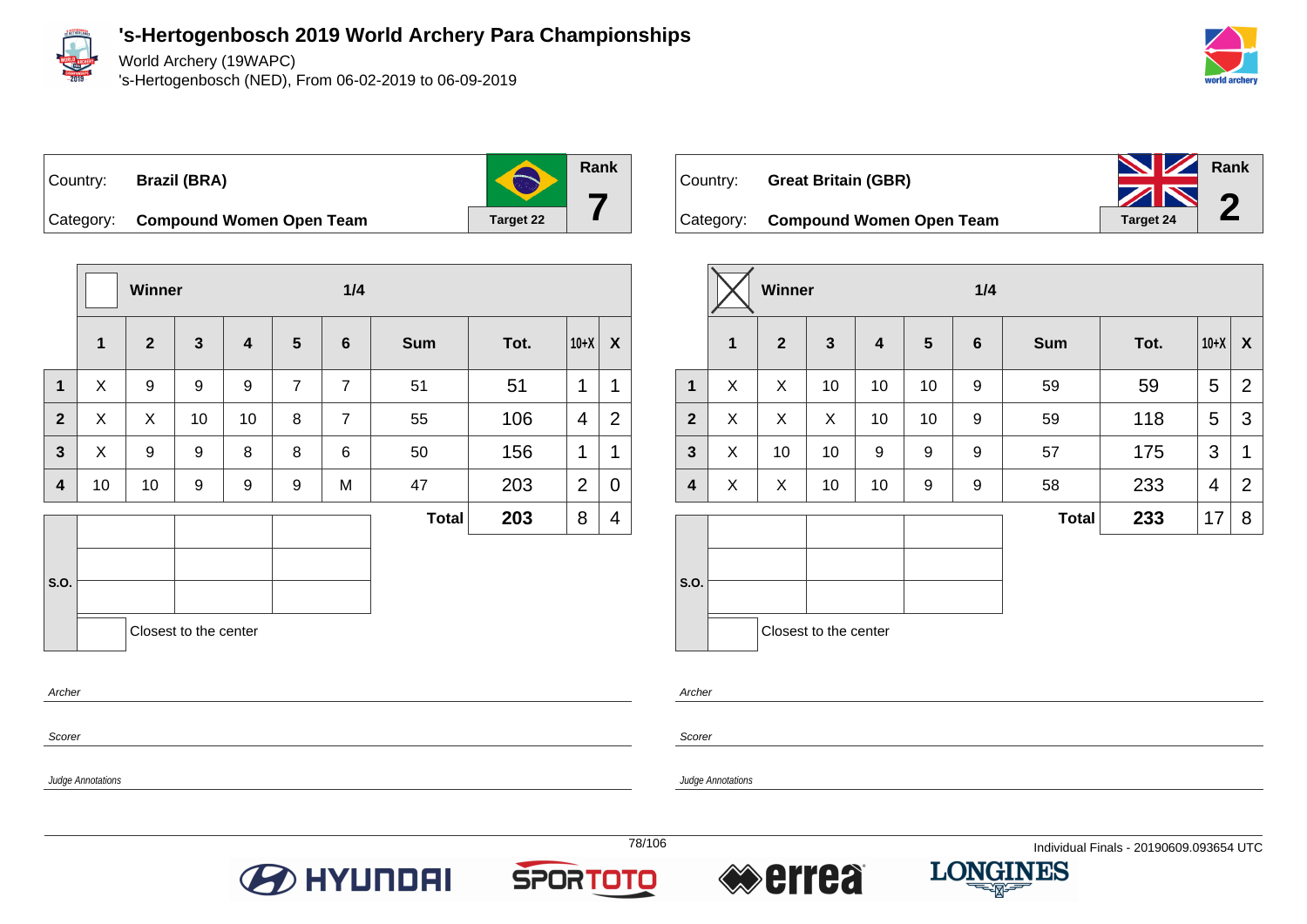

Judge Annotations

### **'s-Hertogenbosch 2019 World Archery Para Championships**

World Archery (19WAPC)

's-Hertogenbosch (NED), From 06-02-2019 to 06-09-2019



### Country: **Russia (RUS)** Category: **Compound Women Open Team** Target 19 **Rank**

|                  |              | Winner         |                       |                         |                 | 1/2            |              |      |        |                |
|------------------|--------------|----------------|-----------------------|-------------------------|-----------------|----------------|--------------|------|--------|----------------|
|                  | $\mathbf{1}$ | $\overline{2}$ | $\mathbf{3}$          | $\overline{\mathbf{4}}$ | $5\phantom{.0}$ | $6\phantom{1}$ | <b>Sum</b>   | Tot. | $10+X$ | X              |
| $\mathbf{1}$     | X            | 10             | 10                    | 9                       | 9               | M              | 48           | 48   | 3      | 1              |
| $\overline{2}$   | X            | X              | 10                    | 9                       | 9               | 9              | 57           | 105  | 3      | $\overline{2}$ |
| 3                | X            | X              | 10                    | 10                      | 9               | 9              | 58           | 163  | 4      | $\overline{2}$ |
| 4                | X            | 9              | 9                     | 9                       | 8               | 8              | 53           | 216  | 1      | 1              |
|                  |              |                |                       |                         |                 |                | <b>Total</b> | 216  | 11     | 6              |
| S.O.             |              |                | Closest to the center |                         |                 |                |              |      |        |                |
| Archer<br>Scorer |              |                |                       |                         |                 |                |              |      |        |                |



|                         |              | <b>Winner</b>  |                       |                         | 1/2            |                  |              |      |        |                |
|-------------------------|--------------|----------------|-----------------------|-------------------------|----------------|------------------|--------------|------|--------|----------------|
|                         | $\mathbf{1}$ | $\overline{2}$ | $\mathbf{3}$          | $\overline{\mathbf{4}}$ | $5\phantom{1}$ | $\boldsymbol{6}$ | <b>Sum</b>   | Tot. | $10+X$ | X              |
| $\mathbf 1$             | X            | 10             | 10                    | 10                      | 9              | 9                | 58           | 58   | 4      | 1              |
| $\overline{2}$          | 10           | 10             | 10                    | 10                      | 9              | 9                | 58           | 116  | 4      | 0              |
| $\mathbf{3}$            | X            | 10             | 10                    | 10                      | 10             | 9                | 59           | 175  | 5      | 1              |
| $\overline{\mathbf{4}}$ | 10           | 10             | 10                    | 10                      | 9              | 9                | 58           | 233  | 4      | 0              |
|                         |              |                |                       |                         |                |                  | <b>Total</b> | 233  | 17     | $\overline{2}$ |
| S.O.                    |              |                | Closest to the center |                         |                |                  |              |      |        |                |

Archer

Scorer

Judge Annotations





**1**



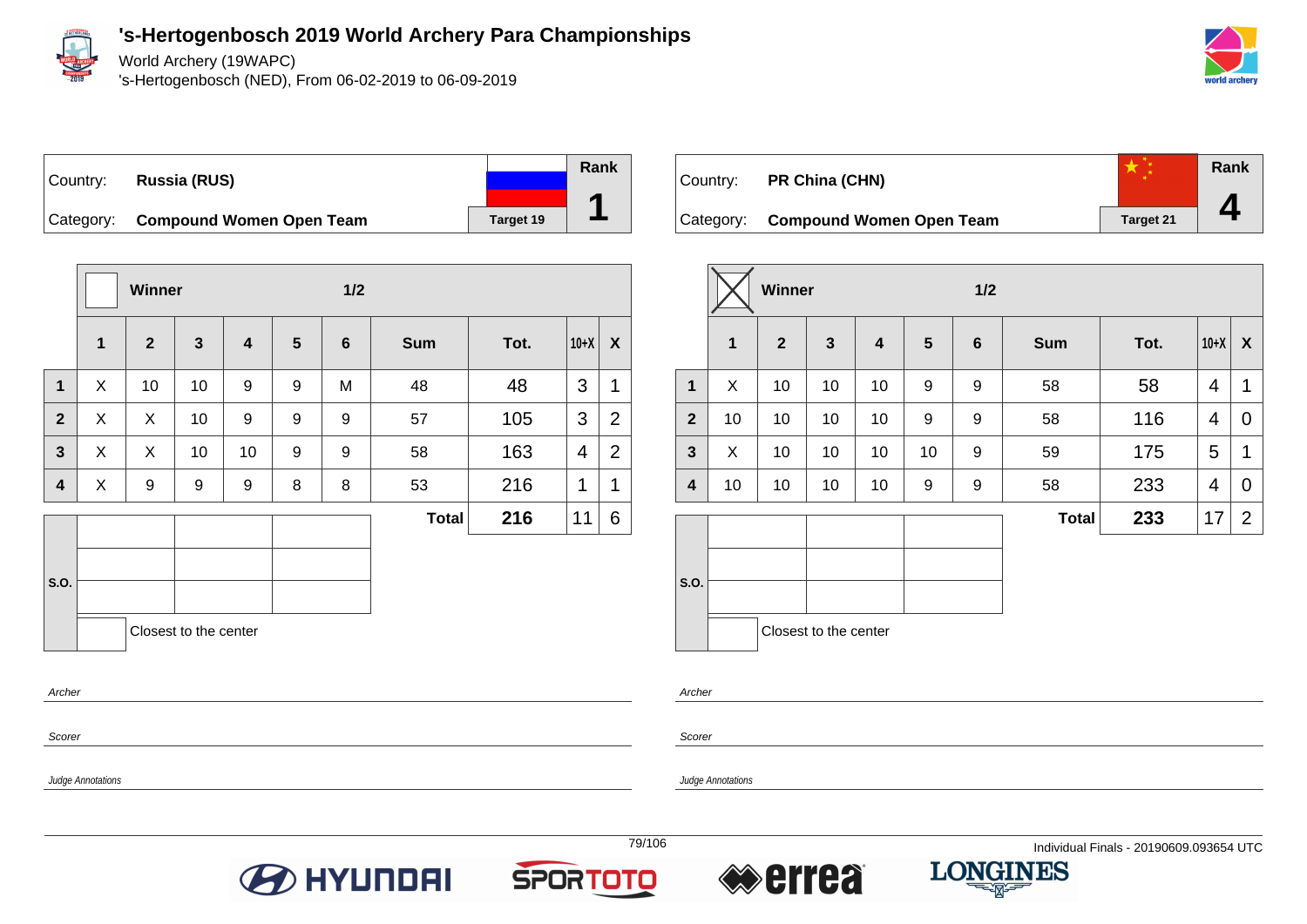

World Archery (19WAPC)

's-Hertogenbosch (NED), From 06-02-2019 to 06-09-2019



### Country: **Italy (ITA)**

**Rank 3**

Category: **Compound Women Open Team** Target 22

|                |             | <b>Winner</b> |                       |                         |                 | 1/2     |              |      |                |                |
|----------------|-------------|---------------|-----------------------|-------------------------|-----------------|---------|--------------|------|----------------|----------------|
|                | $\mathbf 1$ | $\mathbf{2}$  | $\mathbf{3}$          | $\overline{\mathbf{4}}$ | $5\phantom{.0}$ | $\bf 6$ | <b>Sum</b>   | Tot. | $10+X$         | X              |
| $\mathbf{1}$   | 10          | 10            | 9                     | 9                       | 9               | 9       | 56           | 56   | $\overline{2}$ | $\overline{0}$ |
| $\overline{2}$ | X           | X             | X                     | 10                      | 9               | 8       | 57           | 113  | 4              | 3              |
| $\mathbf{3}$   | X           | X             | 10                    | 10 <sup>1</sup>         | 9               | 8       | 57           | 170  | 4              | $\overline{2}$ |
| 4              | 10          | 9             | 9                     | 9                       | 9               | 8       | 54           | 224  | 1              | 0              |
|                |             |               |                       |                         |                 |         | <b>Total</b> | 224  | 11             | 5              |
|                |             |               |                       |                         |                 |         |              |      |                |                |
| S.O.           |             |               |                       |                         |                 |         |              |      |                |                |
|                |             |               | Closest to the center |                         |                 |         |              |      |                |                |
| Archer         |             |               |                       |                         |                 |         |              |      |                |                |

| Country: _ | <b>Great Britain (GBR)</b>         | <b>No. 2 Rank</b> |  |
|------------|------------------------------------|-------------------|--|
|            |                                    | ZN 2              |  |
|            | Category: Compound Women Open Team | Target 24         |  |

|                         |   | Winner         |                         |                  | 1/2            |   |              |      |                |                |
|-------------------------|---|----------------|-------------------------|------------------|----------------|---|--------------|------|----------------|----------------|
|                         | 1 | $\overline{2}$ | $\overline{\mathbf{3}}$ | $\boldsymbol{4}$ | $5\phantom{1}$ | 6 | <b>Sum</b>   | Tot. | $10+X$         | X              |
| $\mathbf{1}$            | X | X              | X                       | 10               | 9              | 9 | 58           | 58   | $\overline{4}$ | 3              |
| $\overline{2}$          | X | X              | 10                      | 9                | 9              | 8 | 56           | 114  | 3              | $\overline{2}$ |
| $\mathbf{3}$            | X | X              | 10                      | 10               | 9              | 9 | 58           | 172  | $\overline{4}$ | $\overline{2}$ |
| $\overline{\mathbf{4}}$ | X | 10             | 10                      | 10               | 9              | 9 | 58           | 230  | 4              | 1              |
|                         |   |                |                         |                  |                |   | <b>Total</b> | 230  | 15             | 8              |
| S.O.                    |   |                | Closest to the center   |                  |                |   |              |      |                |                |

Archer

Scorer

Judge Annotations

Judge Annotations

Scorer

**BO HYUNDAI** 





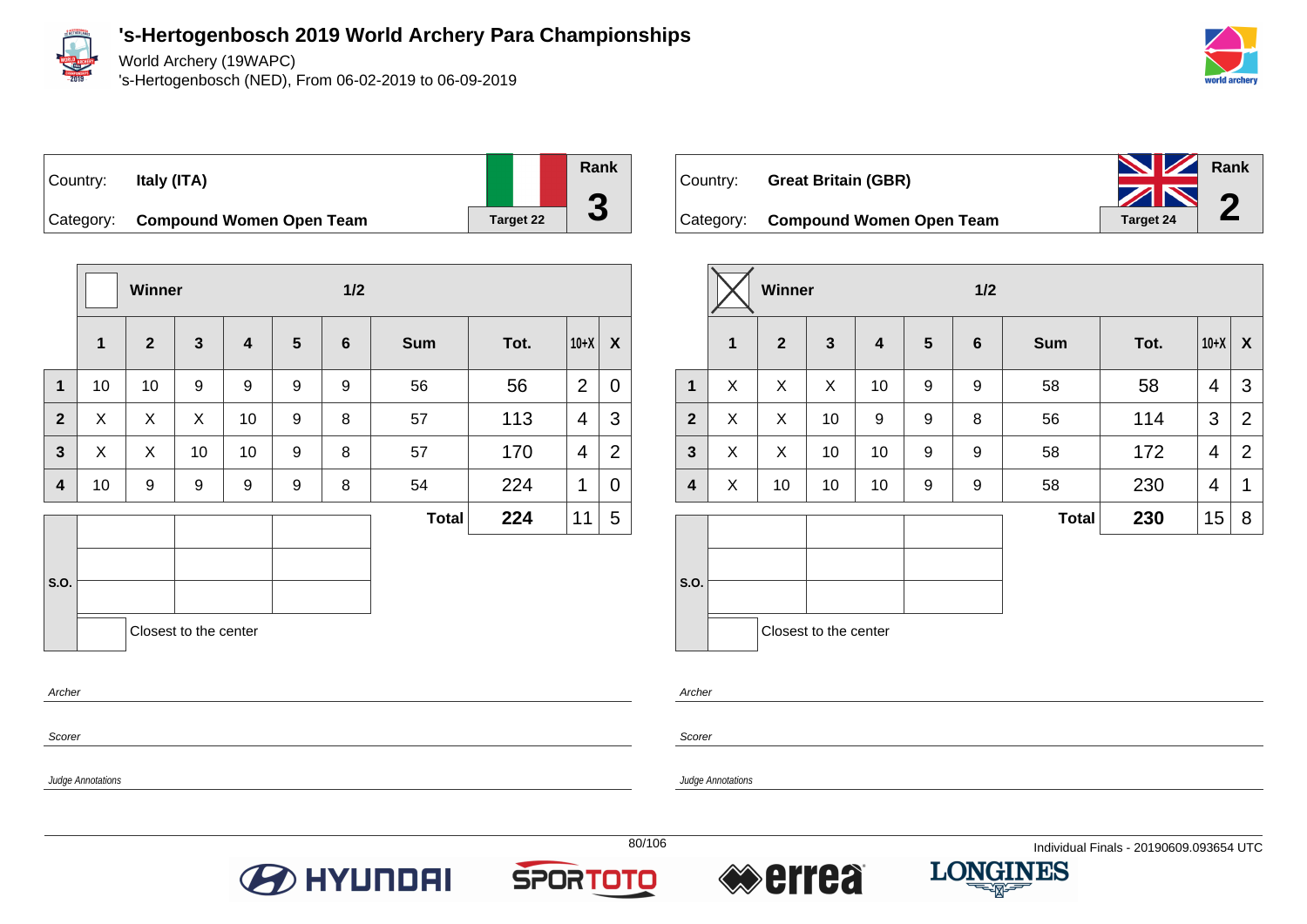

Judge Annotations

### **'s-Hertogenbosch 2019 World Archery Para Championships**

World Archery (19WAPC)

's-Hertogenbosch (NED), From 06-02-2019 to 06-09-2019



#### Country: **Russia (RUS)** Category: **Compound Women Open Team Target 1 Rank 1**

|                         |    | Winner         |                       |                         |                | <b>Bronze</b>  |              |      |                |                  |  |
|-------------------------|----|----------------|-----------------------|-------------------------|----------------|----------------|--------------|------|----------------|------------------|--|
|                         | 1  | $\overline{2}$ | $\mathbf{3}$          | $\overline{\mathbf{4}}$ | $5\phantom{1}$ | $6\phantom{1}$ | <b>Sum</b>   | Tot. | $10+X$         | $\boldsymbol{X}$ |  |
| $\mathbf{1}$            | X  | 10             | X                     | 10                      | 9              | 8              | 57           | 57   | 4              | $\overline{2}$   |  |
| $\overline{2}$          | 10 | 10             | 9                     | 8                       | X              | 9              | 56           | 113  | 3              | 1                |  |
| $\overline{\mathbf{3}}$ | 8  | 9              | 9                     | X                       | 9              | 9              | 54           | 167  | 1              | 1                |  |
| 4                       | X  | 9              | 10                    | 9                       | 9              | 9              | 56           | 223  | $\overline{2}$ | 1                |  |
| S.O.                    |    |                |                       |                         |                |                | <b>Total</b> | 223  | 10             | 5                |  |
| Archer                  |    |                | Closest to the center |                         |                |                |              |      |                |                  |  |
| Scorer                  |    |                |                       |                         |                |                |              |      |                |                  |  |



|                |              | <b>Winner</b>  |                       |   |    | <b>Bronze</b>   |              |      |                |                |
|----------------|--------------|----------------|-----------------------|---|----|-----------------|--------------|------|----------------|----------------|
|                | $\mathbf{1}$ | $\overline{2}$ | $\mathbf{3}$          | 4 | 5  | $6\phantom{1}6$ | <b>Sum</b>   | Tot. | $10+X$         | X              |
| $\mathbf{1}$   | 8            | 9              | 10                    | 9 | 9  | 8               | 53           | 53   | 1              | 0              |
| $\overline{2}$ | 9            | X              | X                     | 9 | 10 | 10              | 58           | 111  | 4              | $\overline{2}$ |
| $\mathbf{3}$   | 9            | 10             | 9                     | 8 | X  | 9               | 55           | 166  | $\overline{2}$ | 1              |
| 4              | 8            | 9              | 9                     | 9 | 9  | 10              | 54           | 220  | $\mathbf 1$    | 0              |
|                |              |                |                       |   |    |                 | <b>Total</b> | 220  | 8              | 3              |
| S.O.           |              |                |                       |   |    |                 |              |      |                |                |
|                |              |                | Closest to the center |   |    |                 |              |      |                |                |

Archer

Scorer







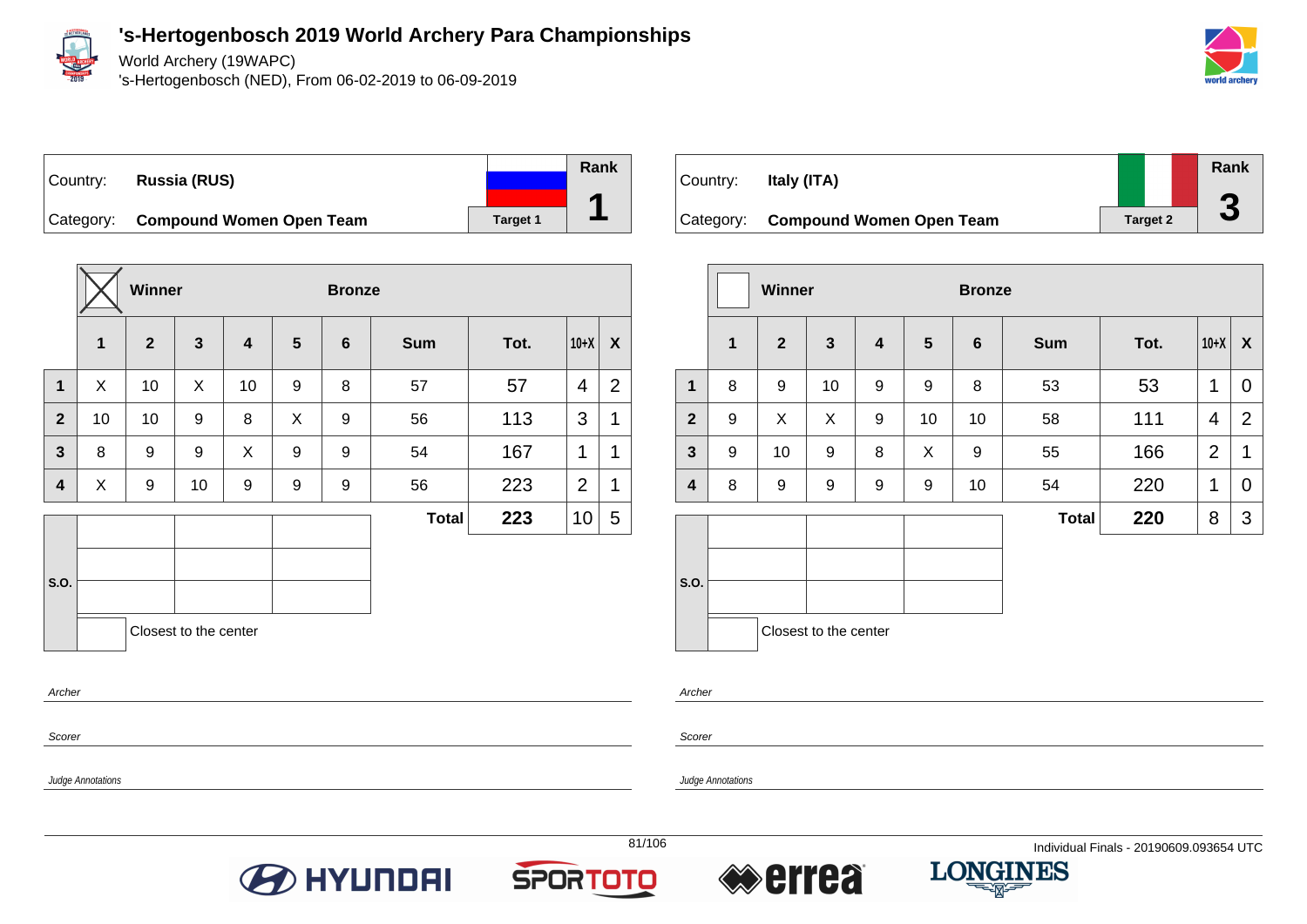

World Archery (19WAPC)

's-Hertogenbosch (NED), From 06-02-2019 to 06-09-2019



Country: **PR China (CHN)**



Category: **Compound Women Open Team Target 1** 

|                |             | Winner           |                       |   |                 | Gold    |              |      |                |                |  |
|----------------|-------------|------------------|-----------------------|---|-----------------|---------|--------------|------|----------------|----------------|--|
|                | $\mathbf 1$ | $\boldsymbol{2}$ | $\mathbf{3}$          | 4 | $5\phantom{.0}$ | $\bf 6$ | <b>Sum</b>   | Tot. | $10+X$         | X              |  |
| $\mathbf{1}$   | 9           | 9                | 10                    | 9 | 10              | 9       | 56           | 56   | $\overline{2}$ | $\mathbf 0$    |  |
| $\overline{2}$ | 10          | 9                | X                     | X | 8               | 9       | 56           | 112  | 3              | $\overline{2}$ |  |
| $\mathbf{3}$   | X           | 9                | 9                     | X | 10              | 8       | 56           | 168  | 3              | $\overline{2}$ |  |
| 4              | X           | 9                | 9                     | X | X               | X       | 58           | 226  | 4              | 4              |  |
|                |             |                  |                       |   |                 |         | <b>Total</b> | 226  | 12             | 8              |  |
|                |             |                  |                       |   |                 |         |              |      |                |                |  |
| S.O.           |             |                  |                       |   |                 |         |              |      |                |                |  |
|                |             |                  | Closest to the center |   |                 |         |              |      |                |                |  |
| Archer         |             |                  |                       |   |                 |         |              |      |                |                |  |



|                         |             | Winner         |                       |    |   | Gold            |              |      |        |                |  |  |
|-------------------------|-------------|----------------|-----------------------|----|---|-----------------|--------------|------|--------|----------------|--|--|
|                         | $\mathbf 1$ | $\overline{2}$ | $\mathbf{3}$          | 4  | 5 | $6\phantom{1}6$ | <b>Sum</b>   | Tot. | $10+X$ | X              |  |  |
| $\mathbf{1}$            | 10          | 9              | 9                     | 10 | 9 | X               | 57           | 57   | 3      | $\mathbf 1$    |  |  |
| $\overline{2}$          | 10          | 8              | 9                     | 10 | 9 | X               | 56           | 113  | 3      | 1              |  |  |
| $\mathbf{3}$            | 9           | 10             | 9                     | 9  | 9 | 9               | 55           | 168  | 1      | $\overline{0}$ |  |  |
| $\overline{\mathbf{4}}$ | 10          | 9              | 10                    | 9  | 8 | X               | 56           | 224  | 3      | 1              |  |  |
|                         |             |                |                       |    |   |                 | <b>Total</b> | 224  | 10     | 3              |  |  |
| S.O.                    |             |                | Closest to the center |    |   |                 |              |      |        |                |  |  |

Archer

Scorer

Judge Annotations

Judge Annotations

Scorer







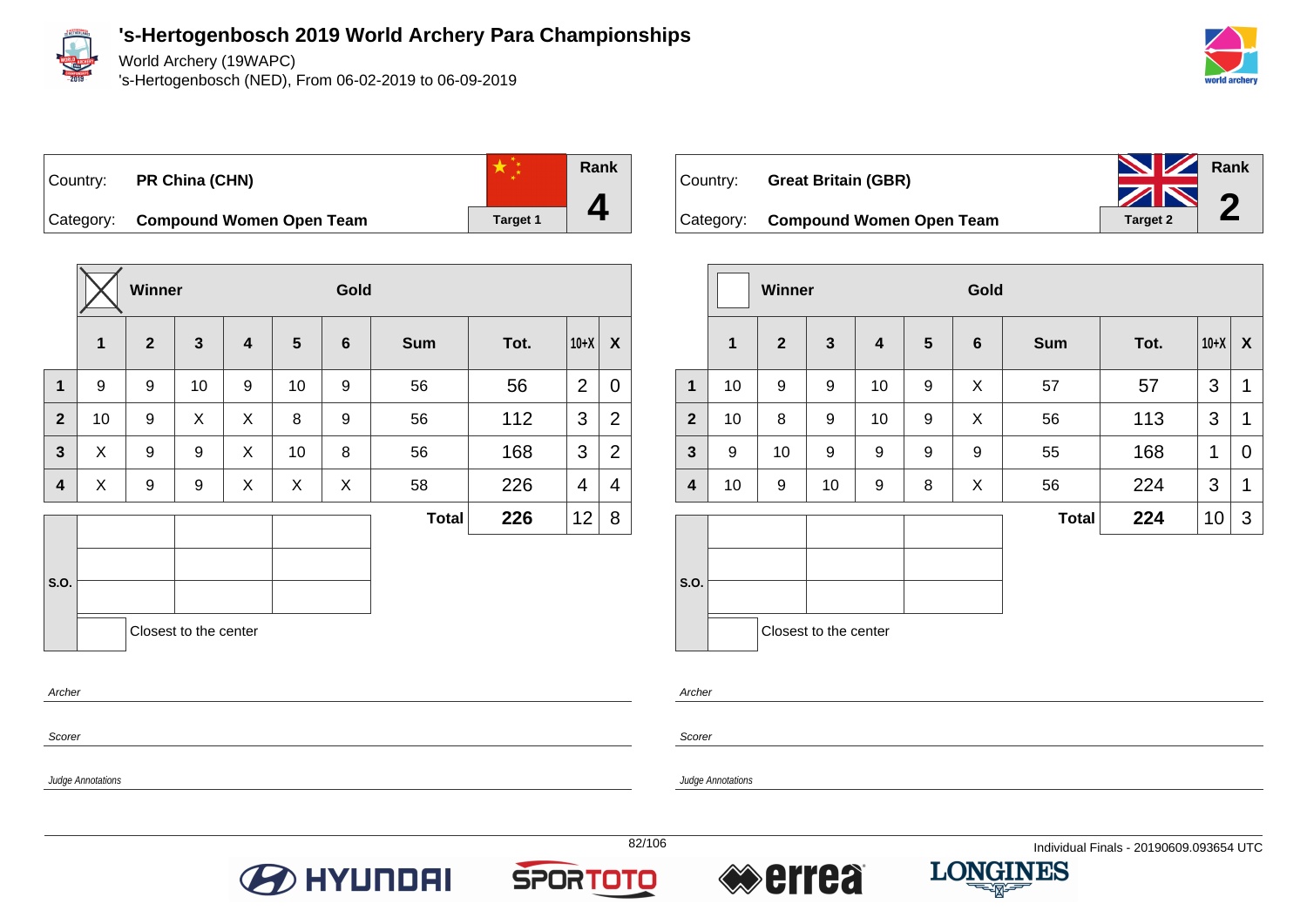

World Archery (19WAPC)

's-Hertogenbosch (NED), From 06-02-2019 to 06-09-2019



**Rank**

**16**





Category: **Compound Open Mixed Team Target 7** 

|                |              | Winner                |                  | $1/12$                  |              |      |                |                |  |  |
|----------------|--------------|-----------------------|------------------|-------------------------|--------------|------|----------------|----------------|--|--|
|                | $\mathbf{1}$ | $\overline{2}$        | $\mathbf{3}$     | $\overline{\mathbf{4}}$ | <b>Sum</b>   | Tot. | $10+X$         | X              |  |  |
| $\mathbf{1}$   | 10           | $\boldsymbol{9}$      | $\bf 8$          | 8                       | 35           | 35   | 1              | 0              |  |  |
| $\overline{2}$ | X            | $\boldsymbol{9}$      | $\boldsymbol{9}$ | 8                       | 36           | 71   | 1              | 1              |  |  |
| $\mathbf{3}$   | X            | 10                    | 8                | 5                       | 33           | 104  | $\overline{2}$ | 1              |  |  |
| 4              | 10           | 9                     | 9                | 8                       | 36           | 140  | 1              | 0              |  |  |
|                |              |                       |                  |                         | <b>Total</b> | 140  | 5              | $\overline{2}$ |  |  |
| S.O.           |              |                       |                  |                         |              |      |                |                |  |  |
|                |              | Closest to the center |                  |                         |              |      |                |                |  |  |
| Archer         |              |                       |                  |                         |              |      |                |                |  |  |

| <i><b>Scorer</b></i> |  |
|----------------------|--|

Judge Annotations

Country: **Thailand (THA)** Category: **Compound Open Mixed Team Target 8** 

|                         |              | <b>Winner</b>         |                  | $1/12$                  |              |      |        |              |
|-------------------------|--------------|-----------------------|------------------|-------------------------|--------------|------|--------|--------------|
|                         | $\mathbf{1}$ | $\overline{2}$        | $\mathbf{3}$     | $\overline{\mathbf{4}}$ | <b>Sum</b>   | Tot. | $10+X$ | $\mathsf{X}$ |
| 1                       | X            | 10                    | 10               | $\overline{7}$          | 37           | 37   | 3      | 1            |
| $\overline{2}$          | X            | 10                    | 10               | 9                       | 39           | 76   | 3      | 1            |
| $\mathbf{3}$            | 9            | 9                     | 9                | 8                       | 35           | 111  | 0      | 0            |
| $\overline{\mathbf{4}}$ | X            | 9                     | $\boldsymbol{9}$ | 8                       | 36           | 147  | 1      | 1            |
|                         |              |                       |                  |                         | <b>Total</b> | 147  | 7      | 3            |
|                         |              |                       |                  |                         |              |      |        |              |
| S.O.                    |              |                       |                  |                         |              |      |        |              |
|                         |              | Closest to the center |                  |                         |              |      |        |              |

Archer

Scorer







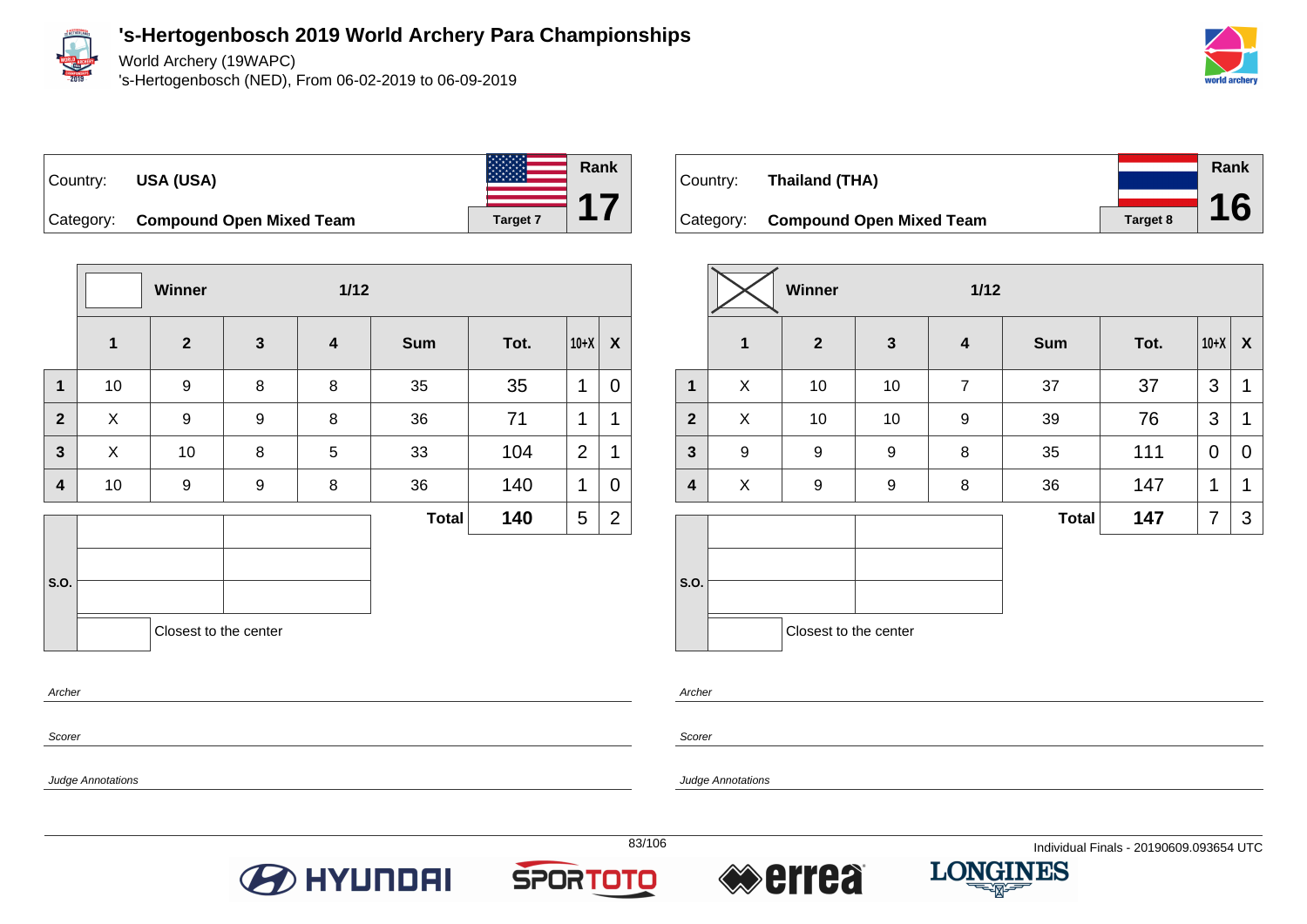

World Archery (19WAPC)

's-Hertogenbosch (NED), From 06-02-2019 to 06-09-2019



Country: **India (IND)**  $\overline{\odot}$ Category: **Compound Open Mixed Team** Target 10



| Country:  | Mexico (MEX)                    |                  | Rank |
|-----------|---------------------------------|------------------|------|
|           |                                 |                  | 24   |
| Category: | <b>Compound Open Mixed Team</b> | <b>Target 11</b> |      |

|              |                  | Winner                |              | $1/12$                  |              |      |                |                  |
|--------------|------------------|-----------------------|--------------|-------------------------|--------------|------|----------------|------------------|
|              | $\mathbf 1$      | $\overline{2}$        | $\mathbf{3}$ | $\overline{\mathbf{4}}$ | <b>Sum</b>   | Tot. | $10+X$         | $\boldsymbol{X}$ |
| $\mathbf{1}$ | X                | $\boldsymbol{9}$      | 9            | 8                       | 36           | 36   | 1              | 1                |
| $\mathbf{2}$ | X                | $\boldsymbol{9}$      | 9            | $\boldsymbol{9}$        | 37           | 73   | 1              | 1                |
| $\mathbf{3}$ | $\boldsymbol{9}$ | 9                     | 9            | $6\phantom{1}6$         | 33           | 106  | 0              | 0                |
| 4            | $\boldsymbol{9}$ | $\boldsymbol{9}$      | 9            | 8                       | 35           | 141  | 0              | 0                |
|              |                  |                       |              |                         | <b>Total</b> | 141  | $\overline{2}$ | $\overline{2}$   |
| S.O.         |                  |                       |              |                         |              |      |                |                  |
|              |                  | Closest to the center |              |                         |              |      |                |                  |

Archer

Scorer

Judge Annotations

Archer

Scorer

Judge Annotations





**Rank**

**9**



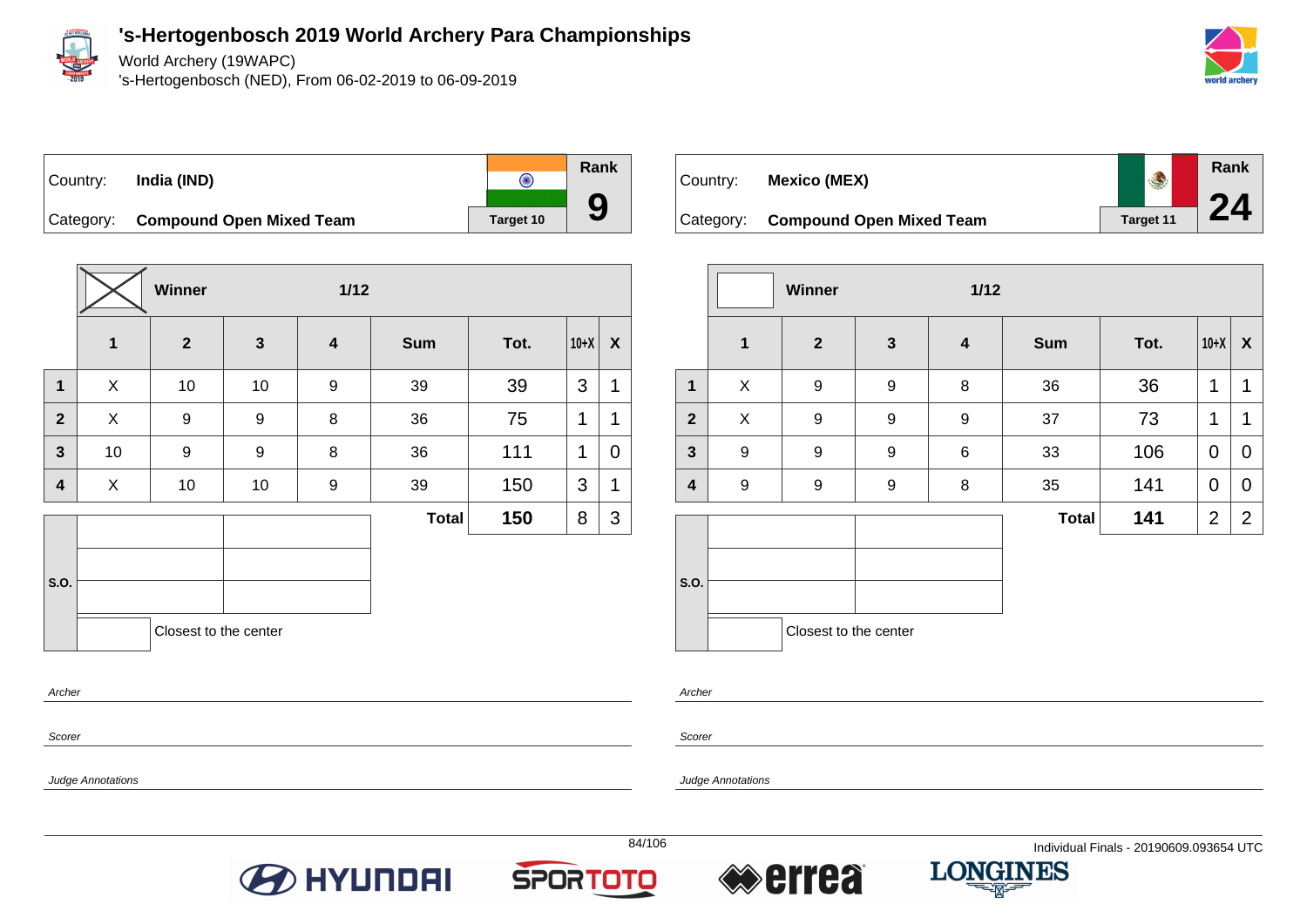

Archer

Scorer

Judge Annotations

**'s-Hertogenbosch 2019 World Archery Para Championships**

World Archery (19WAPC)

's-Hertogenbosch (NED), From 06-02-2019 to 06-09-2019



# Country: **Poland (POL)**



Category: **Compound Open Mixed Team Target 13** 

|                         |    | Winner                |                  | $1/12$                  |              |      |                |                  |
|-------------------------|----|-----------------------|------------------|-------------------------|--------------|------|----------------|------------------|
|                         | 1  | $\overline{2}$        | $\mathbf{3}$     | $\overline{\mathbf{4}}$ | <b>Sum</b>   | Tot. | $10+X$         | $\boldsymbol{X}$ |
| $\mathbf{1}$            | 10 | $\boldsymbol{9}$      | $\overline{7}$   | $\,6$                   | 32           | 32   | 1              | 0                |
| $\overline{2}$          | 10 | 10                    | 8                | 8                       | 36           | 68   | $\overline{2}$ | $\mathbf 0$      |
| $\overline{\mathbf{3}}$ | 10 | 10                    | $\boldsymbol{9}$ | 8                       | 37           | 105  | 2              | $\overline{0}$   |
| 4                       | 10 | $\boldsymbol{9}$      | $\boldsymbol{9}$ | $\overline{7}$          | 35           | 140  | 1              | 0                |
|                         |    |                       |                  |                         | <b>Total</b> | 140  | 6              | 0                |
| S.O.                    |    | Closest to the center |                  |                         |              |      |                |                  |

|           | Country: <b>HKG (HKG)</b>       |                  | Rank |
|-----------|---------------------------------|------------------|------|
| Category: | <b>Compound Open Mixed Team</b> | <b>Target 14</b> |      |

|                         |                  | Winner                |                  | $1/12$                  |              |      |                |                |
|-------------------------|------------------|-----------------------|------------------|-------------------------|--------------|------|----------------|----------------|
|                         | $\mathbf{1}$     | $\overline{2}$        | $\mathbf{3}$     | $\overline{\mathbf{4}}$ | <b>Sum</b>   | Tot. | $10+X$         | X              |
| $\mathbf{1}$            | X                | 10                    | $\boldsymbol{9}$ | $\overline{7}$          | 36           | 36   | $\overline{2}$ | $\mathbf 1$    |
| $\overline{2}$          | 10               | $\boldsymbol{9}$      | 8                | 8                       | 35           | 71   | 1              | 0              |
| $\mathbf{3}$            | $\boldsymbol{9}$ | 8                     | 8                | 8                       | 33           | 104  | 0              | 0              |
| $\overline{\mathbf{4}}$ | X                | 10                    | 9                | 9                       | 38           | 142  | $\overline{2}$ | 1              |
|                         |                  |                       |                  |                         | <b>Total</b> | 142  | 5              | $\overline{2}$ |
| S.O.                    |                  |                       |                  |                         |              |      |                |                |
|                         |                  | Closest to the center |                  |                         |              |      |                |                |

Archer

Scorer







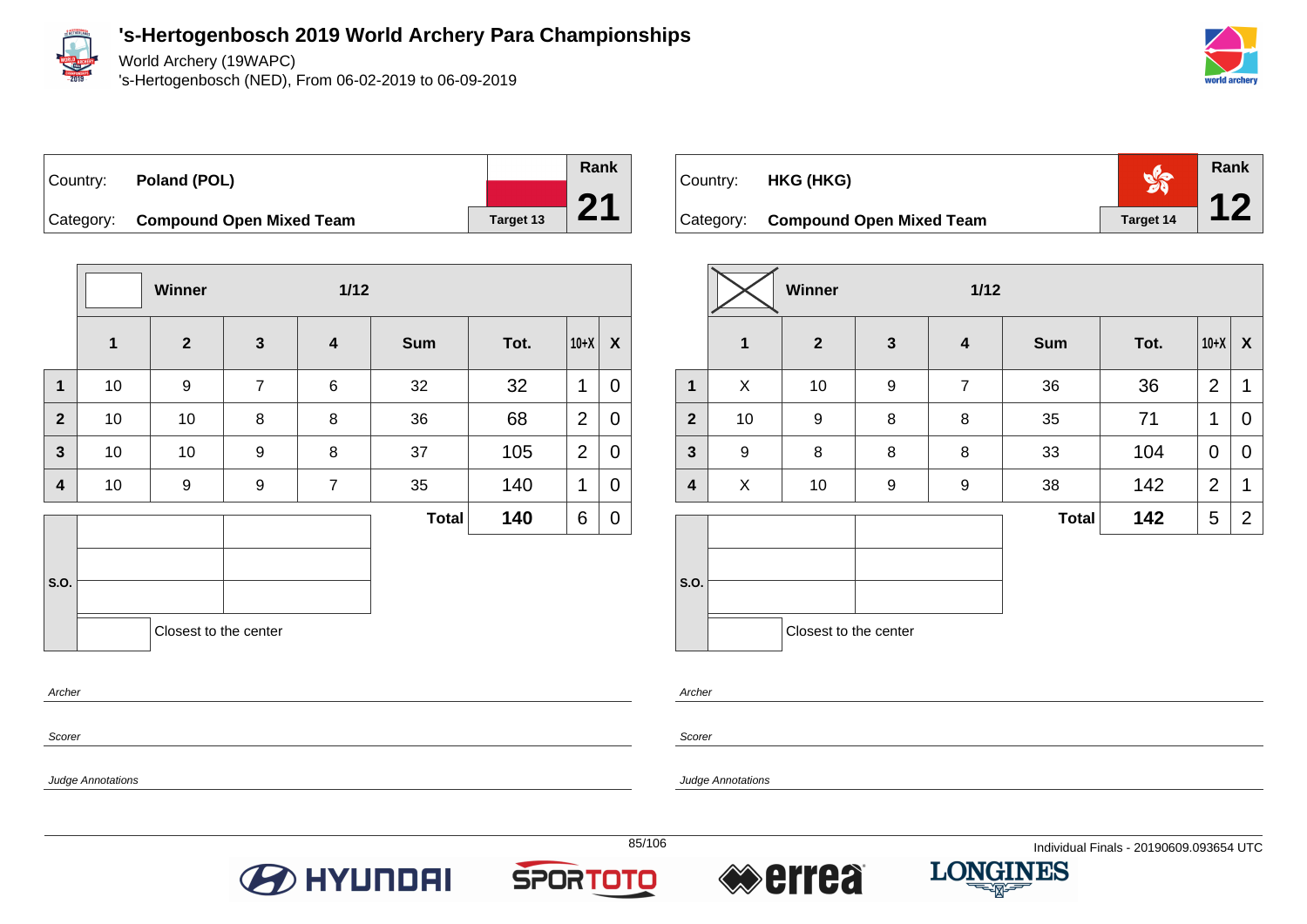

World Archery (19WAPC)

's-Hertogenbosch (NED), From 06-02-2019 to 06-09-2019





**Winner 1/12 1 2 3 4 Sum Tot. 10+X X 1** | 10 | 10 | 9 | 8 | 37 | 37 |2 | 0 **2** | 9 | 9 | 8 | 35 | 72 | 0 | 0 **3** | 9 | 9 | 8 | 35 | 107 |0 |0 **4** | X | 10 | 9 | 9 | 38 | 145 |2 |1 **S.O. Total 145**  $|4|1$ Closest to the center

| Country: | Australia (AUS)                    | $\frac{N}{N}$ | Rank |
|----------|------------------------------------|---------------|------|
|          | Category: Compound Open Mixed Team | Target 17     |      |

|                         |              | Winner                |              | $1/12$           |              |      |                |                           |
|-------------------------|--------------|-----------------------|--------------|------------------|--------------|------|----------------|---------------------------|
|                         | $\mathbf{1}$ | $\mathbf{2}$          | $\mathbf{3}$ | $\boldsymbol{4}$ | <b>Sum</b>   | Tot. | $10+X$         | $\boldsymbol{\mathsf{X}}$ |
| $\mathbf{1}$            | 10           | 10                    | 9            | 8                | 37           | 37   | $\overline{2}$ | $\mathbf 0$               |
| $\overline{2}$          | 10           | 9                     | 9            | 8                | 36           | 73   | 1              | $\overline{0}$            |
| $\mathbf{3}$            | X            | X                     | 10           | 8                | 38           | 111  | 3              | $\overline{2}$            |
| $\overline{\mathbf{4}}$ | X            | 10                    | 8            | 8                | 36           | 147  | $\overline{2}$ | 1                         |
|                         |              |                       |              |                  | <b>Total</b> | 147  | 8              | 3                         |
|                         |              |                       |              |                  |              |      |                |                           |
| S.O.                    |              |                       |              |                  |              |      |                |                           |
|                         |              | Closest to the center |              |                  |              |      |                |                           |

Archer

Scorer

Scorer

Archer

Judge Annotations







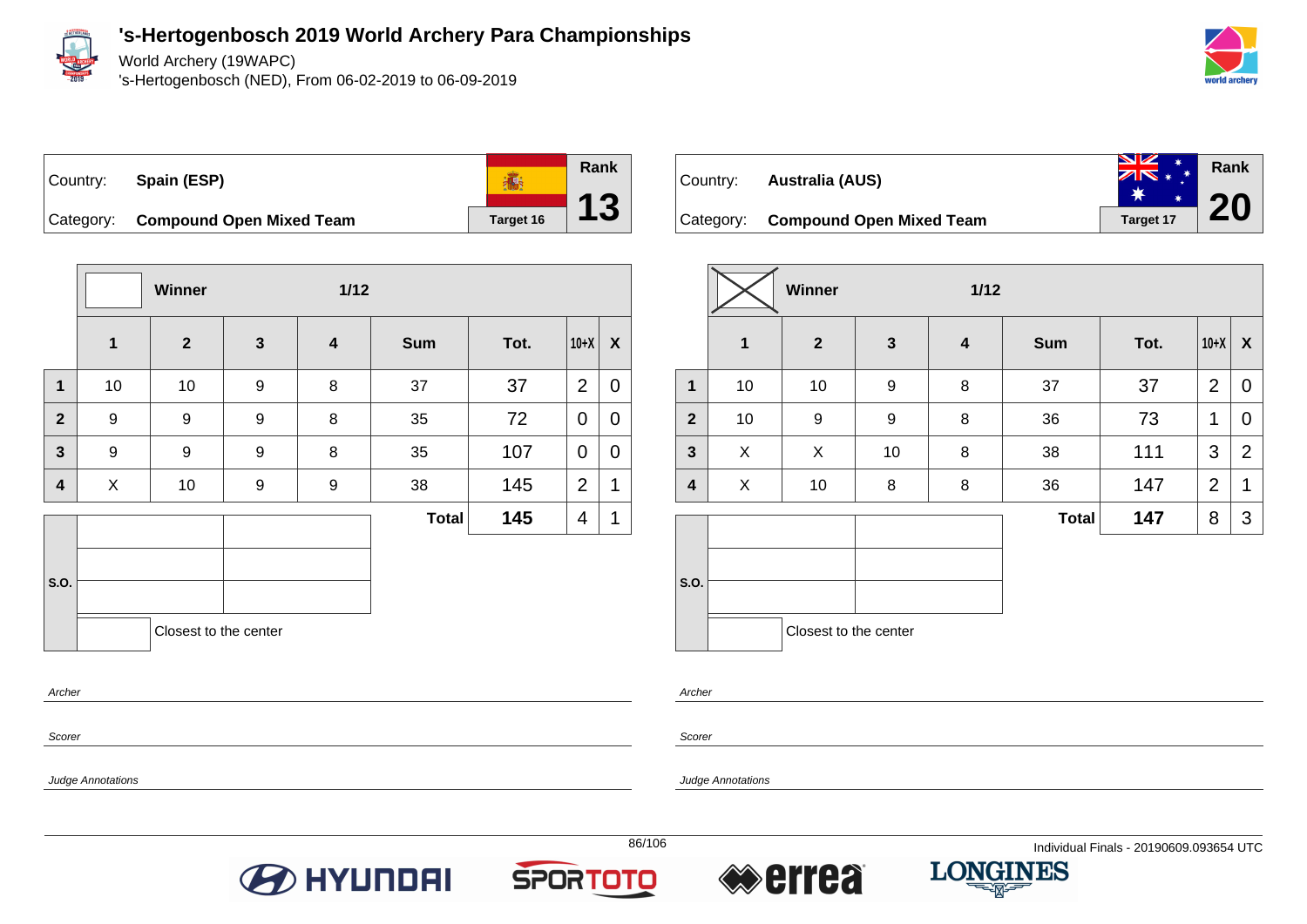

World Archery (19WAPC)

's-Hertogenbosch (NED), From 06-02-2019 to 06-09-2019



**Rank**

**14**

| Country: | Sweden (SWE)                       |           |
|----------|------------------------------------|-----------|
|          | Category: Compound Open Mixed Team | Target 19 |

**Winner 1/12 1 2 3 4 Sum Tot. 10+X X 1** | X | 10 | 10 | 9 | 39 | 39 |3 |1 **2** | 9 | 9 | 8 | 35 | 74 |<code>O|O</code> **3** | 10 | 10 | 8 | 7 | 35 | 109 |2|0 **4** | 9 | 9 | 9 | 9 | 36 | 145 |<code>O|O</code> **S.O.** 10 7 **Total 145**  $5 \mid 1$ Closest to the center Archer

|  | Country: Canada (CAN)              |           |
|--|------------------------------------|-----------|
|  | Category: Compound Open Mixed Team | Target 20 |

|                         |                  | Winner                |              | $1/12$           |              |      |                |                  |
|-------------------------|------------------|-----------------------|--------------|------------------|--------------|------|----------------|------------------|
|                         | $\mathbf{1}$     | $\mathbf{2}$          | $\mathbf{3}$ | $\boldsymbol{4}$ | <b>Sum</b>   | Tot. | $10+X$         | $\boldsymbol{X}$ |
| $\mathbf{1}$            | 10               | 9                     | 9            | 8                | 36           | 36   | 1              | 0                |
| $\overline{2}$          | X                | 9                     | 9            | 9                | 37           | 73   | 1              | 1                |
| $\overline{\mathbf{3}}$ | 10               | 10                    | 9            | $\boldsymbol{9}$ | 38           | 111  | $\overline{2}$ | 0                |
| $\overline{\mathbf{4}}$ | $\boldsymbol{9}$ | $\boldsymbol{9}$      | 8            | 8                | 34           | 145  | $\mathbf 0$    | 0                |
|                         |                  | 10                    | 9            |                  | <b>Total</b> | 145  | 4              | 1                |
|                         |                  |                       |              |                  |              |      |                |                  |
| S.O.                    |                  |                       |              |                  |              |      |                |                  |
|                         |                  | Closest to the center |              |                  |              |      |                |                  |

Archer

Scorer

Judge Annotations

Scorer

Judge Annotations





**Rank**

**19**



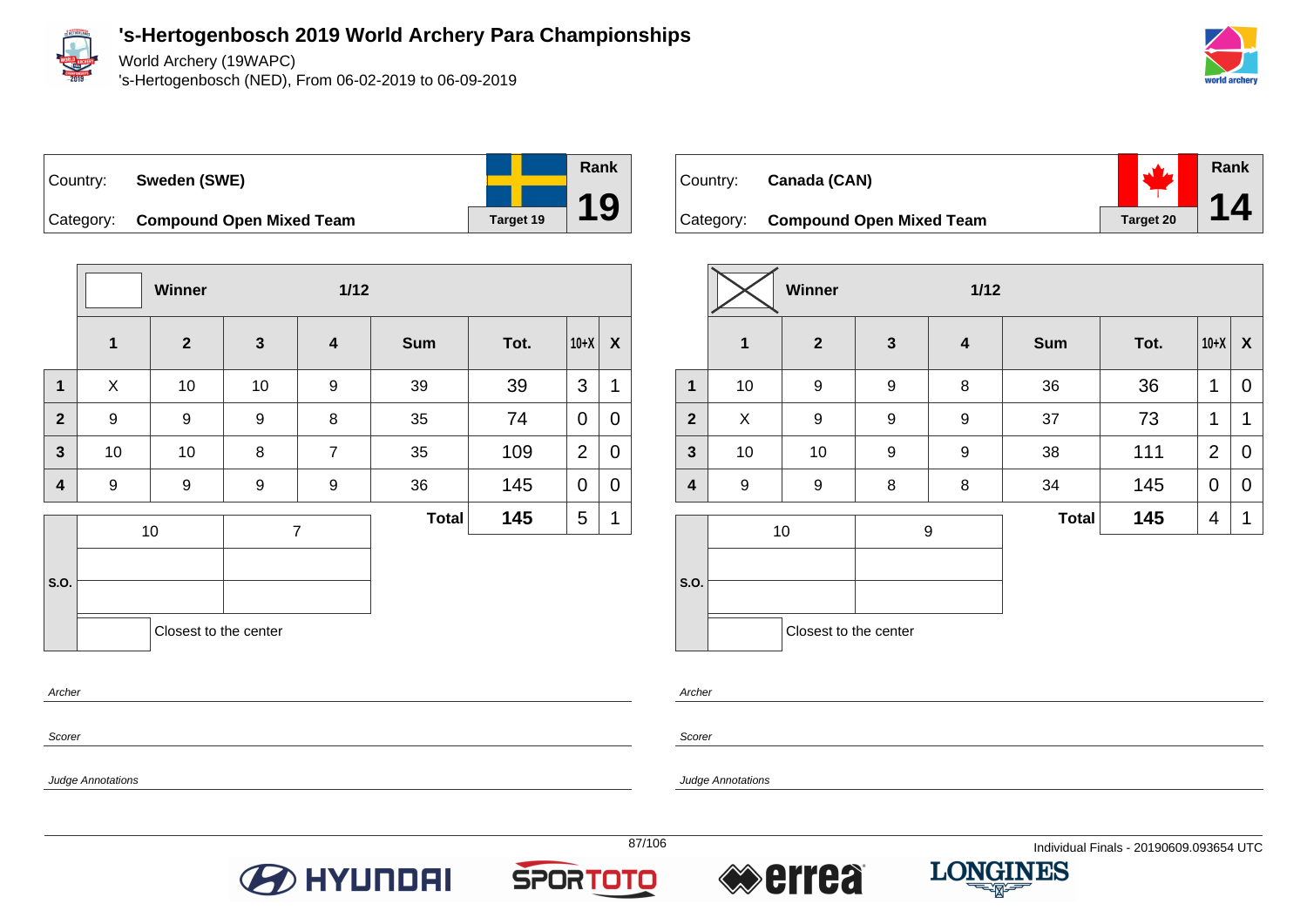

Archer

Scorer

Judge Annotations

**'s-Hertogenbosch 2019 World Archery Para Championships**

World Archery (19WAPC)

's-Hertogenbosch (NED), From 06-02-2019 to 06-09-2019



# Country: **France (FRA)**



Category: **Compound Open Mixed Team** Target 22

|                         |                  | Winner                |                  | $1/12$                  |              |      |                |                |
|-------------------------|------------------|-----------------------|------------------|-------------------------|--------------|------|----------------|----------------|
|                         | $\mathbf{1}$     | $\overline{2}$        | $\mathbf{3}$     | $\overline{\mathbf{4}}$ | <b>Sum</b>   | Tot. | $10+X$         | X              |
| 1                       | $\boldsymbol{9}$ | 9                     | 9                | $\boldsymbol{9}$        | 36           | 36   | $\mathbf 0$    | $\overline{0}$ |
| $\overline{2}$          | 10               | $\boldsymbol{9}$      | $\boldsymbol{9}$ | 8                       | 36           | 72   | 1              | 0              |
| 3                       | X                | 9                     | 9                | $\boldsymbol{9}$        | 37           | 109  | 1              | 1              |
| $\overline{\mathbf{4}}$ | X                | 10                    | 9                | $\boldsymbol{9}$        | 38           | 147  | $\overline{2}$ | 1              |
|                         |                  |                       |                  |                         | <b>Total</b> | 147  | 4              | $\overline{2}$ |
| S.O.                    |                  | Closest to the center |                  |                         |              |      |                |                |

| Country: | <b>Chinese Taipei (TPE)</b>        |           | Rank |
|----------|------------------------------------|-----------|------|
|          | Category: Compound Open Mixed Team | Target 23 |      |

|                         |                  | Winner                |              | $1/12$                  |              |      |                |                |
|-------------------------|------------------|-----------------------|--------------|-------------------------|--------------|------|----------------|----------------|
|                         | $\mathbf{1}$     | $\overline{2}$        | $\mathbf{3}$ | $\overline{\mathbf{4}}$ | <b>Sum</b>   | Tot. | $10+X$         | X              |
| $\mathbf{1}$            | $\boldsymbol{9}$ | 9                     | 8            | $\overline{7}$          | 33           | 33   | $\mathbf 0$    | 0              |
| $\overline{2}$          | X                | 9                     | 9            | 9                       | 37           | 70   | 1              | 1              |
| $\overline{\mathbf{3}}$ | X                | X                     | 8            | $\overline{7}$          | 35           | 105  | $\overline{2}$ | $\overline{2}$ |
| 4                       | 10               | $\boldsymbol{9}$      | 9            | M                       | 28           | 133  | 1              | 0              |
|                         |                  |                       |              |                         | <b>Total</b> | 133  | 4              | 3              |
| S.O.                    |                  | Closest to the center |              |                         |              |      |                |                |

Archer

Scorer







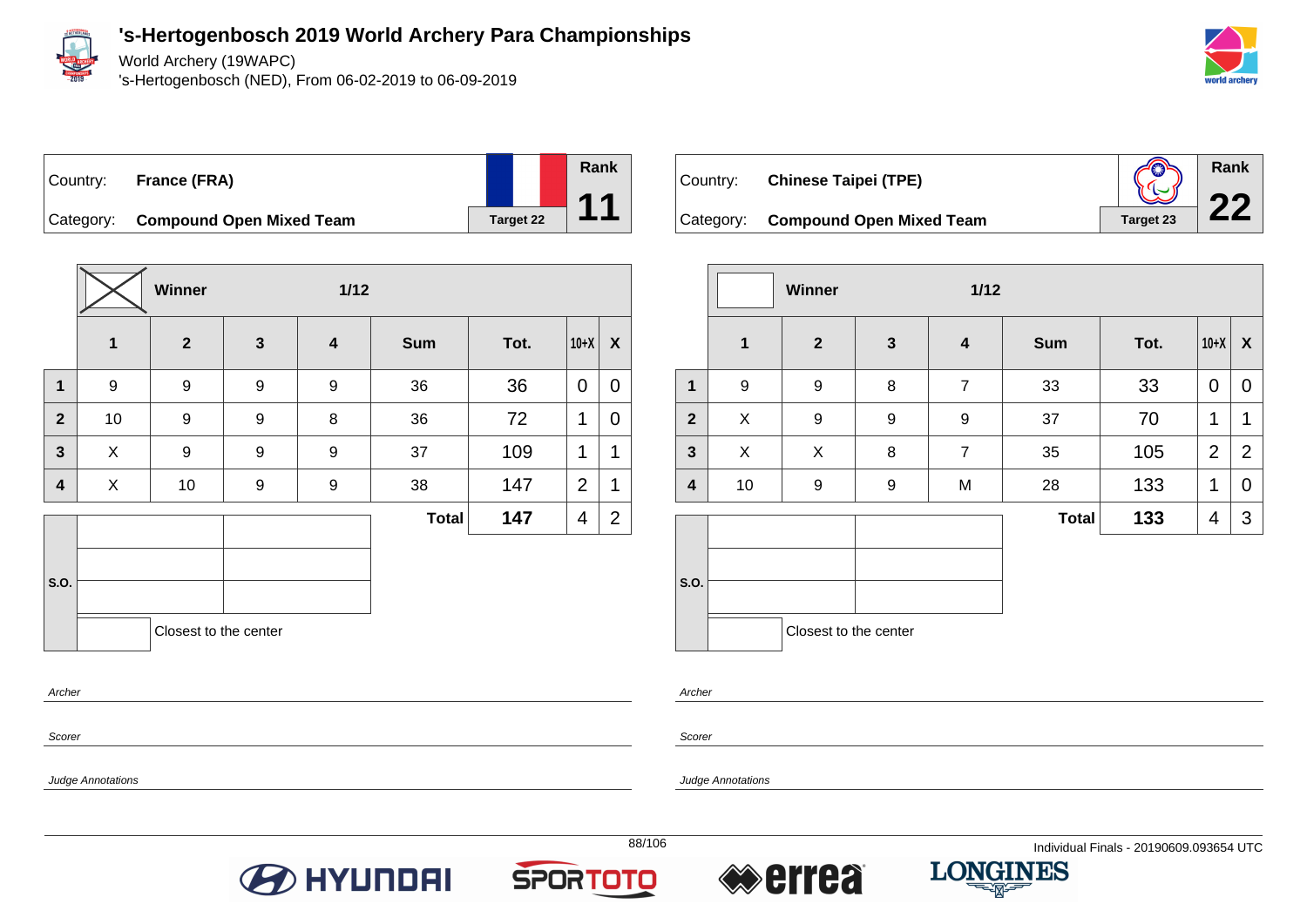

World Archery (19WAPC)

's-Hertogenbosch (NED), From 06-02-2019 to 06-09-2019



Country: **Czech Republic (CZE)**



Category: **Compound Open Mixed Team Target 25** 

|                |                  | Winner                |                  |                         | $1/12$       |      |                |                  |  |  |
|----------------|------------------|-----------------------|------------------|-------------------------|--------------|------|----------------|------------------|--|--|
|                | $\mathbf{1}$     | $\overline{2}$        | $\mathbf{3}$     | $\overline{\mathbf{4}}$ | <b>Sum</b>   | Tot. | $10+X$         | $\boldsymbol{X}$ |  |  |
| $\mathbf 1$    | 10               | 10                    | 9                | 9                       | 38           | 38   | $\overline{2}$ | 0                |  |  |
| $\overline{2}$ | X                | 10                    | $\boldsymbol{9}$ | 9                       | 38           | 76   | $\overline{2}$ | $\mathbf{1}$     |  |  |
| $\mathbf{3}$   | $\boldsymbol{9}$ | $\boldsymbol{9}$      | 8                | 5                       | 31           | 107  | 0              | 0                |  |  |
| 4              | X                | $\boldsymbol{9}$      | 9                | 9                       | 37           | 144  | 1              | 1                |  |  |
|                |                  |                       |                  |                         | <b>Total</b> | 144  | 5              | $\overline{2}$   |  |  |
|                |                  |                       |                  |                         |              |      |                |                  |  |  |
| S.O.           |                  |                       |                  |                         |              |      |                |                  |  |  |
|                |                  | Closest to the center |                  |                         |              |      |                |                  |  |  |
| Archer         |                  |                       |                  |                         |              |      |                |                  |  |  |

|  | Country: <b>Korea (KOR)</b>        | $\mathscr{U}$ $\mathscr{W}$ | Rank |
|--|------------------------------------|-----------------------------|------|
|  | Category: Compound Open Mixed Team | Target 26                   |      |

|                         |              | <b>Winner</b><br>$1/12$ |                         |                  |              |      |                |             |
|-------------------------|--------------|-------------------------|-------------------------|------------------|--------------|------|----------------|-------------|
|                         | $\mathbf{1}$ | $\overline{2}$          | $\overline{\mathbf{3}}$ | $\boldsymbol{4}$ | <b>Sum</b>   | Tot. | $10+X$         | X           |
| $\mathbf{1}$            | 10           | 10                      | 9                       | $\boldsymbol{9}$ | 38           | 38   | $\overline{2}$ | 0           |
| $\overline{2}$          | 10           | 9                       | 9                       | $\overline{7}$   | 35           | 73   | 1              | 0           |
| $\mathbf{3}$            | 10           | 9                       | 9                       | 8                | 36           | 109  | 1              | 0           |
| $\overline{\mathbf{4}}$ | 10           | 10                      | 10                      | $\overline{7}$   | 37           | 146  | 3              | $\mathbf 0$ |
|                         |              |                         |                         |                  | <b>Total</b> | 146  | 7              | 0           |
| S.O.                    |              |                         |                         |                  |              |      |                |             |
|                         |              | Closest to the center   |                         |                  |              |      |                |             |

Archer

Scorer

Judge Annotations

Scorer

Judge Annotations







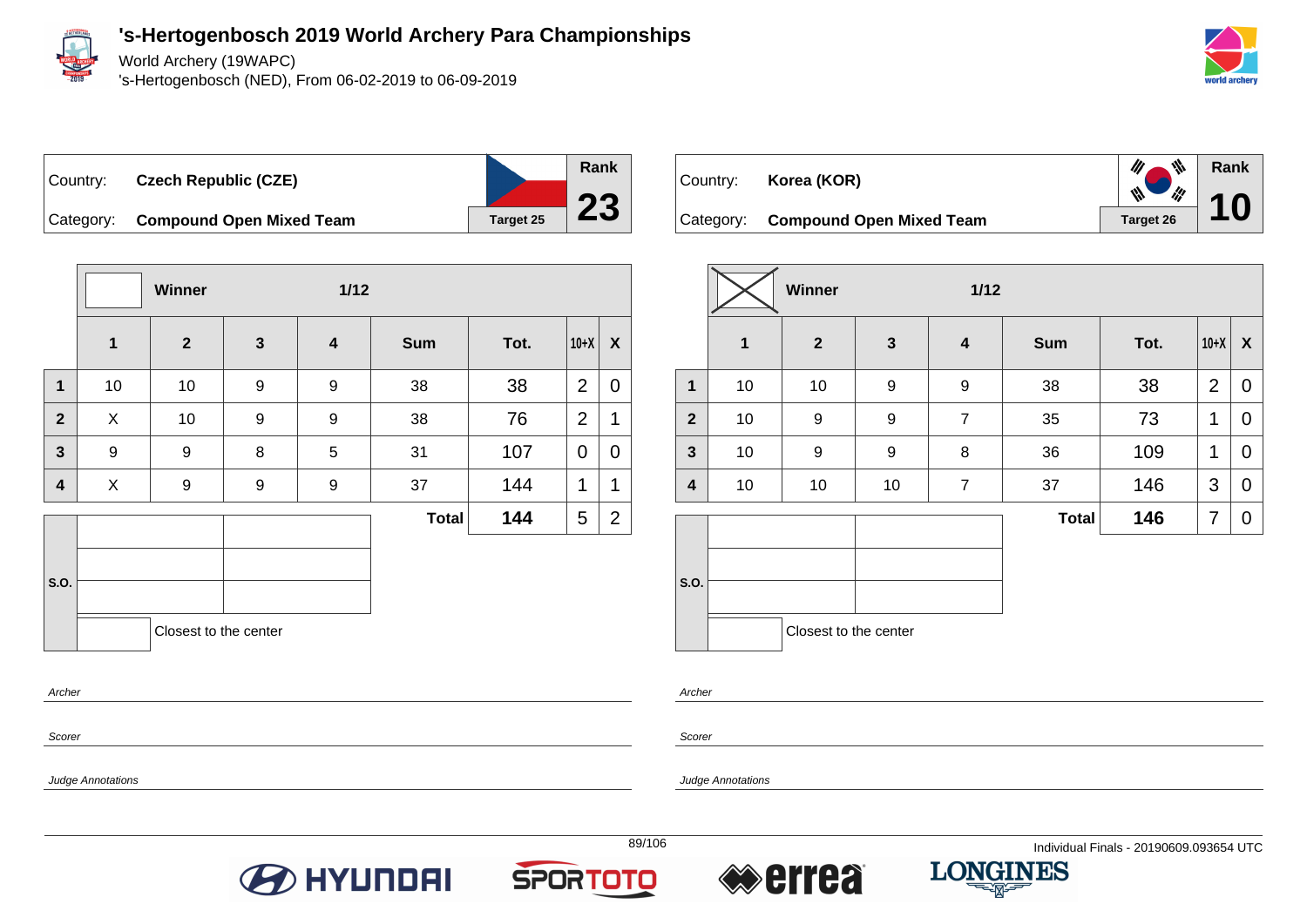

World Archery (19WAPC)

's-Hertogenbosch (NED), From 06-02-2019 to 06-09-2019



Country: **Japan (JPN)**



Category: **Compound Open Mixed Team** Target 28

|                |              | Winner<br>$1/12$      |              |                         |              |      |        |                  |
|----------------|--------------|-----------------------|--------------|-------------------------|--------------|------|--------|------------------|
|                | $\mathbf{1}$ | $\overline{2}$        | $\mathbf{3}$ | $\overline{\mathbf{4}}$ | <b>Sum</b>   | Tot. | $10+X$ | $\boldsymbol{X}$ |
| $\mathbf{1}$   | 10           | 8                     | 8            | 8                       | 34           | 34   | 1      | $\mathbf 0$      |
| $\overline{2}$ | 9            | 9                     | 8            | 8                       | 34           | 68   | 0      | $\mathbf 0$      |
| $\mathbf{3}$   | X            | 10                    | 10           | $\overline{7}$          | 37           | 105  | 3      | 1                |
| 4              | X            | 9                     | 9            | $\overline{7}$          | 35           | 140  | 1      | 1                |
|                |              |                       |              |                         | <b>Total</b> | 140  | 5      | $\overline{2}$   |
| S.O.           |              |                       |              |                         |              |      |        |                  |
|                |              | Closest to the center |              |                         |              |      |        |                  |
|                |              |                       |              |                         |              |      |        |                  |

| Country:  | Malaysia (MAS)                  | 美                | Rank      |
|-----------|---------------------------------|------------------|-----------|
| Category: | <b>Compound Open Mixed Team</b> | <b>Target 29</b> | <b>18</b> |

|                         |                  | <b>Winner</b><br>$1/12$ |              |                         |              |      |                |                  |
|-------------------------|------------------|-------------------------|--------------|-------------------------|--------------|------|----------------|------------------|
|                         | $\mathbf{1}$     | $\boldsymbol{2}$        | $\mathbf{3}$ | $\overline{\mathbf{4}}$ | <b>Sum</b>   | Tot. | $10+X$         | $\boldsymbol{X}$ |
| $\mathbf{1}$            | 10               | 10                      | 8            | 8                       | 36           | 36   | $\overline{2}$ | 0                |
| $\mathbf{2}$            | X                | 9                       | 9            | $\overline{7}$          | 35           | 71   | 1              | 1                |
| $\mathbf{3}$            | 10               | 9                       | 8            | 8                       | 35           | 106  | 1              | 0                |
| $\overline{\mathbf{4}}$ | $\boldsymbol{9}$ | 9                       | 9            | 8                       | 35           | 141  | 0              | 0                |
|                         |                  |                         |              |                         | <b>Total</b> | 141  | 4              | $\mathbf 1$      |
| S.O.                    |                  |                         |              |                         |              |      |                |                  |
|                         |                  | Closest to the center   |              |                         |              |      |                |                  |

Archer

Scorer

Judge Annotations

Archer

Scorer







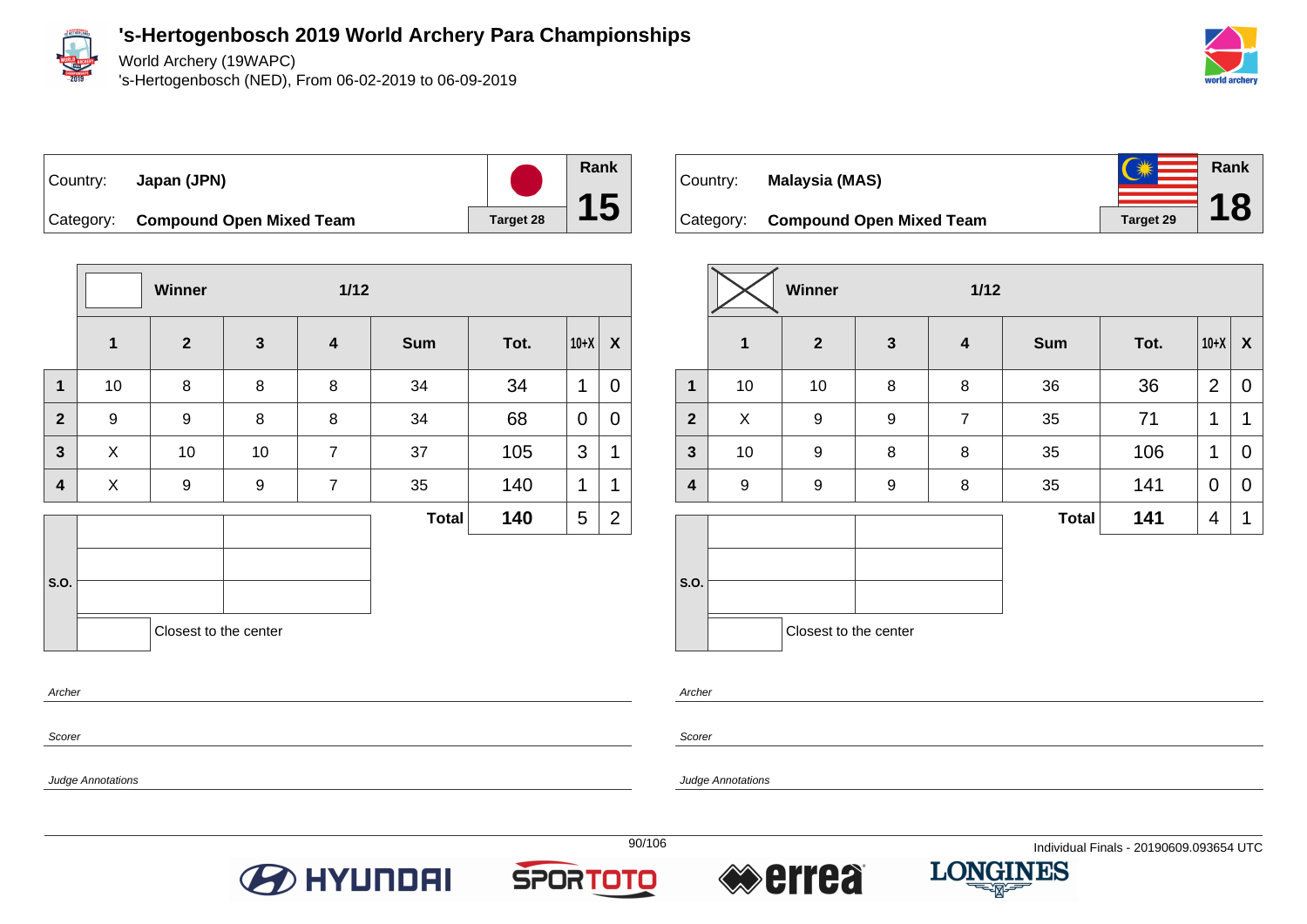

World Archery (19WAPC)

's-Hertogenbosch (NED), From 06-02-2019 to 06-09-2019



## Country: **PR China (CHN)**



Category: **Compound Open Mixed Team Target 1** 

|                         |    | Winner                | 1/8              |                         |              |      |                |                |
|-------------------------|----|-----------------------|------------------|-------------------------|--------------|------|----------------|----------------|
|                         | 1  | $\overline{2}$        | $\mathbf{3}$     | $\overline{\mathbf{4}}$ | <b>Sum</b>   | Tot. | $10+X$         | X              |
| $\mathbf{1}$            | 10 | 10                    | 10               | 9                       | 39           | 39   | 3              | 0              |
| $\overline{2}$          | X  | 10                    | 9                | 9                       | 38           | 77   | 2              | 1              |
| $\overline{\mathbf{3}}$ | X  | X                     | 10               | 10                      | 40           | 117  | $\overline{4}$ | $\overline{2}$ |
| 4                       | X  | 10                    | $\boldsymbol{9}$ | 9                       | 38           | 155  | $\overline{2}$ | $\mathbf 1$    |
|                         |    |                       |                  |                         | <b>Total</b> | 155  | 11             | 4              |
| S.O.                    |    |                       |                  |                         |              |      |                |                |
|                         |    | Closest to the center |                  |                         |              |      |                |                |

Country: **Thailand (THA)** Category: **Compound Open Mixed Team Target 2 Rank 16**

|                |              | <b>Winner</b><br>1/8  |              |                         |              |      |        |                  |
|----------------|--------------|-----------------------|--------------|-------------------------|--------------|------|--------|------------------|
|                | $\mathbf{1}$ | $\mathbf{2}$          | $\mathbf{3}$ | $\overline{\mathbf{4}}$ | <b>Sum</b>   | Tot. | $10+X$ | $\boldsymbol{X}$ |
| $\mathbf{1}$   | 10           | 9                     | 9            | 8                       | 36           | 36   | 1      | 0                |
| $\overline{2}$ | 10           | 9                     | 9            | 9                       | 37           | 73   | 1      | 0                |
| $\mathbf{3}$   | X            | X                     | 10           | 9                       | 39           | 112  | 3      | $\overline{2}$   |
| 4              | X            | X                     | X            | 10                      | 40           | 152  | 4      | 3                |
|                |              |                       |              |                         | <b>Total</b> | 152  | 9      | 5                |
| S.O.           |              |                       |              |                         |              |      |        |                  |
|                |              | Closest to the center |              |                         |              |      |        |                  |

Scorer

Archer

Scorer

Archer

Judge Annotations







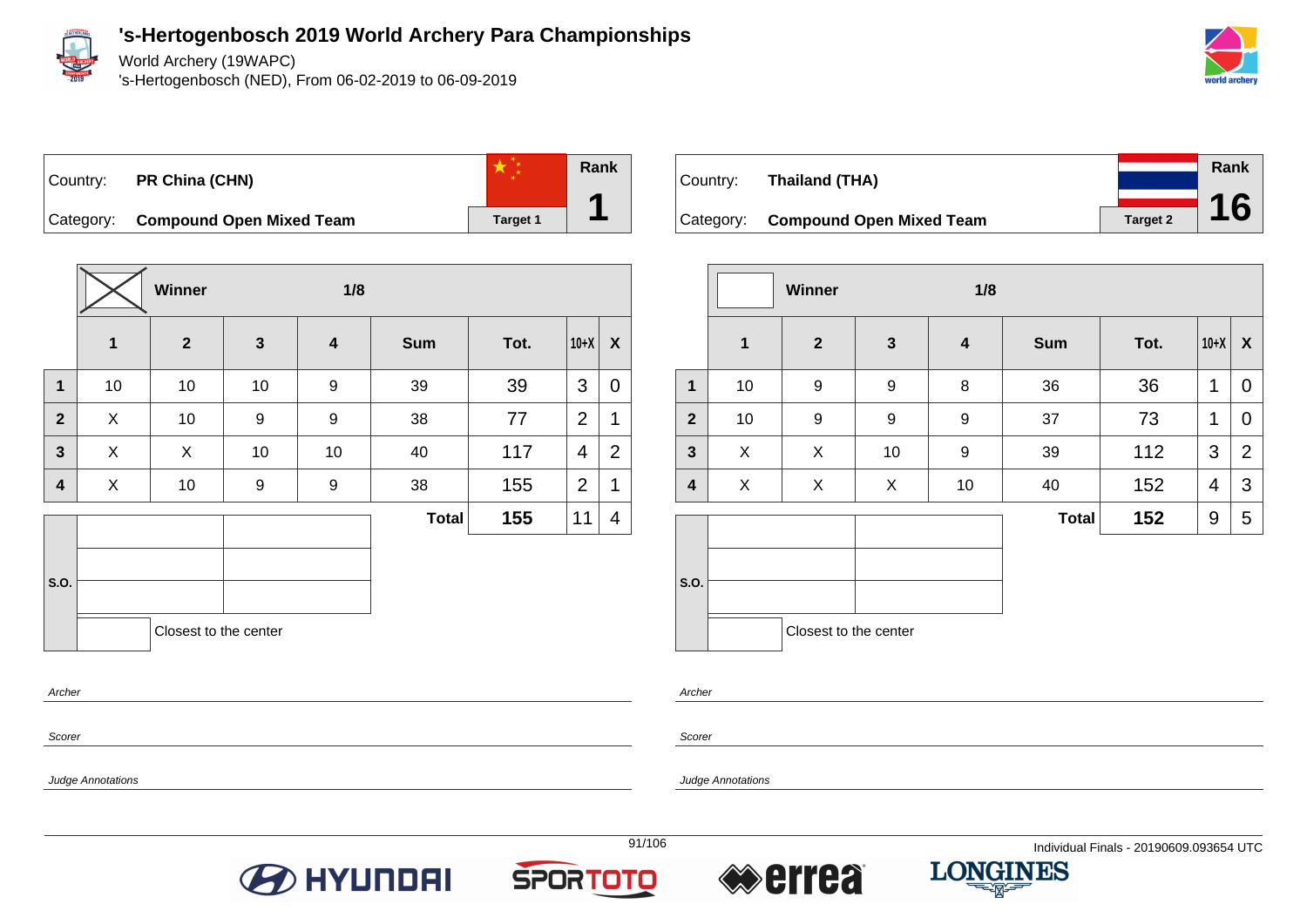

World Archery (19WAPC)

's-Hertogenbosch (NED), From 06-02-2019 to 06-09-2019





**Winner 1/8 1 2 3 4 Sum Tot. 10+X X 1** | X | 10 | 9 | 8 | 37 | 37 |2 |1 **2** X 10 10 8 38 75 3 1 **3** | 10 | 10 | 9 | 9 | 38 | 113 |2 | 0 **4** | X | X | 9 | 9 | 38 | 151 |2 | 2 **S.O. Total 151** 9 4 Closest to the center Archer

| Country: Brazil (BRA)              | S               | Rank |
|------------------------------------|-----------------|------|
| Category: Compound Open Mixed Team | <b>Target 5</b> |      |

|                |              | Winner                |              |                  |              |      |                |                  |
|----------------|--------------|-----------------------|--------------|------------------|--------------|------|----------------|------------------|
|                | $\mathbf{1}$ | $\boldsymbol{2}$      | $\mathbf{3}$ | $\boldsymbol{4}$ | <b>Sum</b>   | Tot. | $10+X$         | $\boldsymbol{X}$ |
| $\mathbf{1}$   | X            | 10                    | 10           | 10               | 40           | 40   | 4              | 1                |
| $\overline{2}$ | X            | 10                    | 10           | 8                | 38           | 78   | 3              | 1                |
| $\mathbf{3}$   | X            | 10                    | 9            | 9                | 38           | 116  | $\overline{2}$ | 1                |
| 4              | X            | 10                    | 10           | 9                | 39           | 155  | 3              | 1                |
|                |              |                       |              |                  | <b>Total</b> | 155  | 12             | 4                |
| S.O.           |              |                       |              |                  |              |      |                |                  |
|                |              | Closest to the center |              |                  |              |      |                |                  |

Archer

Scorer

Judge Annotations

Scorer







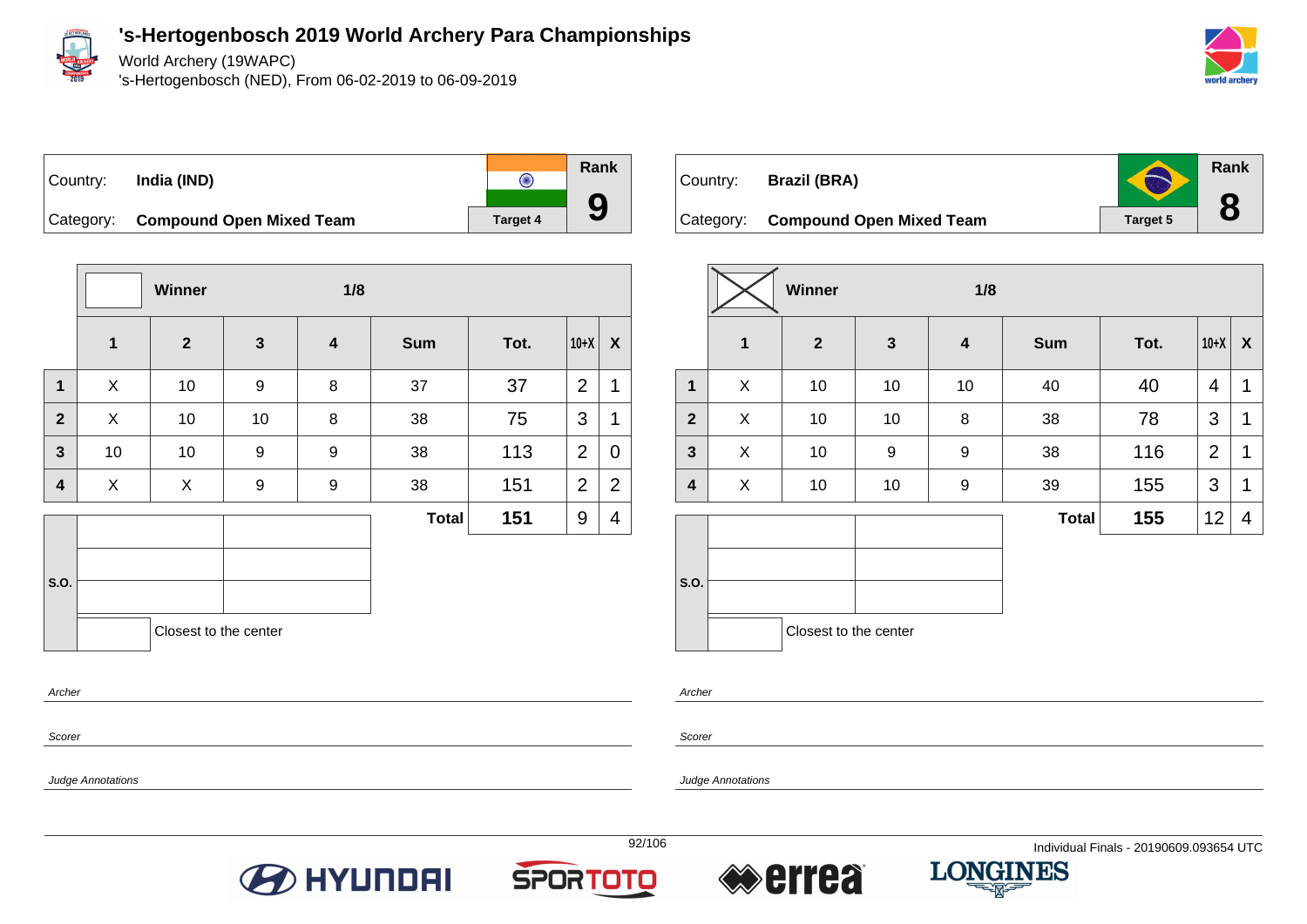

World Archery (19WAPC)

's-Hertogenbosch (NED), From 06-02-2019 to 06-09-2019



 $\mathbb{C}^*$ Country: **Turkey (TUR)**



Category: **Compound Open Mixed Team Target 7** 

|                         |              | Winner<br>1/8         |                  |                         |              |      |                |                |
|-------------------------|--------------|-----------------------|------------------|-------------------------|--------------|------|----------------|----------------|
|                         | $\mathbf{1}$ | $\overline{2}$        | $\mathbf{3}$     | $\overline{\mathbf{4}}$ | <b>Sum</b>   | Tot. | $10+X$         | X              |
| $\mathbf 1$             | X            | 10                    | $\boldsymbol{9}$ | 8                       | 37           | 37   | $\overline{2}$ | 1              |
| $\overline{2}$          | 10           | 10                    | $\boldsymbol{9}$ | $\boldsymbol{9}$        | 38           | 75   | $\overline{2}$ | $\overline{0}$ |
| $\overline{\mathbf{3}}$ | 9            | $\boldsymbol{9}$      | 8                | 8                       | 34           | 109  | 0              | 0              |
| $\overline{\mathbf{4}}$ | 10           | $\boldsymbol{9}$      | $\boldsymbol{9}$ | $\boldsymbol{9}$        | 37           | 146  | 1              | 0              |
|                         |              |                       |                  |                         | <b>Total</b> | 146  | 5              | 1              |
| S.O.                    |              |                       |                  |                         |              |      |                |                |
|                         |              | Closest to the center |                  |                         |              |      |                |                |

| Country: <b>HKG (HKG)</b>          |          | Rank |
|------------------------------------|----------|------|
| Category: Compound Open Mixed Team | Target 8 | 12   |

|              |                  | Winner                | 1/8              |                         |              |      |                |             |
|--------------|------------------|-----------------------|------------------|-------------------------|--------------|------|----------------|-------------|
|              | $\mathbf{1}$     | $\mathbf{2}$          | $\mathbf{3}$     | $\overline{\mathbf{4}}$ | <b>Sum</b>   | Tot. | $10+X$         | X           |
| $\mathbf{1}$ | 10               | 9                     | $\boldsymbol{9}$ | 8                       | 36           | 36   | 1              | 0           |
| $\mathbf{2}$ | 10               | 9                     | $\boldsymbol{9}$ | 9                       | 37           | 73   | 1              | 0           |
| $\mathbf{3}$ | 10               | 10                    | 8                | 8                       | 36           | 109  | $\overline{2}$ | $\mathbf 0$ |
| 4            | $\boldsymbol{9}$ | 9                     | $\boldsymbol{9}$ | 6                       | 33           | 142  | 0              | 0           |
|              |                  |                       |                  |                         | <b>Total</b> | 142  | 4              | 0           |
|              |                  |                       |                  |                         |              |      |                |             |
| S.O.         |                  |                       |                  |                         |              |      |                |             |
|              |                  | Closest to the center |                  |                         |              |      |                |             |

Archer

Scorer

Judge Annotations

Archer

Scorer







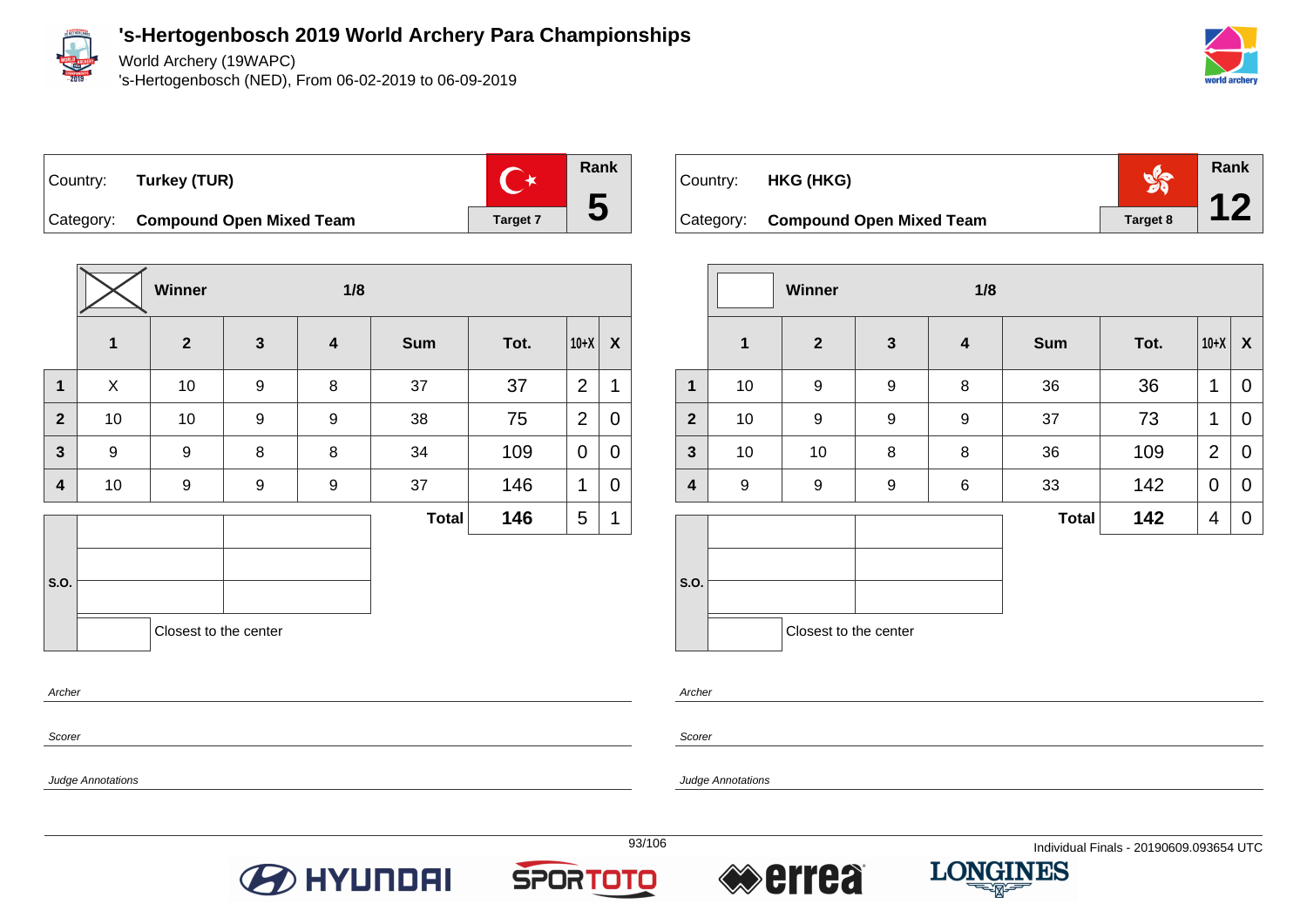

Judge Annotations

**'s-Hertogenbosch 2019 World Archery Para Championships**

World Archery (19WAPC)

's-Hertogenbosch (NED), From 06-02-2019 to 06-09-2019







Category: **Compound Open Mixed Team Target 10** 

|                         |                         | Winner                |              | 1/8                     |              |      |                |                |
|-------------------------|-------------------------|-----------------------|--------------|-------------------------|--------------|------|----------------|----------------|
|                         | $\overline{\mathbf{1}}$ | $\overline{2}$        | $\mathbf{3}$ | $\overline{\mathbf{4}}$ | <b>Sum</b>   | Tot. | $10+X$         | $\pmb{\chi}$   |
| $\mathbf{1}$            | X                       | X                     | 9            | $\boldsymbol{9}$        | 38           | 38   | $\overline{2}$ | $\overline{2}$ |
| $\mathbf{2}$            | 10                      | $\boldsymbol{9}$      | 8            | $\overline{7}$          | 34           | 72   | 1              | $\mathbf 0$    |
| $\overline{\mathbf{3}}$ | 9                       | 8                     | 8            | 8                       | 33           | 105  | 0              | 0              |
| 4                       | X                       | 10                    | 9            | M                       | 29           | 134  | $\overline{2}$ | 1              |
|                         |                         |                       |              |                         | <b>Total</b> | 134  | 5              | $\mathfrak{S}$ |
| S.O.                    |                         | Closest to the center |              |                         |              |      |                |                |
| Archer<br>Scorer        |                         |                       |              |                         |              |      |                |                |

| Country: | Italy (ITA)                        |                  | <b>Rank</b> |
|----------|------------------------------------|------------------|-------------|
|          |                                    |                  |             |
|          | Category: Compound Open Mixed Team | <b>Target 11</b> |             |

|                         |              | Winner                |              | 1/8              |              |      |                |                |
|-------------------------|--------------|-----------------------|--------------|------------------|--------------|------|----------------|----------------|
|                         | $\mathbf{1}$ | $\overline{2}$        | $\mathbf{3}$ | $\boldsymbol{4}$ | <b>Sum</b>   | Tot. | $10+X$         | X              |
| $\mathbf{1}$            | X            | 9                     | 9            | $\boldsymbol{9}$ | 37           | 37   | 1              | 1              |
| $\mathbf{2}$            | X            | 9                     | 9            | $\boldsymbol{9}$ | 37           | 74   | 1              | 1              |
| $\mathbf{3}$            | 10           | 10                    | 8            | $\, 8$           | 36           | 110  | $\overline{2}$ | $\mathbf 0$    |
| $\overline{\mathbf{4}}$ | X            | X                     | 10           | 9                | 39           | 149  | 3              | $\overline{2}$ |
|                         |              |                       |              |                  | <b>Total</b> | 149  | 7              | 4              |
| S.O.                    |              |                       |              |                  |              |      |                |                |
|                         |              | Closest to the center |              |                  |              |      |                |                |

Archer

Scorer

Judge Annotations







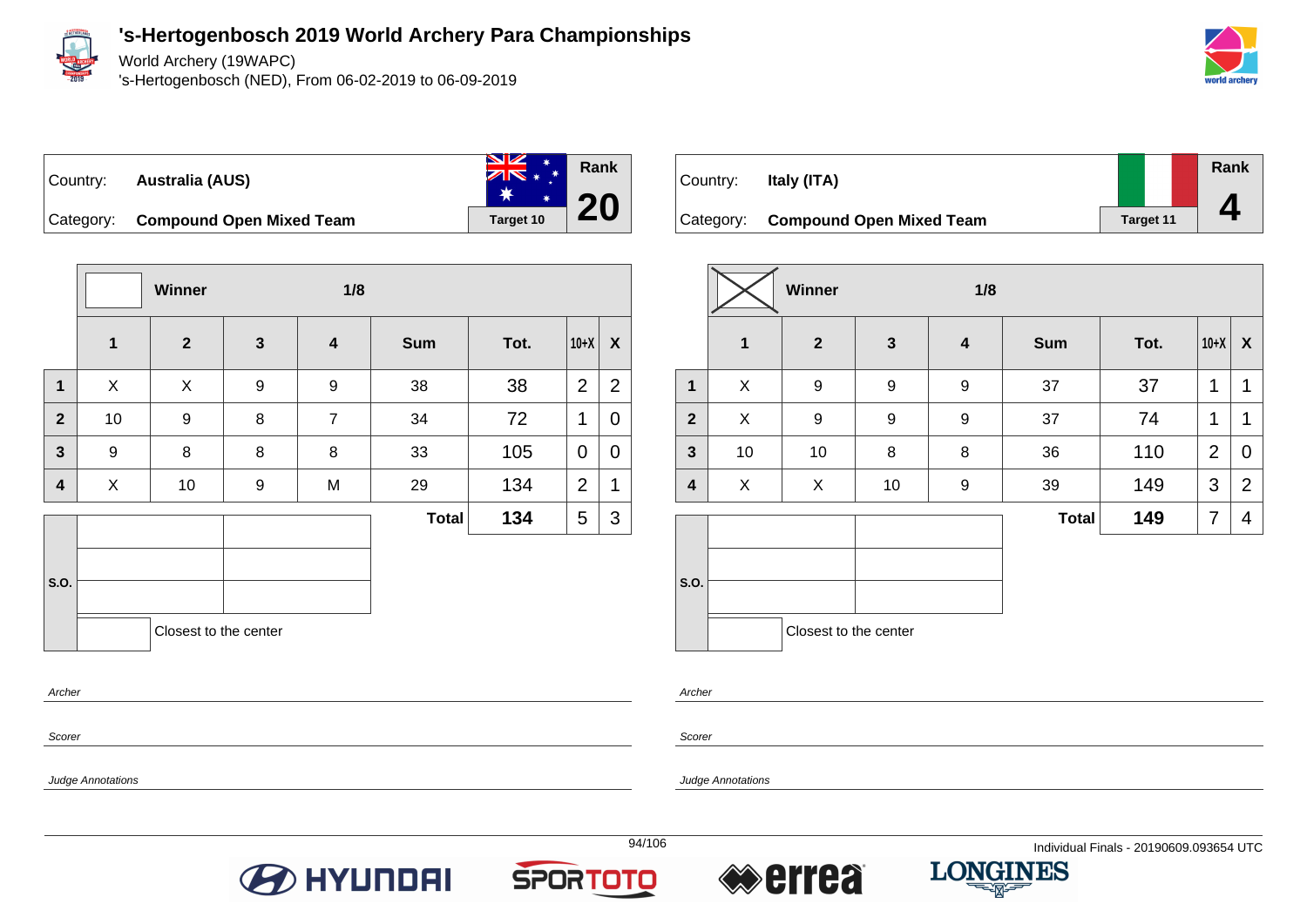

Scorer

Judge Annotations

World Archery (19WAPC)

's-Hertogenbosch (NED), From 06-02-2019 to 06-09-2019



#### **Rank** Country: **Great Britain (GBR)**

**3**

Category: **Compound Open Mixed Team** Target 13

|                |             | <b>Winner</b>         |              | 1/8                     |              |      |                |                  |
|----------------|-------------|-----------------------|--------------|-------------------------|--------------|------|----------------|------------------|
|                | $\mathbf 1$ | $\overline{2}$        | $\mathbf{3}$ | $\overline{\mathbf{4}}$ | <b>Sum</b>   | Tot. | $10+X$         | $\boldsymbol{X}$ |
| $\mathbf{1}$   | 10          | 10                    | 10           | 9                       | 39           | 39   | 3              | $\overline{0}$   |
| $\overline{2}$ | X           | 10                    | 10           | 10                      | 40           | 79   | $\overline{4}$ | $\mathbf 1$      |
| 3              | X           | X                     | 9            | 9                       | 38           | 117  | $\overline{2}$ | $\overline{2}$   |
| 4              | X           | X                     | X            | 10                      | 40           | 157  | 4              | 3                |
|                |             |                       |              |                         | <b>Total</b> | 157  | 13             | 6                |
| S.O.           |             |                       |              |                         |              |      |                |                  |
| Archer         |             | Closest to the center |              |                         |              |      |                |                  |

| Country: Canada (CAN) |  |
|-----------------------|--|
|                       |  |

**Rank** 7. **14** Category: **Compound Open Mixed Team Target 14** 

|                         |              | <b>Winner</b>         |                  | 1/8                     |              |      |                |                  |
|-------------------------|--------------|-----------------------|------------------|-------------------------|--------------|------|----------------|------------------|
|                         | $\mathbf{1}$ | $\overline{2}$        | $\mathbf{3}$     | $\overline{\mathbf{4}}$ | <b>Sum</b>   | Tot. | $10+X$         | $\boldsymbol{X}$ |
| $\mathbf 1$             | 10           | 10                    | 10               | $\overline{7}$          | 37           | 37   | 3              | $\mathbf 0$      |
| $\overline{2}$          | 10           | $10$                  | $\boldsymbol{9}$ | 8                       | 37           | 74   | 2              | $\mathbf 0$      |
| $\mathbf{3}$            | 10           | 10                    | $\boldsymbol{9}$ | 8                       | 37           | 111  | $\overline{2}$ | $\mathbf 0$      |
| $\overline{\mathbf{4}}$ | X            | 9                     | $\boldsymbol{9}$ | $\boldsymbol{9}$        | 37           | 148  | 1              | 1                |
|                         |              |                       |                  |                         | <b>Total</b> | 148  | 8              | 1                |
| S.O.                    |              | Closest to the center |                  |                         |              |      |                |                  |

Archer

Scorer







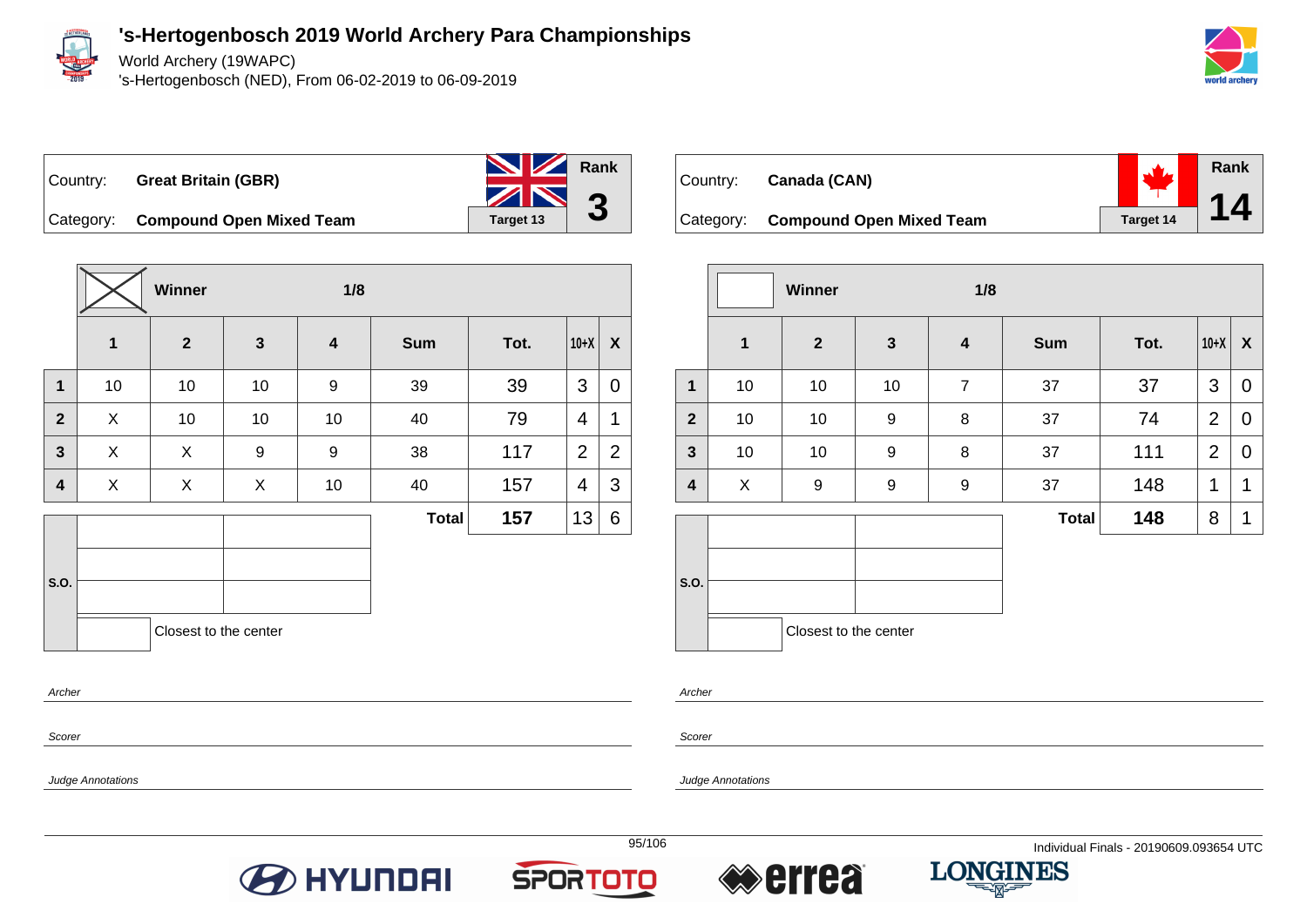

World Archery (19WAPC)

's-Hertogenbosch (NED), From 06-02-2019 to 06-09-2019







Category: **Compound Open Mixed Team Target 16** 

|                         |              | Winner                |              | 1/8                     |              |      |                |             |
|-------------------------|--------------|-----------------------|--------------|-------------------------|--------------|------|----------------|-------------|
|                         | $\mathbf 1$  | $\mathbf{2}$          | $\mathbf{3}$ | $\overline{\mathbf{4}}$ | <b>Sum</b>   | Tot. | $10+X$         | X           |
| $\mathbf 1$             | X            | $\boldsymbol{9}$      | 9            | 8                       | 36           | 36   | 1              | 1           |
| $\mathbf{2}$            | $\mathsf{X}$ | 10                    | 10           | 9                       | 39           | 75   | 3              | 1           |
| $\overline{\mathbf{3}}$ | 10           | 10                    | 9            | 8                       | 37           | 112  | $\overline{2}$ | $\mathbf 0$ |
| 4                       | X            | 10                    | 9            | 9                       | 38           | 150  | $\overline{2}$ | 1           |
|                         |              |                       |              |                         | <b>Total</b> | 150  | 8              | 3           |
|                         |              |                       |              |                         |              |      |                |             |
| S.O.                    |              |                       |              |                         |              |      |                |             |
|                         |              | Closest to the center |              |                         |              |      |                |             |
| Archer                  |              |                       |              |                         |              |      |                |             |

|          |                                    |                  | Rank |
|----------|------------------------------------|------------------|------|
| Country: | <b>Russia (RUS)</b>                |                  |      |
|          |                                    |                  |      |
|          | Category: Compound Open Mixed Team | <b>Target 17</b> |      |

|                |    | Winner                |              | 1/8                     |              |      |                |                |
|----------------|----|-----------------------|--------------|-------------------------|--------------|------|----------------|----------------|
|                | 1  | $\mathbf{2}$          | $\mathbf{3}$ | $\overline{\mathbf{4}}$ | <b>Sum</b>   | Tot. | $10+X$         | X              |
| $\mathbf{1}$   | X  | X                     | 10           | $\boldsymbol{9}$        | 39           | 39   | 3              | $\overline{2}$ |
| $\overline{2}$ | 10 | 9                     | 9            | 8                       | 36           | 75   | 1              | 0              |
| $\mathbf{3}$   | X  | 10                    | 9            | 9                       | 38           | 113  | $\overline{2}$ | 1              |
| 4              | X  | X                     | 10           | $\boldsymbol{9}$        | 39           | 152  | 3              | $\overline{2}$ |
|                |    |                       |              |                         | <b>Total</b> | 152  | 9              | 5              |
| S.O.           |    | Closest to the center |              |                         |              |      |                |                |

Archer

Scorer

Judge Annotations

Scorer







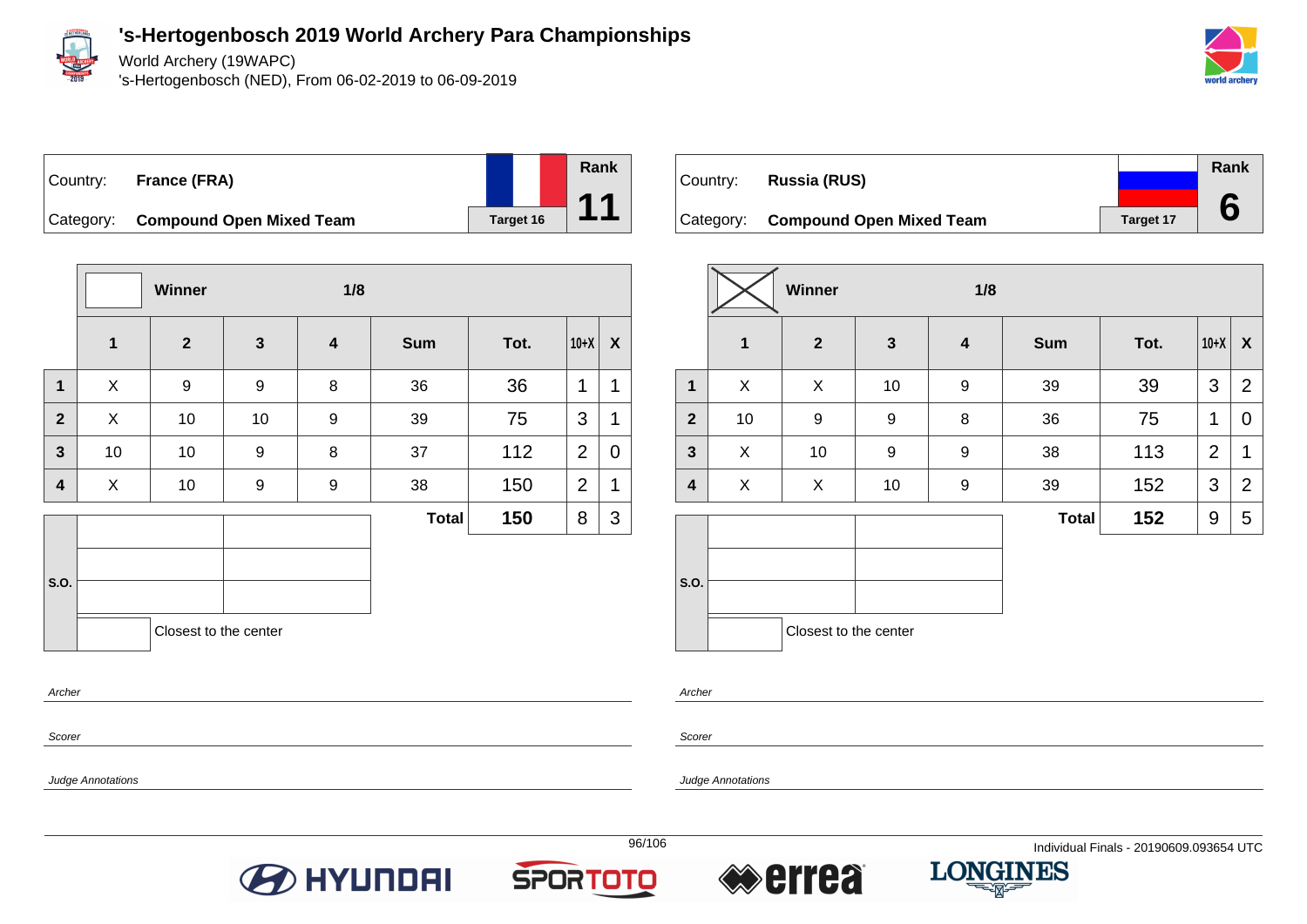

World Archery (19WAPC)

's-Hertogenbosch (NED), From 06-02-2019 to 06-09-2019



**Rank**

 $\mathscr{U}$ 

 $\mathscr{U}$ 

 $\frac{d\mathbf{r}}{dt}$ 

ly.

**10**

**Rank** Country: **IR Iran (IRI)**  $\overline{\mathbb{U}}$ Category: **Compound Open Mixed Team** Target 19

**Winner 1/8 1 2 3 4 Sum Tot. 10+X X 1** | X | X | 10 | 9 | 39 | 39 |3 |2 **2** X 10 9 8 37 76 2 1 **3** X 10 10 9 39 115 3 1 **4** | X | 10 | 10 | 9 | 39 | 154 |3 |1 **S.O. Total 154** 11 5 Closest to the center

Country: **Korea (KOR)** Category: **Compound Open Mixed Team** Target 20





Archer

**S.O.**

**Scorer** 

Judge Annotations

**Archer** 

Scorer

Judge Annotations





**7**





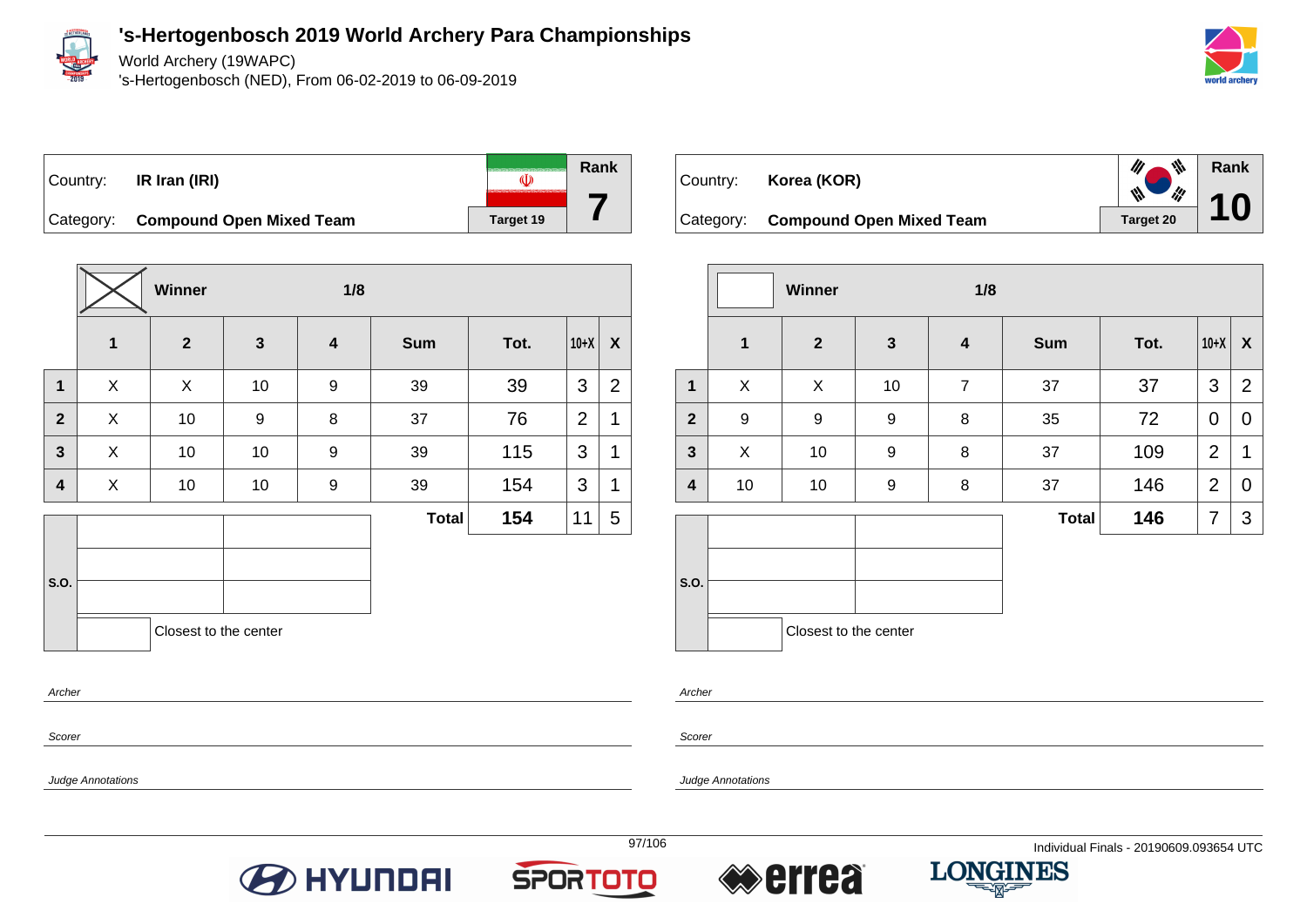

Scorer

Judge Annotations

**'s-Hertogenbosch 2019 World Archery Para Championships**

World Archery (19WAPC)

's-Hertogenbosch (NED), From 06-02-2019 to 06-09-2019



### Country: **Malaysia (MAS)**



Category: **Compound Open Mixed Team** Target 22

|                | Winner       |                       |                  | 1/8              |              |      |                |                  |  |  |
|----------------|--------------|-----------------------|------------------|------------------|--------------|------|----------------|------------------|--|--|
|                | $\mathbf{1}$ | $\overline{2}$        | $\mathbf{3}$     | $\boldsymbol{4}$ | <b>Sum</b>   | Tot. | $10+X$         | $\boldsymbol{X}$ |  |  |
| $\mathbf 1$    | X            | 10                    | $\boldsymbol{9}$ | $\boldsymbol{9}$ | 38           | 38   | $\overline{2}$ | $\mathbf 1$      |  |  |
| $\overline{2}$ | 10           | 9                     | 9                | 8                | 36           | 74   | 1              | 0                |  |  |
| $\overline{3}$ | 10           | 9                     | $\boldsymbol{9}$ | $\overline{7}$   | 35           | 109  | 1              | 0                |  |  |
| 4              | 10           | 10                    | 9                | 9                | 38           | 147  | $\overline{2}$ | $\mathbf 0$      |  |  |
|                |              |                       |                  |                  | <b>Total</b> | 147  | 6              | 1                |  |  |
|                |              |                       |                  |                  |              |      |                |                  |  |  |
| S.O.           |              |                       |                  |                  |              |      |                |                  |  |  |
|                |              | Closest to the center |                  |                  |              |      |                |                  |  |  |
| Archer         |              |                       |                  |                  |              |      |                |                  |  |  |



|                         |             | Winner                |                  | 1/8                     |              |      |                |   |
|-------------------------|-------------|-----------------------|------------------|-------------------------|--------------|------|----------------|---|
|                         | $\mathbf 1$ | $\overline{2}$        | $\mathbf{3}$     | $\overline{\mathbf{4}}$ | <b>Sum</b>   | Tot. | $10+X$         | X |
| $\mathbf{1}$            | X           | 10                    | 10               | 9                       | 39           | 39   | 3              | 1 |
| $\overline{2}$          | X           | 10                    | 10               | $\boldsymbol{9}$        | 39           | 78   | 3              | 1 |
| $\mathbf{3}$            | 10          | 10                    | $\boldsymbol{9}$ | $\overline{7}$          | 36           | 114  | $\overline{2}$ | 0 |
| $\overline{\mathbf{4}}$ | X           | 9                     | 9                | 8                       | 36           | 150  | 1              | 1 |
|                         |             |                       |                  |                         | <b>Total</b> | 150  | 9              | 3 |
| S.O.                    |             |                       |                  |                         |              |      |                |   |
|                         |             |                       |                  |                         |              |      |                |   |
|                         |             | Closest to the center |                  |                         |              |      |                |   |

Archer

Scorer

Judge Annotations







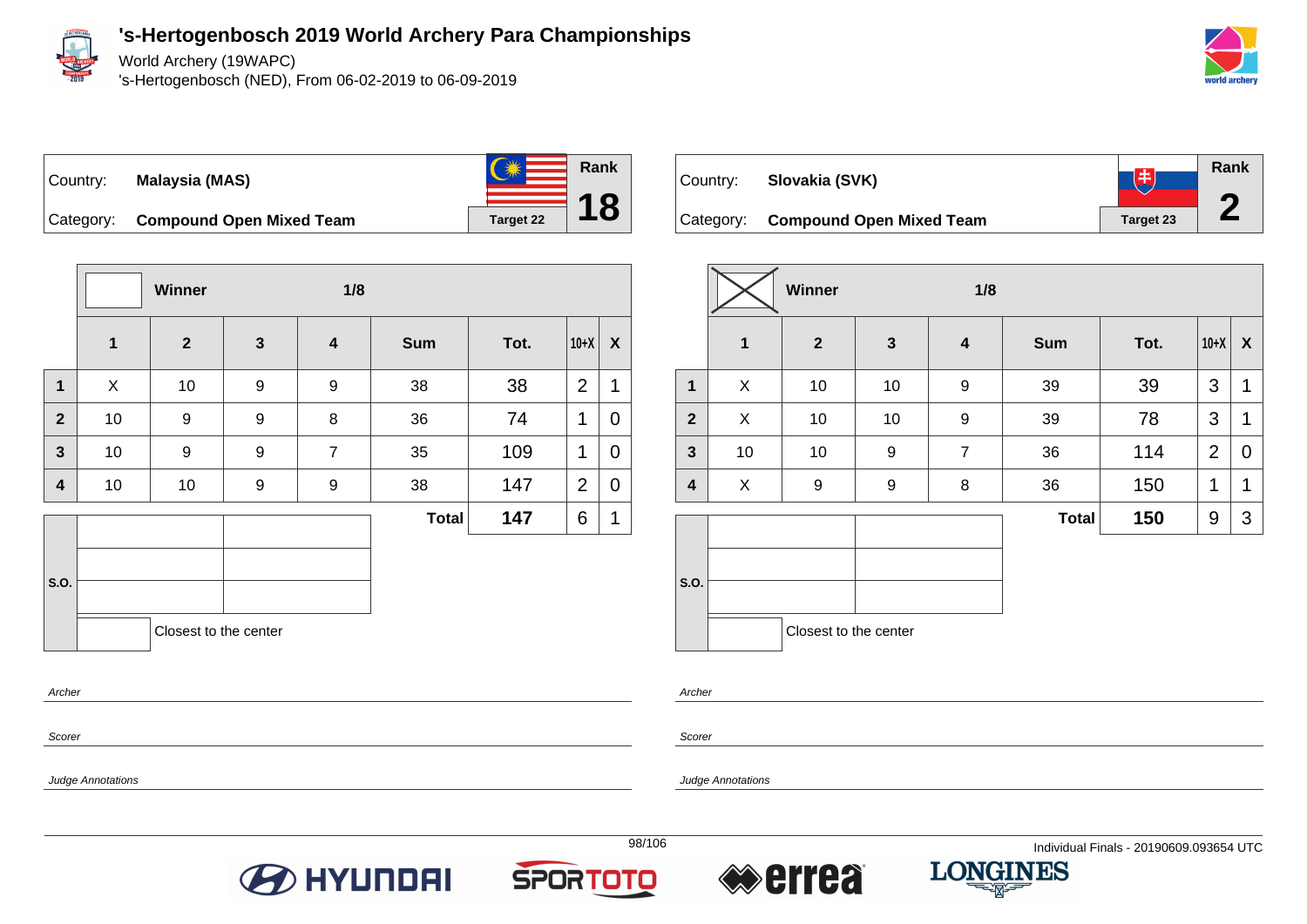

World Archery (19WAPC)

's-Hertogenbosch (NED), From 06-02-2019 to 06-09-2019



**Rank**

 $\blacktriangleleft$ 

**8**

Country: **PR China (CHN)**



Category: **Compound Open Mixed Team Target 1** 

|                |              | <b>Winner</b>         |              | 1/4                     |              |      |                |                |
|----------------|--------------|-----------------------|--------------|-------------------------|--------------|------|----------------|----------------|
|                | $\mathbf{1}$ | $\overline{2}$        | $\mathbf{3}$ | $\overline{\mathbf{4}}$ | <b>Sum</b>   | Tot. | $10+X$         | X              |
| $\mathbf 1$    | 10           | 10                    | 10           | 9                       | 39           | 39   | 3              | 0              |
| $\overline{2}$ | 10           | 10                    | 9            | 9                       | 38           | 77   | $\overline{2}$ | 0              |
| $\mathbf{3}$   | X            | 10                    | 10           | 9                       | 39           | 116  | 3              | 1              |
| 4              | X            | $\boldsymbol{9}$      | 9            | 9                       | 37           | 153  | 1              | 1              |
|                |              |                       |              |                         | <b>Total</b> | 153  | 9              | $\overline{2}$ |
|                |              |                       |              |                         |              |      |                |                |
| S.O.           |              |                       |              |                         |              |      |                |                |
|                |              | Closest to the center |              |                         |              |      |                |                |

| Country: Brazil (BRA)              | O               |
|------------------------------------|-----------------|
| Category: Compound Open Mixed Team | <b>Target 2</b> |

|              |              | Winner                |              | 1/4                     |              |      |                |                  |
|--------------|--------------|-----------------------|--------------|-------------------------|--------------|------|----------------|------------------|
|              | $\mathbf{1}$ | $\overline{2}$        | $\mathbf{3}$ | $\overline{\mathbf{4}}$ | <b>Sum</b>   | Tot. | $10+X$         | $\boldsymbol{X}$ |
| $\mathbf{1}$ | X            | 10                    | 10           | $\boldsymbol{9}$        | 39           | 39   | 3              | 1                |
| $\mathbf{2}$ | X            | 9                     | 9            | $\boldsymbol{9}$        | 37           | 76   | 1              | 1                |
| $\mathbf{3}$ | X            | X                     | 9            | 8                       | 37           | 113  | $\overline{2}$ | $\overline{2}$   |
| 4            | X            | 10                    | 10           | 9                       | 39           | 152  | 3              | 1                |
|              |              |                       |              |                         | <b>Total</b> | 152  | 9              | 5                |
| S.O.         |              | Closest to the center |              |                         |              |      |                |                  |

Archer

Scorer

Judge Annotations

Archer

Scorer

Judge Annotations







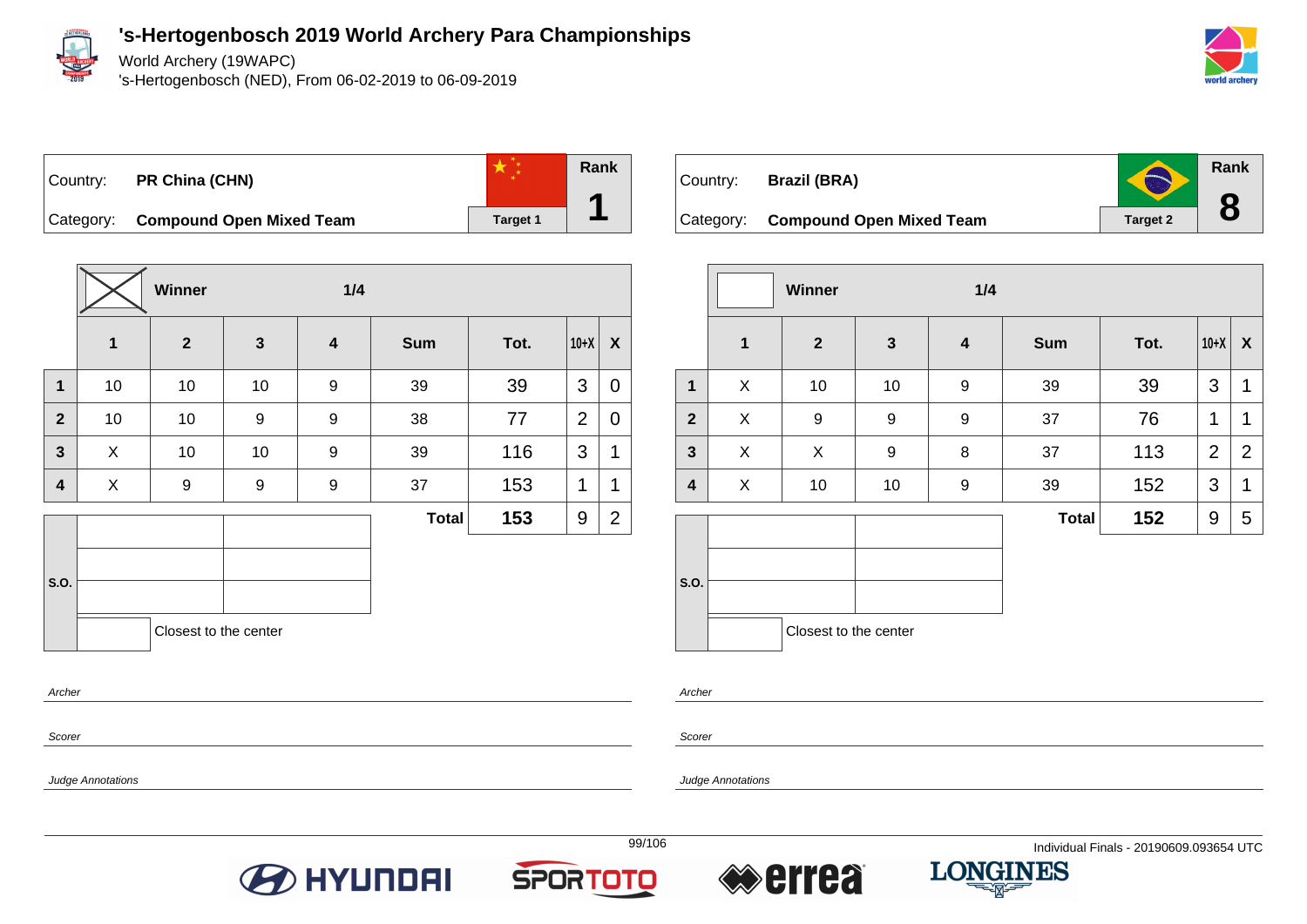

World Archery (19WAPC)

's-Hertogenbosch (NED), From 06-02-2019 to 06-09-2019



 $\mathbb{C}^{\star}$ Country: **Turkey (TUR)**



Category: **Compound Open Mixed Team Target 4** 

|                |              | Winner                |              | 1/4                     |              |      |        |                  |  |
|----------------|--------------|-----------------------|--------------|-------------------------|--------------|------|--------|------------------|--|
|                | $\mathbf{1}$ | $\overline{2}$        | $\mathbf{3}$ | $\overline{\mathbf{4}}$ | <b>Sum</b>   | Tot. | $10+X$ | $\boldsymbol{X}$ |  |
| $\mathbf 1$    | X            | $\boldsymbol{9}$      | 9            | 8                       | 36           | 36   | 1      | 1                |  |
| $\overline{2}$ | $10$         | $\boldsymbol{9}$      | 8            | 8                       | 35           | 71   | 1      | 0                |  |
| $\overline{3}$ | X            | 10                    | 9            | $\boldsymbol{9}$        | 38           | 109  | 2      | 1                |  |
| 4              | 9            | $\boldsymbol{9}$      | 9            | 8                       | 35           | 144  | 0      | 0                |  |
|                |              |                       |              |                         | <b>Total</b> | 144  | 4      | $\overline{2}$   |  |
| S.O.           |              | Closest to the center |              |                         |              |      |        |                  |  |

| Country: | Italy (ITA)                        |                 | Rank |
|----------|------------------------------------|-----------------|------|
|          |                                    |                 |      |
|          | Category: Compound Open Mixed Team | <b>Target 5</b> |      |

|                |              | Winner                | 1/4          |                  |              |      |                |                  |  |  |
|----------------|--------------|-----------------------|--------------|------------------|--------------|------|----------------|------------------|--|--|
|                | $\mathbf{1}$ | $\mathbf{2}$          | $\mathbf{3}$ | $\boldsymbol{4}$ | <b>Sum</b>   | Tot. | $10+X$         | $\boldsymbol{X}$ |  |  |
| $\mathbf{1}$   | X            | 10                    | 10           | $\boldsymbol{9}$ | 39           | 39   | 3              | $\mathbf 1$      |  |  |
| $\overline{2}$ | X            | 10                    | 9            | $\boldsymbol{9}$ | 38           | 77   | $\overline{2}$ | 1                |  |  |
| $\mathbf{3}$   | 10           | 10                    | 9            | 9                | 38           | 115  | $\overline{2}$ | 0                |  |  |
| 4              | X            | 10                    | 9            | $\boldsymbol{9}$ | 38           | 153  | $\overline{2}$ | 1                |  |  |
|                |              |                       |              |                  | <b>Total</b> | 153  | 9              | 3                |  |  |
| S.O.           |              | Closest to the center |              |                  |              |      |                |                  |  |  |

Archer

Scorer

Scorer

Archer

Judge Annotations







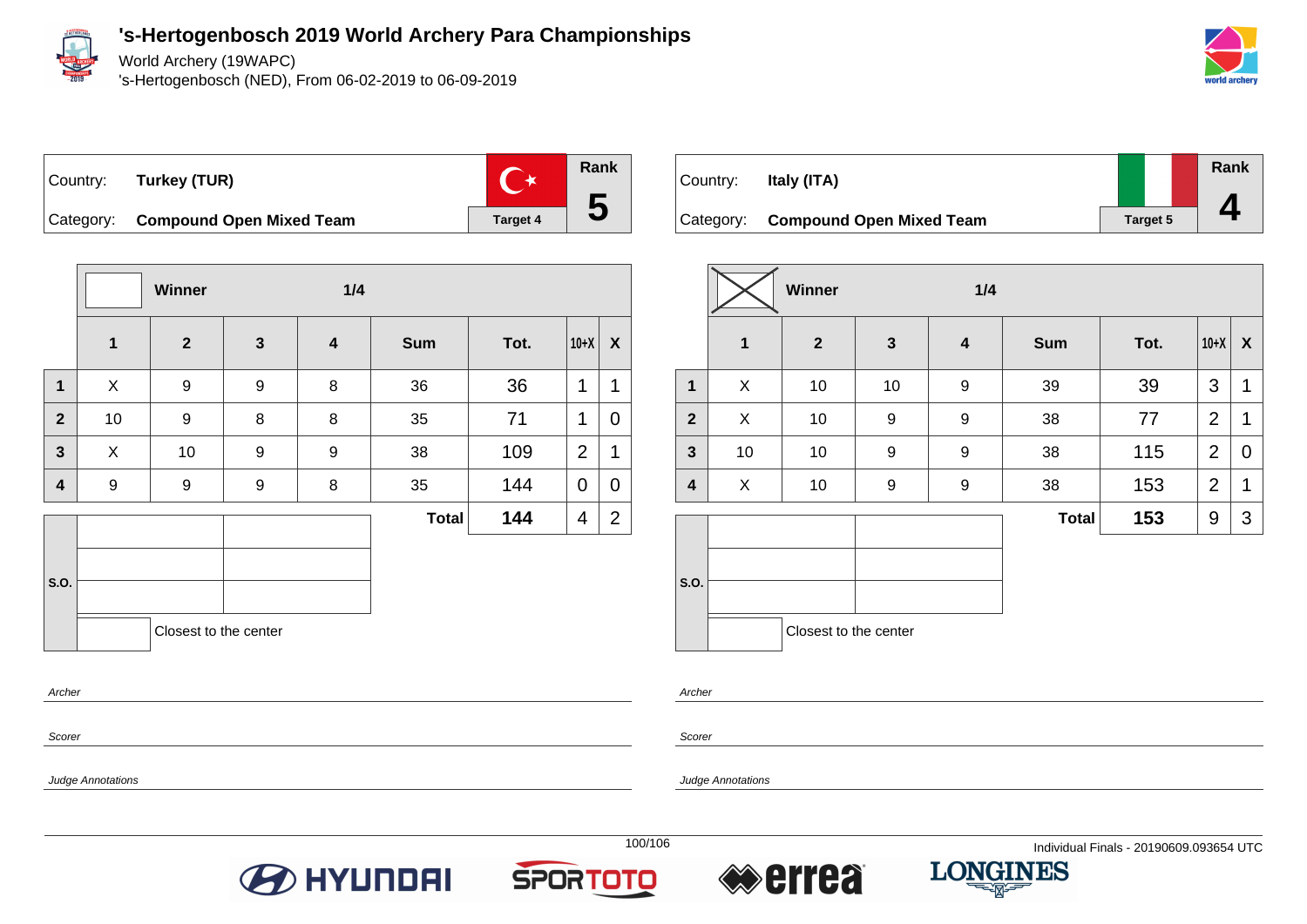

Scorer

Judge Annotations

**'s-Hertogenbosch 2019 World Archery Para Championships**

World Archery (19WAPC)

's-Hertogenbosch (NED), From 06-02-2019 to 06-09-2019





|                         |                         | Winner                |              | 1/4                     |              |      |                |   |
|-------------------------|-------------------------|-----------------------|--------------|-------------------------|--------------|------|----------------|---|
|                         | $\overline{\mathbf{1}}$ | $\overline{2}$        | $\mathbf{3}$ | $\overline{\mathbf{4}}$ | <b>Sum</b>   | Tot. | $10+X$         | X |
| $\mathbf 1$             | X                       | 10                    | 9            | 9                       | 38           | 38   | $\overline{2}$ | 1 |
| $\overline{2}$          | X                       | 10                    | 10           | 10                      | 40           | 78   | 4              | 1 |
| $\mathbf{3}$            | 10                      | 9                     | 9            | 9                       | 37           | 115  | 1              | 0 |
| $\overline{\mathbf{4}}$ | X                       | 10                    | 10           | 10                      | 40           | 155  | $\overline{4}$ | 1 |
|                         |                         | $\mathsf X$           |              | 9                       | <b>Total</b> | 155  | 11             | 3 |
|                         |                         |                       |              |                         |              |      |                |   |
| S.O.                    |                         |                       |              |                         |              |      |                |   |
|                         |                         | Closest to the center |              |                         |              |      |                |   |
| Archer                  |                         |                       |              |                         |              |      |                |   |

| Country: Russia (RUS)              |                 | Rank |
|------------------------------------|-----------------|------|
|                                    |                 |      |
| Category: Compound Open Mixed Team | <b>Target 8</b> |      |

|                |                         | Winner                | 1/4          |                         |              |      |                |                  |  |
|----------------|-------------------------|-----------------------|--------------|-------------------------|--------------|------|----------------|------------------|--|
|                | $\overline{\mathbf{1}}$ | $\boldsymbol{2}$      | $\mathbf{3}$ | $\overline{\mathbf{4}}$ | <b>Sum</b>   | Tot. | $10+X$         | $\boldsymbol{X}$ |  |
| $\mathbf{1}$   | X                       | 10                    | 10           | 8                       | 38           | 38   | 3              | 1                |  |
| $\overline{2}$ | X                       | X                     | 9            | 9                       | 38           | 76   | $\overline{2}$ | $\overline{2}$   |  |
| $\mathbf{3}$   | 10                      | 10                    | 10           | $\boldsymbol{9}$        | 39           | 115  | 3              | 0                |  |
| 4              | X                       | X                     | X            | 10                      | 40           | 155  | 4              | 3                |  |
|                |                         | X                     |              | 10                      | <b>Total</b> | 155  | 12             | 6                |  |
|                |                         |                       |              |                         |              |      |                |                  |  |
| S.O.           |                         |                       |              |                         |              |      |                |                  |  |
|                |                         | Closest to the center |              |                         |              |      |                |                  |  |

Archer

Scorer







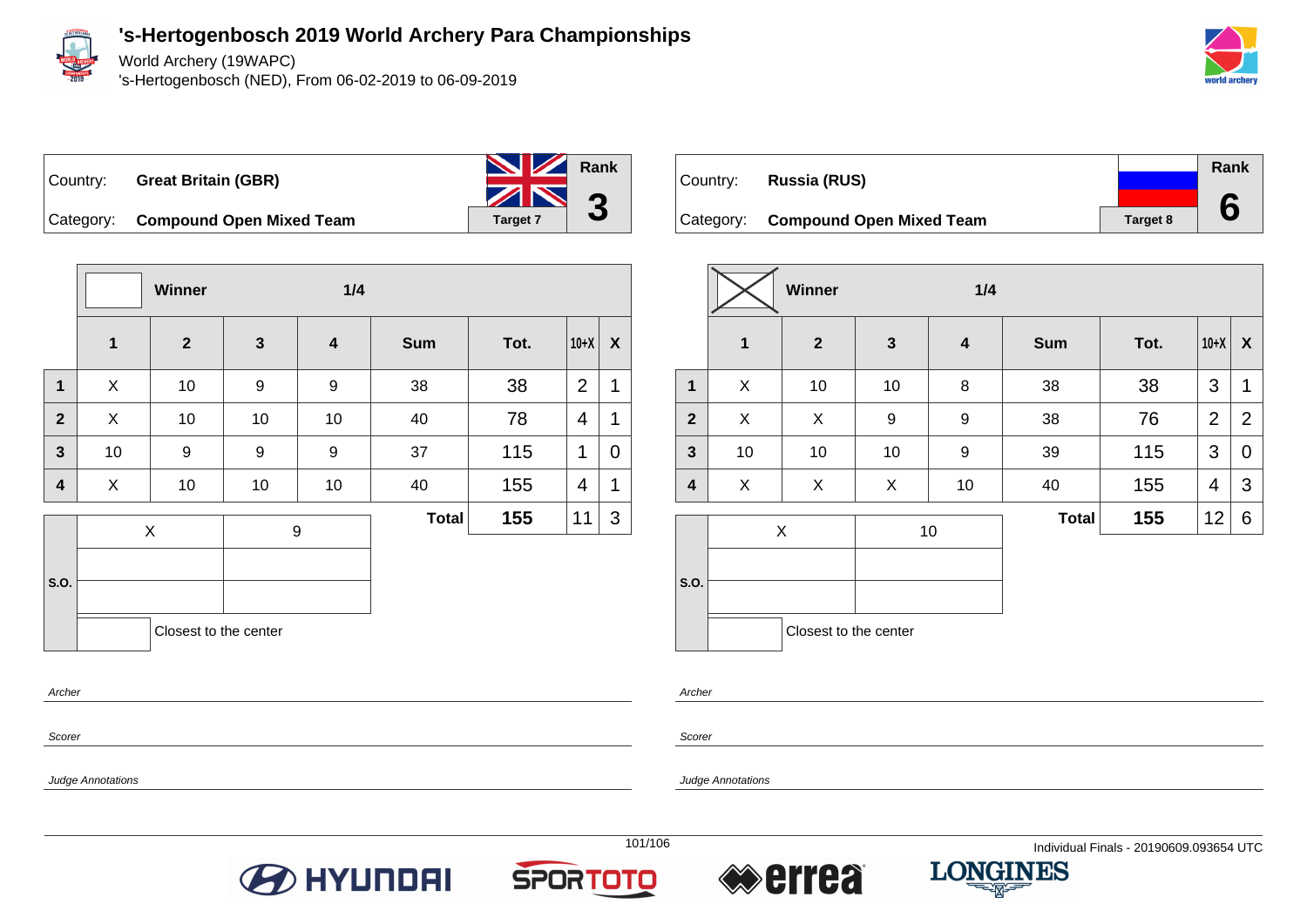

World Archery (19WAPC)

's-Hertogenbosch (NED), From 06-02-2019 to 06-09-2019





**Winner 1/4 1 2 3 4 Sum Tot. 10+X X 1** | 10 | 10 | 9 | 39 | 39 |3 |0 **2** | 10 | 10 | 9 | 9 | 38 | 77 |2 | 0 **3**  $\begin{array}{|c|c|c|c|c|c|}\n\hline\n\textbf{3} & \textbf{3} & \textbf{4} & \textbf{5} & \textbf{10} & \textbf{30} & \textbf{10} & \textbf{38} & \textbf{10} & \textbf{115} & \textbf{12} & \textbf{110} & \textbf{120} & \textbf{130} & \textbf{145} & \textbf{150} & \textbf{150} & \textbf{160} & \textbf{170} & \textbf{170} & \textbf{180} & \textbf{180} & \textbf{190} &$ **4** | X | 10 | 9 | 9 | 38 | 153 |2|1 **S.O. Total 153** 9 2 Closest to the center Archer



|                         |              | Winner<br>1/4         |              |                         |              |      |        |                  |
|-------------------------|--------------|-----------------------|--------------|-------------------------|--------------|------|--------|------------------|
|                         | $\mathbf{1}$ | $\overline{2}$        | $\mathbf{3}$ | $\overline{\mathbf{4}}$ | <b>Sum</b>   | Tot. | $10+X$ | $\boldsymbol{X}$ |
| $\mathbf{1}$            | X            | 9                     | 9            | 9                       | 37           | 37   | 1      | $\mathbf{1}$     |
| $\overline{2}$          | X            | X                     | 10           | $\mathsf g$             | 39           | 76   | 3      | $\overline{2}$   |
| $\mathbf{3}$            | X            | 9                     | 9            | 9                       | 37           | 113  | 1      | 1                |
| $\overline{\mathbf{4}}$ | 10           | 9                     | 9            | 9                       | 37           | 150  | 1      | 0                |
|                         |              |                       |              |                         | <b>Total</b> | 150  | 6      | 4                |
| S.O.                    |              |                       |              |                         |              |      |        |                  |
|                         |              | Closest to the center |              |                         |              |      |        |                  |

Archer

Scorer

Judge Annotations

Scorer

Judge Annotations







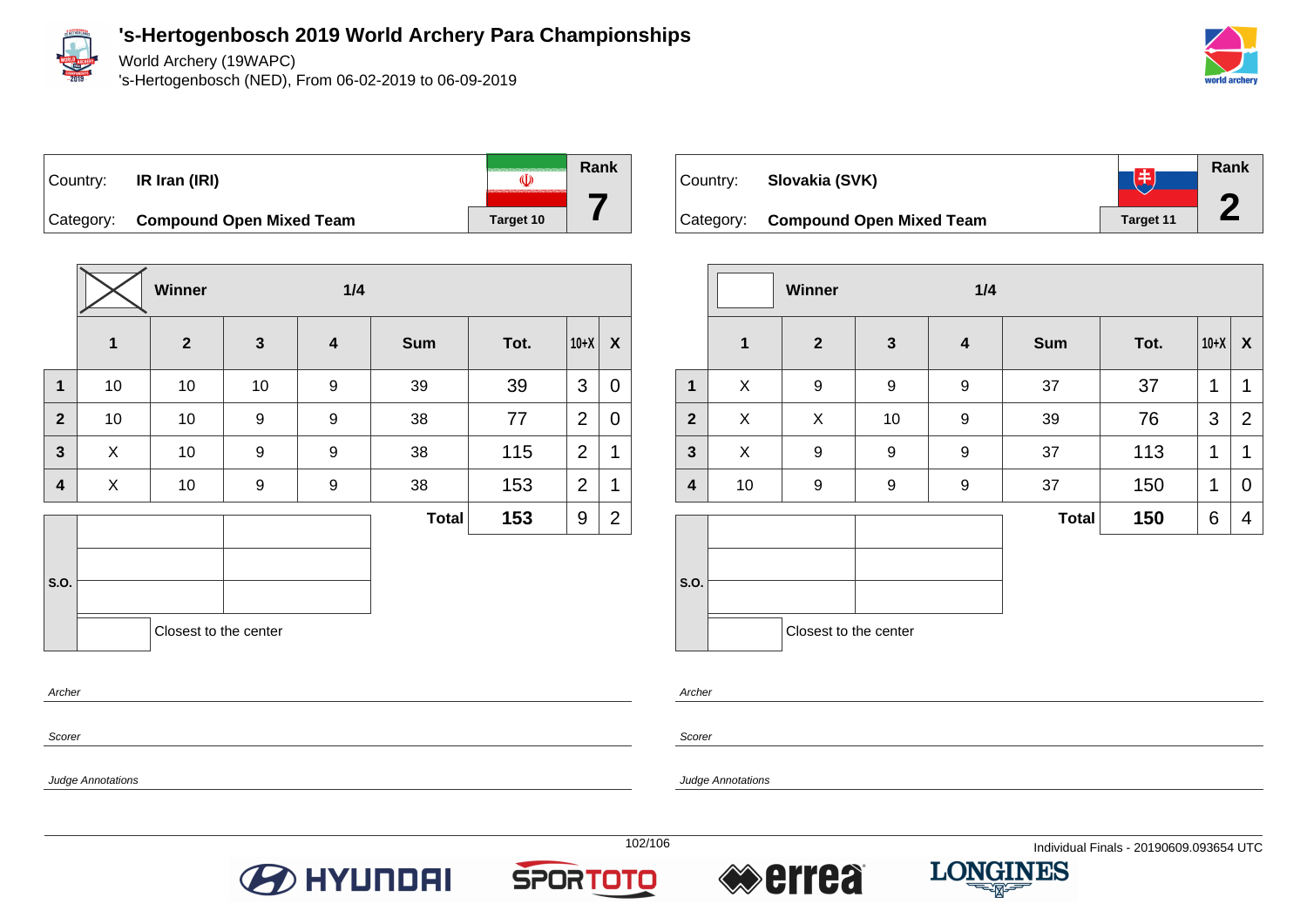

World Archery (19WAPC)

's-Hertogenbosch (NED), From 06-02-2019 to 06-09-2019



## Country: **PR China (CHN)**



Category: **Compound Open Mixed Team Target 4** 

|                         |             | Winner                |              | 1/2                     |              |      |                |                |
|-------------------------|-------------|-----------------------|--------------|-------------------------|--------------|------|----------------|----------------|
|                         | $\mathbf 1$ | $\overline{2}$        | $\mathbf{3}$ | $\overline{\mathbf{4}}$ | <b>Sum</b>   | Tot. | $10+X$         | X              |
| $\mathbf{1}$            | X           | 10                    | $10$         | 9                       | 39           | 39   | 3              | 1              |
| $\overline{2}$          | X           | 10                    | 10           | 9                       | 39           | 78   | 3              | 1              |
| $\overline{\mathbf{3}}$ | 10          | 10                    | 10           | 9                       | 39           | 117  | 3              | 0              |
| 4                       | 10          | $10$                  | 9            | 8                       | 37           | 154  | $\overline{2}$ | 0              |
|                         | X           |                       | 9            |                         | <b>Total</b> | 154  | 11             | $\overline{2}$ |
| S.O.                    |             |                       |              |                         |              |      |                |                |
|                         |             |                       |              |                         |              |      |                |                |
|                         |             | Closest to the center |              |                         |              |      |                |                |
|                         |             |                       |              |                         |              |      |                |                |

| Country:  | Italy (ITA)                     |          | Rank |
|-----------|---------------------------------|----------|------|
| Category: | <b>Compound Open Mixed Team</b> | Target 5 |      |

|                |              | Winner                |              | 1/2              |              |      |                |                |
|----------------|--------------|-----------------------|--------------|------------------|--------------|------|----------------|----------------|
|                | $\mathbf{1}$ | $\boldsymbol{2}$      | $\mathbf{3}$ | $\boldsymbol{4}$ | <b>Sum</b>   | Tot. | $10+X$         | X              |
| 1              | X            | 10                    | 10           | $\boldsymbol{9}$ | 39           | 39   | 3              | 1              |
| $\overline{2}$ | 10           | 10                    | 9            | 9                | 38           | 77   | $\overline{2}$ | $\mathbf 0$    |
| $\mathbf{3}$   | 10           | 10                    | 9            | $\boldsymbol{9}$ | 38           | 115  | $\overline{2}$ | $\mathbf 0$    |
| 4              | X            | 10                    | 10           | $\boldsymbol{9}$ | 39           | 154  | 3              | 1              |
|                |              | 10                    |              | 9                | <b>Total</b> | 154  | 10             | $\overline{2}$ |
|                |              |                       |              |                  |              |      |                |                |
| S.O.           |              |                       |              |                  |              |      |                |                |
|                |              | Closest to the center |              |                  |              |      |                |                |

Archer

Scorer

Scorer

Archer

Judge Annotations







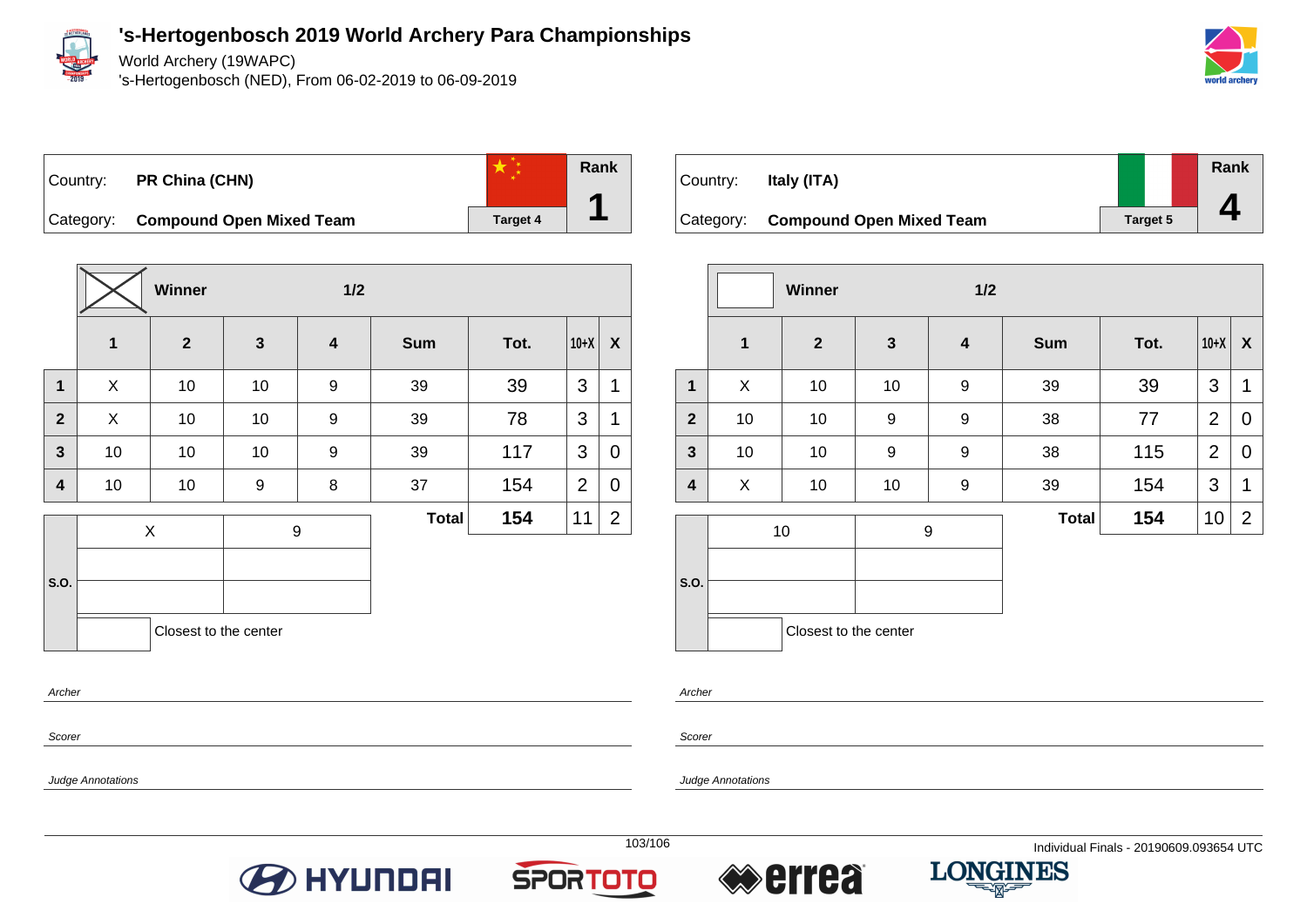

World Archery (19WAPC)

's-Hertogenbosch (NED), From 06-02-2019 to 06-09-2019



Country: **Russia (RUS)** Category: **Compound Open Mixed Team** Target 7

|                         |              | Winner                |                  | $1/2$                   |              |      |                |                |
|-------------------------|--------------|-----------------------|------------------|-------------------------|--------------|------|----------------|----------------|
|                         | $\mathbf{1}$ | $\mathbf{2}$          | $\mathbf{3}$     | $\overline{\mathbf{4}}$ | <b>Sum</b>   | Tot. | $10+X$         | X              |
| 1                       | X            | 10                    | 10               | 9                       | 39           | 39   | 3              | 1              |
| $\overline{2}$          | X            | 10                    | $\boldsymbol{9}$ | 8                       | 37           | 76   | $\overline{2}$ | 1              |
| $\overline{\mathbf{3}}$ | X            | 10                    | 10               | 9                       | 39           | 115  | 3              | 1              |
| 4                       | X            | X                     | 10               | 9                       | 39           | 154  | 3              | $\overline{2}$ |
|                         |              |                       |                  |                         | <b>Total</b> | 154  | 11             | 5              |
|                         |              |                       |                  |                         |              |      |                |                |
| S.O.                    |              |                       |                  |                         |              |      |                |                |
|                         |              | Closest to the center |                  |                         |              |      |                |                |
| Archer                  |              |                       |                  |                         |              |      |                |                |

| Country:  | IR Iran (IRI)                   |          | Rank |
|-----------|---------------------------------|----------|------|
| Category: | <b>Compound Open Mixed Team</b> | Target 8 |      |

|                |    | Winner                |                  | 1/2                     |              |      |                |                  |
|----------------|----|-----------------------|------------------|-------------------------|--------------|------|----------------|------------------|
|                | 1  | $\mathbf{2}$          | $\mathbf{3}$     | $\overline{\mathbf{4}}$ | <b>Sum</b>   | Tot. | $10+X$         | $\boldsymbol{X}$ |
| $\mathbf 1$    | 10 | 10                    | $\boldsymbol{9}$ | 8                       | 37           | 37   | $\overline{2}$ | 0                |
| $\overline{2}$ | X  | 10                    | 9                | 9                       | 38           | 75   | $\overline{2}$ | 1                |
| $\mathbf{3}$   | X  | 10                    | 10               | 9                       | 39           | 114  | 3              | 1                |
| 4              | 9  | $\boldsymbol{9}$      | 9                | 9                       | 36           | 150  | 0              | 0                |
|                |    |                       |                  |                         | <b>Total</b> | 150  | 7              | $\overline{2}$   |
| S.O.           |    | Closest to the center |                  |                         |              |      |                |                  |

Scorer

Scorer

Archer

Judge Annotations

Judge Annotations





**Rank**

**6**



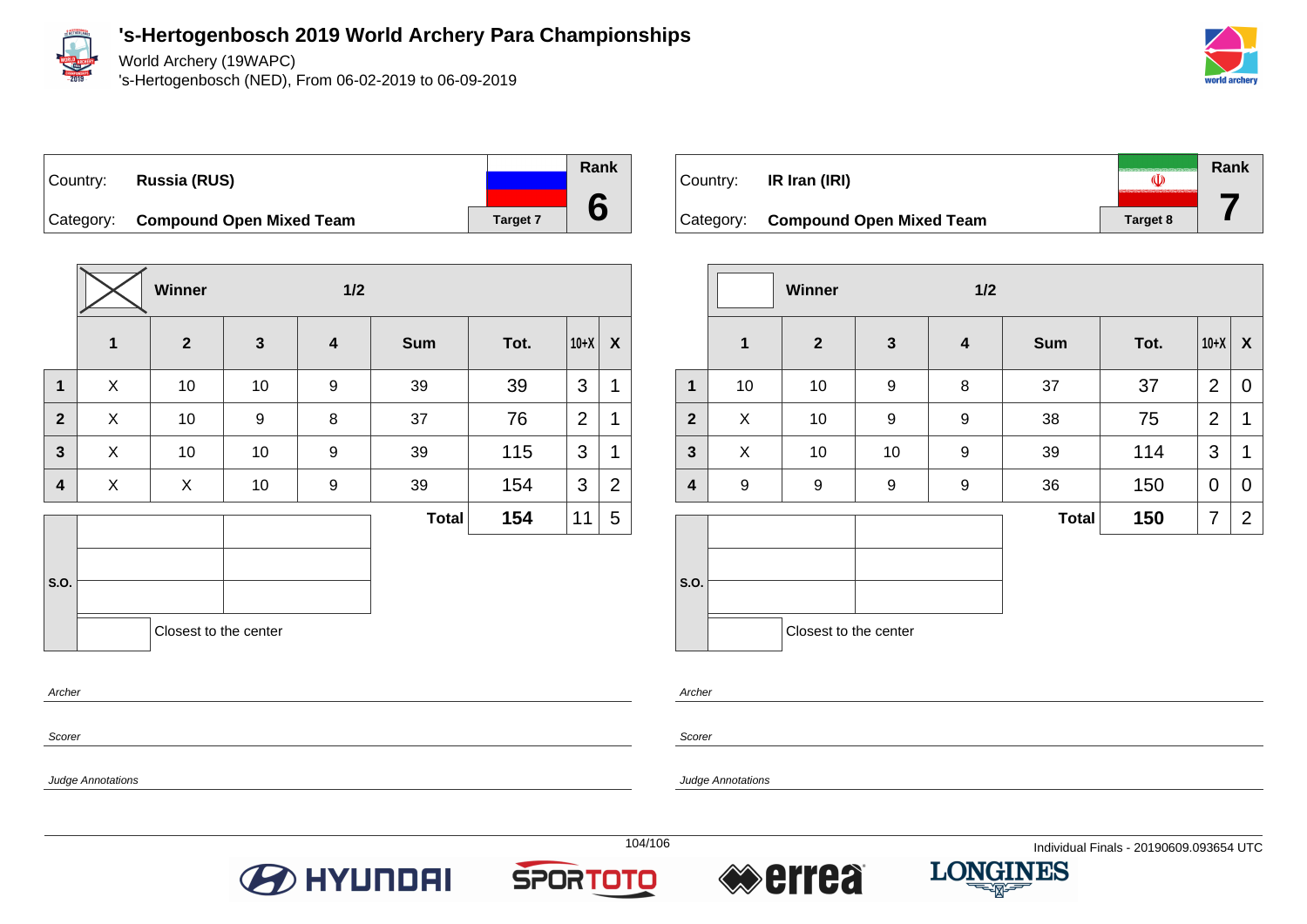

World Archery (19WAPC)

's-Hertogenbosch (NED), From 06-02-2019 to 06-09-2019



### Country: **Italy (ITA)**



Category: **Compound Open Mixed Team Target 1** 

|                |                  | Winner                |              | <b>Bronze</b> |              |      |                |                |  |
|----------------|------------------|-----------------------|--------------|---------------|--------------|------|----------------|----------------|--|
|                | $\mathbf{1}$     | $\mathbf{2}$          | $\mathbf{3}$ | 4             | <b>Sum</b>   | Tot. | $10+X$         | X              |  |
| $\mathbf{1}$   | $\boldsymbol{9}$ | X                     | 9            | 9             | 37           | 37   | 1              | 1              |  |
| $\overline{2}$ | X                | 9                     | 8            | 9             | 36           | 73   | 1              | 1              |  |
| $\overline{3}$ | 9                | 9                     | 10           | 10            | 38           | 111  | $\overline{2}$ | $\mathbf 0$    |  |
| 4              | 9                | 10                    | 9            | 10            | 38           | 149  | 2              | $\mathbf 0$    |  |
|                |                  |                       |              |               | <b>Total</b> | 149  | 6              | $\overline{2}$ |  |
| S.O.           |                  |                       |              |               |              |      |                |                |  |
|                |                  | Closest to the center |              |               |              |      |                |                |  |
| Archer         |                  |                       |              |               |              |      |                |                |  |

| Country:  | IR Iran (IRI)                   | O               | Rank |
|-----------|---------------------------------|-----------------|------|
| Category: | <b>Compound Open Mixed Team</b> | <b>Target 2</b> |      |

|                |              | Winner                |              | <b>Bronze</b>    |              |      |                |                  |
|----------------|--------------|-----------------------|--------------|------------------|--------------|------|----------------|------------------|
|                | $\mathbf{1}$ | $\mathbf{2}$          | $\mathbf{3}$ | 4                | <b>Sum</b>   | Tot. | $10+X$         | $\boldsymbol{X}$ |
| $\mathbf 1$    | 8            | 10                    | 8            | 10               | 36           | 36   | $\overline{2}$ | 0                |
| $\overline{2}$ | 8            | 8                     | 8            | 8                | 32           | 68   | $\mathbf 0$    | 0                |
| $\mathbf{3}$   | 9            | $\boldsymbol{9}$      | 9            | 10               | 37           | 105  | 1              | 0                |
| 4              | X            | $\boldsymbol{9}$      | 8            | $\boldsymbol{9}$ | 36           | 141  | 1              | 1                |
|                |              |                       |              |                  | <b>Total</b> | 141  | 4              | 1                |
| S.O.           |              | Closest to the center |              |                  |              |      |                |                  |

Archer

Scorer

Judge Annotations

Scorer